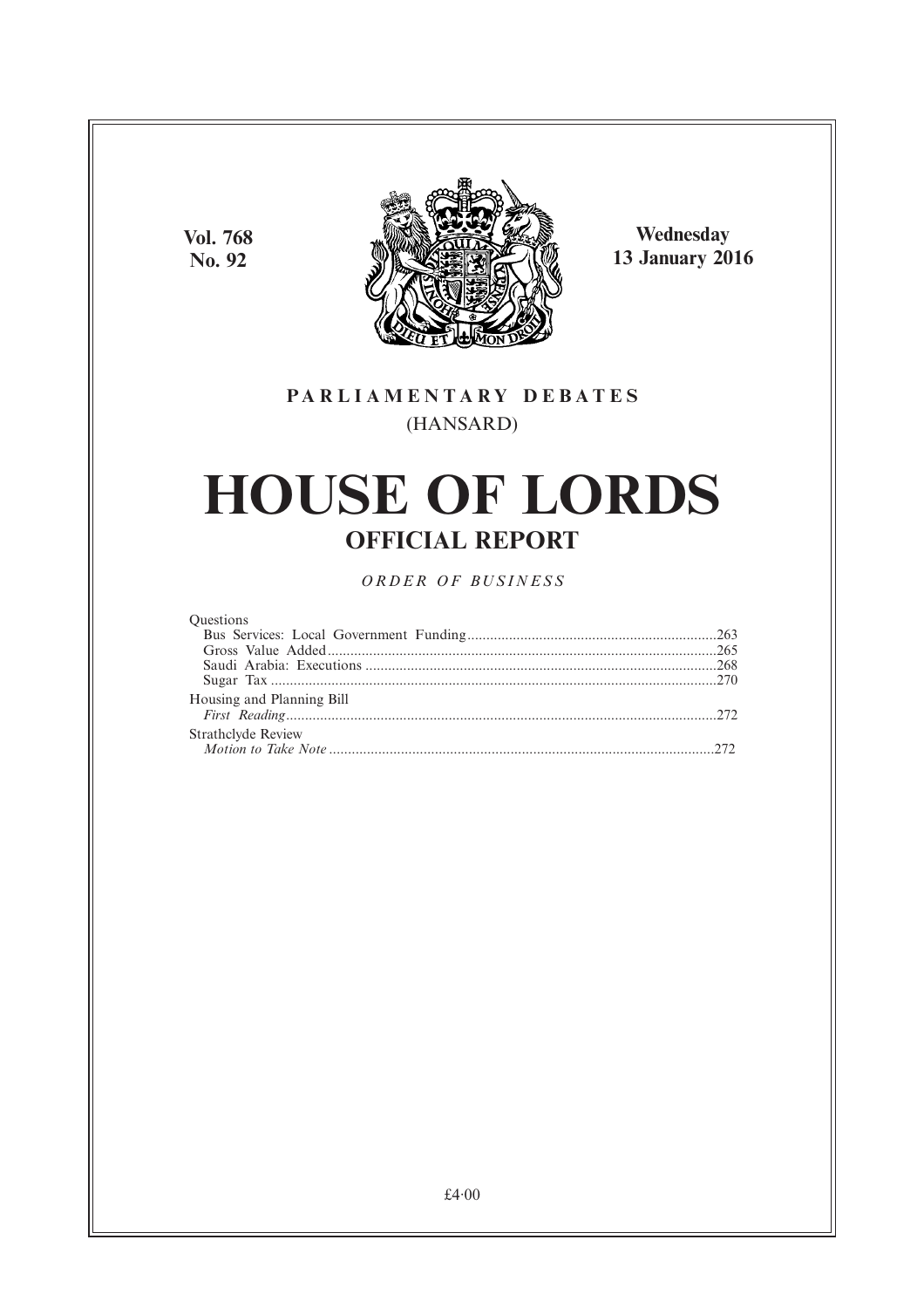Lords wishing to be supplied with these Daily Reports should give notice to this effect to the Printed Paper Office.

No proofs of Daily Reports are provided. Corrections for the bound volume which Lords wish to suggest to the report of their speeches should be clearly indicated in a copy of the Daily Report, which, with the column numbers concerned shown on the front cover, should be sent to the Editor of Debates, House of Lords, within 14 days of the date of the Daily Report.

> *This issue of the Official Report is also available on the Internet at* www.publications.parliament.uk/pa/ld201516/ldhansrd/index/160113.html

| DAILY PARTS                                                                                                                                         |
|-----------------------------------------------------------------------------------------------------------------------------------------------------|
|                                                                                                                                                     |
| Single copies:<br>Commons, £5; Lords £4<br>Annual subscriptions:                                                                                    |
| Commons, £865; Lords £600                                                                                                                           |
| LORDS VOLUME INDEX obtainable on standing order only.<br>Details available on request.                                                              |
| BOUND VOLUMES OF DEBATES are issued periodically during the<br>session.                                                                             |
| Single copies:<br>Commons, £65 (£105 for a two-volume edition); Lords, £60 (£100 for a<br>two-volume edition).<br>Standing orders will be accepted. |
| THE INDEX to each Bound Volume of House of Commons Debates is published<br>separately at £9.00 and can be supplied to standing order.               |
| All prices are inclusive of postage.                                                                                                                |

The first time a Member speaks to a new piece of parliamentary business, the following abbreviations are used to show their party affiliation:

| <b>Abbreviation</b> | <b>Party/Group</b>                  |
|---------------------|-------------------------------------|
| <b>CB</b>           | Cross Bench                         |
| Con                 | Conservative                        |
| <b>DUP</b>          | Democratic Unionist Party           |
| GP                  | Green Party                         |
| Ind Lab             | <b>Independent Labour</b>           |
| Ind LD              | <b>Independent Liberal Democrat</b> |
| Ind SD              | <b>Independent Social Democrat</b>  |
| Ind UU              | Independent Ulster Unionist         |
| Lab                 | Labour                              |
| LD                  | Liberal Democrat                    |
| LD Ind              | Liberal Democrat Independent        |
| Non-afl             | Non-affiliated                      |
| PC.                 | Plaid Cymru                         |
| <b>UKIP</b>         | UK Independence Party               |
| UUP                 | <b>Ulster Unionist Party</b>        |

No party affiliation is given for Members serving the House in a formal capacity, the Lords spiritual, Members on leave of absence or Members who are otherwise disqualified from sitting in the House.

© Parliamentary Copyright House of Lords 2016,

*this publication may be reproduced under the terms of the Open Parliament licence, which is published at www.parliament.uk/site-information/copyright/.*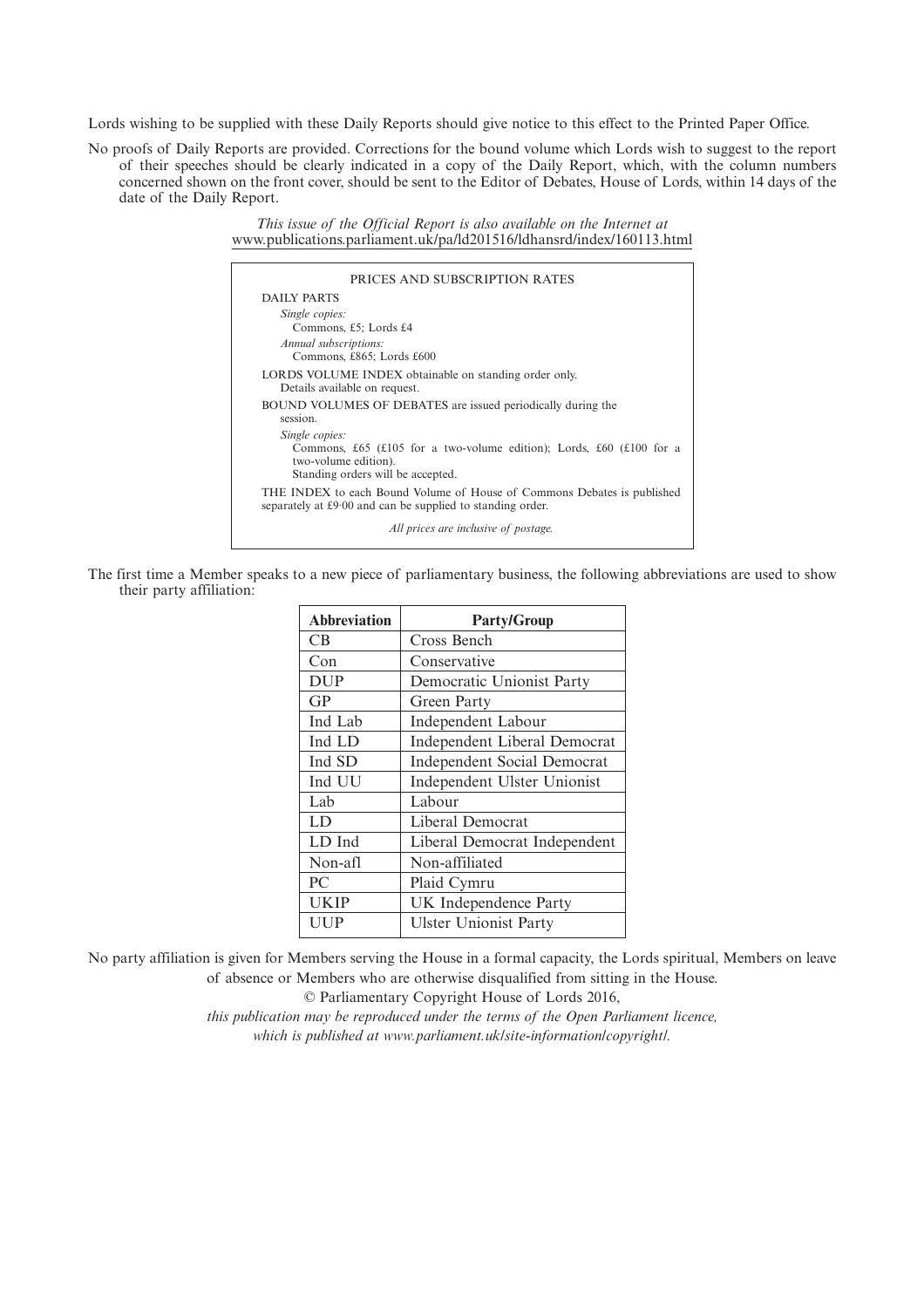# House of Lords

*Wednesday, 13 January 2016.*

*3 pm*

*Prayers—read by the Lord Bishop of Rochester.*

### **Bus Services: Local Government Funding** *Question*

*3.06 pm*

#### *Asked by Lord Greaves*

To ask Her Majesty's Government what assessment they have made of the effect of reductions in local government spending on local bus services in 2016–17.

**TheParliamentaryUnder-Secretaryof State,Department** for Transport and Home Office (Lord Ahmad of Wimbledon) **(Con):** My Lords, decisions about the provision of bus services requiring local government subsidy are a matter for individual English local authorities in the light of their other spending priorities. The majority of public funding for local bus services is via the block grant provided to local authorities in England from DCLG. The Department for Transport also provides £40 million in bus service operators grant funding directly to English local authorities to help deliver local bus services.

**Lord Greaves (LD):** My Lords, that is a factually correct account. However, all over the country there are horrific stories about local bus services being cut as a result of cuts in council subsidies which are as a result of cuts in the funding of local authorities. In my own county of Lancashire, the proposal that will go before the county council is to abolish bus subsidies for services to villages, services in rural areas, and the little buses that go around the towns, which are so important. Is this really the legacy that this Government want to leave?

**Lord Ahmad of Wimbledon:** It is not. I mentioned the bus service operators grant. In Lancashire, last year, we provided £1.86 million directly for the purposes of retaining services. The Government are looking at the overall offering of bus services, particularly in rural areas, to ensure both connectivity and the sustainability of essential transport links.

**Lord Snape (Lab):** My Lords, did the Minister happen to see the BBC "Countryfile" programme last Sunday, which set out starkly the decline in bus services throughout this country, particularly in rural areas? Does he agree with the conclusions of that programme that this decline is largely due to the reduction in government payments to local authorities and direct grants for bus services? Can he assure the House that the much-vaunted devolution of these services will be accompanied by proper finance? Otherwise, some of us might suspect, that decline will continue, with the blame moving from Whitehall to the town hall.

**LordAhmad of Wimbledon:**I did not see the programme. Part of my Sundays are taken up with my own "countryfile" responsibilities of helping my children build their country projects—in this case, however, it was a chocolate cake.

To get back to the question, the noble Lord is quite right to point out that there are challenges in funding. However, this is not about apportioning blame to one over the other; it is about ensuring that essential services are sustained, and the Government are moving forward on this. Indeed, yesterday, during the debate on the devolution Bill, I talked about the creation of STBs, which I intend will ensure that local decisions on transport are made by the people who know best.

**Lord Rosser (Lab):** My Lords, given the drop in fuel prices, what action have the Government taken to ensure that there is now a reduction in bus fares to reflect the reduced cost arising from that?

**Lord Ahmad of Wimbledon:** As the noble Lord will be aware, one of the legislative proposals coming forward is the buses Bill, which will ensure again that local authorities are empowered—through the purposes of franchising, for example—to ensure better, sustainable fares and the sustaining of essential bus services. That will form part and parcel of the Bill.

**Baroness Randerson (LD):** My Lords, Conservative councillors in Wiltshire, Dorset and Somerset are all among those proposing swingeing cuts to bus services across the country. Indeed, Somerset plans to cut community transport schemes which are usually the last refuge for rural services. The Government proposed after the election the reform of the bus service operators grant. That is clearly now delayed. Can the Minister tell the House when announcements will be made on this? Can he assure us that any reform of this grant will include an element for mileage which would protect rural bus services?

**Lord Ahmad of Wimbledon:** I am sure the noble Baroness is aware that the grant she talks about is being protected. Indeed, in the last spending round that is exactly the commitment given by my right honourable friend. The announcements are imminent and will be made quite shortly. I also draw the noble Baroness's attention to the total transport pilot fund we are currently allocating to 37 local authorities which are looking at an integrated form and retention of transport funding, which includes the bus services operators grant, local bus services support through DCLG, home-to-school transport provided through DfE and DCLG, and non-emergency patient transport. We need an integrated approach to long-term solutions and sustainability at a local level.

**Baroness Perry of Southwark (Con):** My Lords, does my noble friend agree that it is unfortunate that some local authorities are making cuts in services when they are sitting on substantial reserves?

**Lord Ahmad of Wimbledon:** I agree with my noble friend but, as I have said already, it is very much a decision-making matter for local authorities. We are,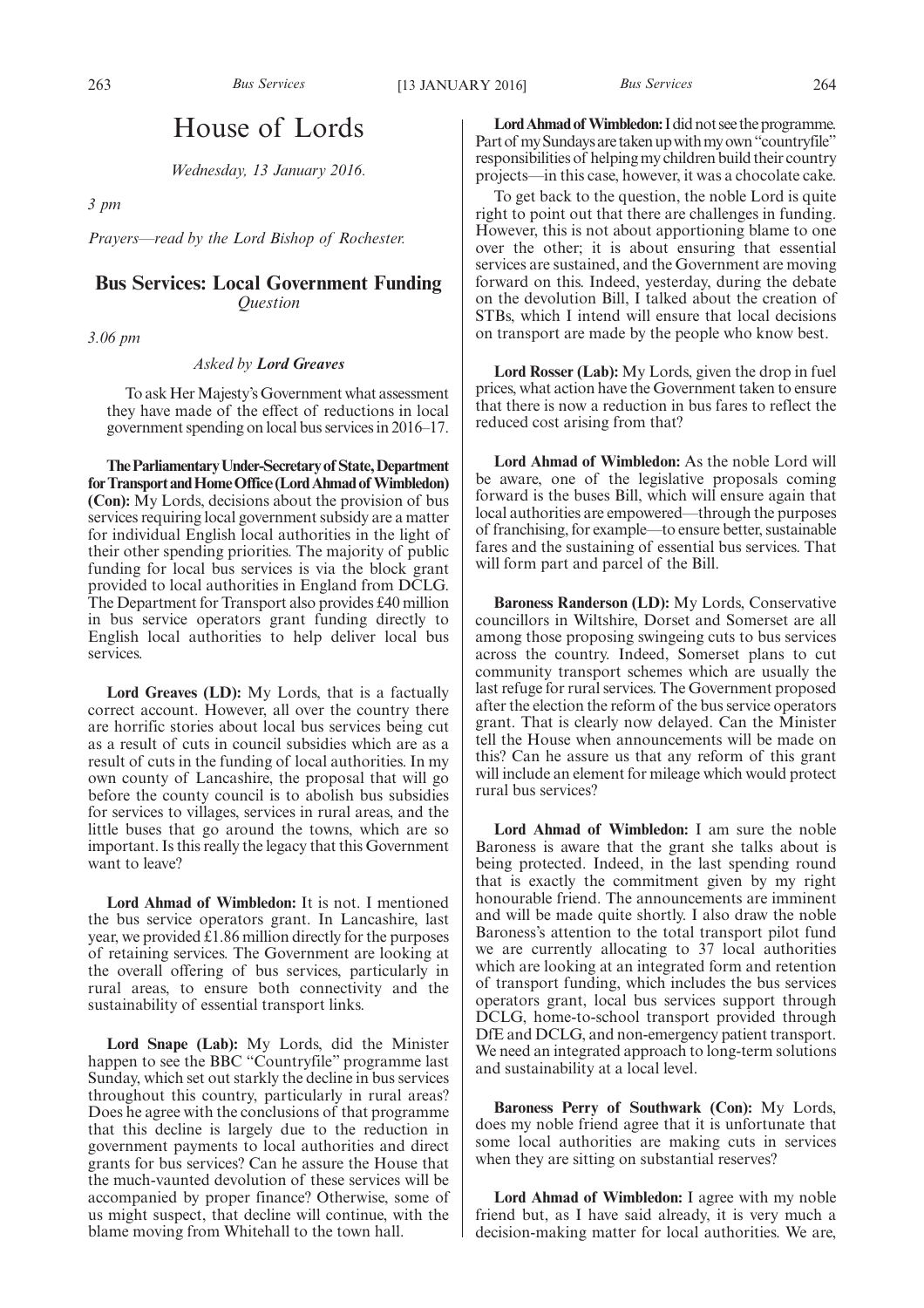through various legislative measures that we have taken in the previous Government and in this Government only yesterday through the devolution Bill—underlining the importance this Government attaches to local decision-making, including on transport.

**Baroness Royall of Blaisdon (Lab):** My Lords, local decision-making is extremely important but it requires funds to underpin it. However, much has been made about the need for good rural bus services. At the moment the cuts in rural bus services are hitting students particularly harshly. Will the Minister have a discussion with his colleagues in the Department for Education so that we can ensure that students choose their post-education studies on the basis of what is best for their future and not on the availability of buses to get them to and from their courses?

**Lord Ahmad of Wimbledon:** I assure the noble Baroness that I have regular discussions and conversations with colleagues across a vast range of areas and across different ministries. The total transport pilot fund I have highlighted again underlines the Government's commitment to look at how funding works and how government funding is sourced and provided at a local level across a range of different departments. We are half-way through the pilot and I shall report back once we have completed it.

**Lord Lea of Crondall (Lab):** My Lords, do the Government agree that public services are part of our living standards and that when measuring the cost of living it is not only the retail prices index that is not moved by these affairs? People have to go to a supermarket a long way away and pay for a taxi or make some other arrangement. Is there not a case for an inquiry into how we measure the cost of living when it does not include these major elements?

**Lord Ahmad of Wimbledon:** As a public servant I agree with the opening statement of the noble Lord: the public sector is an important part of this. I do not agree with the premise that an inquiry is required. When it comes to transport, we need to ensure that we have schemes in place that work for ensuring sustainable transport at a local level. That is the Government's priority.

### **Gross Value Added** *Question*

*3.14 pm*

#### *Asked by Lord Wigley*

To ask Her Majesty's Government what are the latest figures for the gross value added per head in England, Wales, Scotland and Northern Ireland respectively.

**Lord Ashton of Hyde (Con):** My Lords, the latest figures published by the Office for National Statistics show that in 2014 gross value added per head was £25,367 in England, £17,573 in Wales, £23,102 in Scotland and £18,682 in Northern Ireland.

**LordWigley (PC):**My Lords, last week the Chancellor of the Exchequer boasted in Cardiff about the UK Government's role in securing a small improvement in the Welsh economy. That being so, do they also take their share of the responsibility, at least, for the fact that the average Welsh income per head is still more than 25% below the average for England? That has stubbornly been the fact for the past three decades. Are the Government totally complacent about that?

**Lord Ashton of Hyde:** My Lords, as the House knows, my right honourable friend the Chancellor is a modest man and will take credit only where it is due. The fact is that since he became Chancellor, some 70,000 jobs have been created in Wales, unemployment has fallen by 30% and we have invested £69 million in rolling out superfast broadband to 500,000 homes and businesses. But as the noble Lord has said, it is also true that since GVA statistics started in their current form in 1997, under all Governments GVA in Wales has been around 70% of that in England every year. Certainly, the Chancellor is not going to take responsibility for all those years, but the good news is that since 2010, Wales's GVA has grown at a faster rate than England's.

**Lord Forsyth of Drumlean (Con):** My Lords, can my noble friend confirm that the figures for Scotland would be disastrously lower had Scotland voted for independence in the referendum, given that the oil price has fallen from what the SNP said it would be, which was \$110 a barrel, to \$31 today?

**Lord Ashton of Hyde:** Obviously, the premise of the independence party was based to a large extent on the oil price, but as my noble friend has said, it has fallen, from \$120 per barrel in 2012, and is predicted to fall as low as perhaps \$25. That is a very important factor to take into account.

**Lord Anderson of Swansea (Lab):** Does the Minister agree that a similar picture of comparative poverty emerges from tax receipts in Wales? The last figures I saw suggested that only 4,000 Welsh taxpayers are in the top tax band. The question is surely this: what are we going to do about it? Does that not have implications for the Barnett formula, and will the Minister confirm that the comparative position in Wales is deteriorating?

**Lord Ashton of Hyde:** The trouble with comparing England and Wales is that England has a population of about 53 million, while the population of Wales is some 3 million, so it is a difficult comparison to make. A better comparator would be the regional differences in England. But obviously, what we want is for more people to go into higher tax bands in Wales because the economy is booming and we are doing our bit to help that through investment. We hope that, when the devolution settlement is reached under the new Wales Bill, the Welsh Assembly will be able to play their part in growing the Welsh economy.

**Lord Thomas of Gresford (LD):** My Lords, in 1999 the GVA index for Wales was 79.2 as against a UK average of 100. The Labour Government of the day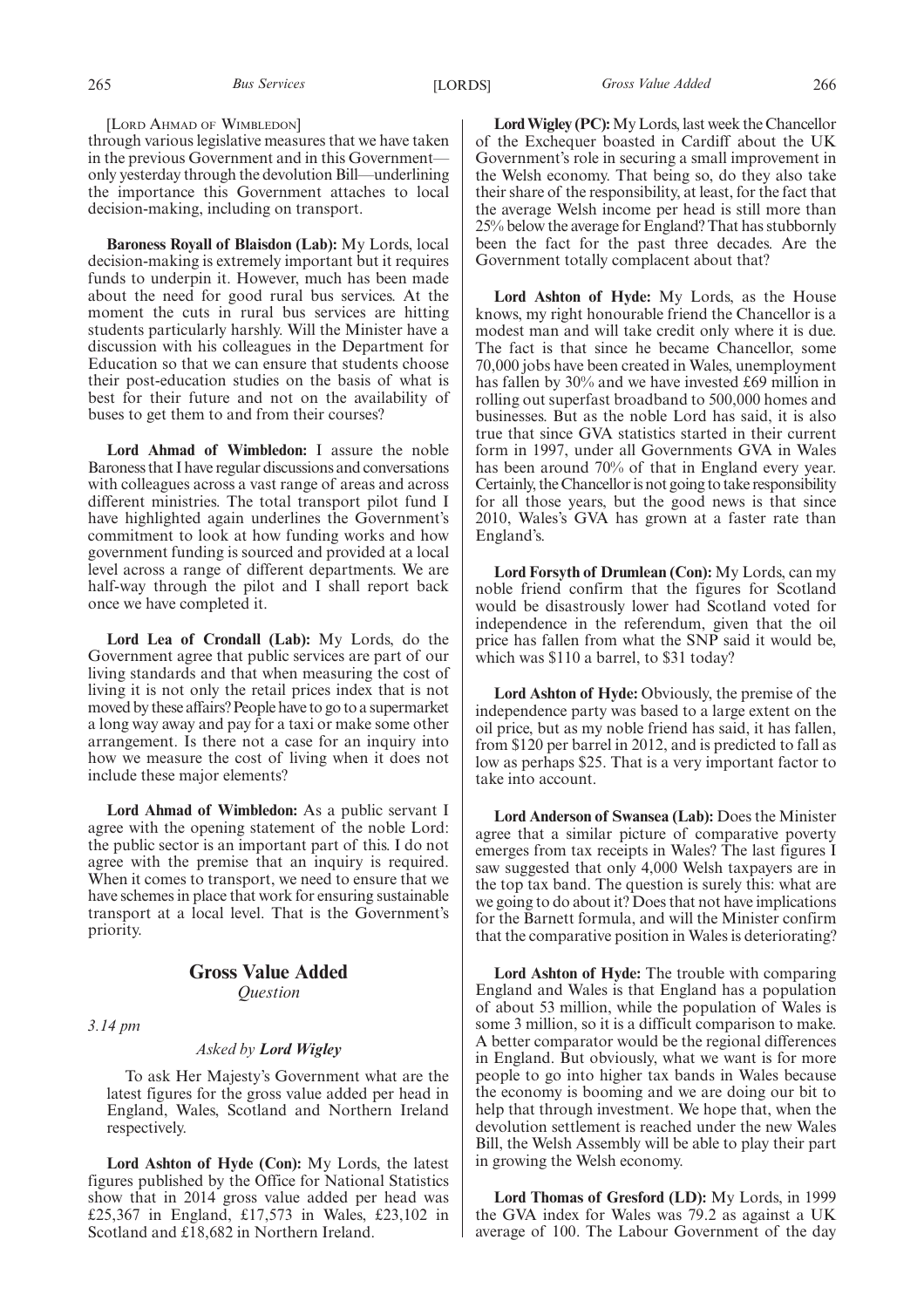promised to increase it to 90 by 2010, but in fact it has dropped to 71. Perhaps I may employ my family motto, ar bwy mae'r bai—who can we blame?

**Lord Ashton of Hyde:** My Lords, I think we should take a more positive view and work out what we are going to do about it. Certainly in Wales, there is plenty that the Government are doing. For example, capital spend is increasing by £900 million over this Parliament. Infrastructure investment through the block grant in this Parliament will rise by just under 17%, and among other things we would like Cardiff to agree to a city deal which will help its economic growth.

**Lord Geddes (Con):** Does my noble friend agree that the economy of Wales would be greatly improved if the Severn barrage project went ahead? What progress has been made on that?

**Lord Ashton of Hyde:** I believe that my noble friend has raised this point before. I am not sure that I can make much more progress, except to say that the Government have started a due diligence process on this project. But it is very important to work out the cost-benefit analysis of tidal lagoon energy. This is an ongoing process. It is important that we understand the costs of this project and the technology in detail, particularly in the broader context of energy needs and prices, and availability.

Lord Davies of Oldham (Lab): My Lords, the Minister said that the Chancellor was a modest man. Well, he certainly used to boast about the fact that he was going to achieve a balanced economy in terms of manufacture and finance, as well as regional balance. Since 2009, London's economy has grown by 20.9% but in one region—Yorkshire and Humberside—the figure is 12.8%. What on earth have the Government got to boast about in achievements in that area, particularly when, for the first time in a decade, wealth inequality in this country has increased? Is it not clear, in this the seventh year of the long-term economic plan, that this Government are utterly incapable of creating fairer growth across the economy and ensuring that all citizens participate to some extent in improving conditions?

**Lord Ashton of Hyde:** The noble Lord should not decry the fact that gross value added wealth creation takes place in the south-east and London: that is obviously a good thing for the country. However, we do want to make sure that that same growth applies to the regions. He is right that it is less in the regions of England and the devolved Administrations than in London, which is bigger by far than the rest of the regions. Of course, we do have a comprehensive plan to rebalance the economy and strengthen every part of the UK. It involves major investment in transport infrastructure, science and skills, and support for local businesses. We have set up the National Infrastructure Commission, for example, which will spend £100 million in this Parliament, of which £61 million will be on transport.

#### **Saudi Arabia: Executions** *Question*

*3.22 pm*

#### *Asked by Lord Hoyle*

To ask Her Majesty's Government what representations they have made to the Government of Saudi Arabia about their reported plans to execute 50 people.

**The Minister of State, Foreign and Commonwealth Office (Baroness Anelay of St Johns) (Con):** My Lords, the British Government are firmly opposed to the death penalty in all circumstances and in every country. We are deeply concerned about the execution of 47 people on 2 January. We have expressed these concerns to the Saudi authorities. The British Government do not shy away from raising legitimate human rights concerns and we believe that we would be more successful discussing cases privately with Saudi Arabia than criticising it publicly.

**Lord Hoyle (Lab):** I thank the Minister for that reply and I am pleased that she has taken a stronger attitude in relation to the plans, because there appeared to be a craven silence in relation to them, particularly as this is the largest number since 1980. What view does she take of the opinions that have been expressed that these are intended to derail the Syrian peace process talks taking place in Vienna?

**Baroness Anelay of St Johns:** My Lords, throughout my time at the Foreign Office, I have made it clear on every possible occasion the strength of feeling that the Government have about the death penalty. It is wrong in principle and wrong in practice. Clearly, the noble Lord and I agree on that. There is a concern that any changes in behaviour by any country in the region may have a destabilising effect on the important discussions to which the noble Lord rightly alluded. We understand from both Iran and Saudi Arabia that they expect to continue to support the negotiations on Syria.

**Baroness Falkner of Margravine (LD):** My Lords, the noble Baroness accepts that Saudi Arabia not only uses the death penalty but uses it against political prisoners, which is a significant point. It also wages illegal wars, as with its neighbour Yemen, and supports jihadi groups in Syria. Will she tell the House how she thinks that the UK Government supporting and collaborating with it to get it elected to the Human Rights Council of the United Nations advances international peace and security or the UK's interests? Does it advance human rights?

**Baroness Anelay of St Johns:** My Lords, there are at least five questions there. Of course, I am supposed to try to address just two. I will choose perhaps the two most contentious. First, with regard to Yemen, it is not an illegal activity. I remind the noble Baroness that the request for support was made by the legitimate President, President Hadi, to the United Nations Security Council.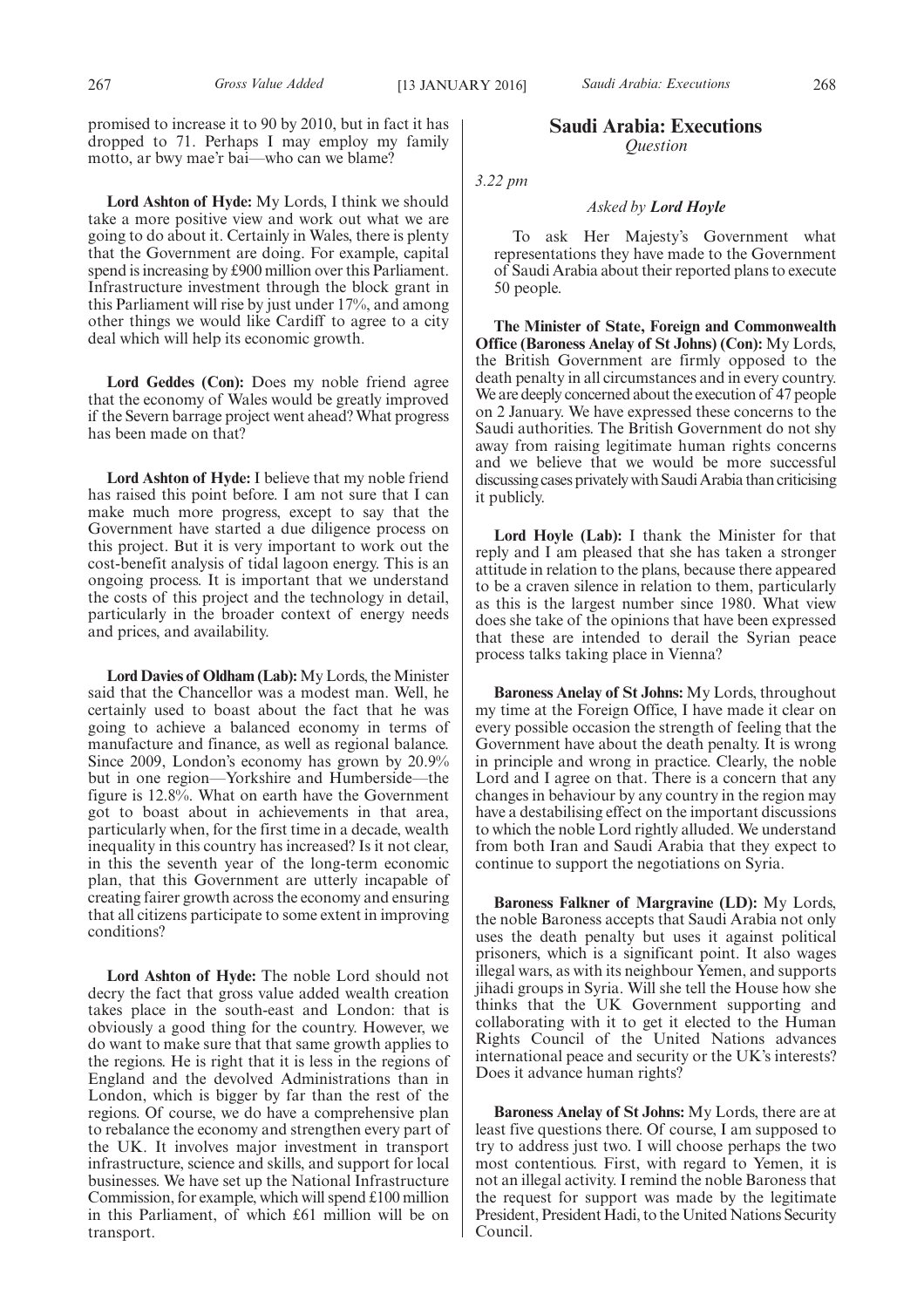[BARONESS ANELAY OF ST JOHNS]

Regarding the Human Rights Council, I say now, as I have said throughout, that the matter to which the noble Baroness referred was an uncontested election—I know that that has not got into the media, so many people are not aware of it—and therefore the Saudi Arabian place, by the interesting way in which the Human Rights Council works, was taken because it is a member of the Asian group.

**Lord Singh of Wimbledon (CB):** My Lords, by any sort of measure the regime in Saudi Arabia, with its beheadings, amputations and public floggings, is one of the most barbaric in the whole of the Middle East, yet our Government continue to look more benignly at that regime than at others in the area. There is a Christian hymn that states:

"They enslave their children's children who make compromise with sin".

Does the Minister agree with this sentiment and agree that the overriding strategic interest for the 21st century is even-handed respect for the human rights of all people?

**Baroness Anelay of St Johns:** My Lords, we do indeed subscribe to that very value: there should be even-handed respect for the human rights of all people. But we have to recognise, whether we like it or not, that Saudi Arabia follows sharia law, as other states do, and that the death penalty is part of that. Clearly, we do not support that and we work towards its eradication around the world. Saudi Arabia is a country with which we continue to work strongly. It is an important partner for security purposes. Indeed, it has provided information that has enabled us to avoid serious security incidents in this country.

**Lord Tugendhat (Con):** My Lords—

**Baroness Corston (Lab):** My Lords—

**The Lord Privy Seal (Baroness Stowell of Beeston) (Con):** I am sorry to interrupt. We have not heard from the Conservative Benches, but it would then be right to come back to the Labour Benches.

Lord Tugendhat: My Lords, I congratulate the Minister on her reply. Would she not agree that, while megaphone diplomacy is never very helpful, it is important that the Government should make clear privately to the Saudi Government that the indignation and concern felt about their policy crosses all political boundaries in this country and that therefore, if they persist in their present line of policy, it will make it very difficult indeed for the British people, let alone the British Government, to support the continued close relationship that we have enjoyed with Saudi Arabia in the past?

**Baroness Anelay of St Johns:** My Lords, my noble friend makes the excellent point that all states around the world need to balance very carefully their actions against how they will be seen by the international community.

**Baroness Corston:** My Lords, given what the Minister said in reply to other noble Lords, and in view of the fact that she and I were on a Speaker's delegation to Saudi Arabia in December 1997—probably the only time in our lives when our ankles had to be covered because they were considered provocative—and remembering the experience of that visit, would she agree that it would have been much better if the Prime Minister had said something a little more emphatic than that it was "disappointing" that 47 people had been executed?

**Baroness Anelay of St Johns:** My Lords, we do not talk about disappointment with regard to individuals—we say that it is wrong for the death penalty to be used and we are deeply concerned when it is—because it is wrong to pick out one individual as against another. Every death is to be mourned and grieved. It is wrong and we need to work together to change the future. Saudi Arabia may be changing slowly, but it is. The noble Baroness reminds me of that visit. However, we may have been the first ladies to visit Riyadh—indeed, even into the mosque in Riyadh, where we were not asked to cover our heads.

> **Sugar Tax** *Question*

*3.29 pm*

*Asked by Lord Clinton-Davis*

To ask Her Majesty's Government what plans they have to impose a sugar tax on fizzy drinks.

**TheParliamentaryUnder-Secretaryof State,Department of Health (Lord Prior of Brampton) (Con):** My Lords, we will be launching our childhood obesity strategy soon. It will look at everything, including sugar, that contributes to a child becoming overweight and obese. It will also set out what more can be done by all sides.

**Lord Clinton-Davis (Lab):** If we had a league of government U-turns, this one would surely head the list. Not so long ago, the Prime Minister said that a sugar tax was not worth while. Now, urged on by experts and MPs of all parties, he says that it is not a bad idea. What should we now do? My view is that we should follow the example of Mexico. Why wait for many months when the evidence is very clear? Why do the Government not act immediately?

**Lord Prior of Brampton:** My Lords, I think the Prime Minister's position is that he will want to think long and hard before imposing a tax that would fall by and large on those least able to afford it. On the other hand, the Prime Minister and the Secretary of State for Health recognise that obesity is a scourge in this country, affecting young people in particular, and will want to implement a comprehensive range of measures to tackle it.

**Baroness Hollins (CB):** My Lords—

**Lord Ribeiro (Con):** My Lords—

**Noble Lords:** Cross Benches!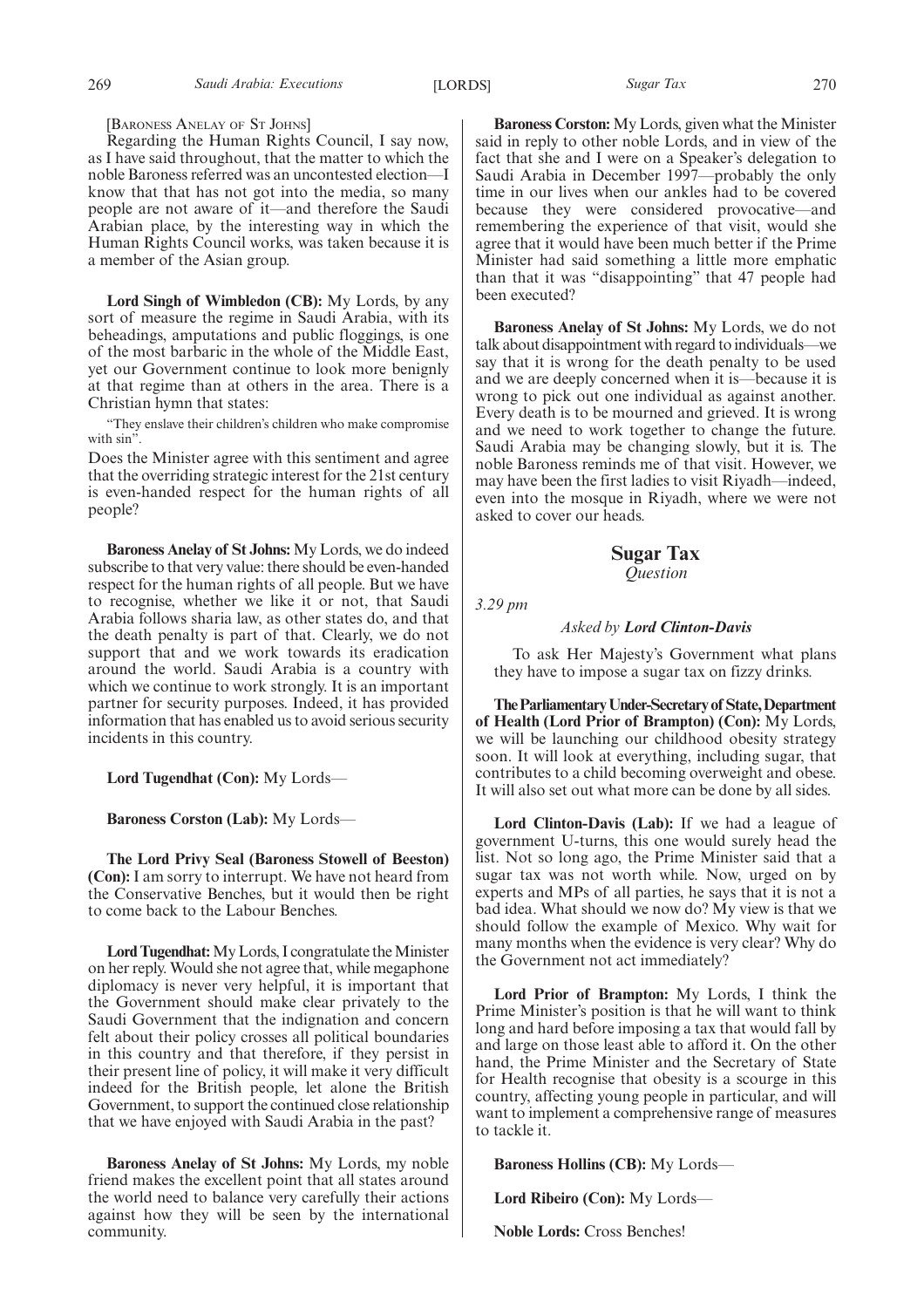**The Lord Privy Seal (Baroness Stowell of Beeston) (Con):** My Lords, I was just going to say that perhaps the House itself would like to indicate who it would like to ask a question because we are at that point in the cycle when it is not anybody's turn next. However, I think the House has indicated that it would like to hear from the noble Baroness, Lady Hollins.

**Baroness Hollins:** My Lords, what assessment have Her Majesty's Government made of evidence provided by the BMA—I should declare an interest here as chair of the BMA's Board of Science—Public Health England and others on the anticipated positive impact of implementing a sugar tax? Does the Minister agree that we need a range of regulatory and educational measures to reduce the intake of added sugars, particularly among children and young people, but also adults with learning disabilities who are vulnerable to some of the same market pressures?

**Lord Prior of Brampton:** My Lords, the Government have taken into account a range of evidence from Public Health England, the McKinsey institute, the SACN and others in coming to their strategy. The noble Baroness is absolutely right that the response will need to take into account issues such as reformulation, portion size, availability and a whole range of other issues that affect sugar intake.

**Lord Ribeiro:** My Lords, while the sugar tax for fizzy drinks is a regressive tax, the very people it would target stand to benefit from such a tax because, leaving aside obesity, which is a long-term problem, dental caries are a short-term problem. There is no doubt that sugary drinks are causing a massive amount of dental caries, the cost of which falls on the NHS, as these unfortunate children have to have dental extractions which will affect their well-being and quality of life for years to come.

**Lord Prior of Brampton:** My Lords, reduction of sugar is a critical part of the Government's obesity strategy. It has been made clear by the reports of Public Health England, the McKinsey institute and others that there is no silver bullet. It is not just a question of passing a tax and getting the results that you wish to have. If a tax were to come in, it would be part of a whole range of other measures.

**Lord Rennard (LD):** My Lords, does the Minister accept that the introduction of a modest sugary drinks tax should be a win-win policy in that, if it works, people would be deterred from consuming those drinks, switch to alternatives and lead healthier lifestyles, and, if it does not work, it would raise money much needed by the NHS to deal with the problems of the obesity and diabetes epidemics?

**Lord Prior of Brampton:** My Lords, as I said earlier, the Prime Minister and the Secretary of State for Health are thinking long and hard about what should be part of the obesity strategy. I am not sure that the noble Lord is right when he says that a modest tax

would have much of an impact; it would have to be a significant tax to have a major impact on the consumption of sugary drinks.

**Lord Brooke of Alverthorpe (Lab):** My Lords, does the Minister agree that the campaign against tobacco and cigarettes has been particularly effective? It has been applied across all sectors of the economy with no differentiation between any particular sectors. He mentions that, this time round, we have to be concerned about how sugar might impact on particular parts of the community but, surely, we should make our approach similar to what we did with cigarettes and tobacco and we should apply it right across the board so that we all gain from the change.

**Lord Prior of Brampton:** My Lords, I think that the noble Lord is right; indeed, the Prime Minister has called this the new smoking. Obesity is as important to public health as smoking has been in the past. We have to build a much stronger case among the public at large before we can start to introduce the full range of tax and other measures that we have had for cigarettes and alcohol.

**Baroness Walmsley (LD):** My Lords, has the Minister tried the Sugar Smart app on his mobile phone, which can be found on the Change4Life website? I tried the app this morning—it is very clever; it reads a barcode and tells you how much sugar is in a product. Unfortunately, however, I tried it on five sugary products and it did not have any of them in its database. Has this very good idea been under resourced?

**Lord Prior of Brampton:** My Lords, fortunately I, too, tried the Sugar Smart app this morning. Interestingly, 600,000 people have downloaded that app and the PHE Change4Life programme has had considerable success in raising awareness of the amount of sugar that you consume when you buy a product in the supermarket.

### **Housing and Planning Bill** *First Reading*

*3.36 pm*

*The Bill was brought from the Commons, read a first time and ordered to be printed.*

#### **Strathclyde Review**

*Motion to Take Note*

*3.36 pm*

#### *Moved by Lord Strathclyde*

That this House takes note of Command Paper Cm 9177, Secondary legislation and the primacy of the House of Commons.

**Lord Strathclyde (Con):**My Lords, I am flabbergasted by the number of Peers who have put their names down to speak this afternoon. For a moment I wondered whether they realised that we are discussing statutory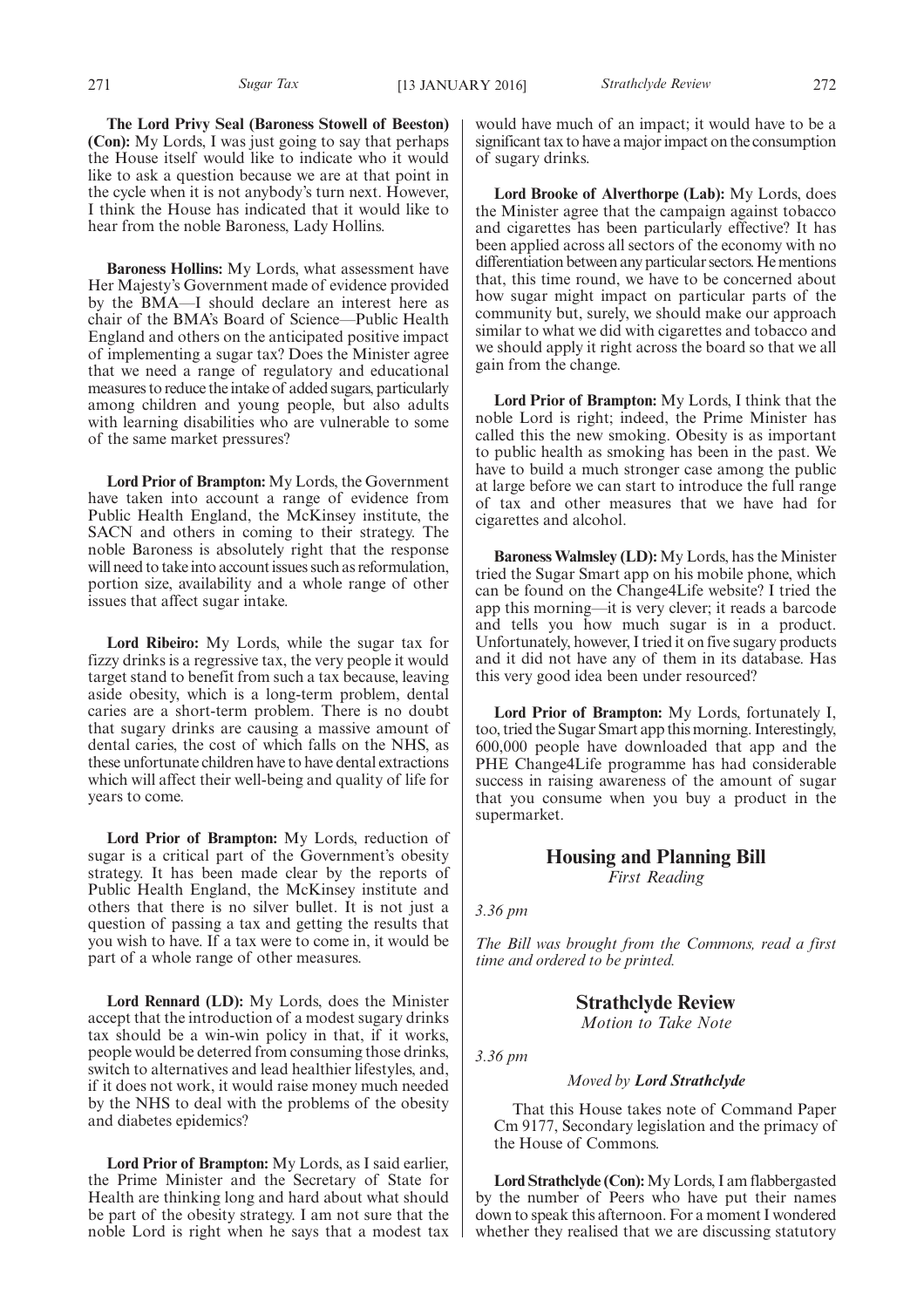#### [LORD STRATHCLYDE]

instruments, then I thought that perhaps I had been more controversial in my review than I had originally intended. I think, however, that it is a sign of the importance that we attach as a House to the way that we pass legislation and to the powers that we have. All are, therefore, extremely welcome, perhaps none more so than the two maiden speeches that we will hear this afternoon, from the noble Baroness, Lady Bowles of Berkhamsted, and the noble Lord, Lord Darling of Roulanish. The noble Lord, Lord Darling, brings recent and genuine breadth of experience and knowledge from the House of Commons, which I know will be extremely valuable to this House. Another reason I welcome his words is that I think he was probably the Minister responsible for the introduction of tax credits in the first place. So long as he can keep his words uncontroversial, it will be interesting to hear what he has to say.

This debate goes to the heart of what we believe we are here to do—what we are for. It goes to the heart of the relationship between this House and the House of Commons and how we conduct our affairs, particularly given that the Government are, and always are, a minority in this House. There has been nothing new in that since 1945. I have heard some people say that the Government have overreacted in all this because it is the first time that a Conservative Government find themselves not in control of the House of Lords. I have some sympathy with why people say that. I do not think that it was always quite as easy as some people imagine when we had about 400 Peers in the House of Lords, mainly because they did not always turn up, but I understand the point that is being made. The answer to that, of course, is that the Government need to learn lessons about how to handle the House of Lords. However, it is also the first time that the Labour Party finds itself in a position of power and authority as the Opposition in this House and, therefore, a great responsibility falls upon its shoulders.

I also presume no greater qualification than anybody else to be leading this debate, but between 1994 and 2013 I was either the Chief Whip or Leader in opposition and in government. Therefore, I had a rare view and a period of study of the theory and practice of how we deal with secondary legislation in this House, particularly how statutory instruments are dealt with, and of the various conventions that guided us during that period. I am sorry that the noble Lord, Lord Hennessy, is not here, because it is what he might have said was a study in the emotional geography of the House, and in how it has changed over the last 20 years.

We need at least to understand and agree on the nature of this House. Without a government majority, it is a very strange beast. I was in opposition for 13 years, and there is always an obligation in opposition to know that thereis often an opportunity—a requirement, in fact—to pull your punches: a self-denying ordinance. If not, the House can virtually always defeat the Government, and that way chaos lies and the patience of the House of Commons will be tried. You have only to look at the history of the 20th century. The House of Lords behaved foolishly in the run-up to the 1911 Parliament Act, and of course the 1949 second Parliament Act is a reminder of what happens when the Commons loses trust in the ability of the House of Lords to complement its work.

To avoid these problems, in the latter part of the 20th century we developed a whole series of practices that developed into conventions of the House, such as the one I contend existed on statutory instruments. There are others on reasonable time and, of course, the far better-known Salisbury/Addison convention on Second Reading amendments. I am delighted that one of the speakers this afternoon is none other than the noble Lord, Lord Cunningham of Felling. When he was in the House of Commons, he chaired a Joint Committee that did a comprehensive study about the conventions that govern the relationships between the two Houses.

#### **Noble Lords:** He was in the Lords.

**Lord Strathclyde:** Well, he had been in the House of Commons, my Lords, and therefore it would be fair to say that he had a pretty good view of the relationship from both sides of the argument. He was then a supporter of the Government; I am sure that he is still a supporter of the Labour Party. These things are important, because when you reread his work from 2006 you find that it is still fresh and interesting, and I urge noble Lords who are so interested to go back and have a look at it. Perhaps the Library could be persuaded to give a small extract from it on the conventions of the House of Lords to remind us.

Why conventions? Conventions require us to behave in ways that we would rather not. They require us to sign up to a series of obligations that constrain the way the powers of the House of Lords are used. To work, they need to be binding on those who agree them; and they are of course based on trust, because there is no legal basis for them.

My viewis that the convention on statutoryinstruments has been fraying for some time, for a number of reasons. First, the House of Lords has changed substantially over the last 17 years. There is undoubtedly a new confidence in the House of Lords; I applaud that. There has been an influx of new Peers over many years. There has been a fundamental change from a more hereditary House to one that has been appointed, with people here on merit. On the other side of the equation, however, there has been a loss of collective memory and less understanding of the implications of what happens when we use our powers too aggressively. I tried to avoid that after 1999, when it should be remembered that nearly half the Conservative Party in the House of Lords was expelled by the Government. I do not want to give this Government any ideas, but it was quite effective at the time.

In 2000, I declared in a speech that the convention was now dead. I did so quite deliberately and pointedly, and we then went on to defeat the Government on some order to do with the London mayoral elections. Two things happened immediately afterwards. First, we agreed a process by which the offending order was put into legislation and, secondly, Lord Williams of Mostyn and I agreed that of course the convention should stay on and that it was not true that there was no need to continue the conventions from the old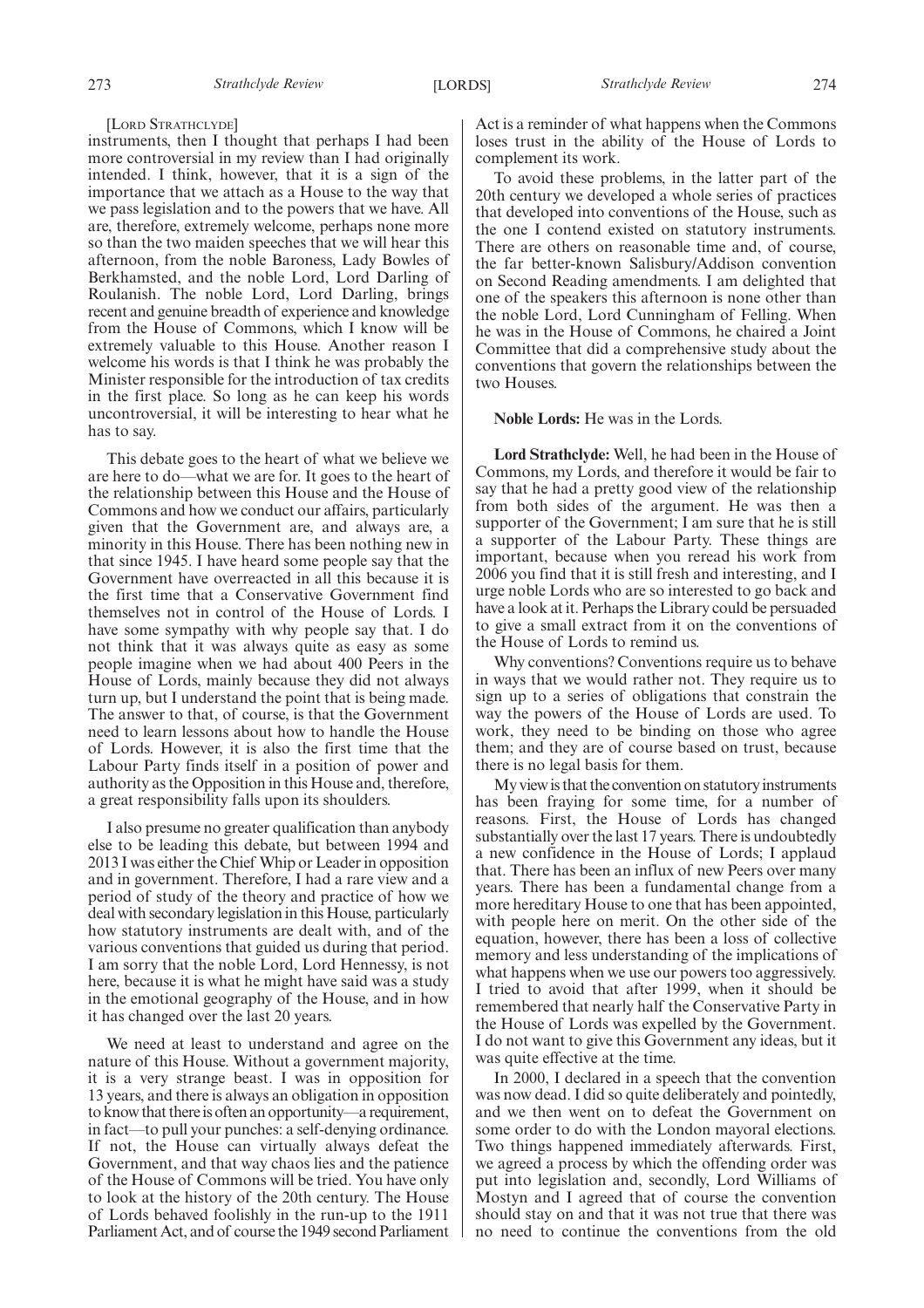hereditary House into the new House that had been created after the 1999 Act. He understood, as a Leader of the House and leader of the Labour Party in this House, that it would help the House of Lords to work better to maintain this convention.

There is a similarity between that and what happened in 1968. Incidentally, one of the remarkable things about this House is that my noble friend Lord Trefgarne, who is going to speak in a few moments, was around in 1968 and voted on the Rhodesia orders, on which the House foolishly voted to vote down the orders to impose sanctions on Rhodesia. My noble friend Lord Carrington and Lord Shackleton, who were then the Leader of the Opposition and the Leader of the House, agreed that there should be a convention that this should never happen again—and nor did it, until 2000. In the 1970s came the start of the Motions to Regret, which were a sensible way forward. However, that agreement of my noble friend Lord Carrington and Lord Shackleton was a sensible and pragmatic understanding between two parties. They accepted that the Lords may have the power to reject but that they should not use it, because they did not have the authority to do so.

In 2007, the super-casino orders were also lost in the House of Lords. There was no Conservative Whip but it was interesting that 15 Labour Peers voted against the Government and there was a dramatic last-minute intervention by the then most reverend Primate the Archbishop of Canterbury. No more was heard of the super-casinos after that.

That brings us to tax credits, because what was so interesting about the votes that took place on them is that the House divided along entirely political lines. In fact, what was so unusual is that several senior Labour Peers voted to support the Government—not, I hasten to add, because they had any affection for what the Government were doing on tax credits but because they understood the constitutional implications of what was to take place and that a practice was going to change. In the Chamber itself, there was some confusion as to whether the delay Motions of the noble Baronesses, Lady Hollis and Lady Meacher, were in tune with the convention or broke it. At a stroke, there was then more than one interpretation of what the convention was; hence there has been a need for clarity and the Prime Minister, in his wisdom, invited me to conduct my review.

I should say at this point that I absolve completely, if any absolution is required, the two noble Baronesses in their Motions. I do not think for one moment that they were seeking to undermine the conventions that existed. In fact, they had rather cleverly and innovatively found a frame of words that technically did not break the convention. These were words that were neither fatal nor non-fatal; this is the cleverness that succeeded.

My view is that, in practice, whatever the technicalities, they proved fatal because they took the order hostage and would not pass it unless certain conditions were met. The noise from the opposition Benches exemplifies what has gone wrong, because if we cannot now agree what the convention is, we have to either re-establish it or find another way to try to get it right.

My review was greatly helped by an excellent team of officials from the Cabinet Office and a group of parliamentary advisers whose combined knowledge of Parliament and the passing of legislation is, I think, unparalleled. However, it was my review and my report, and I am entirely responsible for all the views held in it.

One issue that exercised us perhaps more than anything else was that of financial privilege. In my report, I discuss the old conventions between the two Houses on tax and supply, which go back to the 17th century some argue to the 15th or the 14th century. Sometimes these things are not well understood these days. What is true is that financial privilege is very much a matter for another place, which, rightly, jealously guards its financial privilege. I have made recommendations that government and parliamentary authorities ought to discuss more, perhaps with the House of Commons Procedure Committee, exactly how to deal with financial privilege in future.

Of the three options that I have put forward, the first two are pretty self-explanatory. The first is to remove the House of Lords from debating and discussing statutory instruments, which I think would be a loss of scrutiny and an encouragement for the Government to use statutory instruments and secondary legislation even more. The second is somehow to rebuild the convention, but the convention can be rebuilt only if it comes from the House. Governments cannot impose conventions on the House. That is why I came to my third option, which is a genuine attempt to find a new procedure and give the House of Lords a new power, a very practical power that we have never had before. I also have to admit that there was nothing original in it. As part of my studies, I looked at previous debates and discussions. As early as 2001, in the great Royal Commission on Reform of the House of Lords chaired by my noble friend Lord Wakeham, he and his team of commissioners came up with a plan that looks remarkably similar to my option 3, and it has been echoed in other studies as well.

By having the ability to do what the House of Lords traditionally does so well, which is to ask the House of Commons to think again, we are doing what we have always done. To limit it to—if I may call it this—a ping without a pong, we are giving the House of Lords certain rights that it does not have at the moment. In other words, we have a conversation between the two Houses but the other House has the final say.

I should also like briefly to mention the scrutiny committees. One thing that became apparent very quickly was in what high regard the scrutiny committees of the House of Lords, chaired by my noble friends Lady Fookes and Lord Trefgarne, are held by government departments, Commons committees and outside commentators. There is no question in my mind that secondary legislation—statutory instruments—are an absolute requirement in the modern era, but it is very important that we have the right tools for scrutiny. We should question very strongly when framework Bills are put before us whether the requirements for ministerial powers are necessary.

Since the Statutory Instruments Act was passed in 1946, we have enjoyed unfettered powers to vote on secondary legislation. In this context, I asked myself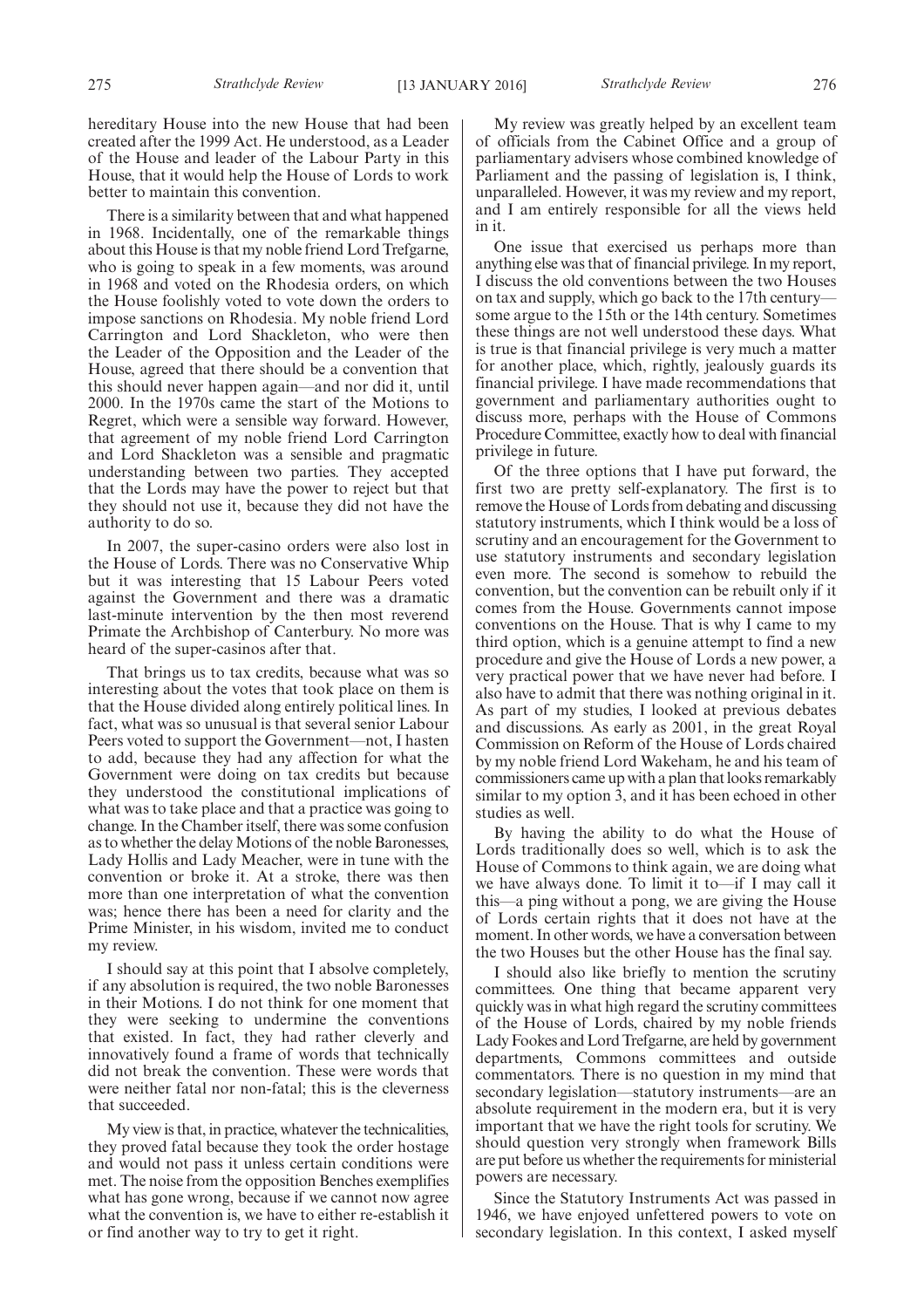#### [LORD STRATHCLYDE]

these questions. First, is there a problem that now needs to be solved? I concluded that there was. Secondly, should the Lords retain this veto power? I concluded that the answer was no. Thirdly, is this the right time for a new power and a new procedure for the House of Lords to do what it does best? That is, to ask the House of Commons to think again, and the answer to that was yes. It is now up to your Lordships and the Government to decide not only whether these are the right questions but whether they are also the right answers to find a sustainable process that will serve the interest of Lords and Parliament alike over the next few years. I beg to move.

#### *3.56 pm*

**Baroness Smith of Basildon (Lab):** My Lords, I have greatly enjoyed listening to the noble Lord, Lord Strathclyde. At the outset, I thank him for his service to your Lordships House' through this report. For years your Lordships have, without any recognition, fanfare or glare of publicity, dutifully and with great expertise considered and advised Governments on statutory instruments—or SIs as we affectionately call them. Rarely if ever has there been any interest outside Parliament. Now, with the Government having been asked to reconsider just one such SI, their massive over-reaction means that suddenly SIs are the hot and exciting political issue. In the language of social media, SIs are trending in UK politics. Part baffling and technical, part exotic with lots of promise, they have, some may say, even added a frisson of excitement to parliamentary proceedings. For that I thank the noble Lord.

More seriously, I also thank him for his report, and for the extraordinary speed with which it has been produced and the vigour with which he has sought to defend the Government's exceptionally weak rationale for undertaking it. Like him, I look forward to this debate and welcome that there is such interest across the House from those speaking today. I am also pleased that we have two maiden speeches, from the noble Baroness, Lady Bowles and my noble friend Lord Darling, whom it is a great pleasure to welcome.

The noble Lord, Lord Strathclyde, is a jovial man of great integrity. He was a popular and effective fellow leader during the last Labour Government. Before he spoke today, I must admit that I was starting to worry that his memory was failing him. When I read his report, I thought that he had forgotten his speech, the date of which our memories may differ over—I think it was in 1999 but he says it was in 2000—in which he declared that the convention was dead. He disabused me of this when he spoke. So what has changed, now that he now sits on the government side of the Chamber? As I have said before, I think that there are two versions of the noble Lord, Lord Strathclyde: one for opposition, and now we have a shiny new one in government.

Across this House we are proud of our well-earned reputation for effective legislative scrutiny. It is what we do, and we do it well. As part of that, SIs are normally examined in Committee by Peers who have knowledge of or expertise in the issues. Any member of your Lordships' House is entitled to ask questions or express an opinion in an SI committee. Very occasionally, there is a vote. Exceptionally this House may reject an SI. It last did so in 2012, on legal aid, and prior to that in 2007, under the noble Lord's leadership. In his report the noble Lord recommended that the Lords' power be limited to asking the other place to think again only. But SIs are sent to your Lordships' House from the Government, not from the Commons, and it is perfectly proper for us to consider an SI first. Perhaps more importantly—and it is probably easier for me to admit this as a former Member of the other place—your Lordships' House's processes are more robust.

In the other place the Government ensure they have a majority on any SI committee and MPs are chosen by Whips. Other former MPs may recognise that the two most common questions asked by MPs selected to serve on an SI committee are, first, "Why me?" and secondly, "How long will it last?". It is a rare Minister who welcomes Back-Bench interventions.

Of course, we should examine our procedures to see whether they remain effective, appropriate and relevant, but that should be in the interests of good governance and with respect to the role of your Lordships' House, not for the advantage of any Government. If we are seeking to change how we scrutinise legislation, even in the narrow way outlined in the report by the noble Lord, Lord Strathclyde, we surely have to consider not just our own procedures but whether any change here should be undertaken alongside the creation of a more effective process in the other place.

We know that this report has been produced only because of our decisions to support two Motions on tax credits, one from the noble Baroness, Lady Meacher, and the other from my noble friend Lady Hollis. The result was that the Chancellor took that opportunity substantially to change his position. Indeed, perhaps Mr Osborne learnt a valuable lesson—that this House can be a Minister's friend. As the noble Lord, Lord Forsyth, who will forgive me for quoting him, so perceptively pointed out recently in a Question to the Leader of the House,

had this House passed the secondary legislation on tax credits, it would have had the immediate force of law and prevented the Chancellor of the Exchequer abandoning his proposals in his Autumn Statement".—[*Official Report*, 3/12/15; col. 1199.]

He is quite right. We provided a breathing space for the Government to reconsider.

There was also the fatal Motion in the name of the noble Baroness, Lady Manzoor, which was rejected. The noble Baroness and I sought the same end, but we on these Benches chose to use the procedures of this House in a way that was both principled and sustainable. Even that was too much for this Government. Before any Motion had even been tabled, we had threats that the Government would pack the Lords with 150 new Conservative Peers or, more bizarrely, that this House would be suspended.

Challenge and scrutiny are not new. They were not invented by this Opposition. Indeed, unless the noble Lord's is memory is failing, he will recall his time on this side of the House. He alluded to it in his comments today. As Opposition leader and Chief Whip, he could boast well over 500 government defeats, including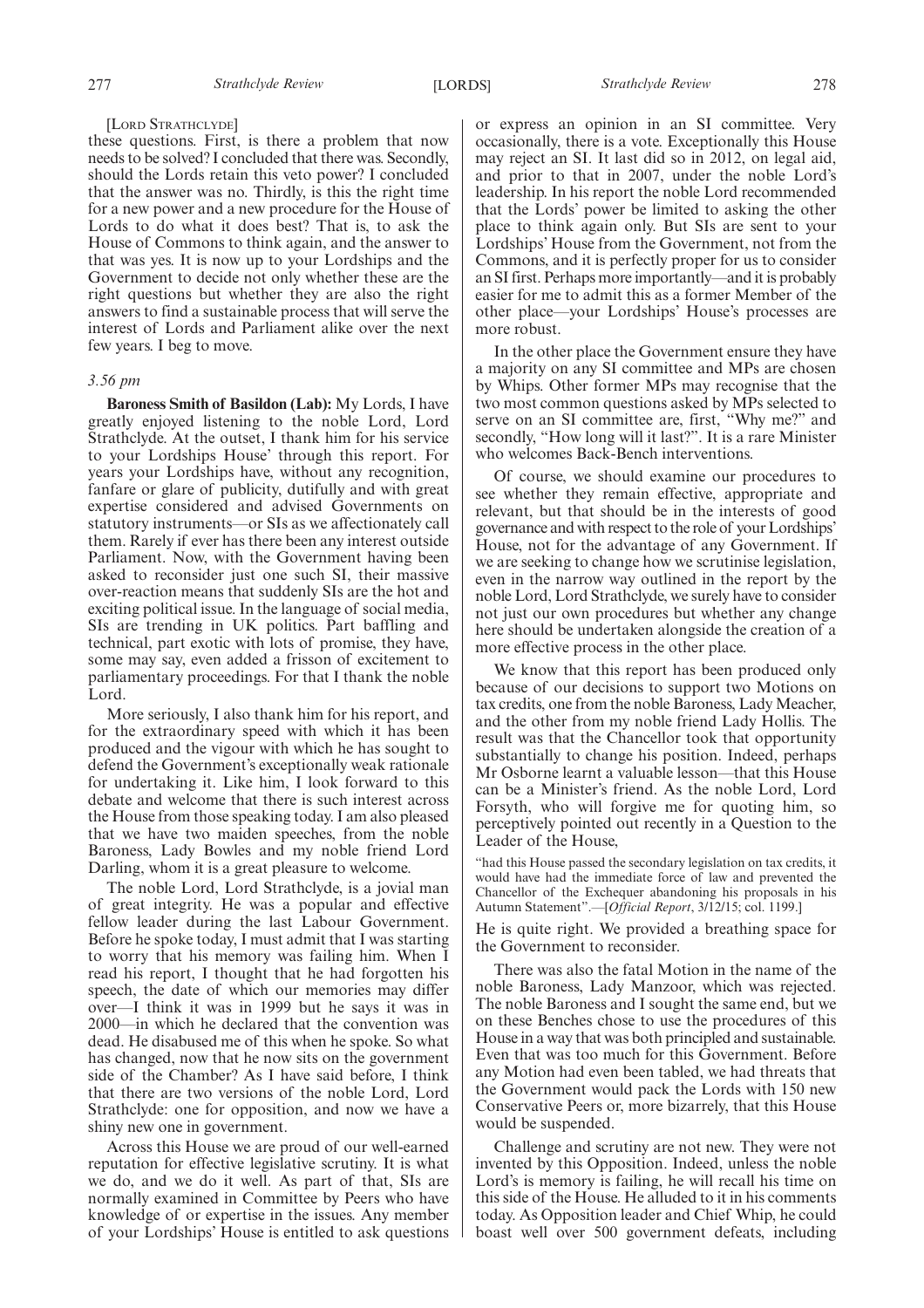145 during the 2005-10 Labour Government and 245 during the 2001-05 Labour Government, which had an elected majority of 167. Those many defeats included a government Bill at Second Reading, two fatal SIs and a number of key national security measures that involved ping-pong late into the night. Those were hugely significant defeats for the Labour Government, so we understand that challenge and scrutiny are never easy for any Government or any Minister; but any changes must be in the public interest, provide for better legislation and be agreed by this House. They cannot be forced on Parliament by an Executive who fail to understand the role of and reason for effective challenge. As the Hansard Society points out in its excellent report, this is no way to undertake reform. An independent inquiry into the legislative process is required.

Every year around 1,000 SIs are debated here following consideration by our highly regarded Secondary Legislation Scrutiny Committee. The committee flags up the issues it knows we will take an interest in or where the Government have fallen short, and we welcome those reports as essential to proper scrutiny. So, given that hundreds of SIs have already gone through your Lordships'House, is it really the case that the Government are failing to get their business through? Of course not. The reality is that we seldom use our powers to their limits, but that does not mean they should not exist. It means that this House is respectful of when it is appropriate to use them. That was recognised in the Cunningham report of 2006, and I look forward to the contribution from my noble friend Lord Cunningham later today.

The Government's case for weakening Lords' scrutiny of secondary legislation is feeble. It is an unnecessary solution to a fictitious problem. We have to ask: is the overreaction to the tax credits vote symptomatic of the Government's attitude to scrutiny and challenge? We should not see this as a stand-alone report; rather, it should be seen alongside other legislation and proposals—for example, the lobbying Bill in the previous Parliament that restricted the ability of charities and other groups to campaign for their causes; new limits on freedom of information; and the Trade Union Bill, debated this week, which will strip the Labour Party of its funding, quite contrary to the balanced proposals from the Committee on Standards in Public Life. We have seen reports of Ministers being told to make increased use of statutory instruments to drive through legislation without proper scrutiny; and now we have the proposal to remove this House's power to veto the same secondary legislation that the Government favour. It is hard not to see this as an authoritarian Executive waging war on the institutions that hold them to account. The Government are seeking to stifle debate, shut down opposition and block proper scrutiny. They are a Government who fear opposition and loathe challenge.

The noble Lord's report is entitled *Secondary Legislation and the Primacy of the House of Commons*. This is not about the primacy of the House of Commons over your Lordships' House; it is about the Executive seeking to brush this House aside. The noble Lord asks for responsible opposition. We provide that. What we seek is responsible government.

#### *4.06 pm*

**Lord Wallace of Tankerness (LD):** My Lords, I join the noble Baroness, Lady Smith of Basildon, in thanking the noble Lord, Lord Strathclyde, for setting out so clearly and comprehensively the preferred recommendation in his report, and indeed, during the preparation of his report, for meeting my party leader, Tim Farron, and myself to discuss his review. I also thank the noble Baroness the Leader of the House for giving the House an opportunity so swiftly to consider the important matter of the noble Lord's report. Like previous speakers, I look forward to the maiden speeches during this debate from my noble friend Lady Bowles of Berkhamsted, whom I welcome to these Benches, and our long-standing and very much respected political colleague the noble Lord, Lord Darling of Roulanish.

It is fair to say that, with some noble and honourable exceptions, not many pulses start racing when you mention the subject of statutory instruments. As your Lordships' House knows only too well, though, the reality is that SIs often contain very important and far-reaching policy detail. I am not going to rehearse all the events surrounding the tax credit regulations; suffice to say that it was a statutory instrument that brought forward policy changes that would have had a significant effect on millions of working people on low incomes. One might be forgiven for having thought that a policy proposal with such far-reaching consequences would have been brought before both Houses of Parliament as a Bill, as primary legislation, giving both Houses the opportunity to discuss the policy in detail at Second Reading, in Committee and on Report, and to propose amendments to it. Indeed, it was possible and conceivable that it could have been put in a Finance Bill, in which case this House would have had no locus at all.

However, that is not what the Government did. They proposed the change in a statutory instrument, for which the scrutiny process is considerably weaker. It is a matter of regret to me, as I am sure it is to other Members of your Lordships' House, that because of how the Government approached this matter there was no opportunity for Members of this House, nor indeed for those in the House of Commons, to propose amendments to the policy, or for the two Houses to have a conversation and potentially reach an accommodation. As a consequence of the Government's decision, this House took the only action that I believe it could take to make its voice heard: we voted to delay the implementation of the changes to tax credits until transition measures could be put in place.

On reflection, as the noble Baroness, Lady Smith, has indicated, the Government did of course change their mind, and that also led to the review that has been carried out by the noble Lord, Lord Strathclyde. His report has recommended that the House lose its important power to ultimately reject statutory instruments. This House has long recognised that, although some statutory instruments can be minor, others, such as the one on tax credits, contain significant policy issues, the consequences of which may have a deep and lasting effect on the people of this country.

As a consequence of the Jellicoe report in 1992, this House radically reformed the way it looks at statutory instruments by setting up the Delegated Powers and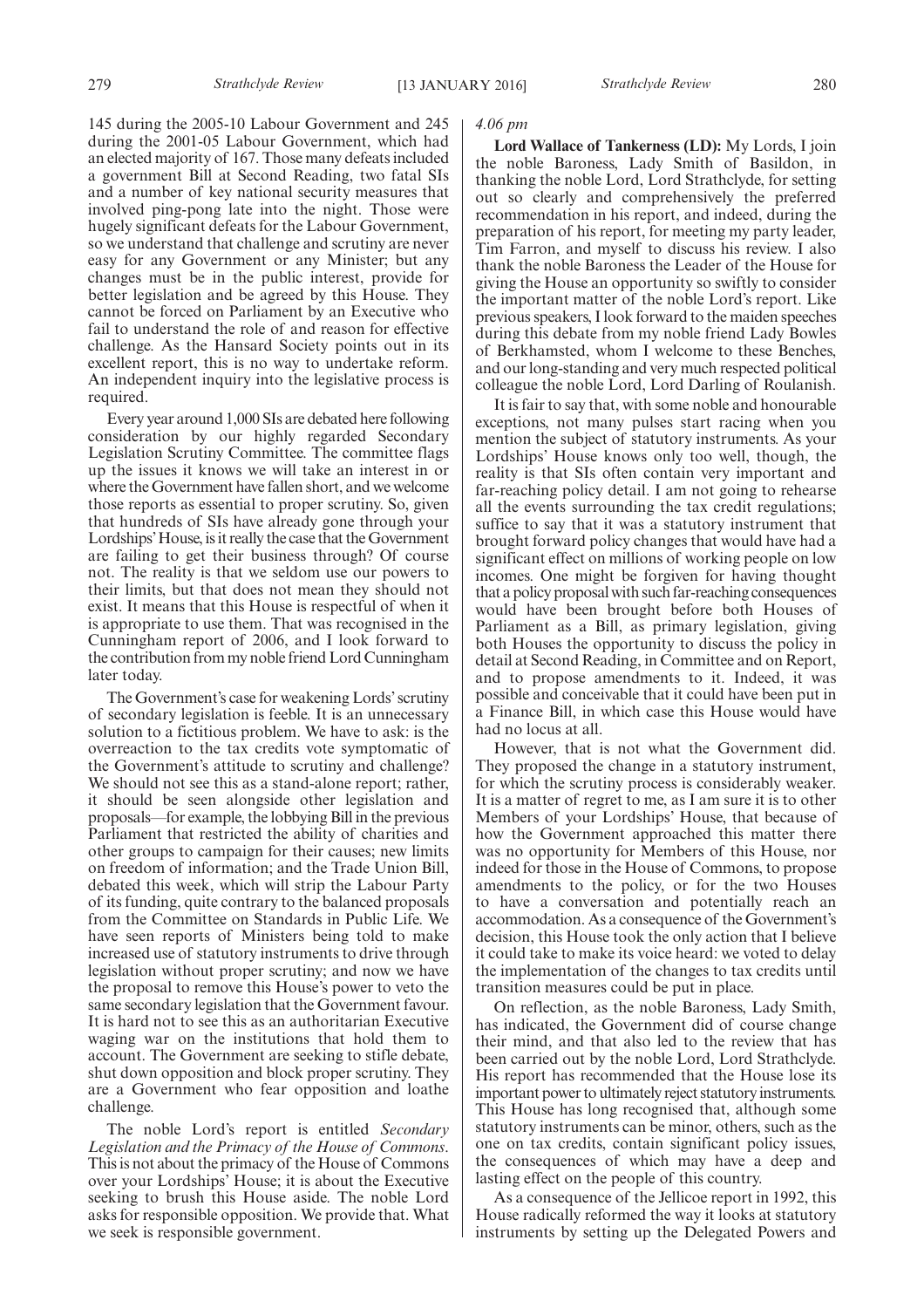#### [LORD WALLACE OF TANKERNESS]

Regulatory Reform Committee, and the excellent work that that committee carries out has been complemented by the Secondary Legislation Scrutiny Committee. It is disappointing that the House of Commons does not seem to have availed itself of the opportunity to update its procedures in a similar way and to enhance its scrutiny of secondary legislation. As Mr Matthew Parris said in the *Times* on 19 December:

"MPs need procedures for early whistleblowing when dodgy secondary powers are sneaked into draft legislation".

The consequence is that, in the vast majority of cases, meaningful scrutiny of statutory instruments is carried out by your Lordships' House. That is why we on these Benches support and fully endorse the Motion that was proposed by Lord Simon of Glaisdale and carried by this House in 1994, and which is now enshrined in the *Companion to the Standing Orders*:

"That this House affirms its unfettered freedom to vote on any subordinate legislation submitted for its consideration".

This long-cherished freedom means that, if a parent Act agrees that a delegation is appropriate, this House is entitled to discuss, scrutinise and, yes—in exceptional circumstances—reject statutory instruments. It is an incontrovertible truth that this House rarely rejects statutory instruments. This has only happened now in six instances since the 1946 legislation. We can safely say that six occasions in 70 years means it is a rare event.

My party believes that both Houses of Parliament should be examining better ways to work together to achieve more comprehensive, more informed and more effective scrutiny of the Government's legislation and their actions. We continue to reject the notion that any Government who achieve a majority in the Commons should have the absolute power to prosecute their business without the burden of proper checks and balances, particularly as voter turnout declines and Governments are elected by a smaller and smaller share of the vote. We believe that a second Chamber, however it is constituted, should not be a mere echo of the House of Commons, and we are interested in ways to strengthen the role of Parliament as a whole, not to convert the House of Lords from an effective revising Chamber into something more akin to an impotent debating society.

I firmly believe that there is a strong case for enhanced parliamentary scrutiny of secondary legislation. This is particularly important when the primary legislation introduced by the Government is a so-called skeleton Bill, with statutory instruments flowing from it which contain provisions that are more suitable for primary legislation. If Governments make increasing use of skeleton Bills, it stands to reason that the statutory instruments stemming from them should be afforded much closer scrutiny.

To that end, my party submitted formal written evidence to the noble Lord, Lord Strathclyde, proposing two different mechanisms by which this House—and the House of Commons—could propose amendments to statutory instruments.We suggested that a controversial SI could be "parked" while a Motion is moved with the wording of the SI embedded in it. Amendments could then be moved and voted upon, at the end of which there may be an amended Motion for the Government to reflect upon. An alternative would be to amend the Government's Motion to approve statutory instruments to suggest that specific provisions of the SI are removed or replaced with alternative wording. We believe that either mechanism would allow the House of Commons to think again and would in fact reduce the number of incidents where this House withholds its approval of a statutory instrument.

This is in contrast to the recommendations from the noble Lord, Lord Strathclyde, which I fear could diminish the ability of Parliament to hold the Government to account, and, as the noble Lord admits in his report, might lead to an increase in the instances where the House withholds its approval of a statutory instrument. Will the noble Baroness the Leader of the House give some assurance that the Government will not only consider the report of the noble Lord, Lord Strathclyde, but also examine the option of bringing forward procedures which would allow statutory instruments to be amended—or at least proposals to be made as to how they might better be amended—as part of their consideration of the review, and that they will do so within the appropriate committees of this House?

We maintain that it is an important right of both Houses of Parliament to vote on, and occasionally reject, statutory instruments. We do not believe that this House should be required to give up its power of veto when this is such a rare occurrence. To do so would change the arrangements agreed by both Houses following the report of the Joint Committee on Conventions in 2006, to which the noble Lord, Lord Strathclyde, referred. I am somewhat disappointed that the report proposes such a drastic step without suggesting any innovative way to ensure that the effective scrutiny of statutory instruments continues.

On some specifics, I am further concerned by the suggestion that there should be no fixed period for the Government to reflect on concerns raised by this House before pushing a statutory instrument through the Commons for a second time. The noble Lord's reasoning is that,

"it might in a particular case overrun the time specified in the draft or instrument for its commencement … The Commons needs the ability to override the Lords rapidly in cases of urgency and the extent to which decisions of the House of Lords should be fatal to a particular instrument should not depend on arbitrary factors, such as the commencement arrangements for the instrument".

Does not the same logic apply to primary legislation, where ultimately this House has the ability to delay a Bill for a year? This particular contention undermines further the ability of the two Houses of Parliament to have a conversation about the policy proposals put forward by the Government. We frequently see in primary legislation that, through a dialogue between both Houses, good sense allows Parliament to reach an accommodation. Instead, what is proposed here could potentially allow a Government to ignore concerns raised by your Lordships' House. I do not believe that is in the best interests of scrutiny.

Furthermore, I draw attention to page 20 of the noble Lord's report, where he suggests that removing the ability of your Lordships' House to ultimately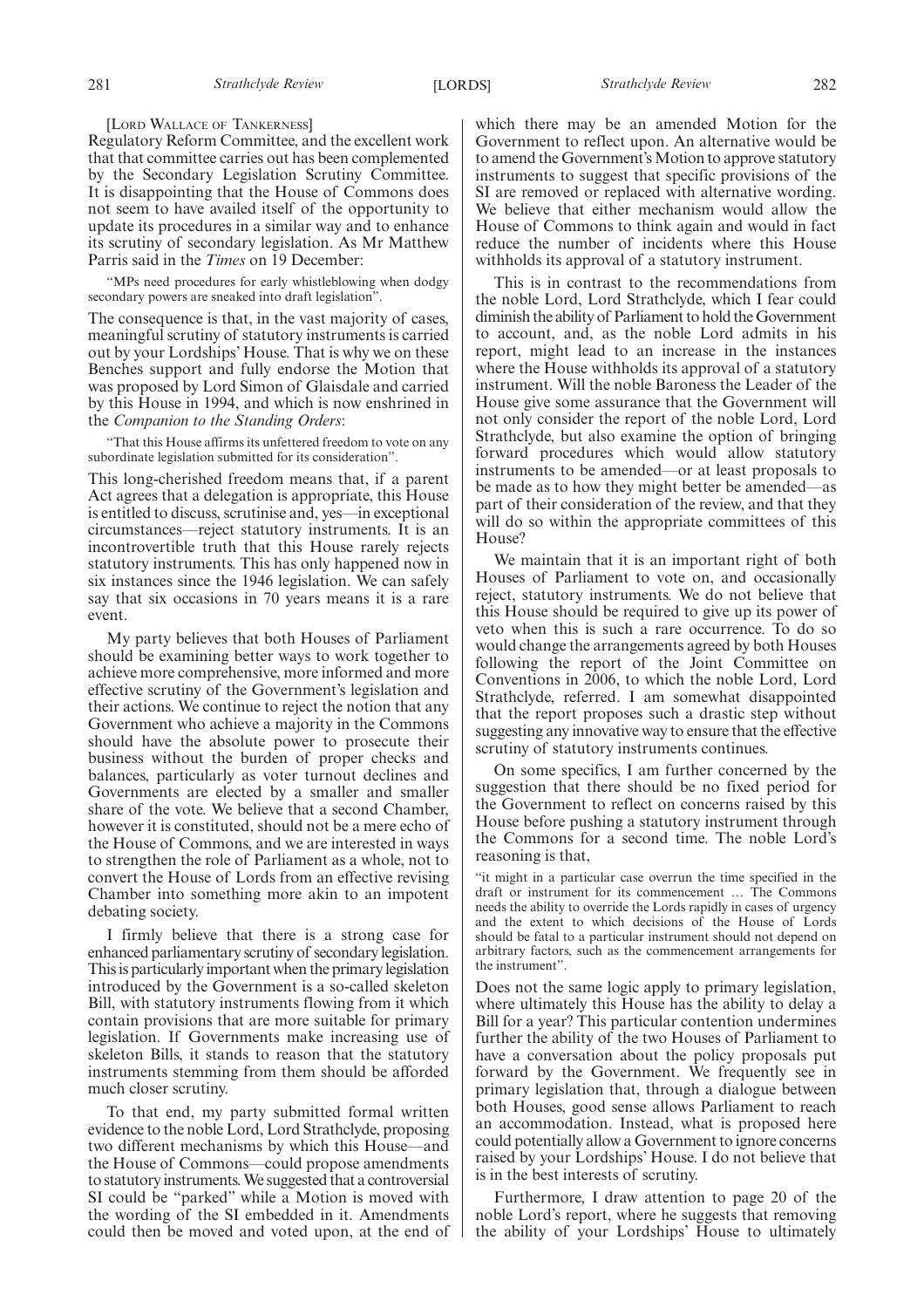reject a statutory instrument could actually lead to an increase in the number of occasions where your Lordships' House would approve such a Motion. The report says:

"If that were to happen, there are a number of ways in which it might be dealt with. The House of Commons might need to find ways to expedite its override procedures, which would have the effect of reducing the consideration given to the Lords rejections or it might lead to demands to proceed with option 1".

That is, the House of Lords might lose its ability to scrutinise secondary legislation entirely. I am deeply concerned that this paragraph contradicts the intention on a previous page of the report that a Government should give "serious reconsideration" to the instrument in question and that they should do this both "seriously and well".

In fairness to the noble Lord, Lord Strathclyde, he did mention this again today, if only in passing, but I am also disappointed about the problem I have already raised about skeleton Bills. One might say that his report is rather skeletal as to how the matter might be addressed. The noble Lord does not address the issue of a Government using statutory instruments as a means of implementing new policy, rather than putting that new policy before Parliament as primary legislation.

This is not a matter simply a matter for the Prime Minister and the Government: it is, as I think has been recognised by us having this debate today, a matter for Parliament. It is about the relationship between the two Houses, the role of Parliament as a whole in providing effective scrutiny, and the burden of proper checks and balances on the Executive. We on these Benches believe that it would be appropriate for Parliament to deliberate on any further discussion, and it may well be that the Joint Committee could be reconstituted. Whether the noble Lord, Lord Cunningham, wishes to chair it again is another matter, but he proved to be a very capable chair the last time that he did so.

As less and less detail appears on the face of Bills and statutory instruments become more complex and more important, they should be accorded more scrutiny, not less. I regret to say that, alongside the points made by the noble Baroness, Lady Smith, I can do no better than quote from Monday evening's contribution by the noble Lord, Lord Kerslake, on the Trade Union Bill. Referring to the provisions of the Bill, he said:

"When this is taken with the other measures being put forward by the Government—the curtailing of the powers of this House, the moves to water down the Freedom of Information Act and the reduction in so-called Short money to support opposition parties—there appears to me to be a worryingly authoritarian streak emerging from this Government, who are uncomfortable with scrutiny and challenge".—[*Official Report*, 11/1/16; col.79.]

Finally, the noble Lord, Lord Strathclyde, has admitted, as echoed by the noble Baroness, Lady Smith, that he did once pronounce the convention dead. I think he did it in a lecture in 1999, and surely the noble Lord does not want to give it the Lazarus effect. We await with interest to see how the Government will respond.

#### *4.18 pm*

**Lord Wakeham (Con):** My Lords, we have had three powerful speeches so far. A great deal of what the leaders of the two opposition parties said was about criticising what went on in the House of Commons. I have some considerable sympathy with that but want to restrict my remarks to what I consider to be the role of the House of Lords.

The issue of this debate has not arisen particularly because of recent events, but has been a long time coming. As the noble and learned Lord, Lord Wallace, mentioned, there was a very interesting debate in 1994, when the wonderful former law officer Lord Simon of Glaisdale set out with clarity that the House of Lords had absolute, unfettered power to reject secondary legislation. He was followed by my successor as Leader of the House, my noble friend Lord Salisbury, who accepted Lord Simon's proposition but then set out clearly the way that conventions had influenced how the House operated. It is a debate well worth rereading, but in the end it demonstrated to me that the conventions were not powerful or clear enough to be an acceptable way to run matters in the House as it is now constituted. It may well have been when the House was mainly hereditary but not now in a House with so much greater political wisdom and experience.

That was one reason why, in my royal commission report some 15 years ago—when I was an opposition Member but was supported by all parties at the time—I recommended that we changed the way that secondary legislation was dealt with in this House and made a proposal not very dissimilar from option 3 proposed by my noble friend Lord Strathclyde.

Secondary legislation is here to stay. It is important to remember the advantages which government, Parliament and society derive from the existence of delegated powers.Ministers and other statutory authorities are able to legislate by secondary legislation on detailed points within the limits of the delegated power in the original Act. In consequence, Bills can be restricted to their essentials, Parliament can concentrate on the key principles and Acts will be better drafted and understood. There is less need for subsequent corrective amendments to primary legislation. Secondary legislation can be amended or replaced much more easily than primary legislation.

In my royal commission report, we said that the number of statutory instruments had increased substantially over the last 100 years, but my noble friend Lord Strathclyde reports that the number has stabilised since then. Nevertheless, it is important that they are dealt with effectively. The proposal before us is to give the House of Lords not less but more influence over secondary legislation. In my view, it is ironical that the present powers of the House of Lords are more absolute over secondary legislation than they are over primary legislation, but we have got by because of the conventions, which, as I indicated, some of us felt were at breaking point even 15 years ago.

Over the years, all Governments have got secondary legislation passed in the House of Lords, even when the House of Lords would have preferred to ask the House of Commons to think again. My noble friend's proposal would change all that and allow the House to ask the Commons and the Government to think again, and thus give the House a revising function over secondary legislation that it at present lacks by contrast with its role in relation to primary legislation. The proposal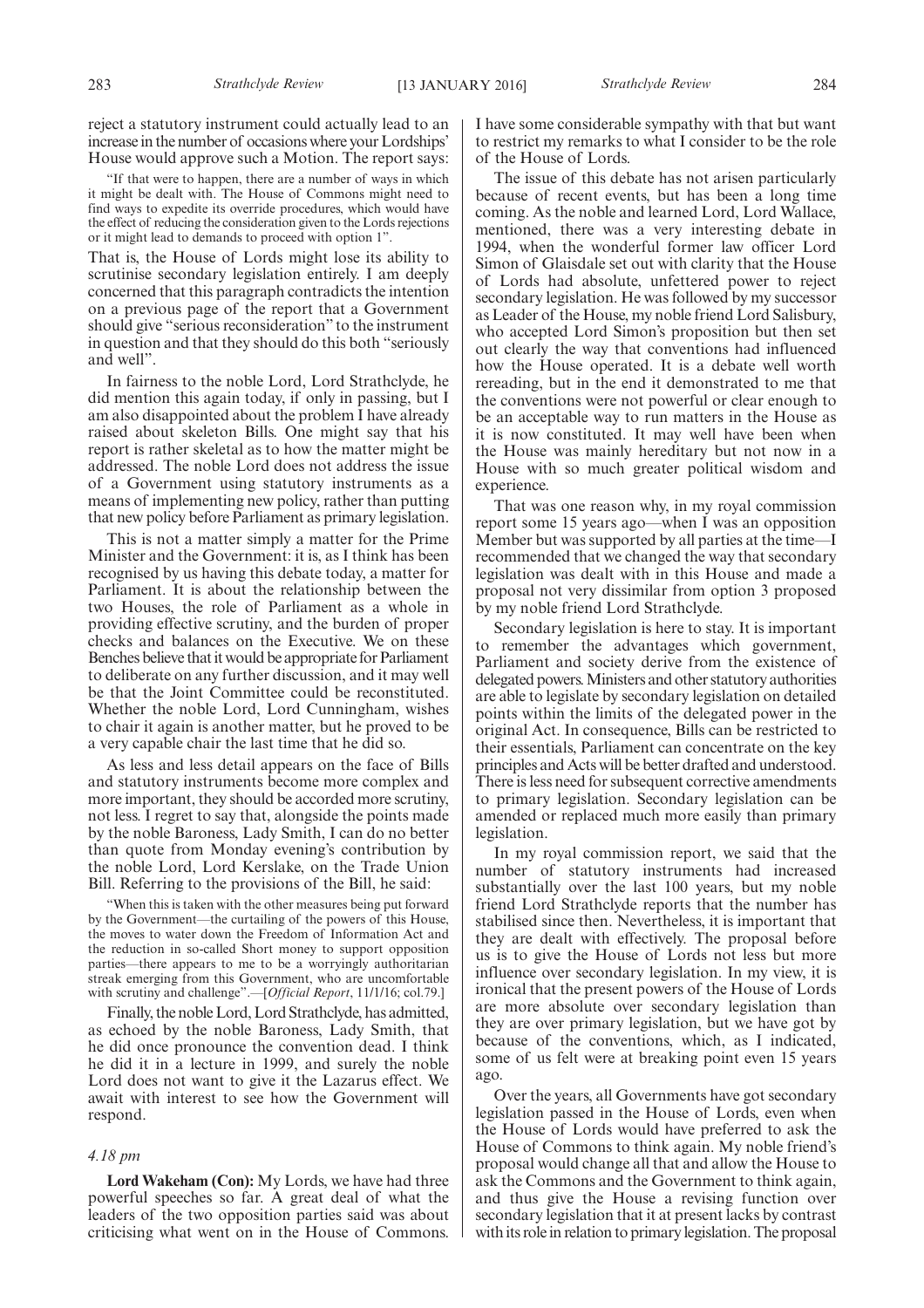#### [LORD WAKEHAM]

before us is to give the House of Lords more power and influence over secondary legislation, which in the right circumstances they should use.

These proposals are entirely consistent with our constitutional practice. The Lords' role is to review and, if not satisfied, to ask the House of Commons to think again. The Commons' role is to think again but in the end to decide. Recent events indicate that it is a course that can be effective. However, our democratic system requires the House of Commons to prevail.

#### *4.23 pm*

**Baroness Hollis of Heigham (Lab):** My Lords, I very much welcome this debate and look forward to the maiden speeches that we will enjoy later, particularly that of my noble friend Lord Darling, my former boss at the time when legislation on tax credits was introduced in this House.

Why have this review? Is it because of tax credits? As I think has been conceded, that was a delay Motion and, happily, the Commons did indeed reconsider, as this House wished. But even if it had been fatal, which it was not, it would not have been a constitutional threat, as is acknowledged, because between 2000 and 2010 the Conservative Opposition, under the noble Lord, Lord Strathclyde, ran 11 fatal Motions against the Government. Five of them were led by former Ministers, including a former Leader of the House, and two of them were successful. No one had a tantrum; no one called for a review; no one proposed to legislate on the subject; no one threatened to create 100 Peers. The only difference now, as my noble friend Lady Smith said, is that the then Opposition are now in government.

Was the tax credits issue, none the less, a constitutional outrage because it dealt with financial matters? No, that will not run either. Most of what our work involves concerns finance, whether it is defence, transport, childcare or social security. The Government know perfectly well that SIs are not financially privileged and do not need to be if they are used, as they should be, for fairly minor matters according to our conventions. So in my view, it was not the tax credits vote that strained our conventions but the Government in the first place using a statutory instrument for a highly controversial measure that would take millions of pounds away from millions of families, despite the Prime Minister's election promises to the contrary.

With tax credits, an SI was used not to apply the original policy intent of the Bill, which is what SIs are for, but to subvert it. As has already been said, that task should have been done by primary legislation, if that was the Government's intent. Having chosen an SI route, which cannot carry financial privilege and to do what SIs were never intended to do, the Government then claimed retrospectively that financial matters come under some sort of informal financial privilege, which, even though it had not been sought, they wanted us to respect as though it had been—when it had not. That is indeed a straining of conventions.

Why then do we have a review? Is it petulance from the noble Lord, Lord Strathclyde? Surely not. But the Government do seem to feel hard done by, victimised, with their 30.5% of the vote. As Ministers, we had 31% of the vote. We did not whinge, despite huge majorities down the other end; we worked for our votes the hard way. No, the issue that really matters is not the tax credit vote, as the noble Lords, Lord Strathclyde and Lord Wakeham, have acknowledged. The issue is the expanding role of SIs and their lack of scrutiny. Thanks to the noble Lord, Lord Strathclyde, this debate allows us to discuss this more fully, to which I now wish to return.

More and more, we have framework legislation—for social security, childcare, the Cities and Devolution Bill—where key decisions are to be carried by SIs beyond reach of amendment, sometimes drawn down months, even years, later. That role was never intended: nor, I believe, is it appropriate. Bills are now being future-proofed for future Secretaries of State with open-ended SIs that place future policy development beyond effective scrutiny.

The noble Lord, Lord Strathclyde, calls for greater clarity and certainty surrounding SIs. That is nice—for the Government. But what is really needed is effective scrutiny. I doubt that the Commons can do it, and I think that we can and that we should. Only we have the admirable delegated powers and scrutiny committees, and your Lordships have relevant expertise. We spend twice as much time as the Commons on debating SIs, even though we all know that we are wasting our time. As the Hansard Society says, we have the interest, appetite and time to do effective scrutiny.

So why do we not? We know why. The noble Lord, Lord Strathclyde, is right: we should, but do not usually, get draft SIs during the process of the Bill so that we can consider them. We cannot, as a result, amend SIs that are passed and brought to us subsequently. Motions to Regret deplore and are ignored; fatal debates debate and destroy. However, in certain circumstances, either may be appropriate.

However, in 65 years, the Lords has rejected only five of the 169,000 statutory instruments before it. In 35 years, the Commons has not rejected one. As the noble Lord, Lord Goodlad, said in his report on page 147, why bring SIs to Parliament at all if parliamentary scrutiny makes no difference? The noble Lord, Lord Wakeham, called for a suspensory veto to "force"—which he italicises—the Government and the House of Commons to take our concerns seriously. They were strong words from the noble Lord and he was absolutely right. Every review of Lords practices has called for a power of delay requiring the Government to think again while ensuring that the final say rests with the Commons.

Would option 3 in the report of the noble Lord, Lord Strathclyde, do that? It could, but only if it specified, as the noble and learned Lord, Lord Wallace, said, the period of delay—say 30 sitting days—before the SI returns to the Commons. Otherwise we could pass a delay Motion and the Government could take it back to the Commons, without reflection, with irritation and within 48 hours. The noble Lord, Lord Strathclyde, assures us that a Government would never behave like that. You think? He writes that the Commons may need to override the Lords rapidly in cases of urgency. If something is indeed urgent—such as national security —would we really delay? It seems deeply implausible and, in any case, the usual channels would sort it.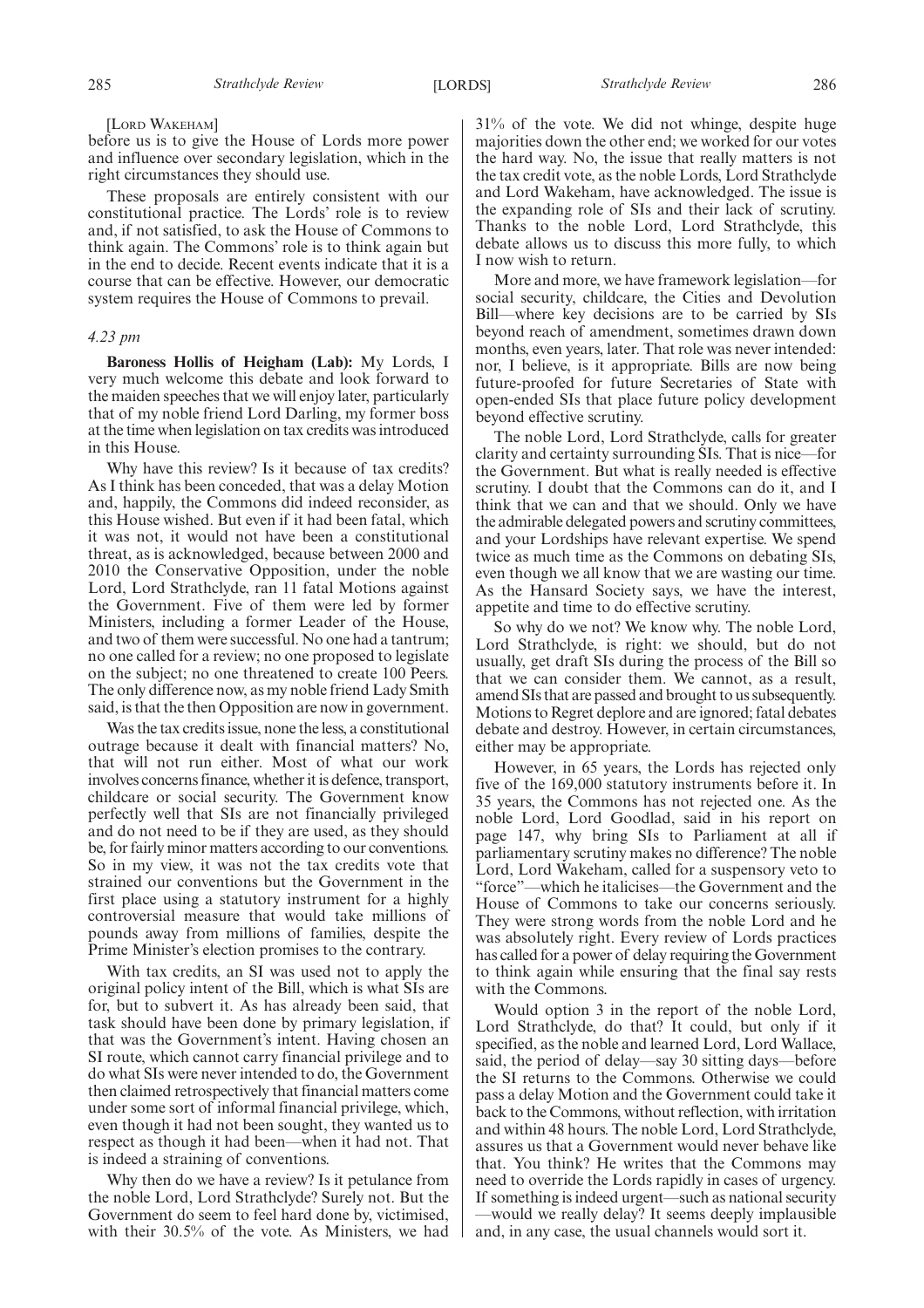He then fears that the specified delay might run past the proposed implementation date. That is pretty feeble, too. With the Library's help, I checked the 60 or so statutory instruments we have had so far in this Session. As we know, they have three stages: they are laid, debated and implemented. I agree that with perhaps four of those 61 there was less than six weeks between laying the SI and its implementation date—for example, the Northern Irish election order last July and the Asian banks immunity order last October—but most of the rest were laid three to six months before their implementation date. There is adequate time for a delay Motion if those SIs are debated in good time. What struck me was the length of time, often three months or more, between laying and debating them. However, that can be sorted by effective departmental and business management; it is not a pretext for denying us and the public effective scrutiny.

The only real argument against a specified delay period is the one the review will not admit to: that it would be highly inconvenient for the Government. Yes, it is meant to be. I would not expect a delay Motion to happen very often—perhaps half a dozen times a year—but the fact that it might—

**Viscount Younger of Leckie (Con):** My Lords, I am sorry to interrupt but the noble Baroness might be aware that the guide time for speeches is six minutes.

**Baroness Hollis of Heigham:** It is an advisory time and I am coming to the end.

I would not expect a delay Motion to happen very often—perhaps six times a year—but the fact that it might would transform the value of our scrutiny; it would transform the care with which departments bring SIs to this House. The Lords would be doing exactly what it should by asking the Government and the other place to think again and then respecting their decision, as we should, when they have done so. So I hope that we can move down that path but with appropriate specified delay periods.

**The Lord Privy Seal (Baroness Stowell of Beeston) (Con):** My Lords, perhaps I may interrupt before the next noble Lord rises to speak and add to the comment of my noble friend. We put in the guidance time because we know that the House will wish to rise at around 10 pm. We can do that only if everybody respects the speaking time. So I urge noble Lords to co-operate. When I get to my bit at the end I shall try to be brief but I know that the House will also want me to be fulsome in my reply.

#### *4.34 pm*

**Lord McNally (LD):** My Lords, I was intrigued by the very first sentence of the executive summary in the paper of the noble Lord, Lord Strathclyde, which states:

"Since 1968, a convention has existed that the House of Lords should not reject statutory instruments (or should do so only rarely)".

To my mind, that is exactly what has happened over the past 50 years. The Motions that caused the establishment of the Strathclyde report, and even the noble Lord, Lord Strathclyde, himself has accepted this, were not in any way breaches of the convention in terms of rejection.

I am taking part today because it is 20 years since I first took my seat in the House, and therefore I thought it would be useful to contribute to what the noble Lord, Lord Strathclyde, referred to as the collective memory. During that time, I have spent nine years as Leader of the Liberal Democrats, three very pleasant years as the Deputy Leader of the House under the noble Lord, Lord Strathclyde, and three and a half years as a Minister. I have never made any secret of my view that although this House has many admirable qualities and does some extremely useful work, in its present form it is an affront to democracy. I regret the opportunities missed more fully to reform the House in 1999 and, as the noble Lord, Lord Wakeham, knows, I regret the missed opportunity of the Wakeham commission in 2000. However, we must not be seduced today by the argument that because the recommendation of the noble Lord, Lord Strathclyde, is close to one of the proposals made by the noble Lord, Lord Wakeham, it has greater weight and authority. The Wakeham proposals were, as I am sure the noble Lord would agree, a carefully balanced package of powers and responsibilities, not a single measure designed to weaken and undermine the authority of this House. I may want to see this House reformed, but I have no wish to see it become Mr Cameron's poodle, and a neutered poodle at that.

One of the most useful experiences I have had in the past 20 years was to serve on the Cunningham committee, and I am delighted to see that the noble Lord, Lord Cunningham, is here today. It is worth remembering that the impetus for the setting-up of the Cunningham committee was that the then Labour Government thought that the House of Lords was getting too big for its boots. This is not a new phenomenon. Every former Leader of the House will be able to show you the scars of being hauled over to No. 10 to explain some defeat or other in the Lords. I well remember having to prepare, as Leader of the Liberal Democrats, a tribute to the late Lord Belstead, who had been a Leader of the House under Mrs Thatcher. I thought I would find something nice to say about him by looking at the Thatcher memoirs. The only reference I could find was to a handbagging he had received from Mrs T following a defeat in the House of Lords. That is the nature of the relationship. I freely confess to my own impatience as a Minister when the House shredded some carefully constructed interdepartmental compromise or spotted a piece of legislative corner-cutting which had escaped the scrutiny, or lack of it, of the other place.

I do not believe that the Lords over-reached themselves in the matter before us, but the whole furore has exposed the need to look at the increasing use by the Government of skeleton Bills backed by secondary legislation, as well as the increasing tendency of the clerks in the other place to affix financial privilege to an amendment. I remember the surprise and relief in the Ministry of Justice when some mainly legal amendments to one of our Bills suddenly had financial privilege attached to them in the other place. We all breathed a sigh of relief that they did not come back to the Lords.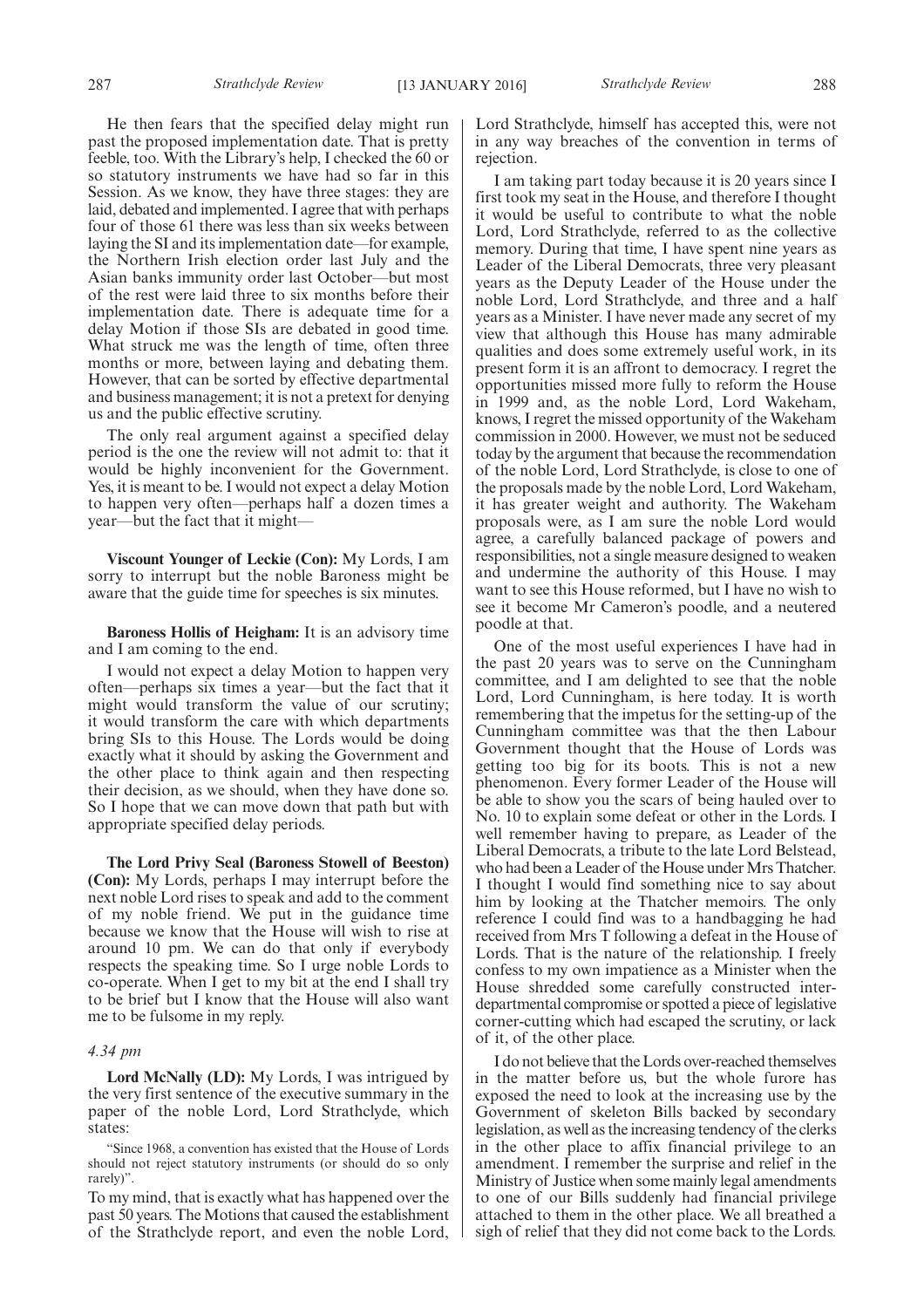#### [LORD MCNALLY]

It is 40 years since the late Lord Hailsham warned against a Parliament without checks and balances becoming an elective dictatorship. That warning is even more pertinent today, when the flaws in the first past the post system provide us with a Government with 100% of the power and only 36% of the vote. We are now living with our past failures to reform both the House and the voting system. In those circumstances, it is essential that this House should retain the right to say no. It is the paragraph of the Cunningham committee report that I fought hardest to have included, and that report was endorsed by both Houses. Let us be clear: that Cunningham report is the baseline; it is not Salisbury/ Addison, which was never endorsed by other than the two political parties, and never by these Benches. I urge this House not to abandon its right to say no: use it prudently, yes; use it sparingly, yes; but retain it we must.

I can only say to the Conservative Benches, on which there are some very wise heads, that the best service they can provide is gently to tell the Chancellor and the Prime Minister that the best way to avoid the hubris which overtakes all long-serving Ministers is to retain the safety catch which accident rather than design has left here in the House of Lords to protect us from that elective dictatorship which Lord Hailsham so wisely warned us against.

#### *4.40 pm*

**Baroness Hayman (CB):** My Lords, the noble Lord, Lord Strathclyde, was asked to review in haste. He did so and he produced a review that is an enormously valuable starting point for amore comprehensive approach to how we improve the scrutiny of secondary legislation not only by this House but by the other place as well. When he introduced this debate, the noble Lord said that it took us to the heart of what we are here for as parliamentarians. I agree with that. We have a responsibility to look very carefully at the proposals before us and to approach them, I hope, in a way that looks forward rather than backwards. But it is impossible completely to disregard the circumstances that gave rise to the review and to allow a mythology to grow up that this House had overstretched itself and had broken with convention.

I find it extraordinary that when everyone agrees that the convention is that only in the most exceptional circumstances should the House vote down an SI, the Government bring into the argument the fact that this was an exceptional SI. It was to do with a major plank of government policy. It had huge financial implications. They defeat their own argument by arguing its exceptionality. What I think was exceptional was that the House found a constructive way forward on this occasion, which was not to kill stone dead.

When there was a murmur of disagreement as the noble Lord, Lord Strathclyde, said that we had killed off the tax credits legislation, he said that it illustrated that there was not clarity about the convention. It did not illustrate that at all. People were arguing with whether the vote in this House killed off the tax credits legislation. It did not. The SI had still been through the House of Commons. It could have been brought back to this House in exactly the same form. It could have been incorporated in a short, sharp Bill that was a finance Bill that never came to this House. None of those things happened. What happened was that the Government thought again. They thought that there was some sense in what was being said here and changed their policies. That was a good example of what this House is for.

We have to look at the proposals in the report of the noble Lord, Lord Strathclyde, and, building on the work that has been done by the noble Lord, Lord Wakeham, and others, we have to ask ourselves whether there is a way of effectively asking the House of Commons to think again. Effectively asking it to think again is not as easy as simply having a delay Motion. It will not think again at all on a large proportion of statutory instruments that have not been thought about at all in the House of Commons—those that come here first. It will not think again effectively if that means that the Government can bring forward a vote on a deferred Division within 48 hours of it coming back from this House with no debate.

If the House is to be asked to give up a very precious, very rarely used freedom to kill off an SI, it should not sell that freedom for a mess of pottage. It should do so only when it is absolutely convinced that the scrutiny that Parliament as a whole would thereafter be able to give to statutory instruments would be improved dramatically. That is the test to which I would put these proposals.

I worry about legislation. It will not do what the Government want it to do unless it is retrospective, and I do not like retrospective legislation. It will not do what the Government want it to do if we do not recognise that the reason, in the words of the noble Lord, Lord Strathclyde, that the convention had become "frayed" was because, over the years, use of statutory instruments, culminating with the tax credits regulations, has gone way beyond their original purpose.

#### *4.46 pm*

**The Lord Bishop of Rochester:** My Lords, I, like other Members of your Lordships' House, am grateful to the noble Lord, Lord Strathclyde, for the work that he has undertaken and for giving rise to what is clearly an important debate about the role of this House, which probably goes much wider than some of the specifics in front of us today. By way of introduction, I will add a little correction to the text of the noble Lord's report. He ascribes to my right reverend friend the Bishop of Southwark the tabling of an amendment that was not, in fact, put to a vote. Although they would not argue over it, it was actually my right reverend friend the Bishop of Portsmouth who tabled that unvoted on amendment, which was, as it happened, an amendment that asked the Government to consider again—precisely the kind of amendment under consideration here.

I am conscious that in speaking in this debate there are many in this Chamber who have many years more experience than I do in these matters of constitution and convention, as has already been amply illustrated. However, there are one or two things I would like to offer the debate.

If we are to change the present convention, perhaps we need some criteria against which we assess any changes that we might make. Three might be: would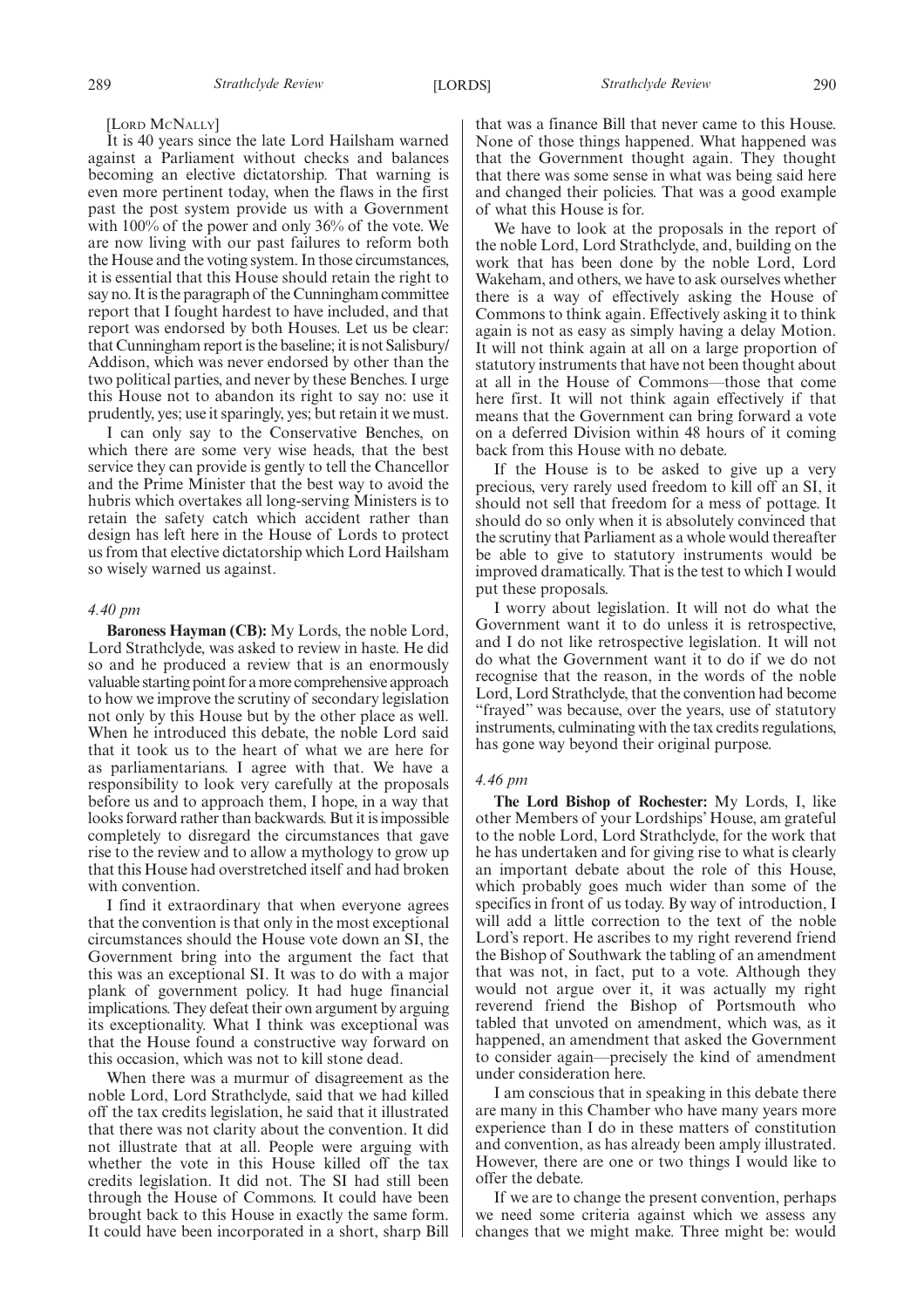any change enhance or diminish the ability of your Lordships' House to scrutinise legislation and thereby hold the Government to account; would it improve or worsen relationships between this House and the other place; and what might the impact be on the reputation and status of your Lordships' House? As a relatively new Member of this House I understand its primary function to be that of a revising Chamber, thereby holding the Executive to account and occasionally, it has to be said, saving the Government from themselves. If we can achieve that, it will be a hugely valuable contribution.

One of the difficulties with SIs, as has already been indicated, is that our capacity to revise them is severely restricted. Indeed, we cannot revise them; there is no power to amend. Therefore, the increased use of SIs presents this House with a problem in fulfilling its function as a revising Chamber because we are left with a blunt instrument of yes or no. That seems to be part of the problem we face. I am encouraged that there are some helpful suggestions in the noble Lord's report and elsewhere in the conversation. Establishing some clarity over the respective roles of the Houses on finance Bills and other financial matters will clearly be helpful. Indeed, it will be very helpful if the proposed review by the Procedure Committee established some guidance on that. A strong encouragement to government to rein in the excessive use of secondary legislation and put more detail in Bills, as stated in the noble Lord's report, is clearly important too. If we are to establish or re-establish relationships of trust, we need to be confident that that will take place as it is a necessary ingredient in balancing the roles of the two respective Houses.

It seems to me that beneath the detail and the circumstances of this debate there is an assumption that trust between this place and the other place has been lost to some degree, and that we are being asked to consider surrendering part of our self-regulation relating to our role within that relationship of trust. The suggestion, or implication, of the proposals in the noble Lord's report is that we have gone beyond the point where the present self-regulatory framework can be allowed to continue, and that something formally laid down in statute may be required in place of the current convention. If that is the case, there is a sadness to it. Even if we do find ourselves going down the line of changing the arrangements, I encourage noble Lords to consider also the underlying question of the level of trust that exists between the two Chambers and between government and Parliament.

My most reverend friend the Archbishop of Canterbury is currently in another other place, where he is trying to deal with the re-establishment of relationships of trust within the worldwide Anglian communion. Therefore, there is experience of these kinds of processes. If we are to pursue changes, I encourage noble Lords, through whatever channels are available to them, to look also at the wider culture of the relationship between this House and the other place to see whether we can find ways of improving that and building on the existing depth of trust because whatever we put in place will work only if that environment of trust is in place.

For my own part, I would regret your Lordships' House no longer having the power to veto SIs but accept that the introduction of another way of tackling them may prove necessary. I hope that might be combined with a consideration of the possibility of amending them. That could enhance the whole process, enabling SIs to be improved and their purpose to be more fully achieved. I encourage us to have that conversation so that, whatever our powers may be, we can fulfil them responsibly within a rebuilt and re-established spirit of trust.

#### *4.53 pm*

**Lord Trefgarne (Con):**My Lords, in rising to intervene briefly in this debate, I start by explaining that I am chairman of your Lordships' Secondary Legislation Scrutiny Committee, which has the task of looking at virtually all the secondary legislation coming before Parliament and reporting, as necessary, to your Lordships. We see about 1,200 or so such items each year, but, happily, only need to trouble your Lordships with a very much smaller number. Your Lordships' Select Committee intends to study my noble friend's review, taking into account your Lordships' views expressed today, and will no doubt submit a report in due course. I must therefore emphasise that everything I say today reflects my personal view only.

I turn now to the events of 26 October and subsequently. While I accept that in theory—and in theory only—your Lordships' decision on that day was not formally fatal, fatality was, indeed, the practical effect and Ministers and the other place were entitled to take that view. Furthermore, there was never any doubt that that would be their reaction.

There are two reasons why I think that your Lordships were mistaken on that day. First, there is a long-standing convention that secondary legislation is rejected only in the most exceptional circumstances—a mere political disagreement is not sufficient. When your Lordships came to express your opinion in the Division Lobby, not a single Conservative supported the amendments. The matter was pure politics and nothing else. The second argument in relation to the tax credits order was the plain and simple fact that it dealt with essentially financial matters, for which your Lordships have long accepted House of Commons primacy. For these reasons, I consider that your Lordships took a mistaken decision on 26 October and I am, therefore, not surprised that my right honourable friend the Prime Minister asked my noble friend Lord Strathclyde to conduct his review, for which we are grateful to him.

I turn now to my noble friend's conclusions set out in Cm 9177, in which he offers three alternatives. I deal first with his first possible change, namely primary legislation to remove your Lordships from all future consideration of secondary legislation, leaving it to be entirely a matter for the other place. While I can see that that would be a possible reaction, it would be, I believe, a mistake. The fact is that your Lordships have always, through relevant Select Committees, offered much more detailed and constructive consideration of secondary legislation than has ever been possible in the other place. It would be a great pity if all that was brought to an end. It is, I suggest, highly unlikely that the other place would find it possible to create a mechanism for such detailed scrutiny.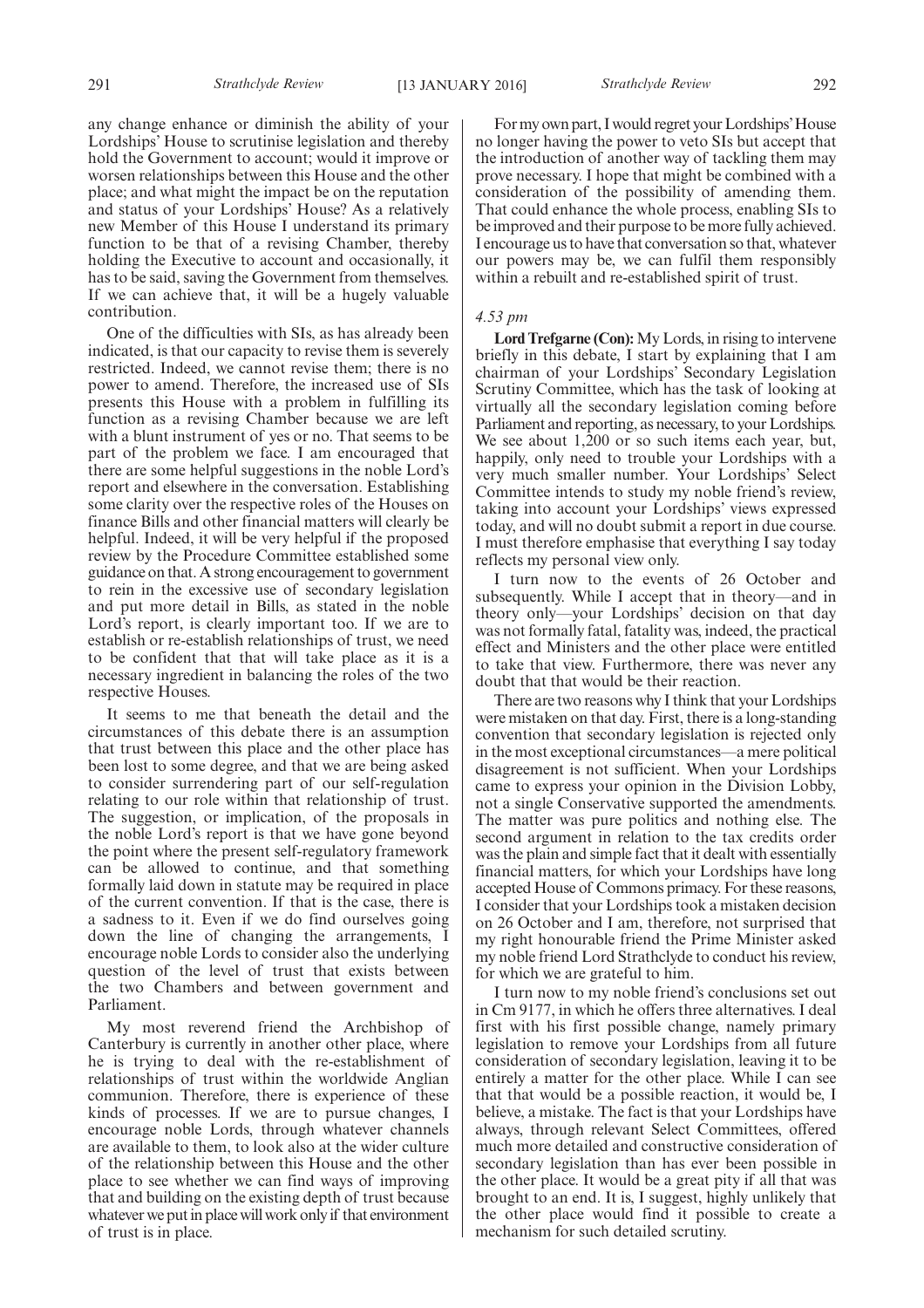[LORD TREFGARNE]

My noble friend's second alternative is for your Lordships simply to rewrite the existing Standing Orders relating to secondary legislation and hope that they would stand the test of time. The snag with that arrangement, as my noble friend points out, is that Standing Orders can of course be changed by a simple resolution, and I can well see that the other place would regard this as an inadequate response.

We are, therefore, left with my noble friend's third alternative, namely setting out a new procedure in statute providing for your Lordships to invite those in the other place to think again when a disagreement arises and allowing them to insist, if they so decide, on primacy. As my noble friend suggests, this would be a not dissimilar process to the one set out in the Parliament Acts relating to primary legislation. It is the way forward that I personally support.

I end by saying that I recognise that there is room for more than one respectable point of view on this matter. My view is the one that I have described, which I hope will in due course find favour. I look forward to the two maiden speeches that we shall hear in a little while.

#### *4.57 pm*

**Lord Grocott (Lab):** My Lords, the noble Lord, Lord Strathclyde, presented his report in his characteristically emollient way. I do not think we should be too taken in by the gentle way in which he presented it, because what he is suggesting is a substantial constitutional change that will transfer power to the Executive from Parliament and will alter the relationship between the two Houses. I do not object to constitutional change but the responsibility for arguing for it must come clearly from those proposing it and we should review it with all the skills of forensic examination that are at our disposal.

I want to look at the two key arguments that the Government and their supporters—or, I should say, the noble Lord, Lord Strathclyde, and his supporters have advanced on the need for this constitutional change. The first is that, somehow, the decision on 26 October had considerable impact on our primary concern, the primacy of the House of Commons, and threatened that primacy. The title of the noble Lord's review even refers to the primacy of the House of Commons. But it did not. If the Commons or the Government had decided that they did not like the decision that we made on 26 October, they had several simple options open to them. One would have been, as the noble Baroness, Lady Hayman, said, to resubmit a statutory instrument in a slightly modified form, which this House would have then had to consider. It would probably have been like ping-pong but it would, sooner or later, have been sorted out. Alternatively, the Government could have brought in a simple Bill and timetabled it strictly, and no doubt it would have been designated a Bill over which this House should have no control. They easily had the capacity to remedy and to enshrine the principle of primacy.

The other argument advanced, including by the Leader of the House in her presentation on the report, is that the decision on 26 October somehow threatened the constitutional convention about the Lords not throwing out statutory instruments; she went so far as to say that it was "broken". I took the precaution of asking one or two Questions of her. First, I asked her how often since the Second World War the convention had been broken. The reply came back that it was on five occasions, in 1968, 2000, 2007, 2012 and 2015; I remark in passing that three of those were when Labour Governments were in office. So we find that in 71 years since the Second World War, on the Leader of the House's own acknowledgement, the convention has been challenged on five occasions.

I asked the Leader of the House how often the convention had been broken on those five occasions when the Lords threw out a statutory instrument that had come from the Commons, and the answer is once—the last time. I am conceding the Government's whole case now and saying that the amendment passed here could have been interpreted as a fatal amendment, but even on those grounds—the Government's own terms—only once in 71 years has the convention been threatened, and now they propose to change the constitution to deal with it. By the way, during the whole of that time there were 41 years of Tory Government, and they suffered two defeats on statutory instruments. If that is the rate of defeat, I do not think it is enough to get in a lather about. So why are the Government determined to go ahead when, quite plainly, on their two principal arguments, the primacy of the Commons is intact and the convention is intact?

I cannot resist doing this; I apologise in advance to the noble Lord, Lord Strathclyde, but he had this to say about secondary legislation and statutory instruments in a debate on the Cunningham committee:

"although many have argued … that a power to reject might be replaced by a power to delay, or even a power to amend, the practical difficulties are great … I think that we need … more legislative restraint by government with fewer skeleton Bills backed by reams of regulation… Sometimes, as the committee acknowledged, rejection may be needed—very rarely—but the circumstances must be exceptional and extremely rare".—[*Official Report*, 16/1/07; col. 632.]

They are exceptional and extremely rare, on any reading of what has happened.

So why is this change proposed? It is part of a wider concern of the Government: they do not like it when they are defeated. No Governments like it when they are defeated but all I can say is, "Join the club". I know what it is like to be defeated. In the five and three-quarter years of this Government, they have suffered 123 defeats. In the five and three-quarter years with which I am particularly familiar, between 2002 and 2008, the Government suffered 325 defeats. I know the response but, even allowing for the undoubted ineptness of the Government Chief Whip at the time, 325 defeats against 123 hardly gives this Government grounds for their persecution complex. They have a very easy time in relation to the House of Lords most of the time. In the 115 years of my dear old party's being around, only for eight of them has it even been the biggest party in the House of Lords, despite years of Labour Governments. If you do the maths, in 107 of the last 115 years the House of Lords has had the Conservative Party as its biggest party.

The ball is really in the Prime Minister's court. He has the power and can do what he likes. He can cut our powers, if he brings in legislation and is able to get it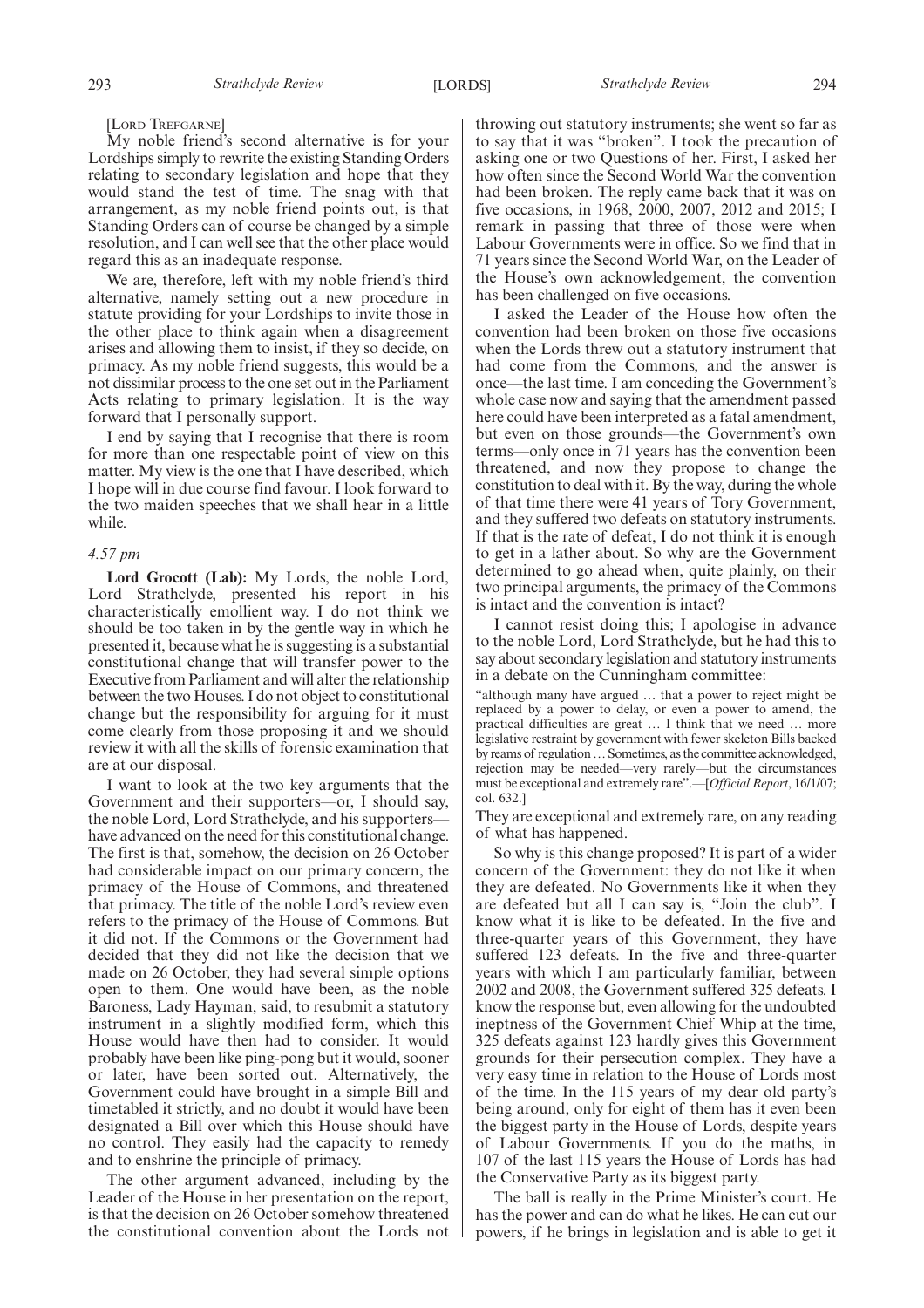through. He can create large numbers of Conservative Peers, as he has already been doing, but if he wants to carry on then no one can stop him. He can even abolish us if that is his wont, since he has a Conservative majority—although he might find it tricky. But I very much hope that he will go away, calm down and decide that, "This isn't broke, so don't fix it". Governments do not like being defeated and I believe that there are enough people in the House of Commons who do not like this unnecessary encroachment of executive power. I certainly hope that should any firm proposal come to cut our powers in this House, enough people here will be certain enough about our responsibilities to ensure that it is rejected.

#### *5.05 pm*

**Baroness Bowles of Berkhamsted (LD) (Maiden Speech):** My Lords, I rise for the first time, deeply conscious of the honour that it is to serve in your Lordships' House. I am grateful for the kind way in which noble Lords have received me, for the friendliness of all staff and for the elegant and discreet way in which the attendants and doorkeepers have steered me from uncertain manoeuvres. I thank the noble Lords who introduced me, my noble friends Lord McNally and Lady Falkner of Margravine, and all those who have enriched my life and learning, without whom I would not be here.

I hope to contribute to various deliberations drawing upon my experience from both strands of my career. The first strand was that of scientist, engineer and patent attorney for over 25 years, running a professional business and immersed in leading-edge technology. The second strand was nine years in the European Parliament, culminating in five years as chair of the Economic and Monetary Affairs Committee, facing a vast and profound agenda due to the financial and eurozone crisis.

Many noble Lords have long-standing experience of the conventions of your Lordships' House, so I speak now with great respect. None the less, secondary or delegated legislation exists in other legislatures and I have been deeply involved in the establishment and scrutiny of European secondary legislation, while keeping a watchful eye on that of the United States. My somewhat unoriginal observation is that secondary legislation works well until you hit a problem: then it works rather badly and does not fail-safe.

Financial services legislation is highly delegated in most countries and Europe now has delegated Acts and regulatory technical standards, the latter also involving the European supervisory authorities. Scrutiny is by the European Parliament and the Council of member states; each can veto independently, but not amend. From that well-populated setting, and with your Lordships' indulgence, I will elaborate three experiences that resonate with the wider debate around delegated legislation.

The first is that of overarching constraint. Europe has the ECJ's Meroni constraint, which limits delegation of discretionary power. Despite debate, constraint has had useful benefits. It reduces the likelihood of secondary legislation doing extraordinarily large or unexpected things. But perhaps even more importantly, it fosters vigilance on how to frame the delegated power with objective, legislation-specific guidance: an important aid for transparency, benefiting individuals and businesses as well. In the context of the review of the noble Lord, Lord Strathclyde, I venture that greater vigilance over the framing of delegated power is a natural response to other curtailments, even if the drafting of that guidance will rarely seem as exciting as other amendments or may even upset the odd Sir Humphrey.

The second experience is the inability to amend. On the technical standards for the European Markets Infrastructure Regulation, EMIR, a committee stage motion to reject was carried. Only a couple of parts in a complex, interconnected proposal were wrong, but they were important parts affecting small and mediumsized business, and it also went against the grain of prior understandings. A subsequent plenary rejection would have meant deadlines missed and various embarrassments to be felt all round, so a clarifying interpretation was obtained from the European Commission and, although it was not as good as proper correction, the fact is that without corrective opportunity, secondary legislation risks being, if not second-rate, at least second-best legislation. I also extracted a commitment to consultation for future proceedings effectively, a correction in advance opportunity—but it is still thought that limited corrective amendment has a place.

The third experience is of a scrutinising Chamber feeling conflicted, which also came to light in our EMIR adventure. The Council privately agreed about the identified problems, but it emerged that various member states were embarrassed to vote against technical standards that had been signed off by their national regulatory authorities—which is a story in itself. However, they were glad that the European Parliament could take responsibility for the remedy. Of course, the constructs are different, but this shows the usefulness of independent veto powers for separate Chambers.

Europe has travelled in the direction of fuller framing of delegated power and, in contrast, I cannot disguise consternation about the extent and scope of some of our delegated legislation. What I have read and heard in your Lordships' House on this subject, as in all things, is thoughtful and has raised similar remedies to those that I favour. I do not see a single silver bullet, but constraint, guidance and corrective amendments are tools for avoiding secondary legislation becoming second-best.

#### *5.12 pm*

**Lord Hannay of Chiswick (CB):** My Lords, it is a very great pleasure to have been placed on the list after the noble Baroness, Lady Bowles of Berkhamsted. As a member of your Lordships' EU Select Committee for a number of years, I watched with fascination and admiration the work that she did in the European Parliament. The work that she did then was inestimable. The Ancient Mariner was always said to have stopped only one in three, but the noble Baroness quite often stopped two or even three in three of the dafter ideas that came out of the Commission or the other members of her own Assembly. We all hold her a debt of gratitude for the way in which, as chair of that committee, she handled the large amount of legislation that came forward after the crisis of 2008.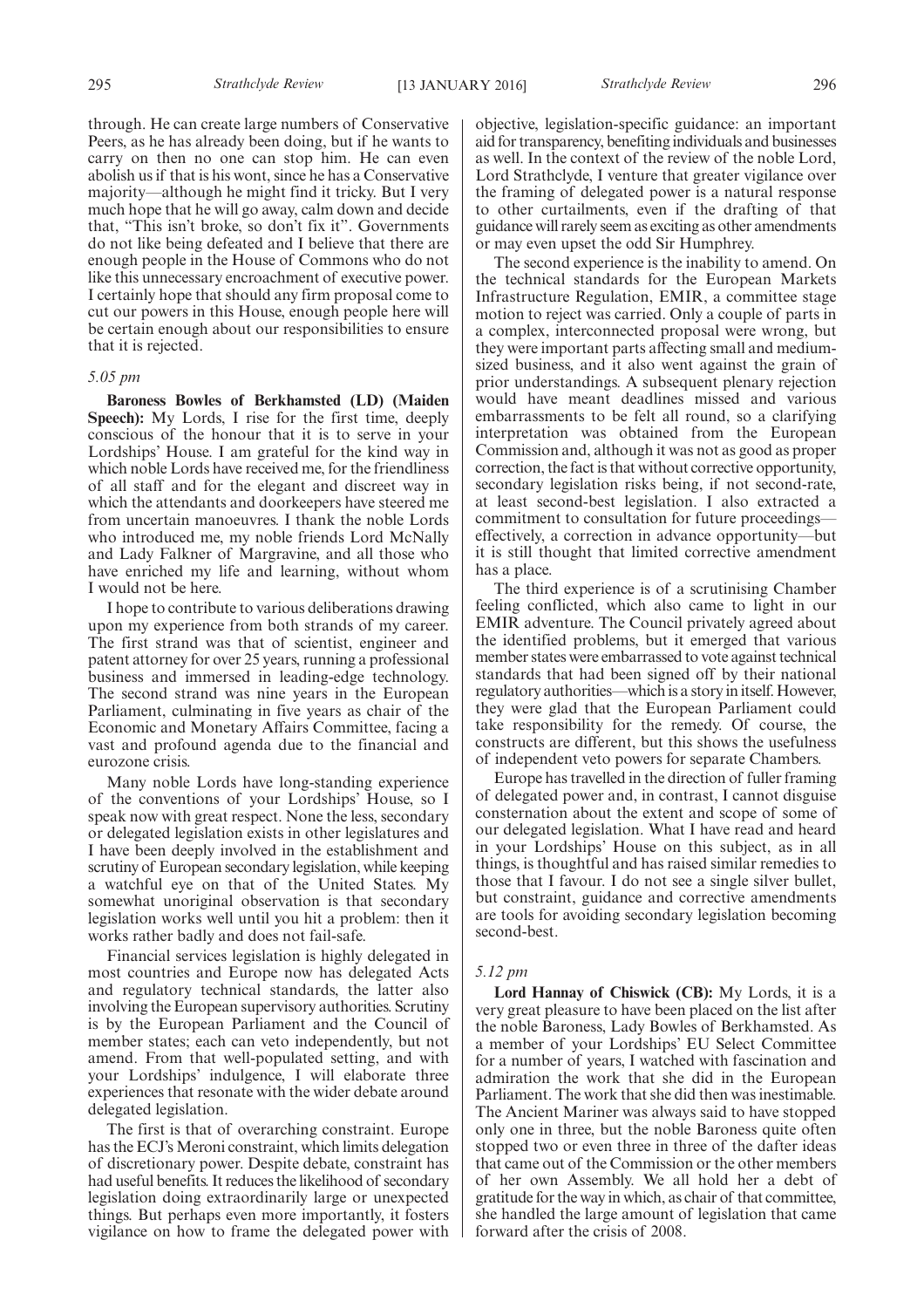#### [LORD HANNAY OF CHISWICK]

In my view, she has in her maiden speech this afternoon demonstrated very clearly the sort of skills that she will bring to this House and her knowledge of financial regulation, which is remarkable—and that subject occasionally comes before us. I am sure that her plea to consider enhancing this House's power to send an amendment back to the other place—which we do not have at the moment—is very wise. So I look forward very much to her future work in this House.

Turning to the matter we are debating, I suggest that we should not focus too much in today's debate on the events which triggered the Strathclyde review last October. Panicky and opportunistic its origins may have been, but, in truth, a review of the way we handle secondary legislation was long overdue. The present arrangements are hard to sustain and hard to defend. Of course, one might have hoped for some recognition by the Government that this House, by the action it took last October, enabled the Government to avoid falling into a trap similar to the one which their predecessors fell into over the poll tax in the 1980s—but I am not holding my breath for that recognition.

The noble Lord's review is admirable: short, crisp and persuasive. Of the three options for reform that he considers, I am sure that he is right to have excluded the idea of simply cutting this House out of any role in secondary legislation. That would have been to make a mockery of the very existence of this House as a scrutinising and revising Chamber. To place the House, as the other two options do, in a position that is analogous to that which we have on primary legislation being able to propose amendments and ask the other place to think again—must be the right way to move.

The loss of the so-called "nuclear option", which we hardly ever dared to use, is no particularly serious cause for regret. Incidentally, I have doubts about the noble Lord's speculation that we would not often make use of the new powers—the "non-nuclear options"—which he suggests that we should have: I suspect that he may find that that will not be borne out by events, but time alone will tell. As for the choice between a new system based on primary legislation or one based on convention, I share the noble Lord's view that the former is clearly preferable. Surely we do not want to risk falling back again into muddle and dispute.

Putting the preferred option into primary legislation will not be without its complexities. There is the issue of time factors that has been referred to. I agree that the Government will need to be able to return a measure again, overriding this House's view, within the same Session of Parliament—which is a difference from the Parliament Acts of 1911 and 1949. It is important to note that the noble Lord's review was silent on whether the measure to be returned by the House of Commons could be an amended version of the original statutory instrument, perhaps taking account of the views expressed by this House when it sent the matter back. Such a possibility is sensible and desirable, but it is not what is envisaged in the Parliament Act, which requires that the overriding measure be identical to the one that was first rejected. I look forward to hearing the Government's response on that point.

There is also the tricky issue of financial privilege, which the noble Lord managed to duck. That, too, has given rise to plenty of controversy, most recently when it was invoked, unnecessarily in fact, in the case of the EU Referendum Act last month. The least that needs to be done is to introduce a bit more proportionality and transparency into the system's operation. Invoking financial privilege over a sum that represents expenditure of a vanishingly small percentage of overall government expenditure, as happened in December, risks bringing every single piece of legislation and amendment that this House proposes within the ambit of financial privilege. That would not be a defensible or proper use of the power and I hope that the Government will now consider how in future to bring about a more proportionate and transparent approach to those determinations.

In conclusion, I congratulate the noble Lord on his review and hope that the Government will move ahead and introduce primary legislation on the basis of his preferred option. That could well result in a more effective House, but one operating clearly within the spirit and parameters of the 1911 Act.

#### *5.19 pm*

**Lord Jopling (Con):** My Lords, I have put my name down to speak this afternoon with a background as a former business manager and a former instigator of procedural changes in another place. Quite frankly, it is time that we faced up to the problem of statutory instruments. We have argued about it for years. It is not a new issue. We have had references this afternoon to Lord Simon of Glaisdale and to the reports by my noble friends Lord Wakeham and Lord Goodlad. We need to get on with it. The noble Lord, Lord Hannay, who has just spoken, made exactly the same point.

I shall begin by making one or two general points. In my experience, some Ministers are sometimes tempted to cut cornersin getting their policies agreed by Parliament. It has nothing to do with the matter before us, but I remember cases where Ministers produced huge draft Bills to the Cabinet committee on legislation and the Cabinet committee said, "Oh no you don't. You cut that down", and made them take a third of it out, and that seemed all right. Then, to the fury of the business managers, one found that they put all the things they had taken out back as Schedules to the Bill at Committee stage. One has to put up with the enormous appetite of some Ministers to legislate. That was an abuse.

It is also an abuse to cut corners and try to enact policies through statutory instruments rather than through primary legislation. I deplore that trend. I have never been able to convince myself that the tax credit issue should not have been done through primary legislation. I commend the last few words of my noble friend Lord Strathclyde's executive summary, where he says that,

"it would be appropriate for the Government to take steps to ensure that Bills contain an appropriate level of detail and that too much is not left for implementation by statutory instrument". I believe very strongly in that. I also cannot get my mind around why the tax credit issue came here at all, because it seemed to me that it was a financial issue that we should never have been asked to discuss.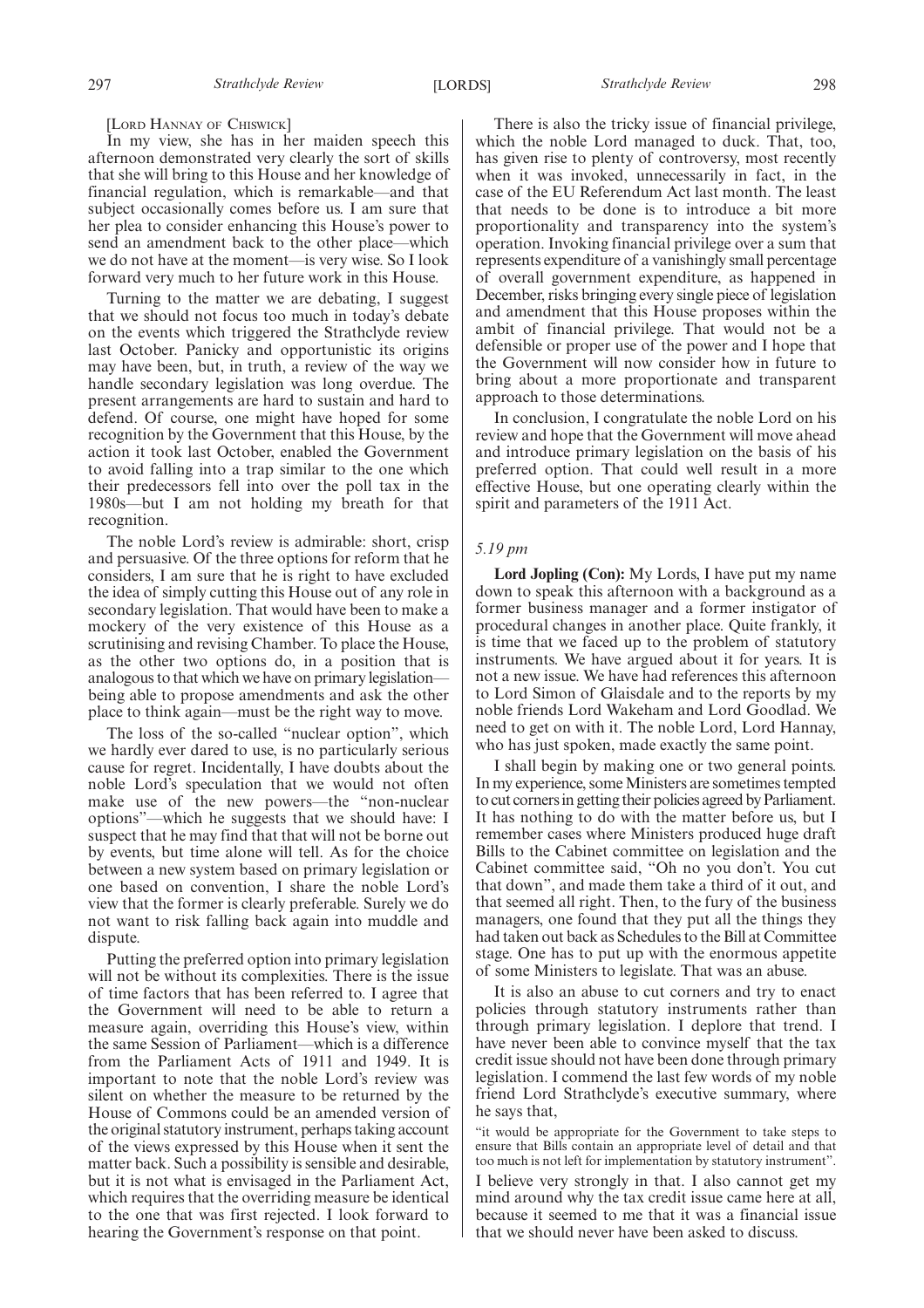In his report, my noble friend gives us three options. I am very strongly opposed to the first option of taking the consideration of statutory instruments away from this House. That would be a travesty of the bicameral basis of our parliamentary procedures. For the first three or four years, I was a member of the Select Committee on the Merits of Statutory Instruments where, as my noble friend Lord Trefgarne pointed out, we looked at more than 1,000 statutory instruments a year. That consideration of legislation in the form of statutory instruments is hugely important and thorough and is far better than what is carried out down the corridor in another place. Indeed, I was one of the instigators in that committee of the recommendation to reject the draft Gambling (Geographical Distribution of Casino Premises Licences) Order 2007, which this House, quite rightly, kicked out.

I also do not like option 2 because it does not take us much further than the current contentious situation. It seems to be a recipe for continued argument.

I see much more merit in option 3. It preserves the right of the Commons to ride over us. I cannot see the logic of this House being able to delay primary legislation whereas on the other hand it can veto statutory instruments; that seems to me to be the wrong way round, and the two ought to be comparable together. My old friend, the noble Lord, Lord McNally, who I think is no longer here, said that we must preserve the right to say no. Option 3 maintains that right. It is an extension of the Wakeham all-party proposals as well as the similar Goodlad all-party ideas. I suggest that the Government should listen to our views, have this report debated in another place and bring legislation that develops the option 3 proposal. The Leader of the Opposition said in her opening speech that the tax credit event gave the Government the opportunity to think again. So does option 3, and I believe that that is the way we should go.

#### *5.26 pm*

**Baroness Andrews (Lab):** My Lords, I sought to speak in this debate for one specific reason. It has been my privilege in recent years to be a member of the Delegated Powers and Regulatory Reform Committee and the Secondary Legislation Scrutiny Committee, as well as of the Goodlad committee. Noble Lords may wonder what I have done to deserve such cruel and unusual punishment, but it has been a genuine privilege to see the way that the House does scrutiny.

I am speaking personally now. I am concerned about anything that might reduce the legitimate use of our powers of scrutiny in this House and diminish the power of Parliament. I believe that the weight of opportunistic changes to our political system, some of which has been rehearsed in the House, has reached a tipping point in terms of executive power and away from Parliament and, with respect, the noble Lord's review sits at the heart of that. Far from having a quarrel with the other place, we are here today making a defence of Parliament as a whole and its ability to hold the Government to account—a Government who, as many noble Lords have already said, find it difficult to face losing votes. Sometimes they seem to behave as if it were 1796, not 2016. I advise the party

opposite to remember that there is an ineluctable law in politics that no Government have an endless shelf life.

Talking of hubris, despite the elegant way in which the noble Lord, Lord Strathclyde, delivered his speech, in 1999 he declared that the convention that this House did not vote against statutory instruments was dead. In 2005, he conceded that it had had a lively revival and was rather robust, but now, awkwardly, the Government have required him to declare it conveniently dead after all, and have charged him with finding a way of resuscitating the patient. The problem is of course that the patient is not actually dead; as we have heard today, it is sitting up and having a hearty breakfast. Unfortunately, that means that the noble Lord's review started on a false note with a false premise. Since there is no evidence of the excessive use of statutory instruments being rejected in this House, no case can be made for the abolition of our power to veto.

Having been invited to address the wrong question, the noble Lord, not surprisingly, came up with the wrong answer. It appears that we are the problem, with our apparent "failure" to understand the conventions. We are also told that the convention has been fraying for many years; indeed, to quote from the report, it,

"has been stretched to breaking point".

I know that the noble Lord has a fine sense of irony—we saw it in operation many times when he was Leader of this House—but to say that it is stretching the convention to breaking point for the House of Lords to reject five statutory instruments in 65 years, and four in the past 16 years, itself stretches credibility to breaking point. What is frayed and stretched is the other important and very long-standing convention, the distinction between primary and secondary legislation, which has already been alluded to. As *Erskine May* itself puts it, the purpose of secondary legislation is to deal with the application of detail. The fact that secondary legislation is increasingly not about detail at all but about the scope, the impact and the implementation of primary legislation and making substantial variations to it is the source of the crisis that this Government have manufactured, and is exemplified by the tax credits regulations.

This is evident in the raft of Bills, some already cited by noble Lords, which have been described by the DPRRC in one instance as simple mission statements. Most notoriously, perhaps, there is the Childcare Bill, which led that committee to say that the delegated powers,

#### "go to the very heart",

of the Bill.My experience on both the scrutiny committees of this House leaves me in no doubt that the Government find us a thorough nuisance. Time and again in the past two Sessions the Government have been reprimanded by both committees for excessive and inappropriate use of delegation. We have had to refer back to this House secondary legislation which contains substantial policy changes with substantial impacts—for example, the draft hunting regulations, immigration changes, and universal credit. In this Session alone, 32 SIs have had to be corrected by government after serious flaws were identified and 16 have had to be withdrawn completely.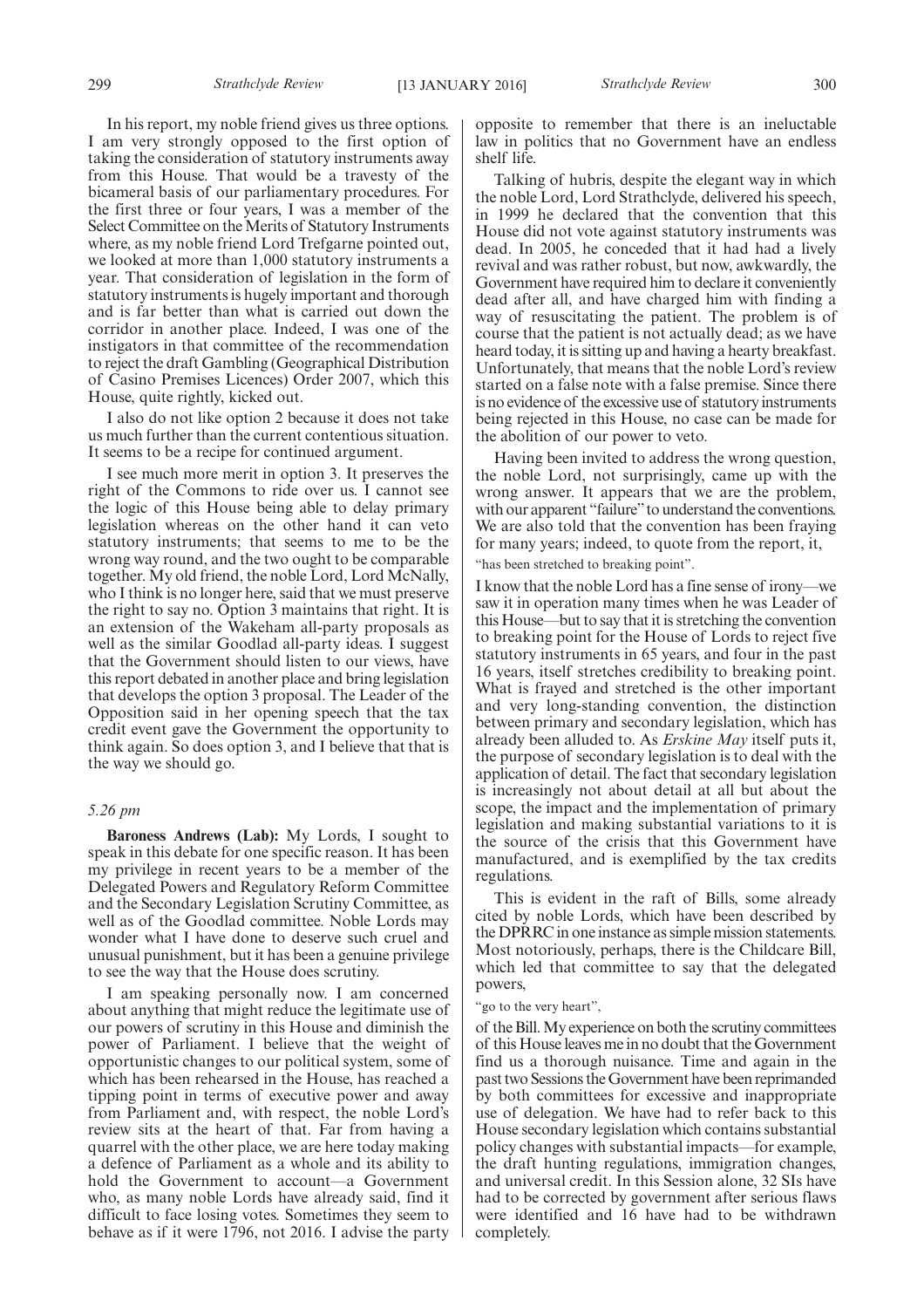[BARONESS ANDREWS]

If we add to that ministerial failure to provide impact statements, or Explanatory Memoranda which do what they are supposed to do, a picture emerges of a Government who not only deliberately exploit secondary legislation and reduce parliamentary scrutiny in the process but are resentful of proper scrutiny. If we were to lose our exceptional power to reject SIs, Parliament would lose a legitimate brake on government excess. However, it would also reduce the credibility of the scrutiny process as a whole and open the gate to greater abuse. What is needed, which the noble Baroness, Lady Hayman, anticipated, is a wholesale review of secondary legislation to remind Ministers of their public duty to be open and transparent about policy and legislation, to be accountable, and to respect—in fact, invite—the role of scrutiny.

Instead, we have the three options before us. We are invited to focus on option 3, which involves a new procedure to be set out in statute which would allow the Lords to invite the Commons to think again when a disagreement exists and to assert its primacy. Sadly, this option raises more questions than it resolves. Where is the timetable which will allow the House of Commons to think again? Where are the provisions for legitimate delay? Where is the guarantee that the House of Commons—either as a whole, or in Committee —would be able to show that it had indeed thought again, by debate, or by vote? Where, in short, is this additional provision for scrutiny which would compensate the House for the loss of our veto?

Many commentators are already alarmed by what this implies. We have heard the Hansard Society quoted. Meg Russell of the Constitution Unit says:

"If a Lords defeat did not trigger a debate, and a full-blown vote, peers could find themselves overridden by MPs who had no clue what they were voting on".

The reality is that we could end up with the worst of all worlds: having lost important competence in this House but with no extra scrutiny in place.

Finally, when the noble Baroness winds up I hope that she will give some indication of the issues raised by the proposal to legislate for these changes. The legislation, we are cheerfully told by the noble Lord, is likely to be short. That will not stop it being problematic. It will be extremely difficult. Nothing like this will have been done before. I know that the noble Baroness is aware of the pitfalls. I detect a certain wistfulness in the noble Lord's tone when he says that when the conventions go, Parliament and the people it serves will miss their value. Indeed they will, and they will miss nothing more than the power of this House to have a veto over a Government who sometimes act far too hastily, which is when we save them from themselves.

#### *5.33 pm*

**Lord Empey (UUP):** My Lords, following the general election and the opening of the new Parliament, it is fair to say that a number of us looked forward to a period in which reform of this House was not on everybody's lips but instead we had an opportunity to get on with business, scrutinise legislation and do the job which we are sent here to do.

Sadly, as the summer progressed, the Sewel scandal had a huge impact on the standing of this House, and of course another major controversy erupted in the autumn over the tax credits issue. A number of noble Lords have already questioned whether that piece of secondary legislation should have been brought to your Lordships' House in the first place. Maybe, on reflection, there could have been another way, but the temptation in this case to stop such a controversial measure was irresistible.

My main concern about option 3 is, in part, shared by the noble Lord, Lord Strathclyde, himself. In the final paragraph on page 6 of his review, the noble Lord expresses the concern that I share, when he uses the words,

"Finally, in order to mitigate against excessive use of the new process which I have proposed under option 3",

et cetera. My anxiety is that the temptation will be to ping-pong piece after piece of secondary legislation down the corridor and say, as the scorpion did to the frog, "It's what we do". It could lead to further confrontations rather than fewer.

Perhaps we need to look at other measures. These could include, as mentioned by many Members this afternoon, those around the question of secondary legislation. Anybody who has ever had any role in a formal legislative process, either nationally or regionally, will know that Ministers all like statutory instruments. They are easy and quick, and difficult to amend. You can achieve quite a lot with them. Of course there is now future-proofing of legislation—I have no doubt that the draftspeople will deny it, but I do not accept that—where provision is made so that Bills can be subsequently amended by statutory instrument. The temptation is undoubtedly there.

I sincerely hope that we can look at some kind of change. However, although it may certainly be required, I am anxious that we will escalate the number of confrontations rather than reduce them. The temptation will be to send any statutory instrument back to the other place to amend it. It would open up a huge degree of additional traffic between the two Houses, which would not necessarily be helpful.

I am of course a very strong believer in the primacy of the other place, but I also believe that, to do our job properly, this House needs to be able to express a view in order to improve legislation and cause the Government to rethink their position from time to time. However, where we may be starting to go wrong is that this House should not allow itself to become the national Opposition to Her Majesty's Government, which I fear is the temptation to which a number of Members of your Lordships' House have yielded in recent months. That is not helpful to the balance in this Parliament.

There is growing hostility towards us among some Members in the other place, which is concerning. This is in part as a result of confrontation coming so soon after the Government secured a mandate. I fear that there might be far less support expressed for this House in the Commons today than there was when the Clegg proposals were being pushed through a few years ago. It would be churlish not to acknowledge the work done by the noble Lords, Lord Cormack and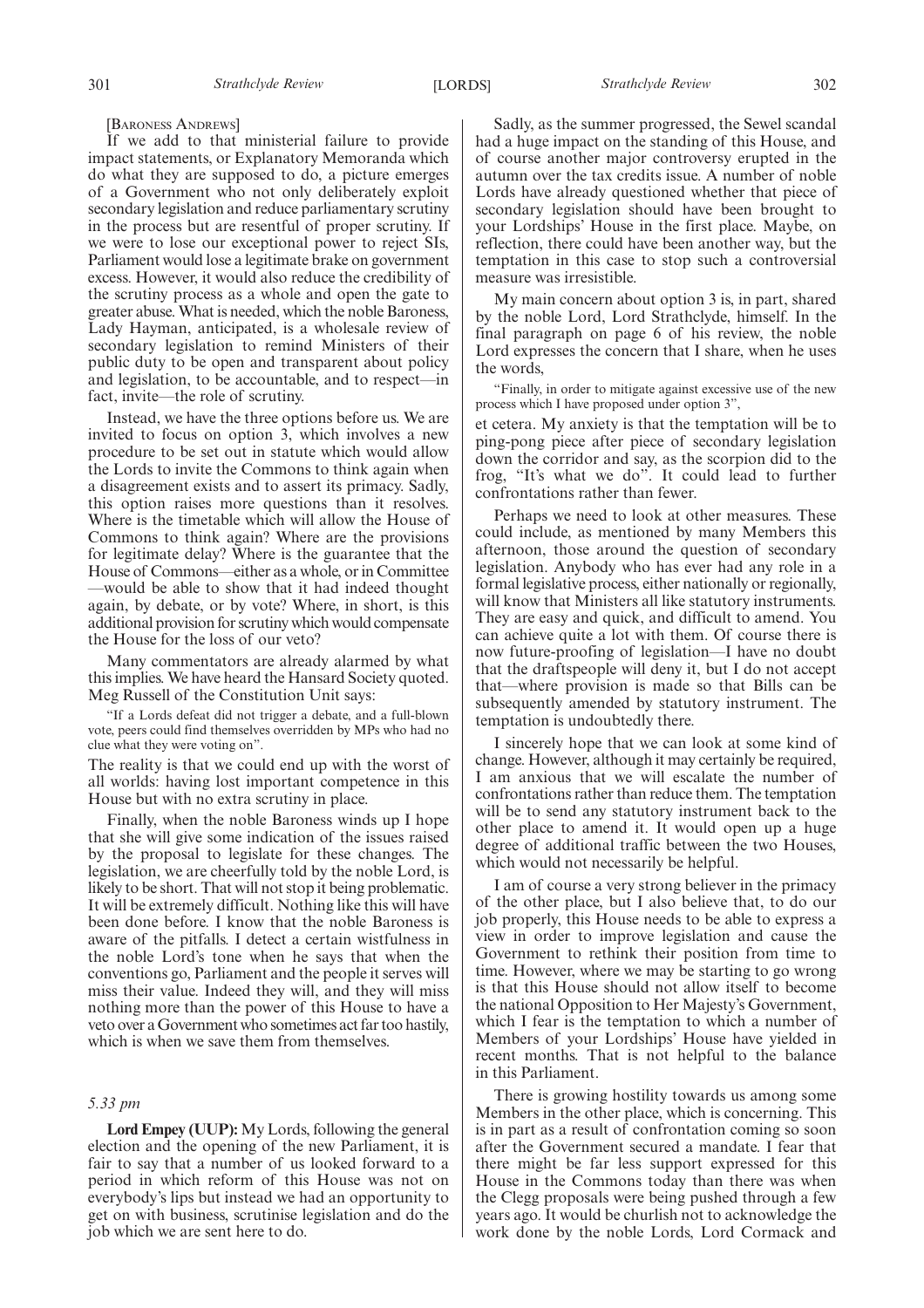Lord Norton of Louth, and their very effective group in trying to get a proper balance in the relationship. Knee-jerk reactions and changes always carry risks.

The fundamental weakness in all this is the uncoordinated nature of the changes occurring to our unwritten constitution at so many different levels. Devolution to the home nations is evolving rapidly, with no thought given to accountability to Parliament; major changes are taking place at local level, with the new council and mayoral arrangements being introduced; and, finally, we saw last night another attempt to resolve the West Lothian question, with EVEL being used for the first time in the other place. Only a coherent and comprehensive examination of all our constitutional arrangements taken together will provide the platform for a fully thought-through constitution for the 21st century. That must involve consideration of what role this House plays.

What we are discussing today is an understandable attempt to resolve what is seen as a challenge to the primacy of the other place, and I do not believe there is real support in this House for any challenge. That is the weakness that is so apparent in the way successive Governments have chosen to handle the constitution. I sincerely hope that we can promote a more joined-up approach and that the noble Baroness the Leader of the House will address this matter during her contribution later in the debate. I thank the noble Lord, Lord Strathclyde, for the work he has done, but I believe we need further refinement, perhaps around option 3 or variations thereof. Otherwise, I fear we will increase, at a dramatic rate, the number of issues which we will be sending back to the other place.

#### *5.39 pm*

**Lord Naseby (Con):** My Lords, it may help if I explain my background as Chairman of Ways and Means in the other place. First, it was a post that I held when the Government of the day had a small majority rather similar to that of the present Government. Secondly, we took through the Maastricht treaty, which has probably been the most controversial piece of legislation since the war, with four clauses, 500 amendments and four all-night sittings. Our guidance then was not convention; it was that wonderful bible *Erskine May*, and, when quoted from the chair, every Member accepted the ruling.

Furthermore, there was a secondary role for the position of Chairman of Ways and Means and it related to SIs. They were handled primarily by Speaker's Counsel and the clerks, but when an SI was controversial I was shown it and, if I thought it really was controversial, I shared that with the Leader of the House. If we both thought it was controversial, the Secretary of State was called in and the matter was discussed in some depth. I suspect that that procedure has gone by the board. I cannot believe that it happens today, otherwise the SI that arrived here would never have been in the state in which it was, and it most definitely should not have ever got to this House. I say in parenthesis that I suggested to my party that the whole thing should be pulled.

Of course, there is the other side of the coin. We all knew that there was a convention in this House. We all knew that this was a major issue with £4 billion at stake. A number of my former colleagues from the other place sitting on the opposition Benches did not vote for the Motion before the House that night—they saw how important it was that that particular convention was not abused. However, we are perhaps all politicians and the temptation was for the Opposition to give the Government a bloody nose, which they certainly did. We have to recognise that that is what happened.

My noble friend Lord Strathclyde was asked to look at this issue. He has produced a report with three recommendations. I reject the first but think that both the second and third are possible. If option 3 has more certainty, I should like to know what safeguards there are to ensure that the other place does think again and does not just nod through a measure, producing exactly the same result. There needs to be some clarity there. I also commend my noble friend on the last paragraph on page 6 of his report. It says in patent terms, "You must look again at what used to happen to SIs and clearly is not happening today".

However, I am sorry to say that I question Appendix C to the report. I have worked with the Library and have carried out research using legislation.gov.uk. That shows that in recent years, on a calendar basis, the volume of SIs has increased—from around 2,000 in 2009 up to nearly 3,500 in 2014, and, looking at the graph in the appendix, it seems that in 2015 the record will go even higher. It is not just a matter of the numbers. When I used to look at SIs, they consisted of just two pages; now, on average they consist of four pages and some are considerably longer. Added to that is the size of an average Bill today, which I would guess is at least double what it used to be in the early 1990s.

From that research I am now much clearer about the issues. I think the word "convention" has to go. Of course, we have our *Companion*. I have it here, and it is a wonderful document, but the other place has *Erskine May*. *Erskine May* has 1,097 pages and our *Companion* has just 296, including the contents and index. But the really interesting point is that there are 432 pages in *Erskine May* of direct relevance to and with mention of your Lordships' House. I suggest to my noble colleagues that the time has come for a complete review of the *Companion*, including the parts that are in *Erskine May*, and for putting the whole lot together. Colleagues may ask what that would really achieve. It would give this House, in our bicameral Parliament, a framework similar to the Commons but geared to our needs and to the needs highlighted by *Erskine May* on the law, privileges, proceedings and usage of Parliament as relevant to your Lordships' House.

In conclusion, unless we take such action ourselves along these principles, I foresee ever-increasing arguments and diktats from Governments of the day. Surely it is wiser to pre-empt such action and produce our own comprehensive equivalent of *Erskine May*.

#### *5.46 pm*

**Baroness Williams of Crosby (LD):** My Lords, I ask the indulgence of the House for a moment to say just a word about my friend and colleague who gave her maiden speech a few moments ago. There is no doubt that my noble friend Lady Bowles of Berkhamsted is one of the most remarkable economists, with incredible knowledge of very complex financial matters. She has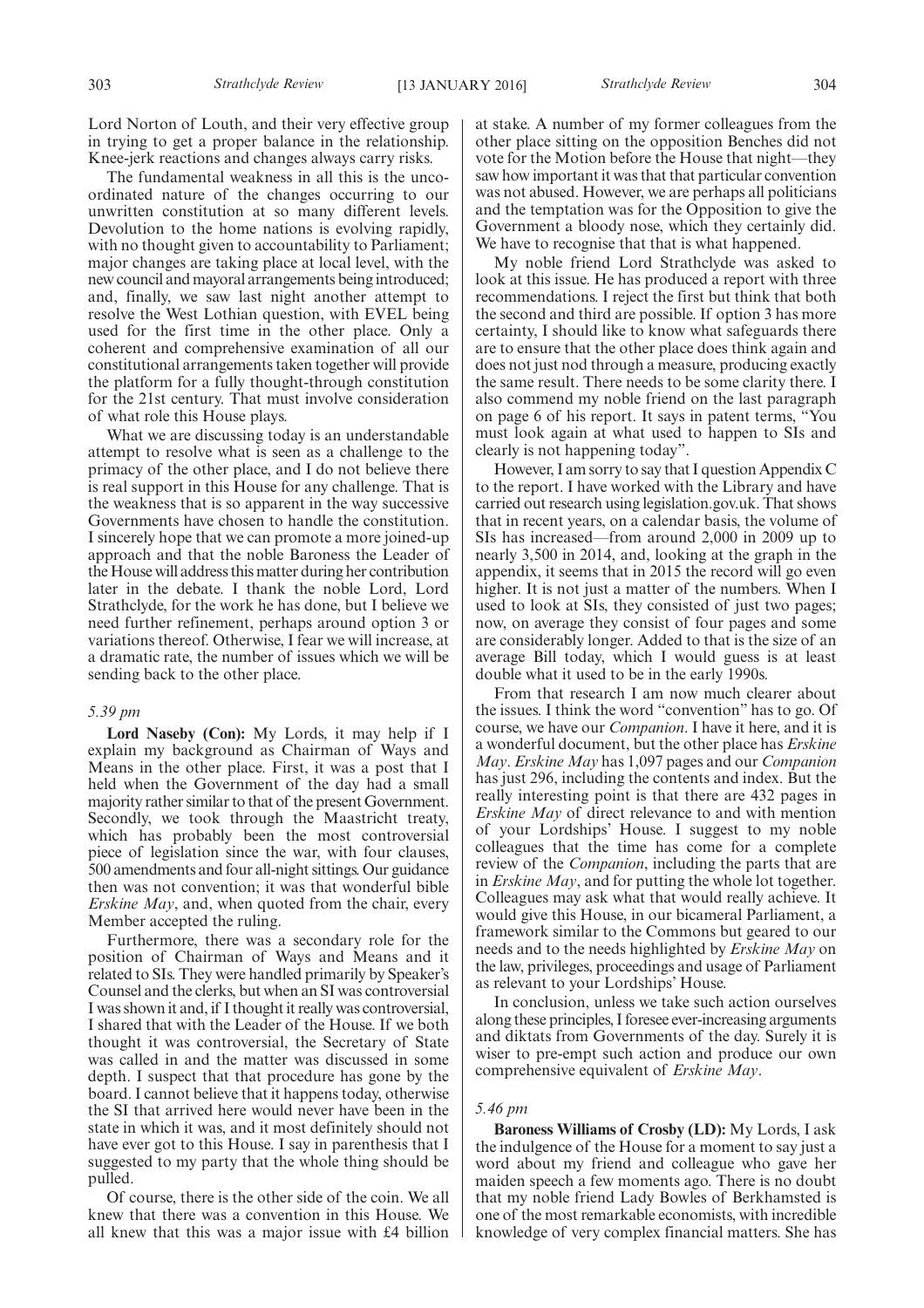#### [BARONESS WILLIAMS OF CROSBY]

already been a great asset to the European Parliament, and anybody who follows its work will know that, time and again, she has intervened in order to establish a more sensible, more rational, more thoughtful and less bureaucratic approach by the Commission to many of the things that it does within Europe. I believe that she will make a major contribution to our discussions over the next few weeks and months with regard to the referendum and its outcome, one for which the House will be extremely grateful. She made in her maiden speech a compact, short but extremely wise contribution to what will be a future discussion perhaps even more than to the present discussion today.

One of the subtle things about the noble Lord, Lord Strathclyde, is that he is very good at hinting at what he wants to say without shouting about it; he just leaves it to sink in so that people understand the complexities of what he is trying to get across. What I am saying in another kind of language is that if one reads his review carefully, one will see that it points to the weaknesses in the whole structure that we have for how we deal with statutory instruments.

Let me take two examples from his compact, wellworded and thoughtful review. In it he points out, as the noble Lord, Lord Jopling, pointed out, that there is a real problem with the sheer scale of statutory instruments. He does not say that in so many words, but he makes it quite clear that in making his own proposals work, he hopes that there would be a much greater recognition by government of the limitations of and obvious flaws in relying on statutory instruments as a way to get across complex legislation. In that context, I have to say that, frankly, I do not think that the tax credit system was one that lent itself to having a statutory instrument explain it rather than the proper procedure of primary legislation. The House has already indicated the ways in which that could have been done.

I believe that the House sometimes sells itself short. It is more than just a revising Chamber. It is a Chamber that, on many occasions, has reiterated the fundamental foundations of what it is to live in a constitutional democracy. In that context, to deal with legislation on issues as sensitive as the level of income of people already hard-pressed as a result of the economic crisis is not appropriate for a statutory instrument. It is much more appropriate for what the Lords does well: to bear in mind the balances and challenges that make it possible for a democracy to survive. Although it is not itself democratic, as my noble friend Lord McNally pointed out, the Lords is often very conscious and sensitive about the constitutional issues that have to be taken into account.

Among those constitutional issues, the noble Lord, Lord Strathclyde, pointed to what he calls the conventions. Therefore, I think that the acceptability of his third option, which has certain attractions, would be much enhanced if he was able to show that there is a balance, in constitutional terms, for it. That balance needs to be of two things, as he himself has hinted. The first one I have mentioned already: a real study of whether statutory instruments are becoming out of control in terms of the sheer weight and volume of them—over 3,000 a year in years that do not have an election within them.

The second one, as he also made clear in his review, is the deep and profound undesirability of statutory instruments replacing primary legislation. That is why he also very sensibly said that primary legislation must be enriched by being clearer and by spelling out in more detail what the implications of it are; and that the steady retreat of Governments of all kinds from primary legislation which is detailed, sensibly set out and clear into statutory instruments is a substantial threat to the best workings of parliamentary democracy.

I am inclined to agree with my noble friend Lord McNally that we would be unwise to give up at this stage the concept of losing a veto over a statutory instrument, rare though its operation is, because we do not yet have the reassurance that we would need that the Government on their own side would be responsible for changing the ways in which legislation is drawn up in order to enable this House to continue to do its valuable and essential work, not only of scrutiny but, as I have tried to say more widely, a genuine commitment to the principles on which democracies depend.

I wish to say two other things before I conclude. A more appropriate approach would have been for the two Chambers' Leaders to meet and discuss whether this matter could not have been handled much more responsibly and consensually. That would have been good not only for the House of Lords but immensely good for the House of Commons. It would have enabled us to say what the House of Commons' responsibilities were in relation to any change in the current actions and powers of this House. To have the reassurance that we need, that means that they would properly respond to the new responsibilities vested upon them. However, some of recent history does not suggest that one can be sure of that.

I have great sympathy with what the noble Lord, Lord Jopling, and the noble Baroness, Lady Hayman, had to say about the way that this issue should have been handled more properly—not by the Government, despite the brave attempts of the noble Lord, Lord Strathclyde, to find a sensible and thoughtful response, but rather through the parliamentary system and our constitutional structures. I would advocate strongly that we do not in future allow any Government of any colour to determine what should be the powers of this House.

#### *5.52 pm*

**Lord Cormack (Con):** My Lords, it is always a privilege to follow the noble Baroness, Lady Williams. She brings great experience and wisdom to all the debates in which she takes part. I echo what she said about her noble friend Lady Bowles, who made a notable maiden speech. I also echo her perceptive and truly appreciative remarks about my noble friend Lord Strathclyde and the work he has put into what is certainly a thoughtful and constructive report. However, it is not the last word. I am grateful to the Leader of the House for ensuring that this is a "take note" debate and that we can all reflect on what is said in it.

We have to begin by recognising that this debate has come about because of a paradox. Rarely has there been a more popular vote in the country, as far as the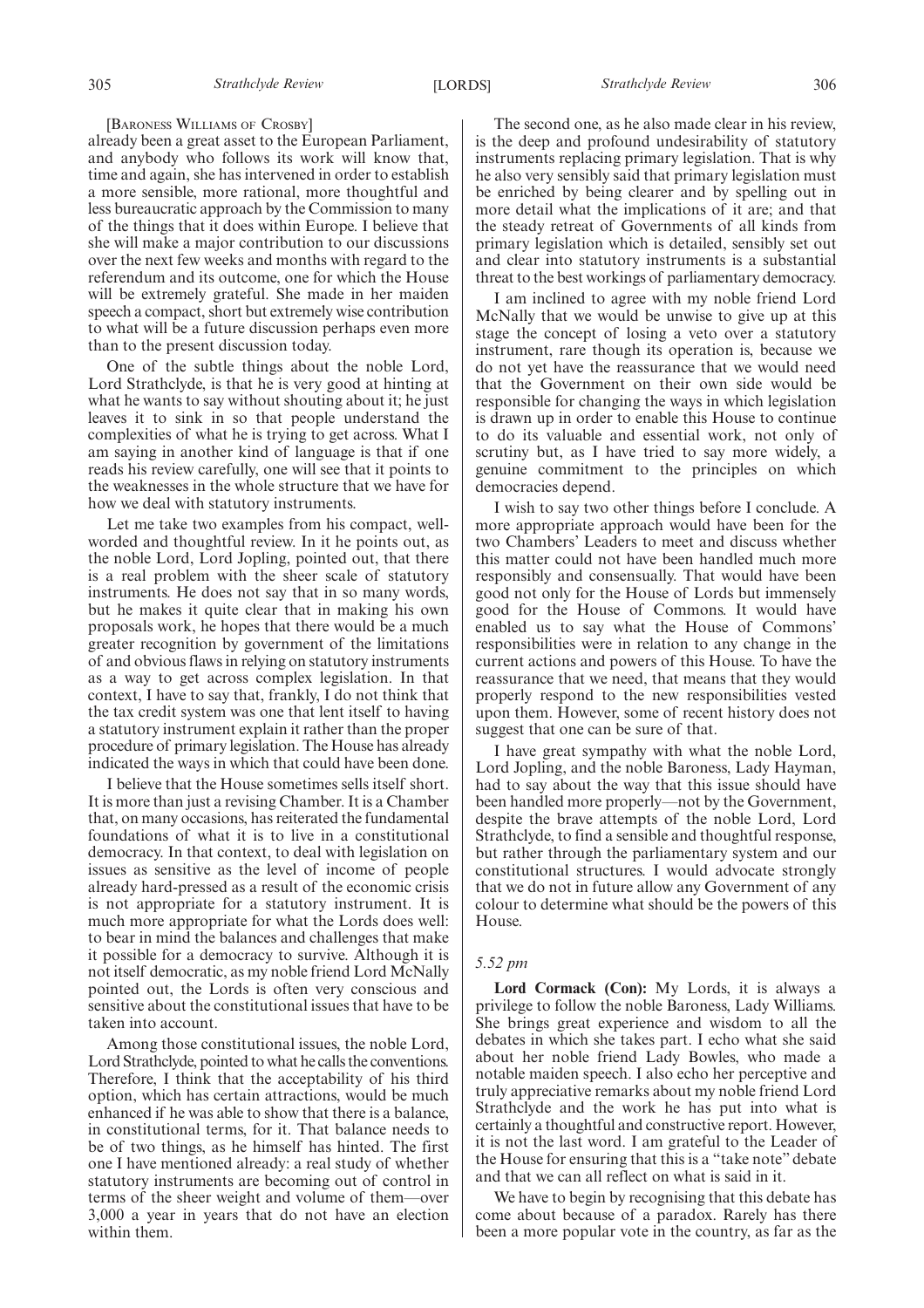House of Lords is concerned, than the one that took place on 26 October; and rarely has there been a greater change of policy on the part of a Government as a result of the vote. I recognise that, even though I voted enthusiastically in the other Lobby. The Labour constitutionalists, as I call them, and noble Lords in other parts of the House thought that this was a step too far. However, because of the enormous financial cost involved, it was understandable that the Government reacted—but I believe that they overreacted.

It is very interesting that wherever you sit in this House you are conditioned by the position of your party. Position lends difference to the view. I well remember that in another place I fulminated—sometimes from the Front Bench as well as from the Back—against some of the changes of procedure to the House of Commons introduced by the Labour Government. I deplored Programme Motions; I deplored the proliferation of what we called Henry VIII clauses on skeleton Bills; I deplored deferred Divisions; and I very much hoped that when my party came into government those things would go. I even said from the Front Bench that they would go—but of course I was not then in a position to do anything about it. But some of those who had made promises became members of, first, the coalition Government and then the Conservative Government and felt it inconvenient to carry them out because all of those changes were helpful to the Executive. This is really what it is all about.

The noble Lord, Lord Grocott, referred to this in a whimsical way. I almost thought that he was going to quote Corporal Jones from "Dad's Army"—"They don't like it up 'em". The fact is that Governments do not "like it up 'em"—which is why we are in this position today.

Having said all that, we do have a real problem: what should this House do about, and what should its powers be over, important legislation with financial implications—secondary legislation particularly in this case? My noble friend Lord Strathclyde has pointed the way. It is important that we follow some of his suggestions but address them in a manner in which the House of Commons, the other place, has to learn to behave: with more robust independence when it comes to secondary legislation.

I hope that as a result of my noble friend's report there will be a realisation on the part of government that skeleton Bills should become a thing of the past. Governments are not there to create Christmas trees on which Ministers then hang balls. I hope, therefore, that following today's "take note" debate there will be a discussion in government. I also hope that a Joint Committee of both Houses will be established to look at the whole issue of secondary legislation and that it will take on board the wise advice given a few moments ago by my noble friend Lord Naseby. We cannot stay where we are—we have to have clarification—but we have to preserve the position of this House, to which I am passionately devoted, to have a real role in legislation while never subverting the superiority, in legislative terms, of the other place, the elected House.

So let us go forward from here having taken note of this sagacious and helpful report. Let us have a Joint Committee of both Houses; let the Government realise that they were largely responsible for the debacle on 26 October. My position then was very like that of my noble friend Lord Lawson, who said that he was determined to vote as he did—as we both did—but that he had considerable sympathy with the points being made by those who were going to vote in another direction. We have had our lesson, I hope. Let us now move forward constructively so that this House's position in our country's legislature is properly recognised and confirmed, so that the supremacy of the Commons is not challenged but legislation, both primary and secondary, is thoroughly scrutinised.

#### *5.59 pm*

**Lord Kakkar (CB):** My Lords, I join in thanking the noble Lord, Lord Strathclyde, for the thoughtful way in which he introduced his review, and indeed for the very thoughtful approach he has taken to it. I believe that a review was necessary because there is a difference of opinion both within your Lordships' House and between this House and another place over the role that this Chamber should play in the scrutiny and disposition of secondary legislation. A convention can exist only if there is consensus. On this occasion, it is clear that the consensus has started to break down and, therefore, the matter must be addressed. The noble Lord's review is a starting point, as indeed is this important debate to take note.

We need to recognise that the debate on 26 October raised an interesting and important issue. My understanding previously had been that with regard to statutory instruments, the role of your Lordships' House was to scrutinise them, but that our response was binary; that is, either to accept them or to reject them. A new, potentially helpful concept was introduced that the House should be able to consider a statutory instrument and provide an opportunity for the Government to think again in a meaningful and real way, and indeed that is what happened on that occasion. The third proposal in the report of the noble Lord, Lord Strathclyde, seems to provide that option in a more definite way, and if one reviews the debate of 26 October, many arguments were made. I was particularly taken by that of the noble Lord, Lord Rooker, when he said at col. 1015 that the powers of your Lordships' House with regard to secondary legislation were "too drastic". There must be a possibility for your Lordships, in looking at the development and evolution of conventions, to consider seriously the proposal made by the noble Lord, Lord Strathclyde.

In his review, the noble Lord also makes an important point about the need to look in addition at the way that primary legislation is drafted and, in particular, at the use of delegated powers if this new convention is established for your Lordships'House. This is important, particularly in terms of the use of delegated powers that may have constitutional ramifications. We have only to look to the previous Session of Parliament and the passage of the Fixed-term Parliaments Act 2011 to note that there are delegated powers in that Act which provide for the extension of the life of this or any Parliament by two months on the basis of a statutory instrument. Two months is a short period, but there is an important principle here with regard to the constitutional implications of that statutory instrument.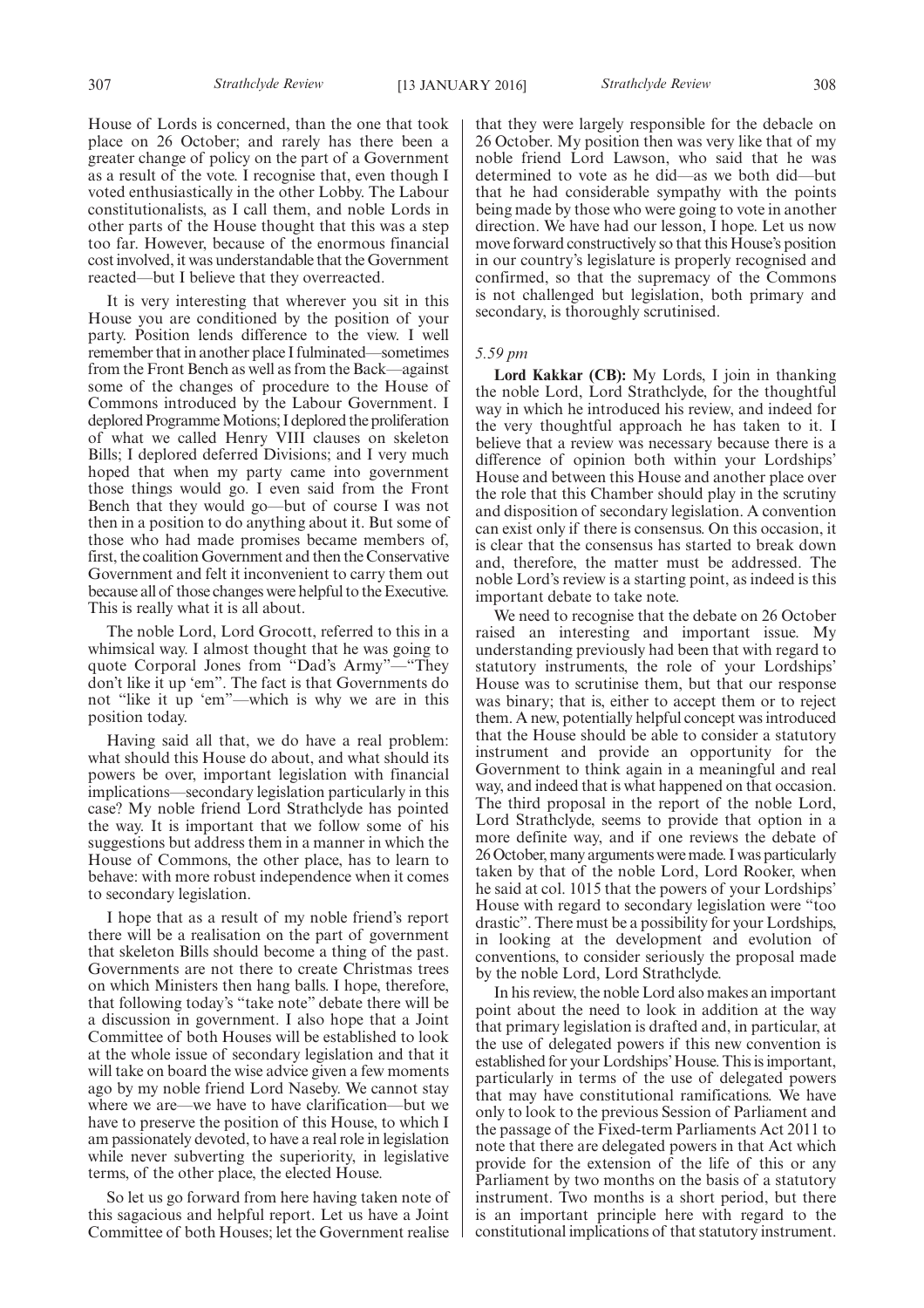#### [LORD KAKKAR]

Therefore, any criteria that are developed with regard to the drafting of primary legislation and the appropriate use of delegated powers must make special reference to those with a constitutional implication.

There is then the question of the many Acts of Parliament currently on the statute book that have delegated powers, some of which may also be used for constitutional purposes. I should like to ask the Leader of the House how the Government would go about providing an opportunity for an understanding of the implications, with regard to existing legislation and delegated powers, in this specific area of constitutional importance so that we can be certain that our important role as guardians, to some extent, of our constitution can be maintained. The Parliament Act 1911 made specific reference to an ongoing and important role of your Lordships' House at that time to ensure that the life of a Parliament could not be extended beyond five years. That provides the context of our constitutional responsibilities and therefore the need, in taking forward these proposals, to ensure that there are no unintended consequences that serve badly our country, our fellow citizens and this Parliament in the future.

#### *6.04 pm*

**Baroness Fookes (Con):** My Lords, I rise to take part in this debate from the perspective of the chairman of the Delegated Powers and Regulatory Reform Committee. I am speaking for myself because I have an extremely active and assiduous committee and I would not dream of speaking on its behalf, so anything I say is my own view alone.

I have come to value very much the work that we do in a quiet way, which is certainly of no interest whatever to the media. But we perform a valuable role and therefore option 1 in my noble friend's report fills me with horror. That is because there is nothing in the House of Commons as it is currently constituted which would replicate the work we do.

For those who may not be so familiar with the committee's work, perhaps I may be allowed to explain that we look at each Bill as it comes through, usually between Second Reading and Committee. We have the help of an assiduous team of very experienced lawyers and we look, first, to see whether the delegated power is appropriate—in other words, is it delegated legislation that ought to be on the face of the Bill?—and, secondly, whether the degree of parliamentary scrutiny is appropriate for that particular work.

We are guided, hopefully, by a departmental memorandum which is supposed to explain why the powers have been taken and the justification for them. I have to say that the quality of these memoranda is extremely variable, and indeed we produced a report on this subject before I became the chairman. If the Government want to make a modest start, they should take a look at how seriously the various departments, and the Bill committees in particular, take those duties. I think that the Cabinet Office, which actually tells the departments what they are supposed to be doing, should take a good, hard look and make sure that they do so. This might deal right at the outset with some of the problems that subsequently come forward.

Much greater attention should be given to allowing draft regulations to be brought forward while we in the House of Lords are looking at the main Bill, because often they are not available. They do not become available for ages, and again a lot of difficulties could be overcome if the regulations were with us so that we could discuss them without coming to the final point where we have to accept or reject or, as I rather vulgarly call it, swallow it whole or spit it out.

Furthermore, the Government should be looking seriously at the way in which they think about the development of legislation. I can remember a time when, before important Bills ever appeared, they would have a Green Paper making suggestions, then a White Paper giving the Government's views and finally the Bill. Where has that system gone? I am absolutely certain that, if we had more of that, we would have far fewer problems that then arise subsequently.

#### **Noble Lords:** Hear, hear!

**Baroness Fookes:** Alternatively, we have the draft Bill approach, which again can be valuable, but how often is that used? In my view, not often enough. If the Government are really keen on improving the quality of legislation and not having the various difficulties that have been so eloquently expressed, they ought to take a hard look at how they approach the whole possibility of legislation.

Let me turn to the options. As far as I am concerned, I have already ruled out firmly option 1. Other people have already explained that option 2 has its shortcomings. I tend to favour option 3, but with considerable caveats. Unfortunately, in his excellent report my noble friend failed to give any detail as to how the option might be implemented, and that is absolutely key to whether it will work well or not. I think he suggested that it might be considered by the Procedure Committees of both Houses, if I remember correctly, but I think we need considerably more than that.

Perhaps I may put forward a few suggestions, which no doubt will be fired upon and lost. If the House of Lords decides that it does not want or disapproves of a statutory instrument, a committee should be set up to set out the reasons—this is used in other matters which would then be sent to the House of Commons and the relevant Minister. The Minister would be required to formulate a Written Statement setting out his views on whether he agreed or whether there should be a modified statutory instrument. Built into it, there should also be some time delay to make sure that the House of Commons had the opportunity to consider it and have a full debate.

Those would be my suggestions. No doubt fault will be found with them, but I am not going to go for option 3 unless I am pretty sure that it will be a useful and practical solution.

#### *6.10 pm*

**Lord Darling of Roulanish (Lab) (Maiden Speech):** It is a pleasure to follow the noble Baroness, who makes some very trenchant criticisms of the way in which statutory instruments and legislation are dealt with. It is a pleasure, too, for me to have this opportunity to deliver this my first speech in your Lordships' House.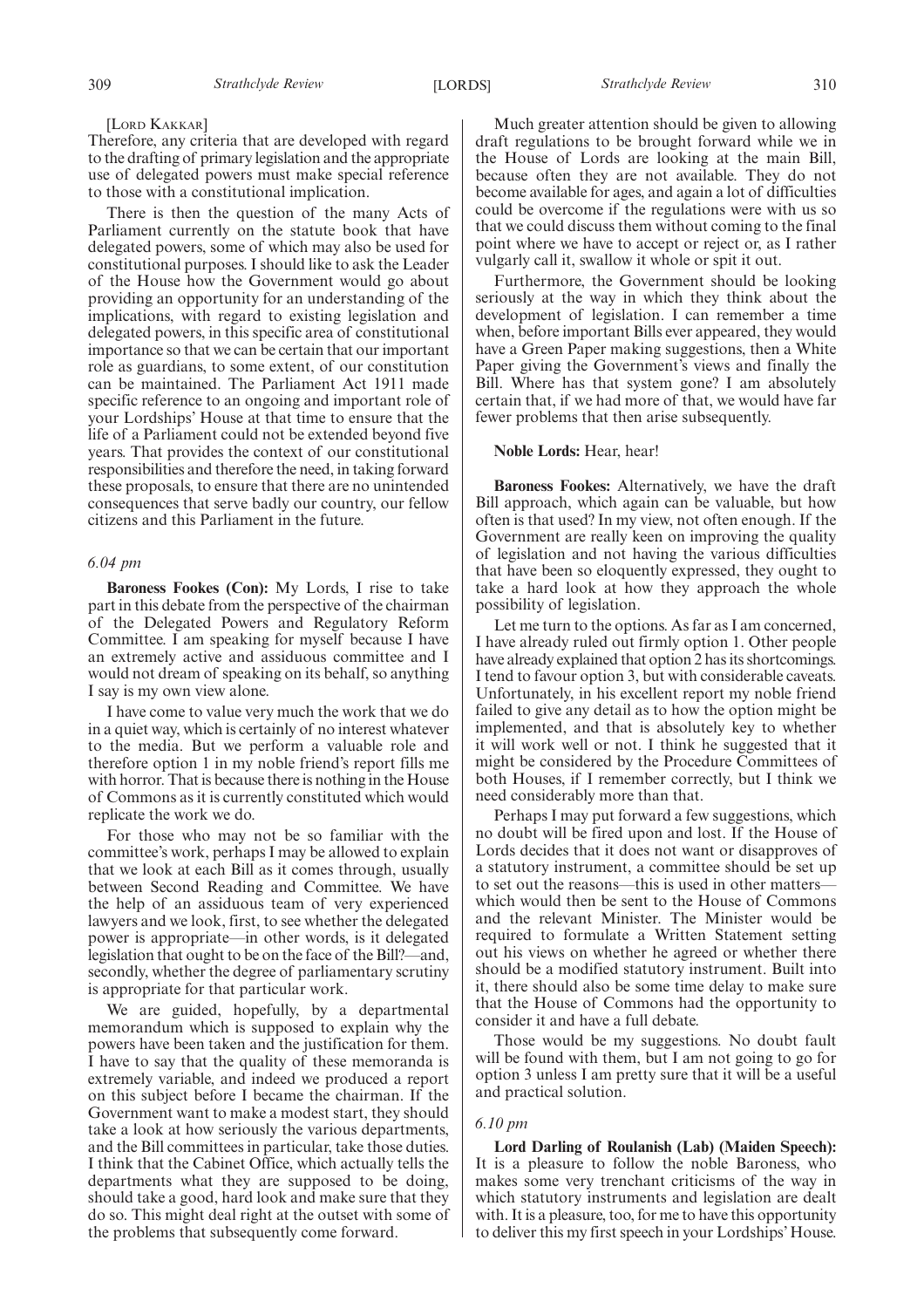I had not expected to end up here, but it was a great pleasure to meet so many people whom I have not seen for, in some cases, many years. I particularly thank my noble friends Lord Bradley and Lady Armstrong who introduced me to the House just before Christmas. The three of us were elected on the same day in 1987 and we have known each other for a long time.

I am grateful to the officers and staff of this House for all their help in what turned out to be a long and arduous process of getting from nomination to arriving here a few weeks ago. I am also grateful for the warm remarks made by the noble Lord, Lord Strathclyde, and my noble friends Lady Smith and Lady Hollis, who indeed toiled with me in the vineyard of tax credits some years ago.

I know that, rather like in the other House, the first speech should be uncontroversial and should not be phrased in such a way that it would provoke someone to stand up in outrage at anything I may say. Despite the subject, I shall try not to be controversial. I start off in that vein by saying that I come at this from the experience of having spent nearly 28 years in the other House, 13 of which were in government. I understand fully the frustrations of being a government Minister in a Government who get turned over in this place rather more often than one would wish. As a member of the Opposition for almost 15 years, I understand, too, the concern when opportunities to hold the Government to account are being taken away.

Obviously, the merits of tax credits were discussed last October when I was not a Member of this House. Suffice it to say that there has been some debate today about exceptional matters. That depends on where one stands in all this. The nature of tax credits is that they are designed to support the income of people who would otherwise be on a very low wage. It is not dissimilar, philosophically, from universal credit, which the Government are somewhat struggling to implement. From the point of view of the people who stood to lose very substantial sums of money, this was an exceptional measure. As I understand it, exceptional measures do not happen that often in relation to tax credits. Therefore, to react without giving the whole matter proper consideration might simply store up other problems for the future. So I hope that the House will reflect on that.

Speaking as someone who served in government for 13 years, the substantial point is that it is no bad thing that the House of Lords has the opportunity to revise legislation and to say that, no matter how inconvenient or uncomfortable it may be to the Government of the day, they should go back and think about the matter again. This is particularly apposite in relation to tax credits. I sometimes reflect that Members of the government party in the other House might be profoundly grateful for being spared several months of being, quite rightly, harangued by their constituents who would have lost substantial sums of money.

I am sure that my successor as Chancellor, perhaps in his private moments, is also very grateful. I am almost certain that he would have been bound to have had to reverse the measure at some point. I have been there before. I had to deal with the consequences of our decision to abolish the 10p rate of tax and, a decade and a half ago, when we raised pensions by rather a small amount. Without wishing to remind my colleagues of that pain, I know what it is like to make a decision and then look at it and think, "Well, perhaps I should have done something different". The present Chancellor was given the opportunity to change his policy. In the Autumn Statement, he said that, having looked at it—remember that at that time the sun was shining on our economy, although I understand that clouds have subsequently arrived to make the outlook less rosy than it was last December—he did not need to do it. It is a classic case of where the House of Lords said, "Think again", and a lot of people, perhaps silently, have said, "Yes, I am glad that we did". But it turned out that the Government said that they did not actually need to introduce the measure.

I make the point that if you take away or restrict the opportunity to revise, the obvious problem will arise that Parliament—I use that term advisedly—will pass, on occasions, legislation which has unintended consequences, or sometimes consequences that are very adverse on the population which looks to Parliament to protect its interests. I understand that when I was in the Government what we proposed was defeated in the House of Lords on nearly 500 occasions. That may have been on a temporary basis but on a number of occasions we had to think again. When you are making policy, you just have to take it on the chin. You have to ask yourself, "Can I get this through the House of Commons? Can I get it past a Select Committee? Can I justify what I am doing in front of a Select Committee for a couple of hours without stumbling? Can I get it through the House of Lords?". It is important to do that.

I fully accept some of the criticisms made of statutory instruments. There are far too many of them. They are an easy way out for Ministers. In relation to tax credits, I have every sympathy with what the noble Baroness, Lady Williams, and the noble Lord, Lord Jopling, said as to why on earth was this not introduced by primary legislation. That is where it should have been introduced because it was an issue of some principle.

My conclusion is twofold. The need for revision and for questioning of the Executive is essential. I live in Edinburgh, where the Scottish Parliament is getting more and more powers. It is unicameral. It was never designed to be run by one party. As that Parliament gets more and more powers, the lack of questioning and scrutiny will become an increasing problem. We should bear that in mind.

Finally, as the noble Lord, Lord Empey, said, I am increasingly concerned at the amount of constitutional change that is taking place in this country on a piecemeal basis. The Scottish Parliament is getting more and more powers, including complete power over income tax very shortly. The imbalance of devolution in the United Kingdom is becoming a real problem. The whole concept of English votes for English laws is fraught with difficulties, particularly if you get into something that undermines the fiscal union that underpins the political union in this country. Other Members have referred to other measures. I know that reform of the House of Lords is difficult. I can understand why the Prime Minister and all his predecessors said, "Look,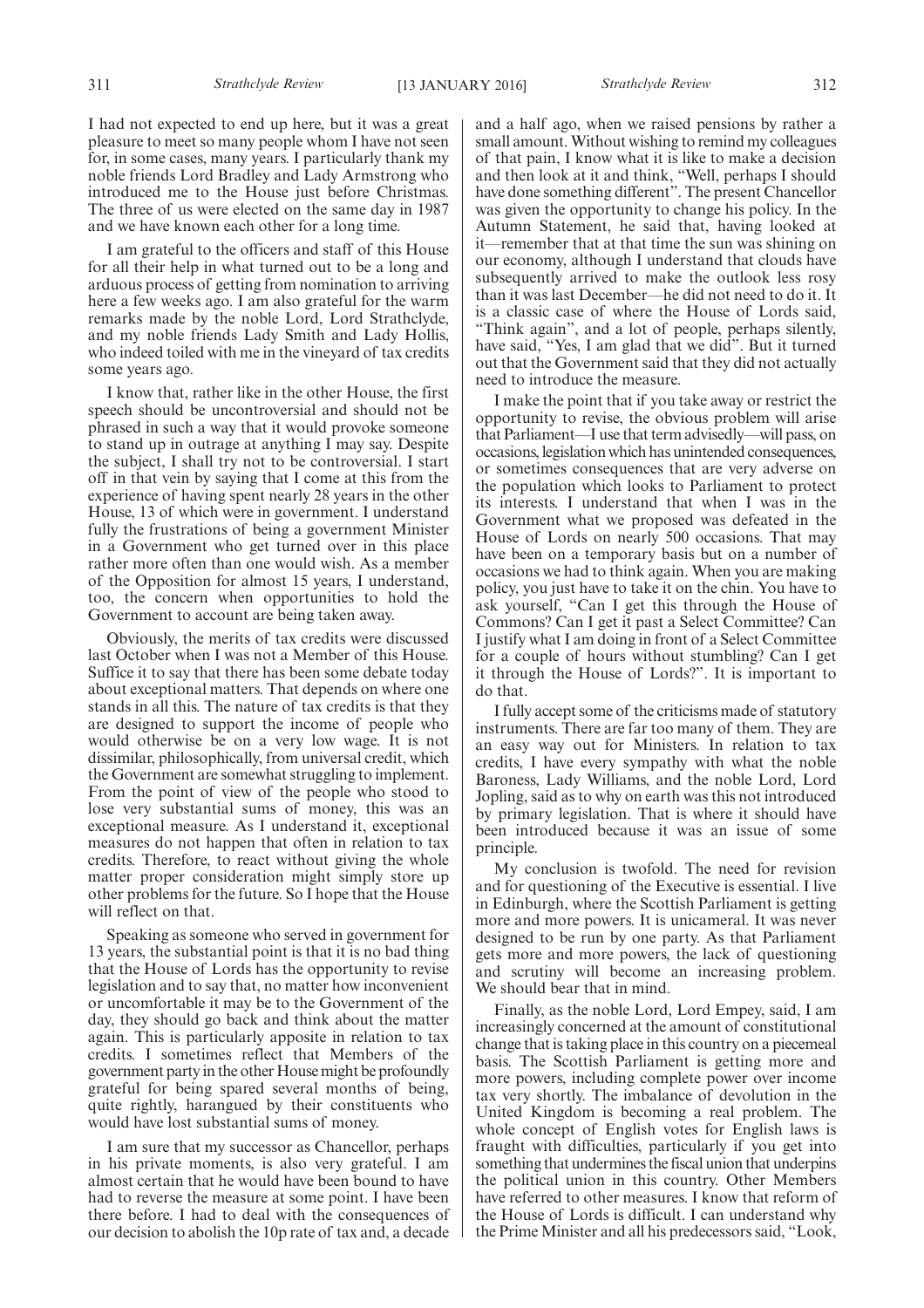#### [LORD DARLING OF ROULANISH]

forget this. Let's leave it for another day". Yet, every year we do a little bit more. If it is not looked at as a whole, one day the whole thing will topple over. Outside, people may say, "Hurrah to that", but it would be far better for us to look at this and come up with a sensible way to scrutinise and revise legislation, and to make sure that we have a Parliament which reflects what people want, especially at a time of growing dissatisfaction and alienation from our current political structures. It cannot be put off for much longer.

I hope that the House will think further about this, so that it does not look like a political fix and perhaps resembles a more considered view as to what we need as a second Chamber in the 21st century.

#### *6.18 pm*

**Lord Hope of Craighead (CB):** My Lords, it is a very real pleasure for me to congratulate the noble Lord, Lord Darling, on his fascinating—indeed, outstanding—maiden speech. It is, of course, a much easier task for me than it would be for a shadow Chancellor to try to reply at short notice to one of his speeches from the Front Bench in the other place. At least I have that advantage. I can look back over the noble Lord's career for over 40 years, ever since he joined the Faculty of Advocates, of which I was already a member, in 1984. For a time he was a member of a remarkable group of members of that body, which included the late John Smith, the noble and learned Lord, Lord Wallace of Tankerness, and the noble Lords, Lord Campbell of Pittenweem and Lord Selkirk of Douglas, who sought to combine practice at the Scottish Bar with politics. He was already a member of Lothian Regional Council, if I recall correctly, when he joined the faculty. Not long after that—I think within three years—he became a Member of the other place for an Edinburgh constituency. That led to a decision, for very good reasons as we now all know, to give up a future career in the law and instead move into politics. It is as a result of that that he comes to this House with a remarkable fund of knowledge and experience. We also owe him an immense debt of gratitude for the work he did as leader of the no campaign in Scotland last year. It was an outstanding service to the country, appreciated very much in this House. It is against that background, too, that we all welcome him to our number. I am sure that we all look forward very much to many contributions from him on that subject and others.

I shall say a few things about the review by the noble Lord, Lord Strathclyde, not in my capacity as Convenor, but in my personal capacity. I begin by drawing attention to points made by the noble Lord, Lord Butler of Brockwell, who unfortunately cannot be here to speak himself, on 17 December last year in reply to the Leader's Statement on the publication of the review. He pointed out that for many years now there has been dissatisfaction in all parts of the House with the binary choice available to us for either accepting or rejecting statutory instruments. He was speaking, after all, with some knowledge, because he was a member of the commission under the noble Lord, Lord Wakeham, which reported on that issue as long ago as 15 years, and of the Leader's Group under the noble Lord, Lord Goodlad, which reported a year later. For that reason, he encouraged us to look positively at the proposals as pointing the way forward to resolve a problem that has been with us for far too long. He urged us not to be diverted by the circumstances that gave rise to the review, but rather to concentrate on the way forward. He emphasised, as other Members of the House have today, that the problem is one of long standing that needs to be resolved, and the sooner that happens the better.

Of course, a balance has to be struck. I welcome the careful attention that the noble Lord, Lord Strathclyde, gave to the work of the scrutiny committees—both the Joint Committee and the committee of this House—and that work's importance. It is vital that it should continue. Of course, for that reason, option 1 is not one that anybody in this House can take seriously at all. To add to the point that others have made, I draw attention to a memorandum that the noble and learned Lord, Lord Walker of Gestingthorpe, sent to the noble Lord's review, in which he drew attention to some important examples of the use of statutory instruments that now have statutory authority. We have moved far away from the primary purpose of delegated legislation, as set out on page 667 of *Erskine May*, which is to deal with,

"details of an essentially subsidiary or procedural character".

The noble and learned Lord gave two examples of that, one from the European Communities Act 1972, where, in Section 2 and Schedule 2, provision is made for remedial legislation to cure incompatibility with convention law; and the other from Section 10 of and Schedule 2 to the Human Rights Act 1998, to deal with incompatibility with convention rights. A mechanism is a statutory instrument. It really would be absurd if this House, in dealing with issues of considerable difficulty and, indeed, possibly constitutional importance, could not comment on and examine them.

I shall say nothing about option 2, except to endorse the point that the noble Lord, Lord Jopling, made, that it really would be a recipe for continued argument. We really do not want that any more.

So we are left with option 3, which certainly has its attractions and which I, for my part, would endorse, but certainly there is more work to be done. I shall mention just one or two points. First, I welcome the point that the noble Lord, Lord Strathclyde, made about the need for clarity over what amounts to a denial of approval. We simply do not want to go through the kind of arguments that we had last term on that point. Although there may be difficulties about a fixed period, it is crucial that we have clarity as to what happens next if the thing goes to the other House. We really need to be sure that something proper will be done, that proper scrutiny will be given and, furthermore, that good reasons are given by the Executive if the decision is to reverse the decision of this House.

I endorse the point that others have made, in particular the noble Baroness, Lady Bowles, about amendment. Amendment has a great value. If you make an amendment it focuses the point of dispute. It requires an answer designed to deal with the particular point raised by the amendment. I hope that that point can be taken very seriously.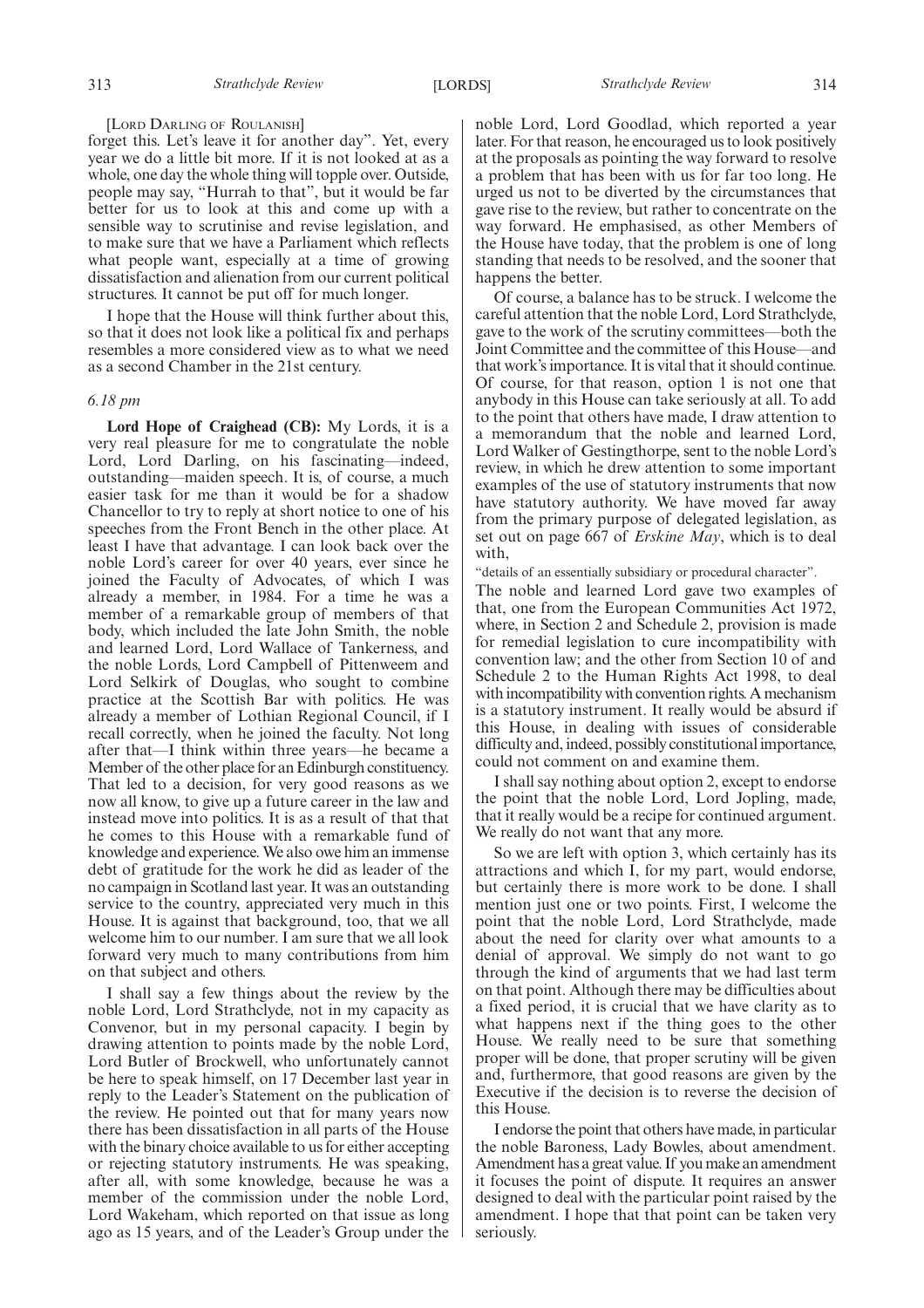Lastly, I go back to the point that the noble Lord, Lord Empey, raised. He drew attention to what would happen if the reform takes the form that option 3 suggests. I think that the noble Lord, Lord Strathclyde, has played down the extent to which use would be made of that option. If given legitimacy, I am sure people would begin to use that route. I am not as pessimistic as the noble Lord, Lord Empey. I do not think that it would be overused, but it would be unwise to assume that it would not be used. I suspect that it would be used quite frequently in circumstances where, in the past, quite rightly, we have shrunk back from something that would, in effect, run the risk of contravening a convention of which we were rather uncertain.

#### *6.25 pm*

**Lord Norton of Louth (Con):** My Lords, the review undertaken by my noble friend Lord Strathclyde may be pointing us in a direction that is worth pursuing, but for very different reasons from those advanced by my noble friend and not in the way recommended in his report. Our debate, following my noble friend's report, has tended to focus on whether the House, by its vote on 26 October, broke a convention of the constitution. We are in danger of getting into a muddle. There has been no attempt to define what we mean by "convention". The Joint Committee on Conventions did not offer a definition. My noble friend in his report offers a definition that is not incorrect, but it is incomplete.

There is much misunderstanding of what we mean by constitutional convention. Conventions are non-legal rules that determine a consistent, indeed invariable, pattern of behaviour. Those who comply with them do so because they accept that they are, as David Feldman has cogently expressed it, "right behaviour". Conventions do not become such by the words of a particular person, be it Viscount Cranborne in 1945 or Lord Sewel in 1998. They are not created, but develop. A convention exists once there is an invariable practice. Kenneth Wheare distinguished between conventions and usage—in effect, a distinction between invariable and usual practice. The Cranborne doctrine of 1945 developed into the Salisbury convention. The statement of Lord Sewel developed into a convention named after him, even though the convention is such only by departing from the words that he used. It is a convention because seeking a legislative consent Motion is an invariable practice.

It is our usual practice not to withhold agreement to statutory instruments, but it is not our invariable practice. As we have heard, the House has asserted its right to reject statutory instruments and has on occasion exercised it. This House therefore does not regard itself as bound, and has not been bound, by a moral imperative that we should not reject statutory instruments. So long as that is the case, there is no convention. The Joint Committee got itself into something of a confusion on this issue, partly because of a failure to define conventions, but it recognised that no convention was breached if the House defeated a statutory instrument. As it reported at paragraph 228:

"The Government appear to consider that any defeat of an SI by the Lords is a breach of convention. We disagree".

The fact that there is no convention is borne out by the words of my noble friend in the course of asserting that there is. My noble friend's report states on page 15:

"The convention that the House of Lords should not, or should not regularly, reject SIs is longstanding but has been interpreted in different ways, has not been understood by all, and has never been accepted by some members of the House".

The very wording draws attention to the absence of any agreement on what this supposed convention constitutes. Some Members, like my noble friend, may believe that there is a convention but, for it to be one, Members generally have to consider themselves bound not to vote down SIs. There is no such acceptance by the House. There was thus no breach of convention in respect of how this House deals with statutory instruments. That was not the problem. The problem derives from the fact that we exercised our power in respect of a statutory instrument that engaged the financial privilege of the Commons. The key section of my noble friend's report is to be found on pages 21 and 22. That should have been the focus of his report. As my noble friend recognises, there is nothing to stop us developing procedures particular to delegated legislation that cover financial privilege.

I am not against reviewing our powers in respect of statutory instruments, but I take the view that if our powers in respect of delegated legislation are to be restricted, the powers should at least be analogous to those provided in the Parliament Acts in respect of primary legislation. My noble friend's recommendation in favour of option 3 claims on page 18 that it is, but then admits, on page 20, that it is not, since there would be no suspensory veto. If we are to go down the route recommended by my noble friend, there needs to be something else built into the procedure to ensure that the reasons for objecting to an SI are taken seriously. I therefore endorse what several others noble Lords have argued—in other words, what may be termed option 3 plus.

In short, while I think that my noble friend's report has come up with some stimulating proposals, it derives from a false premise and comes up with recommendations not geared to the mischief that prompted my noble friend's inquiry. In the short term, there is a case for acting in respect of SIs that engage the Commons supremacy in respect of tax and spending. In the longer term, as several noble Lords have said today, there is a case for a substantial review of how we deal with statutory instruments. We have had recommendations from the Wakeham commission and the Goodlad committee. There is also a report on the subject produced by the Hansard Society, which has made the case for revisiting how Parliament as a whole deals with secondary legislation, recognising the limitations of the other place. Rather than a rushed quick fix, a more holistic approach is the way forward.

#### *6.32 pm*

**Lord Cunningham of Felling (Lab):** My Lords, first, I apologise for the state of my voice. Secondly, as the first speaker from this side of the House to follow the incisive and commanding maiden speech of my noble friend Lord Darling, I think I speak for the whole House when I say that we look forward to hearing him on many more occasions.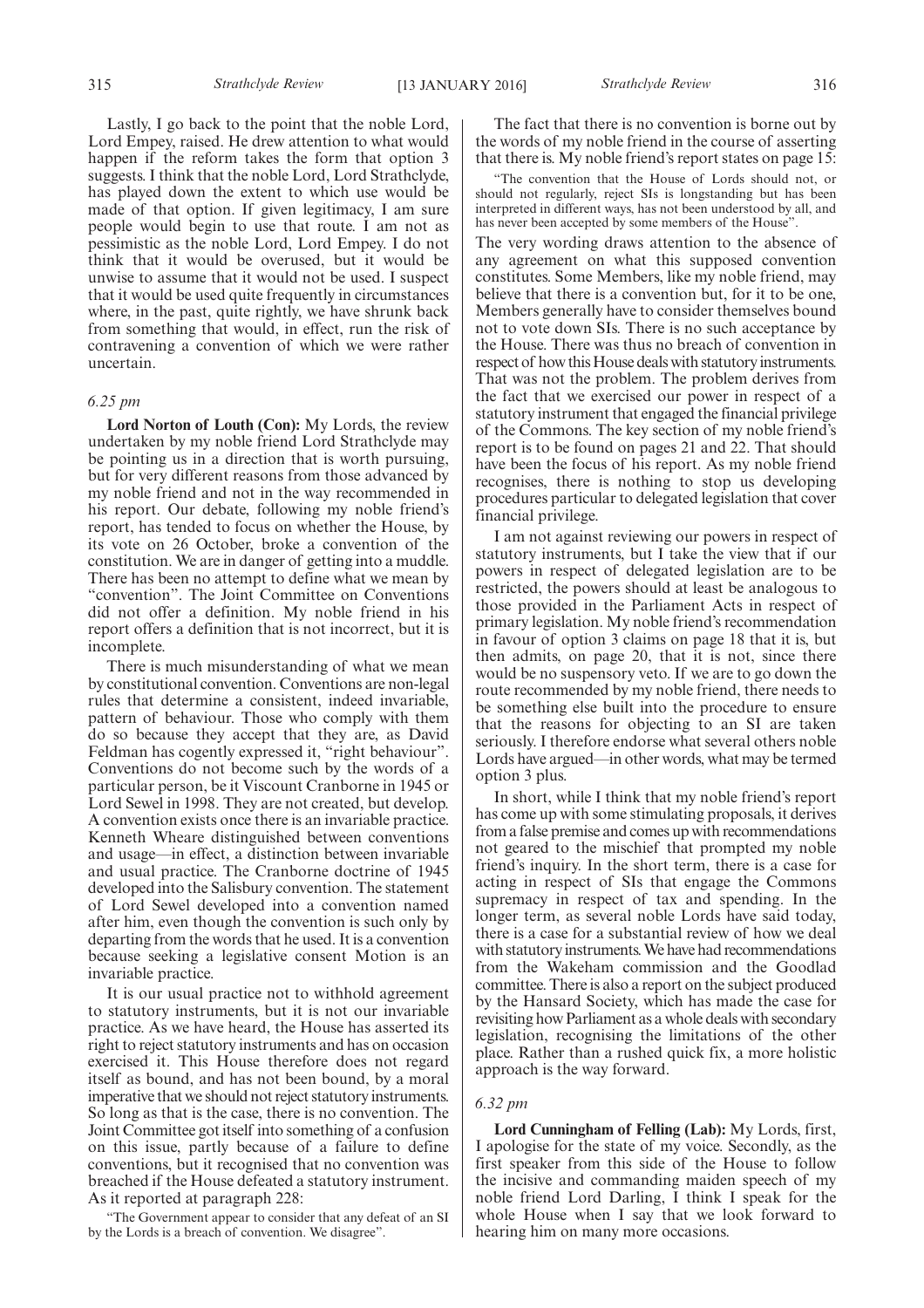[LORD CUNNINGHAM OF FELLING]

I begin by quoting from the preface of the report of the noble Lord, Lord Strathclyde, in which he states:

"Conventions exist because they provide a basis for orderly government. They will survive only so long as there is a continued understanding of why they were originally brought into being. But when they go, Parliament and the people we serve will, I believe, come to miss their value".

Yet he goes on to recommend just that—the abolition of the convention—in his report. I make it clear to your Lordships' House that statutory obligations are not the same as conventions; they are entirely different. Therefore, the convention would go if the only one of the recommendations of the noble Lord, Lord Strathclyde, worth considering—that is the third one: I do not think the other two are worth considering at all—were enacted just as it stands, and we would be left in almost as big a morass of uncertainty as, apparently, some people claim we are now. I am sure that none of us wants that.

The noble Lord, Lord Strathclyde, has adopted many different positions on the convention. In 1999, he declared that it was deceased. He said that the convention on statutory instruments was dead. By 2005, he had given it the kiss of life, and said that it had been,

"surprisingly robust over the decades".—[*Official Report*, 26/01/2005; col. 1375.]

Those two statements cannot be reconciled. However, the reality is that, whatever his personal views, between the votes on the Greater London Authority orders in 2000 and the end of the 2004-05 Session, this House divided nine times on Motions potentially fatal to a statutory instrument. On three of those nine occasions, the Motion to annul was moved from the opposition Dispatch Box, so there is no doubt at all—as the record shows—that whatever any individual thought about the convention, there was an attempt to use it on those occasions. There were no cries of a constitutional crisis then. There were five rejections in all under this convention in about five decades; three of them, incidentally, were defeats for Labour Governments. One was a defeat for the coalition Government and one—the most recent one—was a defeat for the current Administration.

This is not to say that we do not face serious problems with statutory instruments in this House; of course, it would be foolish to deny that. However, let us be clear: if the number of statutory instruments coming to this House was cut by 50%, there would still be occasions on which strong opposition to some or other of those instruments would arise. Therefore, cutting the number of statutory instruments—I would be in favour of that and I certainly share the view of the noble Lord, Lord Strathclyde, on that, as, I am sure, do most Members of your Lordships' House—would not obviate the problem of this House wanting to disagree with however many statutory instruments remained.

In 2006, foreseeing some of these problems, or perhaps just recognising them rather late in the day, the then Labour Government set up the Joint Committee on Conventions, which I had the honour and privilege to chair. The remarkable thing about the committee which was made up of Members on all sides of the House, here and in the Commons—was that all its decisions and recommendations were approved unanimously. There was not a single vote in the whole of the committee's deliberations. Therefore, the report was unanimous, which, in turn, was unanimously approved by this House and the other place. However, here we are, 10 years later, asking ourselves more questions about how we operate. The report, which we deliberately entitled *Conventions of the UK Parliament*, has stood the test of time. If we want to re-examine these matters—I am certainly not against that—it is surely not sensible to do it in a piecemeal way on the back of an angry, intemperate reaction to one defeat of the Government in this House. That is not the way we should deal with this problem. Frankly, it is simply not credible to suggest that this House has abused the use of the convention on statutory instruments in any way at all. It has not exceeded its powers and I do not believe that statutory codification of these issues will improve the working of the House or improve our relations with the other place.

In reality, the Government have decided to strip this House of its ability to reject any statutory instrument because of the one defeat sustained in October last year. That strengthens the Government and the Executive against Parliament because, if it happens, it will weaken not just this House but the position of the other place as well. That is not what we should be seeking to agree to, in my opinion. The reality is—I am overrunning my time, I apologise—that this House has a far better record of scrutiny of statutory instruments than the other place. I believe that it is time we looked at this, as previous speakers have indicated, in a far more comprehensive, effective and collective way than simply to accept the diktats of the Government because of their annoyance at their defeat.

#### *6.40 pm*

**Lord Higgins (Con):** My Lords, I join those who congratulate my noble friend Lord Strathclyde and his team of experts on a really excellent report; it is extremely useful in setting out the position with regard to statutory instruments and, to some extent, financial privilege. I have only one technical quibble: it would have been helpful, particularly in relation to this debate, if the paragraphs had been numbered.

It is a great pleasure to follow the noble Lord, Lord Cunningham of Felling, because I had the pleasure of serving under his chairmanship on the Joint Committee on Conventions, which was a remarkable committee. As he has just said, it was unanimous, and its reports were approved by both Houses as an appropriate way forward. It is worth referring to a passage in the report of the committee concerning statutory instruments, which was quoted in my noble friend Lord Strathclyde's report. It states:

"The Committee concluded that 'the House of Lords should not regularly reject Statutory Instruments, but that in exceptional circumstances it might be appropriate for it to do so'. A number of specific circumstances were identified, for example, when the provisions of an SI were of the sort more normally found in primary legislation or in the case of certain specific orders".

It went on to say that under particular circumstances, opposition parties should not simply vote against something because they had disagreed with it.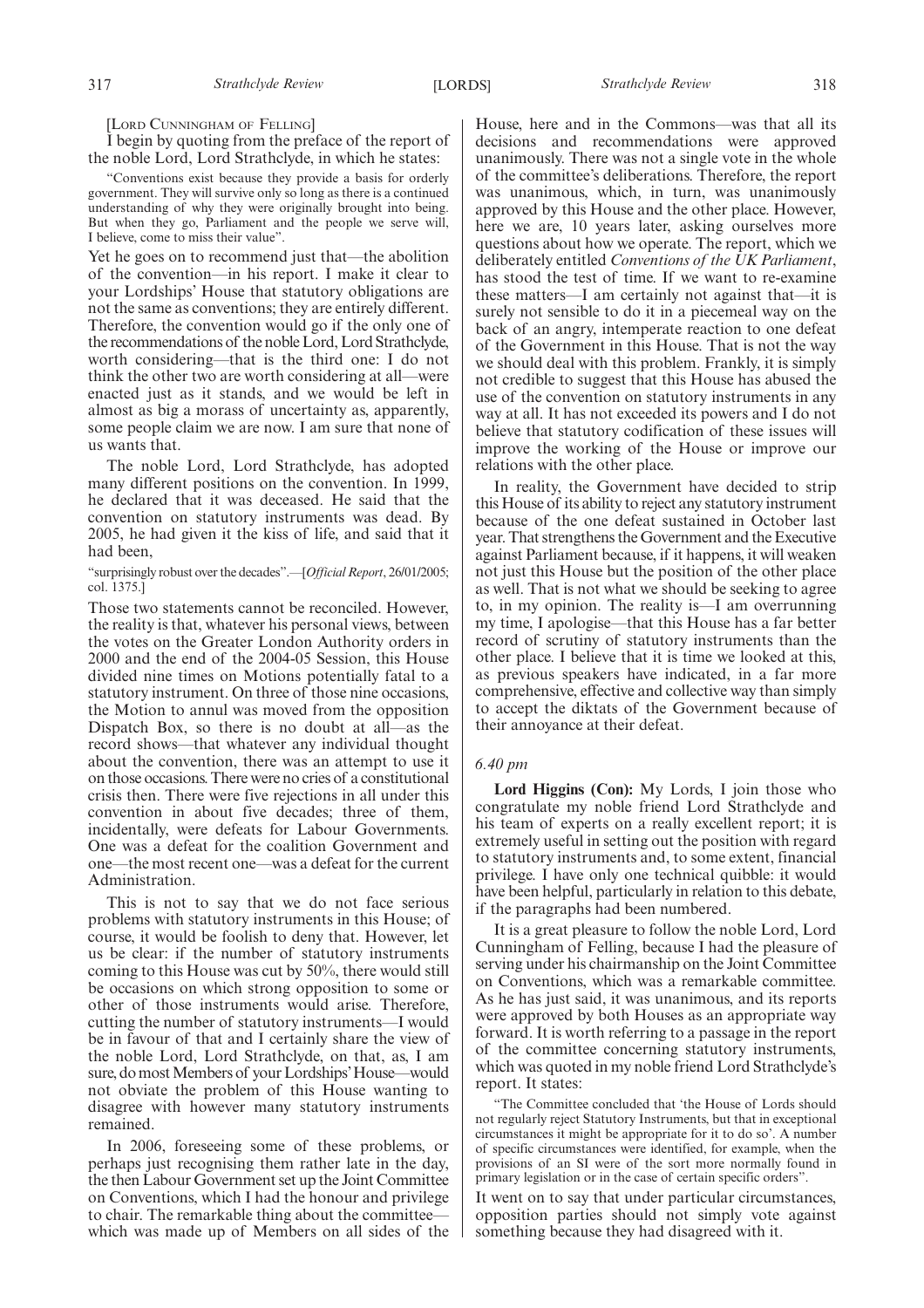The crucial point is that one needs to put that in the context of the catalyst that gave rise to my noble friend's report, namely the debate that we had on the tax credit order. It is absolutely clear from the passage I quoted that the convention was not breached. Quite clearly, that statutory instrument involved something that ought to have been in primary legislation. That being so, it was quite appropriate for the Opposition to take the view that it was legitimate to vote against it. The reason that I did not vote with them was because it involved financial privilege and it seemed to me that that overrode the issue as far as the convention and the ability to vote against it were concerned.

The whole issue arises from the extraordinary fact that this statutory instrument involved financial privilege to such a massive extent. I find it totally puzzling that the Treasury ever allowed this to happen. It looked as though it was trying to pull a fast one, which I do not believe was so. I can understand that the primary legislation enabled it to do that but, in political terms, not to foresee the problems that it would create in this House is, I think, quite extraordinary.We must, therefore, look at this whole issue and the report of my noble friend as a reaction to what was an extraordinary, and not a normal, situation. In that context, we need to consider our position. I had great trouble, as I said, in knowing which way to vote. There is no great problem in dealing with the financial privilege point; the simplest solution would be for the Treasury never to do the same thing again. Or it could be dealt with by the unusual procedure of being debated only by the Commons.

I come to the broader question of how to deal with the situation. I believe that the report 10 years ago had, basically, the right approach. It is not right to cite the tax credits fiasco, if I may put it that way, as a reason for saying we cannot maintain the convention. There is a lot to be said for it. My noble friend Lord Strathclyde and I share the view that conventions are better than legislation, if that can be done, although, strangely, he comes down in favour of option 3; I would prefer option 2.

We need to give this very careful consideration. Perhaps we should reconvene the committee on conventions —I am not volunteering, necessarily—to look at this issue again. There was no breach of the convention. My noble friend's report is wrong, I think, in suggesting in a later passage that, somehow, the fact that this event took place shows how difficult it is to agree on what the conventions really are. We are fairly clear and we could in fact enumerate the various exceptions that might be appropriate. It is at least worth an attempt to do so, because it avoids legislation. I view the idea of more legislation on matters involving the House of Lords with considerable alarm. The issue of composition was cleverly avoided by my noble friend in his report by stating that it was outside his terms of reference, but that will not necessarily apply in the case of legislation. That is a dangerous and rather heavy road to go down. The report says that a Bill may not need to be very long. It is not a question of whether it is long but of whether it is dangerous. That is an important point that we need to bear in mind.

There have been various comments by people outside who take a profound interest in the operation of your Lordships' House. I noticed that Meg Russell, who comments frequently on our affairs, suggested, perhaps optimistically, that this was a marvellous opportunity to have a negotiation on whether we should reduce the size of the House by capping our numbers in exchange for more restriction on the operation of this House. That is rather optimistic—it would certainly confuse the negotiations.

Overall, we should have a shot at option 2. I rule option 1 absolutely out of court, not least because, as my noble friend Lady Fookes said, it would affect our two extremely valuable committees that do this work that the House of Commons does not. But I think that that is a better option than suddenly rushing in on the back of an event that was controversial to legislate on this matter and to limit and control the powers of your Lordships' House.

#### *6.48 pm*

**Baroness Thomas of Winchester (LD):** My Lords, ever since I joined my party's Whips' Office in 1977, the threat by all Governments of curbing the Lords' power if the Opposition tried to vote down statutory instruments has been part of folklore. The threat was enough because all Governments eventually turn into the Opposition and then take a different view. It is ironic, as other people have said, that it should be a Conservative Government who are now proposing to take action, given that Conservative Oppositions have used the power far more than Labour have. As my old friend, the noble Lord, Lord Strathclyde, said in his Politeia lecture in 1999:

"Governments—all governments—are increasingly, and dangerously, insouciant about powers taken under secondary legislation … those powers are often so far-reaching that they must … undergo improved Parliamentary scrutiny. Parliament must, in turn, be ready to reject bad regulations. The new House of Lords will certainly assert that right".

So is this Government in danger, perhaps, of becoming "insouciant" about powers taken under secondary legislation? If so, parliamentary scrutiny should be improved—as the noble Lord, Lord Strathclyde, promised —not curtailed.

I am in favour of improved scrutiny and have put forward my own proposal, also mentioned by my noble and learned friend Lord Wallace of Tankerness; briefly, it is that the substance of controversial SIs might be debated on a Motion which was amendable and on which Peers would be able to vote, while the instrument itself was parked and unaffected at that stage by votes. That two-stage procedure might enable the Government to give certain assurances, or even to withdraw and re-lay the instrument with some amendments of their own. In putting forward such a proposal, I am keen to show that I am not against a change in procedure for controversial SIs, but I am totally against legislating in this area for any diminution of this House's power over secondary legislation.Without the ultimate threat of a veto, why would Governments with a majority in the House of Commons bother to be careful how they used their increased power? What nobody has referred to so far are the times when Governments have withdrawn an SI when the hostile Motion has been tabled. I know that from personal experience, but it will not show up in any records.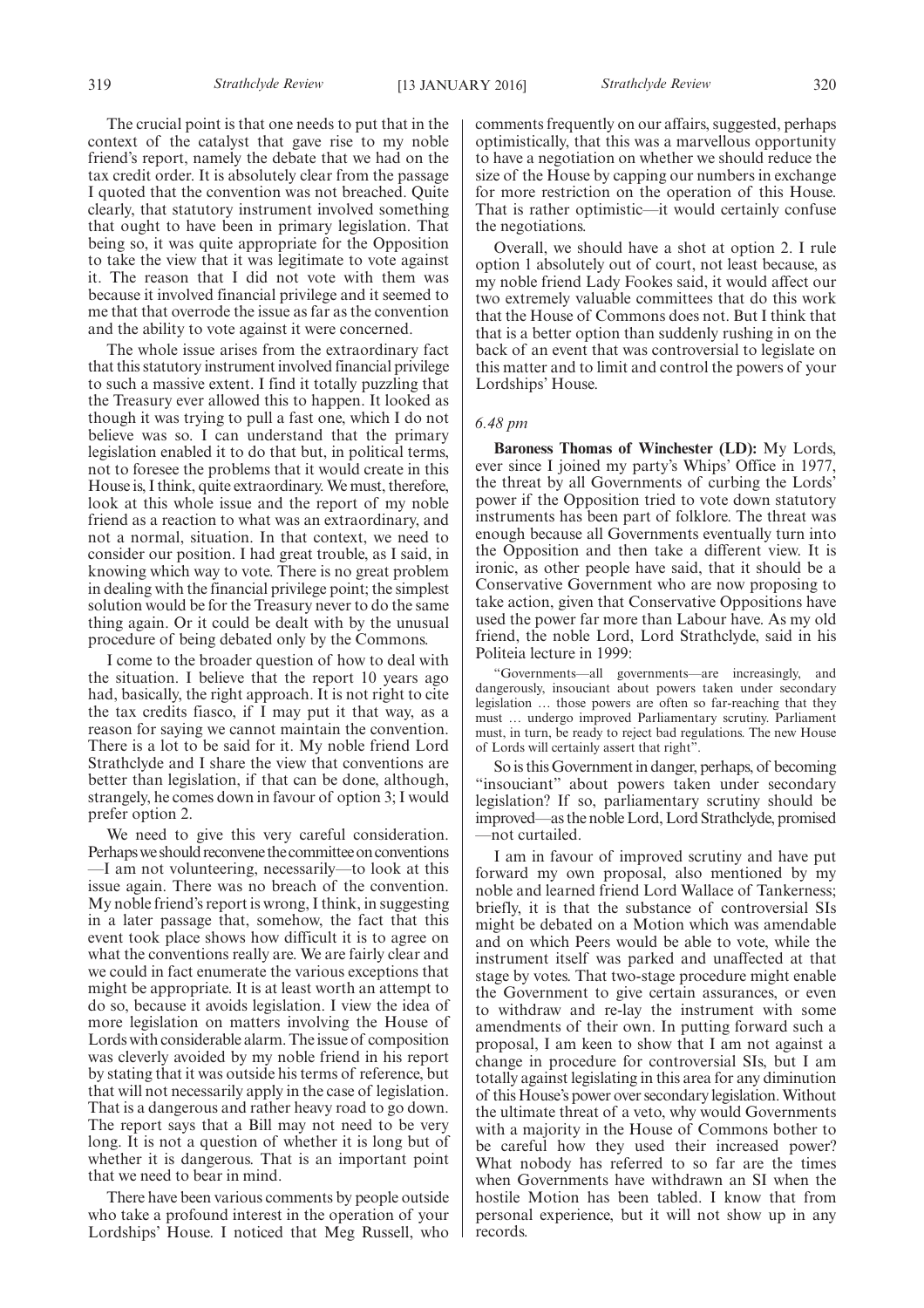[BARONESS THOMAS OF WINCHESTER]

Option 3 of the review says that the Commons should have the last word. That is fine in theory but, as others have said, will that last word be a proper debate? I am full of admiration for Commons debates, but often one searches in vain for a Commons debate on an SI, only to find that there has not been one and that the SI was nodded through.

To take this whole matter forward, could we not ask our Procedure Committee to work up some of the various proposals, particularly those put in this debate, and even to conduct pilot schemes?

I end with a rhetorical question asked by the late great Lord Simon of Glaisdale, who was an expert in this field: "Do we want executive Government or parliamentary Government?". That is still a question that we need to pose today.

#### *6.52 pm*

**Lord Judge (CB):** My Lords, I had a very bad night's sleep last night. I had a nightmare in which King Henry VIII came to visit me. The monstrous tyrant had been allowed out of hell—I assure you, that is where he is—for a few weeks to read all those wonderful books by Philippa Gregory, Alison Weir and Suzannah Dunn, all of whom give his long-suffering wives rather a good press and a very bad press to him. He was so offended by it that he started looking into what we were talking about. He said, "There's a piece of history none of you knows. You have all these wonderful books about why I cut off Thomas Cromwell's head, but I'll tell you the truth about it. I said to him, 'I want the Reformation Parliament to give me an Act of proclamations', and he said he'd get it for me. I said, 'I want the widest powers to regulate Tudor life. A good regulatory system would really organise Tudor life better'. 'Yes, Your Majesty.' Unfortunately, he couldn't get Parliament to give me control over—let me just think—inheritance, goods, chattels, liberty and all the things I really did want to control. So I had his head cut off".

The nightmare was this: we have too many Henry VIII clauses, and we call them Henry VIII clauses because they are draconian and potentially tyrannical. Many of them come to us by way of subordinate or secondary legislation and, although we have to consider many different aspects of this debate, I want to focus on this: this debate could actually be about secondary legislation and the primacy of Parliament, because our processes—in both the House of Commons and this House—have led to a situation in which legislation is enacted which creates the most awesome powers.

Let me give you an example. I thank the noble Lord, Lord Darling, for his speech, and remind him that there was a time in 2008 when life was rather tough, so we had the Banking (Special Provisions) Act 2008. I take this example not to embarrass him—his maiden speech was absolutely delightful and wonderful but to make the point that we are talking about all Governments. The focus is on what happened in October, when we had a Conservative Government, but it is true of all Governments and always will be unless we do something about it. The Act gave all sorts of powers to the Minister and the Treasury, including to,

"disapply … any … statutory provision or rule of law".

Any statutory provision or rule of law? What on earth was going on there?

Let us not get too carried away with the rather important disaster that was going on. The Childcare Bill was debated here in October 2015. Who could argue with free childcare? Who could argue with regulations made for "extended entitlement"? Then you see that extended entitlement regulations may cover no fewer than 11 different subjects, including the power to "impose obligations"—notice—

"or confer powers on the Commissioners for Her Majesty's Revenue and Customs".

Another power that Henry VIII would not have got is to,

"create criminal offences in connection with",

so-and-so, for which another part of the statute said that you might go to prison for two years. Another is to make reviews of a First-tier Tribunal decision—that is interfering with a court's decision—and another is to make provision in regulation for people to be fined. Not content with no less than 11 areas where secondary legislation could be enacted, we end up with Section 4 on "Supplementary provision", on which I will now focus. It states:

"Regulations may—

(a) confer a discretion on any person"—

any person—

"(b) make different provision for different purposes"—

well, I cannot argue about that—

"(c) make consequential, incidental, supplemental, transitional or saving provision'

who could argue with that? Until you come to—

"(d) amend, repeal or revoke any provision made by or under an Act (whenever passed or made)".

You know, there was a revolution here in 1688. We ended up with a Bill of Rights that made it clear that there was no dispensing or suspending power. And here we have statutory instruments capable of destroying an enactment by both Houses. So we have an interest in anything which interferes with what we have agreed to in the legislative process, do we not?

I am nearly done. I could go on. Let us take another one. We looked the other day on the education Bill at what failing schools might be. What do we provide? "Failing school", two perfectly ordinary English words—we all understand what they mean. But there will be regulations, not for the Secretary of State to say, "You are a failing school, and for these reasons" somebody has to decide that; I have no objection to somebody deciding it—but saying, "You, the Secretary of State, will define what a failing school is". That is very different. That is saying, "I am the Secretary of State. I say that you are failing because I do not like this, that or the other about what is going on".

I have done. We have to examine this problem, which has arisen from a parliamentary dispute in this House, in the context of the primacy of Parliament, so that we take a proper overall look at what we are being asked to do when we legislate.

#### *6.59 pm*

**Lord Lexden (Con):** My Lords, I shall hope to avoid having a disturbing and dramatic dream of the kind that the noble and learned Lord, Lord Judge,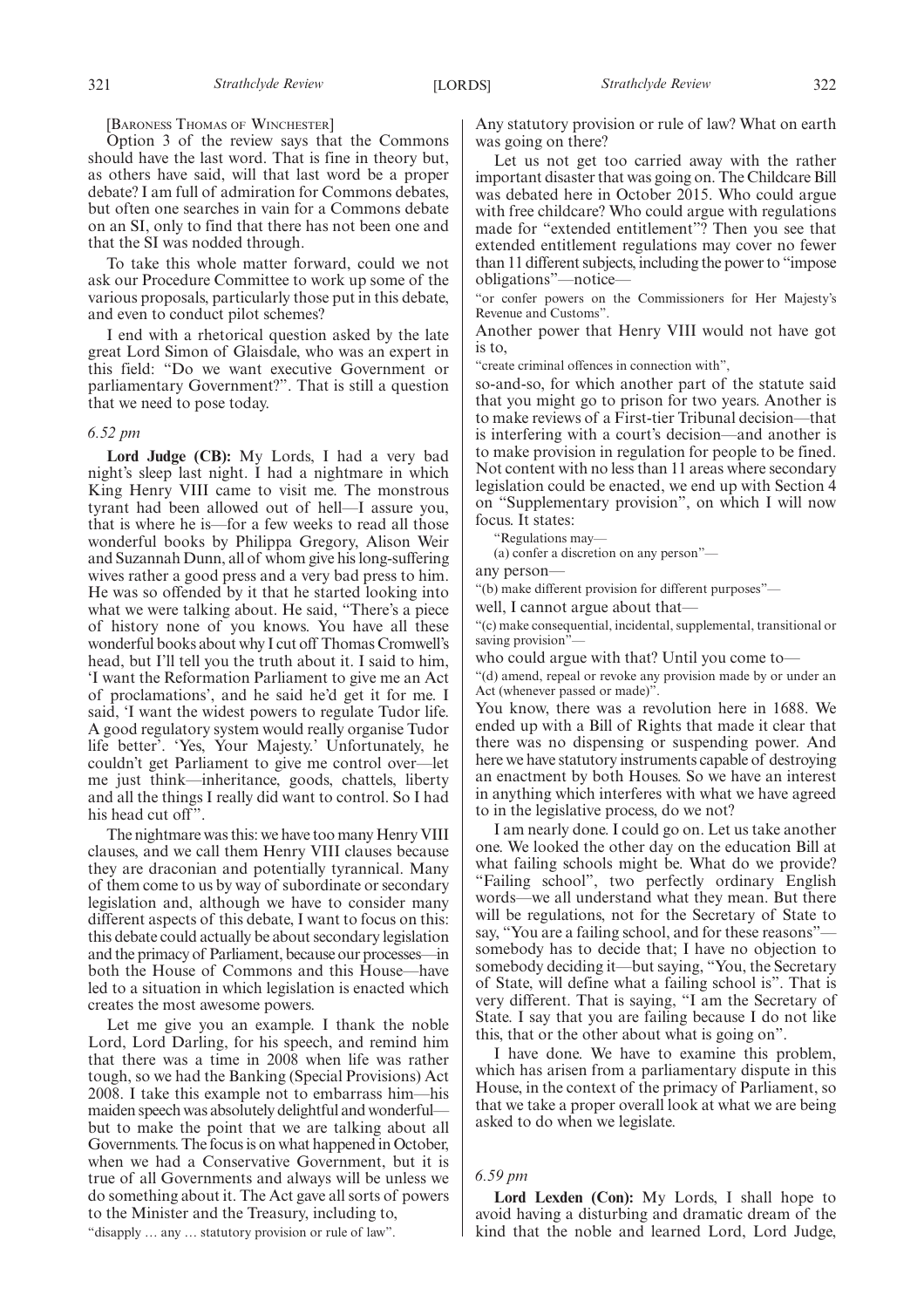has experienced but it helped to inspire a truly excellent speech. I follow in more mundane fashion.

Whatever the background circumstances, a defeat in this House on secondary legislation relating to a major political issue is bound to incur the wrath of a Government, regardless of their party complexion.

"Practically every newspaper confidently anticipated that the Prime Minister would announce in the House this afternoon a Bill to limit the Lords' powers".

That, in the words of Richard Crossman's diary entry for 20 June 1968, is what followed the narrow defeat of the order on sanctions against Rhodesia, nearly 50 years ago. The fury died away, of course, and no legislation was brought forward. Calm was restored and sustained by conventions agreed between the parties.

The Strathclyde review is designed to provide the basis for the start of a new era. I am with those attracted by the third option for change that my noble friend Lord Strathclyde commended to us with his customary vigour. Indeed, I would always hesitate to challenge him in any way, having entered this House five years ago now with his kindly tutelage. But I am also with those who believe that any changes here need to be accompanied by changes in the other place. They need to proceed hand in hand; one should be conditional on the other.

The entire system by which secondary legislation is dealt with is the subject of an authoritative report, *The Devil is in the Detail*, to which my noble friend Lord Norton of Louth referred, from the Hansard Society, of which I am proud to be a trustee. It enjoyed until recently the wonderfully benign and gentle chairmanship of my personal friend the noble Lord, Lord Grocott. This detailed Hansard Society study confirms what many have readily acknowledged for years. It states:

"The scrutiny process for delegated legislation has become unnecessarily complex … most MPs simply don't understand it … Many of the MPs we interviewed simply weren't aware of the practicalities relating to the scrutiny of statutory instruments".

It is that state of affairs which has made the existence of our power of veto extremely important.

The Hansard Society's report also stated:

"The existence of a veto power gives purpose and leverage to the Lords' scrutiny committees … Remove it, and the influence of the House of Lords will be neutered to the government's advantage unless steps are also taken to improve scrutiny … by the House of Commons".

That is surely the nub of the matter. Without improved scrutiny arrangements in the Commons, it is very hard to see how the third, preferred option in the Strathclyde review will really advance the interests of Parliament. If the procedures of the other place do not provide adequately for substantive consideration of the Lords view on a rejected statutory instrument then, instead of underpinning the primacy of the elected Chamber, the process will serve the interests of the Executive by granting an override power for MPs without requiring anything of them as regards actively engaging with or making an informed decision about the concerns raised by this House—a danger underlined by my noble friend Lady Thomas of Winchester.

I now serve on the Joint Committee on Statutory Instruments. We meet week by week in the presence of an array of legal luminaries. The work is extremely important but the contribution that members of the committee can usefully make is severely circumscribed. Our terms of reference limit us to checking whether a statutory instrument is technically sound and properly drafted. We are explicitly precluded from considering its merits or the policy behind it. It is not difficult to see how better arrangements could be made.

Do we not need to see the Strathclyde review, so judiciously conducted by my noble friend, in a wider context? Do we not need a reform process within which it would take a most useful place? For without such a process, the loss of our veto is likely to strengthen the Executive at Parliament's expense.

#### *7.05 pm*

**Baroness Taylor of Bolton (Lab):** My Lords, the noble Lord, Lord Strathclyde, opened this debate by posing three questions. First, he asked: is there a problem? I think that there is a problem, but not the one that he defined. Secondly, he asked: should we retain our veto? I am inclined to say that we should. Thirdly, he asked: was there scope for change? There is general agreement that there is scope for change, but his report is not a definitive answer.

I go back to the noble Lord's first question on whether there is a problem. He quoted the events of 26 October in justification for the fact that there is a problem, yet he said today—I wrote down his words carefully—that the two noble Baronesses, my noble friend Lady Hollis and the noble Baroness, Lady Meacher, cleverly found a form of words that did not break the convention. If they did not break the convention, why is the noble Lord quoting that as the case for the changes that he is suggesting? It makes it very puzzling—

**Lord Strathclyde:** I wonder if it would be worth clarifying that point. I completely stand by the words that the noble Baroness cited but they were in the context of saying that there was now more than one interpretation of what the convention actually was. There was the one propagated by the noble Baronesses while others, including me, regarded those Motions as being in practice fatal. Once you can no longer agree what the convention is then you have to have the kind of debate that we are now having.

**Baroness Taylor of Bolton:** It was not the words of the Motions that were fatal but the political consequences that the Government were fearing, not least because their Members in another place then woke up to what these regulations were all about. The hype that we saw, which my noble friend Lady Smith mentioned, about the threats of extra Peers and the suspension of this House was more to do with the political consequences than the actual point about a convention being broken.

For several years, I was part of the business management team in the House of Commons. I was leader of the Commons and its Chief Whip; before that, I was the shadow leader of the House when Tony Newton was the leader of that House. One of the main problems that government business managers had—looking at what the noble Lord, Lord Jopling, said earlier, I think that it is the case on all sides—was in trying to keep Ministers realistic about what they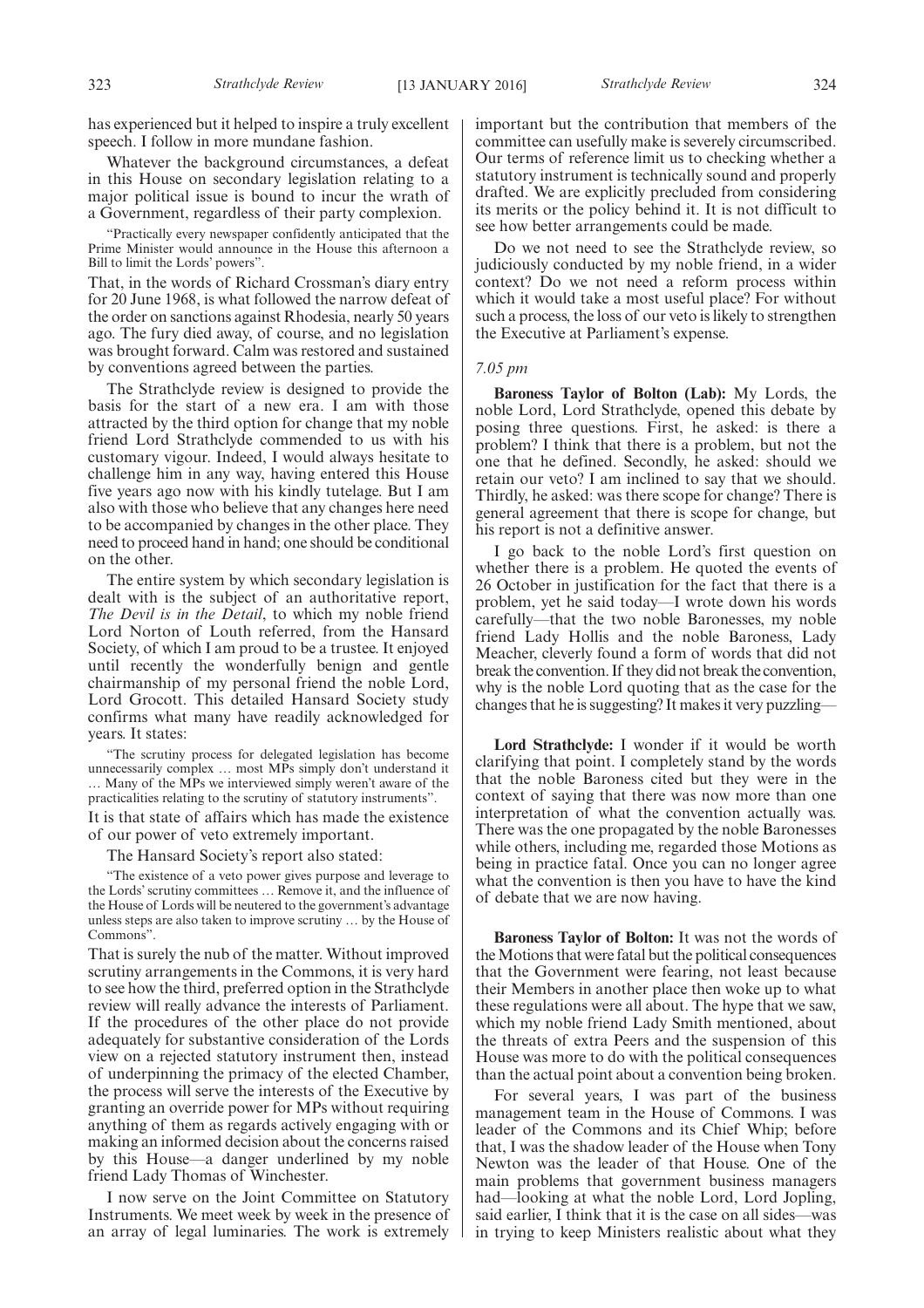#### [BARONESS TAYLOR OF BOLTON]

could achieve in their legislation. They always wanted to do more and to have wide framework legislation. They always wanted to load the legislation so that a lot could be done by statutory instruments. There were mechanisms for dealing with that, but it was very difficult to contain Ministers at times.

We have to acknowledge that the whole process of using statutory instruments, while absolutely vital to the machinery of government, is or can be open to abuse. The noble and learned Lord, Lord Judge, said that that is possibly the case with all Governments. I accept that there have been occasions when all Governments have pushed the limits further and further, but we are now in a new ball-game with the framework legislation that we get and in terms of the SIs. The example that the noble and learned Lord gave about the provisions in the Childcare Bill during the previous Session prove the point. The idea that you can make a criminal conviction through an SI is just outrageous and we should not even be contemplating it.

I think that we have a great deal of agreement this afternoon that we need change, but it is not a question of what changes need to affect this House. It is a question of what changes need to be implemented in Parliament as a whole to deal with the whole question of secondary legislation and how we scrutinise and hold the Government to account.

My noble friend Lady Smith reminded us of the difficulty in the House of Commons of getting Back-Benchers to serve on SI committees. It was and is a real problem, because people saw little mileage in it for themselves and very little point, because it is a very limited debate. Often, the problem was getting a quorum rather than being challenged on the issues thrown up. At the moment, we see minimal scrutiny in the House of Commons by government Back-Benchers who are told to keep quiet and opposition Back-Benchers who do not think that they will make any difference.

We have three problems here: framework Bills, the number of SIs—and, probably more importantly, their scope, which is much greater than it used to be—and the problem of lack of scrutiny in the House of Commons. When we are considering what the next stage should be, it should not be a simplistic Bill, as the noble Lord, Lord Strathclyde, has suggested; it should be a comprehensive look at this problem. We have had some interesting suggestions during this debate of a Joint Committee, with the noble Baroness, Lady Fookes, making some very pertinent points and the noble Lord, Lord Higgins, talking about implications of financial privilege for SIs. I would say that most SIs have a financial implication. Are we to have a threshold or to say that we can never look at any of them?

There is general agreement on all sides of this House that this is a bigger problem than one of a convention that may or may not have been broken. Therefore, I urge the Government and the Leader of the House to think about not only what is convenient for this Government in the short-term but—I know that it is unlikely in the near future—what they may have to and want to do in opposition. Do not think about the short term, because that will not be good for Parliament as a whole. We have a big responsibility in this House to Parliament as a whole. That is the way that we should go forward in considering this issue.

#### *7.12 pm*

Lord Maclennan of Rogart (LD): My Lords, following the thoughts of the noble Baroness, Lady Taylor, I would say that the House of Commons is not undertaking sufficient scrutiny of the Government. That is a change. I spent 35 yearsin another place. Subsequently, committees were set up to scrutinise the work of different departments, but the legislative scrutiny is defective. It seems to me that this House has a duty to fill that gap, but not without discussing it with the other place.

Professor Meg Russell, in her book on this House published a few years ago, pointed out that 40% of the amendments carried against the Government in this place were ultimately accepted by them. That is indicative of the role of this House. The convention that we rarely look at subordinate legislation or statutory instruments needs to be examined. It ought to be examined with another place. We should be coming together on how to change these matters.

The imbroglio about the tax credits was very well handled at the time by the leaders of that debate. It was a ghastly proposition, with hardship being suffered by the least well-off members of society. It was certainly necessary to ask the Government to consider again what they were proposing. Indeed, that could be said to have been successful, because the Government largely withdrew their proposals.

I would prefer option 3 of the suggestions of the noble Lord, Lord Strathclyde, but it should not be implemented without dialogue with another place. There is one lacuna in the proposal, which is that there is no indication of the time that it might take to allow the Government to reconsider their proposal. I hope that, when winding up the debate, the noble Lord will give us some thoughts about that. If it was fed back immediately after this House had exercised its exceptional right, it would not be as effective as the report of the Joint Committee on Conventions in 2006 wanted. In the report, which was cited earlier, the Joint Committee took the view that,

"the House of Lords should not regularly reject Statutory Instruments, but … in exceptional circumstances it may be appropriate for it to do so ... The Government appear to consider that any defeat of an SI by the Lords is a breach of convention. We disagree".

That disagreement was very helpful. We have seen five or six statutory instruments thrown out in the past 65 years. I hope that that will be taken into account in considering whether it is necessary to have regulation, aparliamentaryAct. It seems tomeworthyof consideration whether the convention should be prolonged. I do not necessarily advocate the third proposal without modification.

This debate is very worth while and needs to be taken outside this Chamber, because we all accept the primacy of the other place, yet we all accept that the function of the two Chambers is to oversee and scrutinise with great care what is being done or proposed by the Government.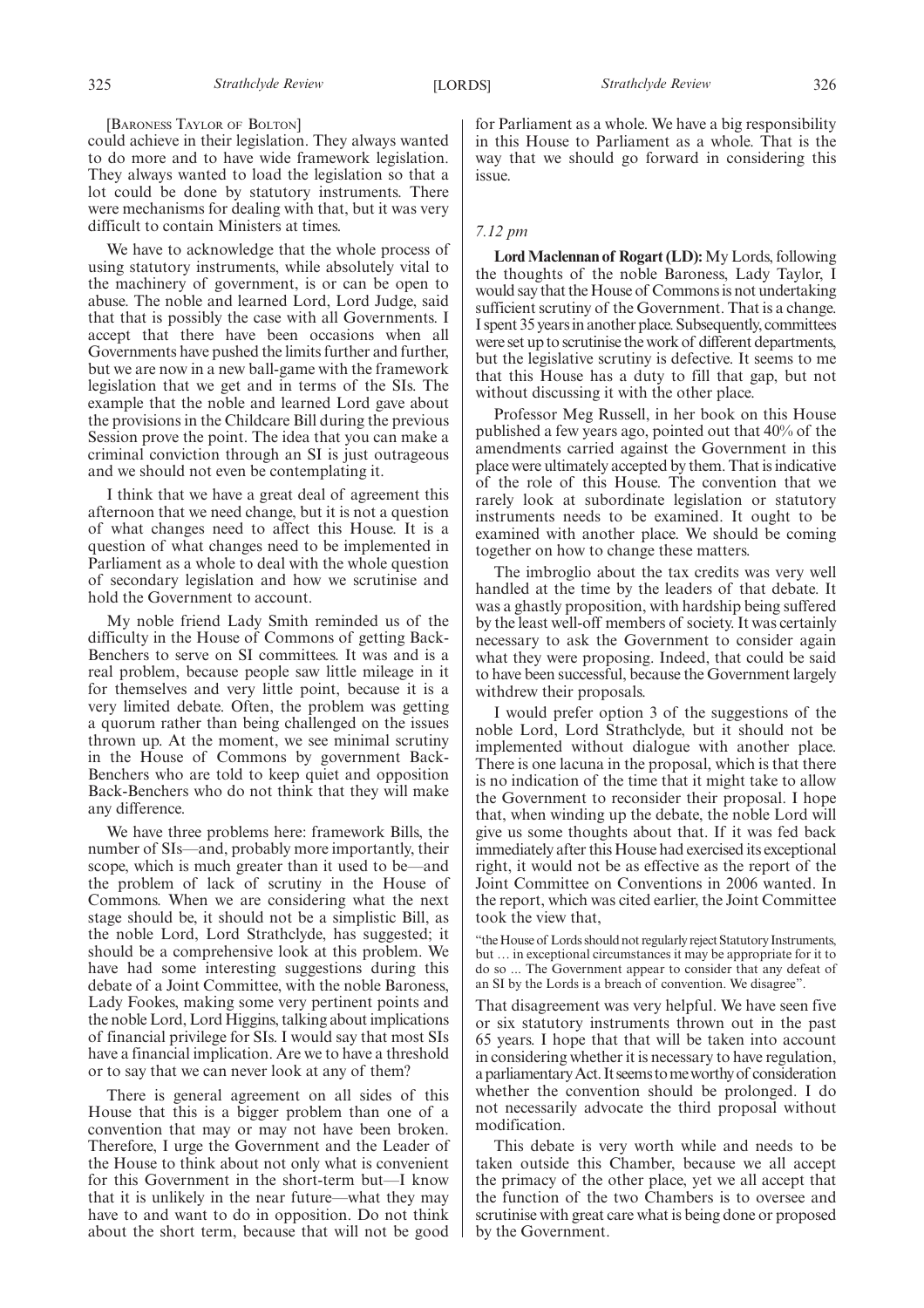#### *7.20 pm*

**The Earl of Kinnoull (CB):** My Lords, I begin by joining in congratulating the noble Baroness, Lady Bowles, and the noble Lord, Lord Darling, on their engaging maiden speeches. As a Perthshire resident I also echo the thanks of the noble and learned Lord, Lord Hope, to the noble Lord, Lord Darling. I do not thank that he has ever really been thanked enough for his efforts. In very trying circumstances he was immensely dignified and effective. We should also thank the noble Lord, Lord Strathclyde, for his review. It is much more difficult to write a short letter than a long one. The review is short, well written and readable. Really, it contains everything that one might want to have on the topic.

I will confine myself to three areas or themes that came out of the review. The first is that of clarity. I notice that the word appears on the first page and the last, and it appeared in the speech of noble Lord, Lord Strathclyde, earlier on. As a relatively new Member of the House, I found it interesting to be asking on 26 October quite a lot of more experienced Members of the House about the conventional position. There was a total lack of clarity among the membership of the House, particularly among the more junior Members, as to what the position was. So I thought that I would do a bit of research on this, because, as a newish Member, I had recently been handed all the relevant bits and pieces of paper—and that was difficult.

My first suggestion, on which it will be very interesting to hear a comment, is that there could be in some place some recording of what the conventions might be. I say very carefully here that I have read the relevant parts of the Joint Committee on Conventions report of 2006 and I agree that it is fresh—a word used by the noble Lord, Lord Strathclyde. I agree with it all. I am not suggesting that anything should be codified in any way. I am merely suggesting recording it, so that there is at least somewhere to which people like me can go in order to form a view on what the conventions are.

My second point is about skeleton Bills. In my mind these have been rebranded by the noble Lord, Lord Cormack, as Christmas tree Bills. That is a better way of thinking about them. I will read out again the relevant bit that appears twice in the review, about the Government taking,

"steps to ensure that Bills contain an appropriate level of detail and that too much is not left for implementation by statutory instrument".

As a quid pro quo that is good news if the third option is taken. However, it deals with future Bills and not with the problem of Christmas tree Bills already on the statute book. In six minutes it is not possible to develop that, but it occurs to me, considering this point further, that one has to deal with old Christmas tree Bills and old provisions for statutory instruments as well.

I will make some more general points, and my next comment is on timing. As has often been observed today, there was another choice for those tabling legislation for the Government as to the route that they took. There was a certain route and even if that was a bit clunky, the Government have the ability to conduct their business. As we grapple with the issues that have been raised in this debate, I do not therefore feel that this House or the other place should be in any rush; it is important to get it right.

Building on that, of course the functions, powers and composition of this House are interrelated. If you are going to tinker with those functions and powers, then, as the noble Lord, Lord Norton, said, there are quite a few difficulties that, as you scratch the surface, you come across. A number of people have suggested that a Joint Committee of the two Houses would be appropriate, and I would support that. But anyway, the document is pithy and would be very valuable were such a Joint Committee to be formed in the future. However, I do not feel that the document is a good basis today for piecemeal constitutional meddling.

#### *7.25 pm*

**Lord Skelmersdale (Con):** My Lords, at this point in the debate I wish to put a rather different slant on it, even though I know that what I am about to say will not endear me to many of my noble friends. I believe that there is a four-letter word that best describes the debate's background. That word is "myth". In fact, it is worse than that. It is myth based on myth.

Why do I say that? On his own admission, the Prime Minister asked my noble friend Lord Strathclyde to look at the relationship between the two Houses in relation to statutory instruments, having been frightened that there were two Motions on successive days to defeat SIs on tax credits and electoral registration. The indisputable fact is that these Motions were indeed laid. Both were defeated by reasonable majorities, in accordance with the conventions—pace my noble friend beside me. The noble Baroness, Lady Smith of Basildon, was spot on when she said on 17 December:

"Let us be clear that in this Parliament three attempts at a so-called fatal Motion to reject an SI have failed".—[*Official Report*, 17/12/2015; col. 2191.]

I take it from that statement that the Opposition, while complaining loudly, did the decent thing in not supporting such Motions, according to the convention– which unfortunately only some of us understand. How can you have a convention when Members of the House either do not agree with it or do not understand it? The net result of the Motions was that, as we all know, the Government's policy, announced in the Autumn Statement, came to a grinding, if temporary, halt.

This brings me to another myth. In the debate on the Motion, several noble Lords expected the order to be covered, as we have heard today, by financial privilege. The trouble is that this option is never available for statutory instruments. They further thought that the affirmative Motion should have been included in a finance Bill, or a Bill specifically for the purpose, which would have been certified as coming under yet another convention: financial privilege—again, not regularly understood by all Members of the House, and sometimes by the Front Benches when they want to confuse the issue.

Both would have taken several weeks to get on to the statute book, which would have taken too long for the Chancellor's plans. In fact, as I understand it, tax credits can be amended only through the Tax Credit Act 2004, which stipulates the use of affirmative statutory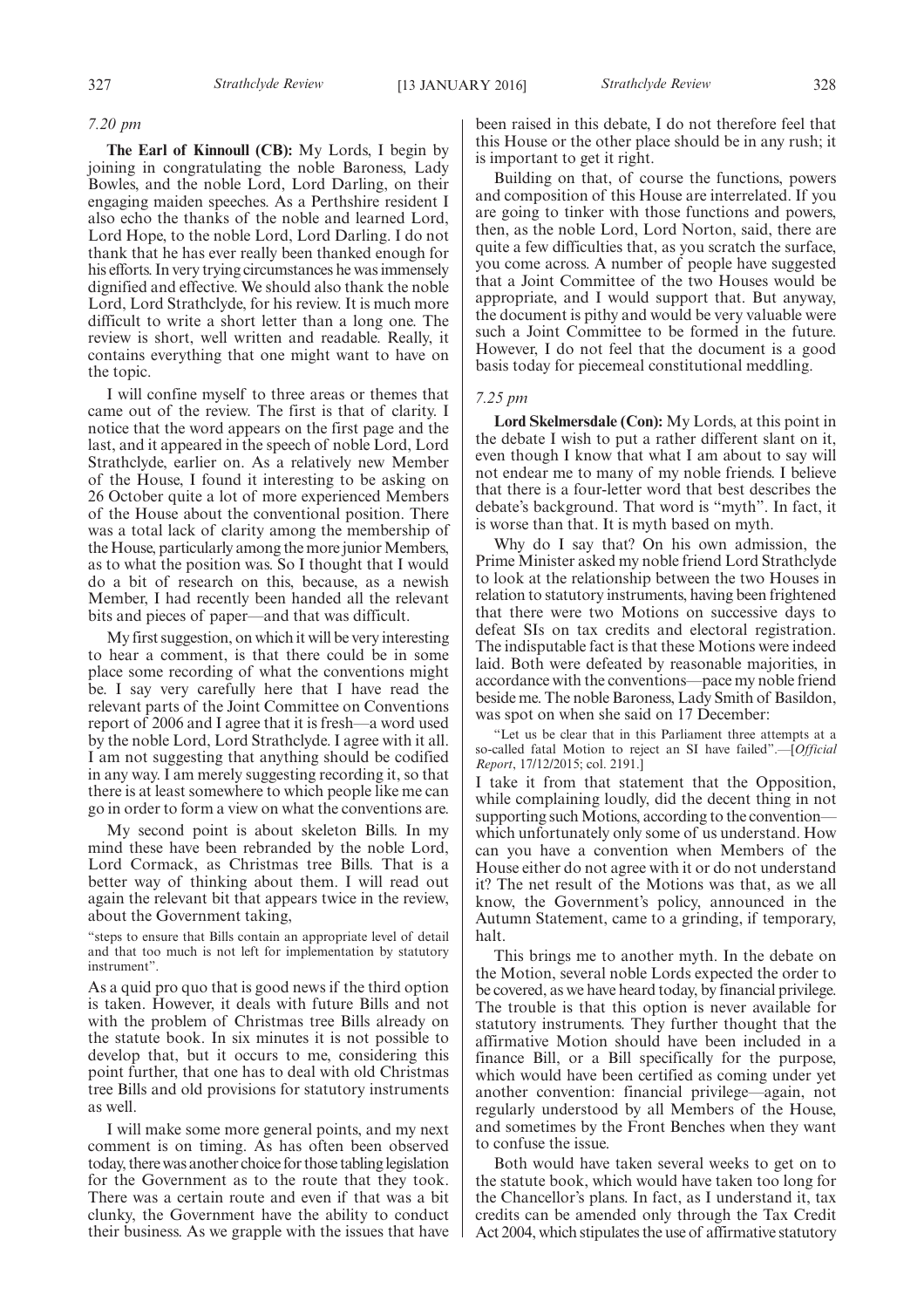#### [LORD SKELMERSDALE]

instruments to change them. I do not know whether the Government of the day knew that they were creating an elephant trap by so stipulating, but, as events transpired, they most certainly did. After all, several SIs under that Act were agreed by both Houses during the coalition Government, so this Government very naturally thought: why not this one? It was laid and, importantly, accepted by another place—but not, obviously, here. It is worth repeating that your Lordships did not throw it out—to which, of course, there is no recourse.

I hope that I have not taken too long to explain why I think that my noble friend Lord Strathclyde was asked to solve a problem that did not exist. None the less, being him, he stuck to his brief that the existing conventions might soon break down. He has come up with a positively brilliant solution that can reasonably be worked upon. I would look at it perhaps as the basement of a future building. There is much to be thought about, as evidenced by the Hansard Society's brief and Professor Russell's comments from the Constitution Unit—not least, how do we cope when your Lordships consider a statutory instrument before another place? Will another place—this has already been mentioned in this debate—be able to use a deferred Division? Both these things need a lot of thought. Another vote in another place will settle the matter once and for all, without a further vote in this House.

The real damage on 26 October was that although everyone agreed that tax credits are a financial matter, the relevant SI cannot be given a Speaker's certificate of financial privilege. I therefore ask my noble friends whether the Speaker should have this power and whether it should now be added to my noble friend's preferred solution number 3.

#### *7.30 pm*

**Lord Foulkes of Cumnock (Lab):** My Lords, like the noble Lord, Lord Skelmersdale, I shall take a slightly different tack, but first I say that I have great respect indeed, affection—for the noble Lord, Lord Strathclyde, although he organised the Conservative campaign against me in election after election in Carrick, Cumnock and Doon Valley. Mind you, my majority went up each time, so maybe I should thank him.

We have to remember that this report was not requested by this House or Parliament, but was instructed, as it were, by the Government in a fit of pique, and we have to take account of that. The heading of this debate is "Secondary Legislation and the Primacy of the House of Commons", but, as others have said, it is not really about that at all. This is really about Parliament's scrutiny of the Executive. That is coming up again and again in this debate.

We could ask why we need a second Chamber. After all, not all countries' parliaments have a second Chamber. Mind you, as my noble friend Lord Darling said in his excellent maiden speech, in Scotland, we are seeing the effect of having a one-Chamber Parliament with one party in control, and that raises some concerns.

There are other arguments. For more than 50 years, I have supported first past the post for the House of Commons. It was right and defensible, not just because of the link with Members, as I found in my constituency, but because when nearly 80% of the electorate voted—as happened in my constituency, certainly in 1979—about 80% of the people who voted did so for one or other of the two main parties. Now we have a multiparty system, and a lot of people—even me—are beginning to question whether a party with less than one-quarter of the electorate supporting it really has a mandate and can say that this House must accept what the other place is doing because of that mandate. We must remember that the legislation is put forward by the Government in that place.

Meanwhile, we particularly need an effective revising Chamber. I am in favour of major reform, of a senate of the nations and regions replacing this unelected Chamber with a more responsible and accountable Chamber. Meanwhile, we need to look at how we can improve the existing system. The current proposals are entirely the wrong way of doing it, as a number of people have said. Look at yesterday's House of Commons *Hansard* and see whether anyone here can understand what was happening. There was absolute chaos in the House of Commons. The noble Lord, Lord Lisvane, predicted exactly what would happen. It was total chaos as the Speaker ruled that the Bill could be voted on only by English Members. The Deputy Speaker took a vote by acclamation. I think she had to work out whether only English accents were saying "Aye" or "No" to decide whether the legislation passed. What happened was absolutely ridiculous.

We have had too many of these quick political fixes, as my noble friend Lord Darling said. We need a comprehensive review. The Labour group in this Chamber produced an excellent report. My noble friend Lady Taylor was one of the joint chairs. It did not just deal with how SIs are dealt with in this House but looked at the whole question of the structure, composition and role of the House. With respect to the current Leader of the House, she has paid scant attention to that report. A lot of work was put into it by a lot of people over a long period, looking at all aspects of the House. Frankly, unless we look at the House in that comprehensive way rather than go on with this piecemeal reform, we will get into more difficulties.

This has been an excellent debate. I have sat through most of it and found it really fantastic. I enjoyed Monday's debate on the Trade Union Bill, but this debate has been even better. A tremendous range of suggestions has been put forward by noble Lords including the noble Lord, Lord Norton, and my noble friend Lady Hollis. The Leader of the House needs to treat this debate really seriously. I do not think anyone here would expect her to deal with the individual suggestions and proposals—there have been so many really good proposals—immediately in her reply, but we need to get from her an assurance that the Government will look at each and every one of the proposals, alternatives, additions and suggestions that have been put forward. With no disrespect to my noble friend Lord Strathclyde—he is my personal friend—I do not think his is the only way forward. There are many other ways forward. I hope the Leader of the House will look at this in a comprehensive, coherent and holistic—I think it was the noble Lord, Lord Norton, who used that term—way. I hope that will be the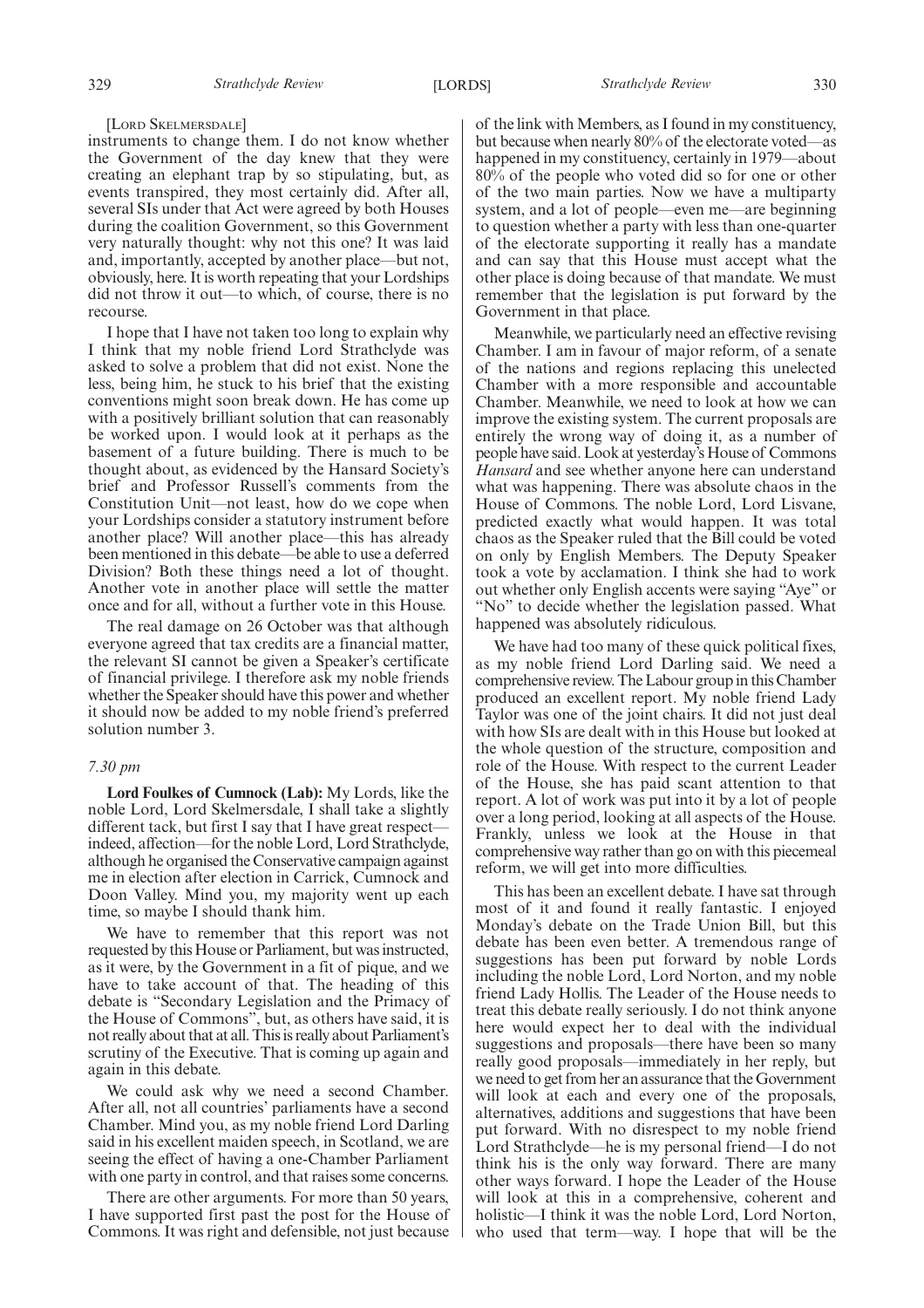guiding principle as we look forward so that we do not continue with piecemeal reform, which is causing so much disrespect and so many problems within not just this Chamber but in the other Chamber, and does not enhance the reputation of this Parliament.

#### *7.37 pm*

**Lord Bowness (Con):** My Lords, I have not generally participated in debates of this kind, leaving them to noble Lords with greater constitutional and parliamentary expertise. However, this month it will be 20 years since I was introduced. As a member of the Secondary Legislation Scrutiny Committee chaired by my noble friend Lord Trefgarne—of course, I speak personally— I feel able, on this occasion, to offer an opinion.

I start from the position, as I think most of us do, of believing in the primacy of the House of Commons and that your Lordships' House is complementary to the House of Commons. Over many decades, an ethos was established in this House, largely by the hereditary Peers, which was followed by the life Peers and ensured that the Government should ultimately get their business through and that the conventions should be observed, but that, for good or ill, under the present system this House had certain rights, which were rights of Parliament as a whole, not just of this House. That way of working encourages compromise, courtesy and a less partisan approach than exists elsewhere in Parliament.

That spirit survived the exclusion of the majority of hereditary Peers, but I perceive a change which began under the coalition and continues in this Parliament. It is on the part of the Government. I do not know whether the change was brought about by the dynamics of coalition or the political arithmetic that now exists. The change on the part of the Government that I perceive, rightly or wrongly, may be subtle, but it involves not just the acceptance of the traditional role of the Government getting their business, subject to the proper exercise of our rights, but a change which is turning towards seeing this House as an instrument of securing government policy, rather than as an instrument of the rights of Parliament. The rejection of the tax credit instrument, which was seen by the Government as a breach of convention—my noble friend has confused me: was it or was it not?—has led to my noble friend Lord Strathclyde's report. To rush into legislation to change the current position would be a mistake. Hard cases make bad law.

I respectfully suggest that this measure was badly handled at both ends of the Palace. Whatever the original legislation said about changes to be made by statutory instrument, it could have been foreseen that, given the numbers on the Floor of this House and the concern both inside and outside Parliament, trouble was likely. Despite what has been said by my noble friend Lord Skelmersdale, the Government could have found a different way of dealing with it. Equally, this House—and we could have endless discussions about whether or not the amendment was fatal or in breach of convention—was not well advised to take its powers to the limit, and perhaps to breaking point.

Although we are grateful to my noble friend Lord Strathclyde for his report, I wish that this had been dealt with through parliamentary channels, not by a hasty decision of the Executive to seek a solution. We are where we are, however, and my noble friend's report recommends option 3, a power to delay, which, if introduced properly, could improve the scrutiny of statutory instruments by Parliament as a whole. My membership of the Merits of Statutory Instruments Committee has opened my eyes to the scale, complexity and range of secondary legislation. That scrutiny is certainly needed, and I support the suggestion made in option 3.

I have not been a Member of the other place, but the scrutiny there of statutory instruments appears not to be intense. In the case of tax credits, without the benefit of the impact assessment requested by my noble friend Lord Trefgarne on behalf of the committee, it was voted on. The article referred to by the noble and learned Lord, Lord Wallace of Tankerness, by Mr Matthew Parris, a former Conservative Member of Parliament, described statutory instruments as,

"the fat, hidden underbelly of our lawmaking. Peers are good at small print, but the Commons should worry about the mountains of SIs it waves through".

If the power to delay were to be the abandonment of our veto, then before that is agreed some conditions should be applied and some questions answered. Is the veto removal limited merely to financial statutory instruments? If so, how will financial instruments be defined? Is the right of veto to be retained over nonfinancial instruments? How many of them are without financial impact? I believe that a power of delay has to be for a set period to ensure that the House of Commons has and allots time to debate and consider our reasons for rejection, and to return the instrument with amendments or with reasons for maintaining its position. This is power for Parliament, not for your Lordships' House. My noble friend Lord Strathclyde argues against a set period for delay on the grounds that there may be urgency, but that should be an exception, not the rule.

I am not a noble and learned Lord. Reference has already been made to the Fixed-term Parliaments Act by the noble Lord, Lord Kakkar, which repealed a provision in the Parliament Act and replaced it with a power for a statutory instrument put forward by the Prime Minister to extend Parliament for a maximum of two months. As he said, that is a principle that needs looking at. Our House is also bound into the process. The Statutory Instruments Act itself, as amended, deals with what must occur if an instrument is to come into force before being printed and laid before Parliament, and involves notification being sent not just toMr Speaker but to the Lord Speaker together with an explanation. These are all matters that need consideration and discussion.

I am glad that my noble friend chose not to respond to representations about composition, nor to comment on ideas to reduce the overall numbers to reflect the votes cast in a general election, which is a recipe for a change that would lead to a further weakening of the independence of this House and its Members and create a Chamber much more in tune with whatever party formed the Government and, hence, a stronger Executive. The present situation regarding numbers in this House is not the fault of the House or any of our colleagues in any part of the House, and needs not legislation but the spirit on the part of all the parties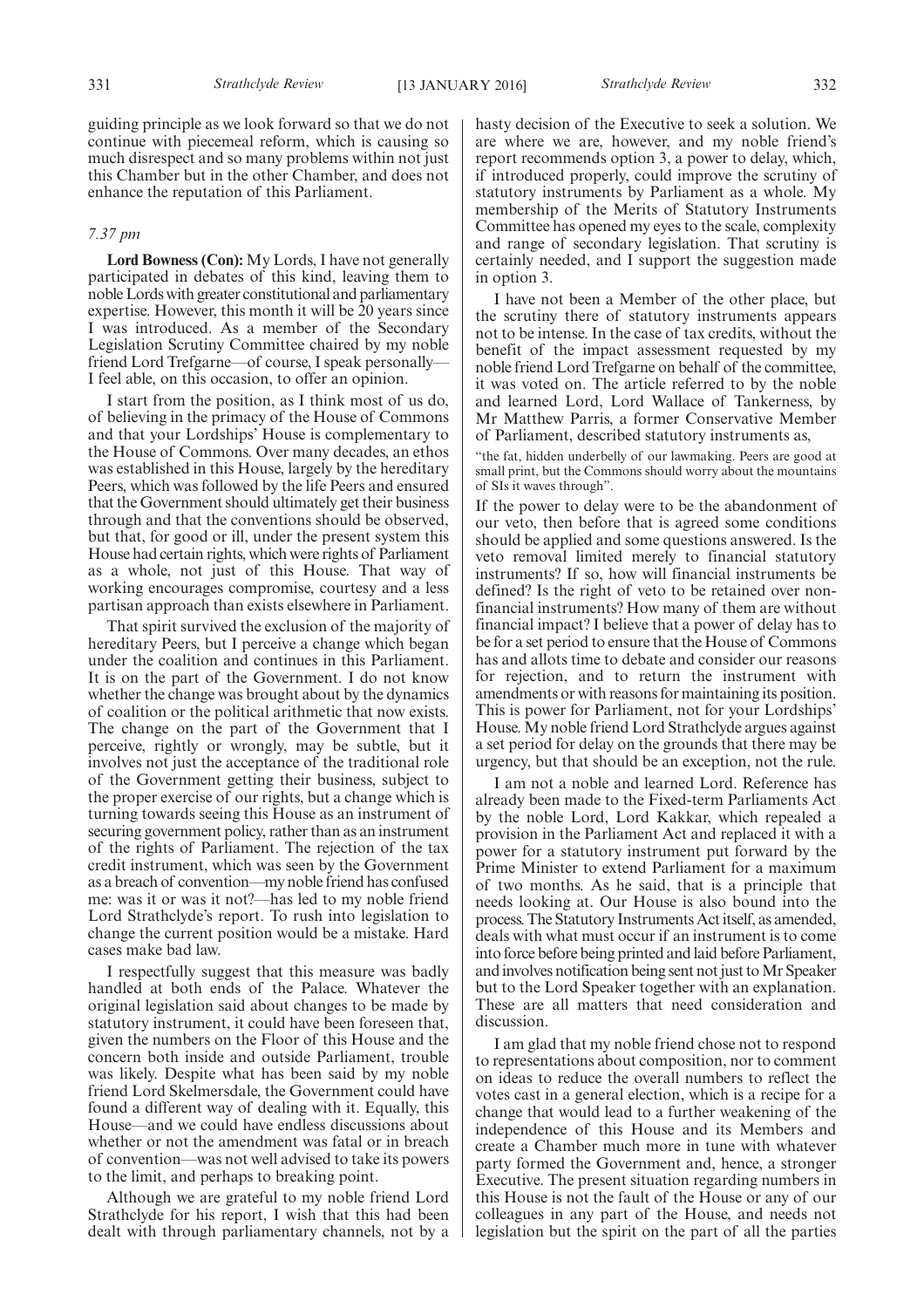here that led to the Salisbury, Addison, Carrington, Shackleton and, indeed, the then Viscount Cranborne and the noble and learned Lord, Lord Irvine, agreements at various times in this House.

Lastly, if there is to be legislation, I ask my noble friend the Leader of the House to confirm that it would be a House of Lords Bill, not one subject to the Parliament Act.

#### *7.44 pm*

**Lord Desai (Lab):** My Lords, we know that the noble Lord, Lord Strathclyde, is a very nice man. I have known him for all the 25 years that I have been here, and he has shown great courtesy, charm and ability. So the question before us is: why does the Prime Minister not like him? Why has he given him what in rugby terms is called a hospital pass? He has been given the thankless task of trying to make a major tactical mistake by the Government, which was shown by your Lordships' House to be worth definite rejection, seem respectable, retrieving the disaster that was visited upon the Government by pretending that the fault was somehow that of your Lordships' House.

We have had an interesting and wide-ranging discussion today. We have had a kind of admission by the noble Lord that, strictly speaking, conventions were not broken on 26 October by the two Motions that were put to the vote. In the debate on the day, the noble Baroness, Lady Meacher, said she was introducing her Motion because she knew that within three days the House of Commons would be holding a discussion on precisely the tax credit issue, so she was genuinely asking the House of Commons to think again. We all thought what would happen, after we had debated and passed the Motion, was that the House of Commons would think again. Indeed it did, and the Chancellor thought again too. As the noble Lord, Lord Cormack, said, it is the most popular thing that the House of Lords has done as far as the British public were concerned, and the most effective thing, in that the Chancellor dropped the policy. He had to revise his policy, come the Autumn Statement.

Given that all these things have happened, why do we have to consider all sorts of questions about the position of this House vis-à-vis the House of Commons, matters of power and privilege and all that? Why can we not just admit that, strictly speaking, had the Government wanted drastically to cut tax credits—they have the privilege to do so if they want to—they should have done it via primary legislation? That would have been the end of the matter and we would not have been able to do anything about it. So why did the Government do it by statutory instrument? It is precisely because there are 1,000 of them every year. I was privileged to be on the first committee of your Lordships'House on the scrutiny of secondary legislation and, let me tell you, they are mind-numbingly boring. However, you have to go through the details because those details matter; they have to be examined. I think someone in the other place thought, "Statutory instruments are so boring that no one's going to take this one seriously and it will pass". It is precisely because secondary legislation is overused that a trick was tried on us that failed.

I remember Lord Simon of Glaisdale, whose name was mentioned earlier, who used to warn us about Henry VIII legislation and so on. There is indeed a problem; if we are going to have 1,000 or 1,200 pieces of secondary legislation, someone has to scrutinise them. I also agree with the many noble Lords who have said that your Lordships' House would scrutinise them with much greater care and attention than would the other place. However, given that, we also ought to ask whether a lot of those sorts of decisions should not be much more open and transparent and be part of primary legislation, and not in skeleton Bills? Therefore, those are the issues.

I want to make one slightly radical suggestion about financial privileges. I accept that since the 17th century or before that it has been the House of Commons' privilege to have powers with regard to financial matters. In 1911 the House of Lords blotted its copybook and got smashed for that reason—quite rightly so—and in 1949 our powers were again curtailed. Coming to today, the relationship between our two Chambers is quite different, because your Lordships' House is no longer a seat of privilege or a place of feudal Lords. It is a place as representative of the great British public as is the House of Commons. Yes, we are unelected, but we are not unrepresentative. Also, as was proved on 26 October, we sometimes have better judgment on financial matters than another place.

Therefore, when we examine all the big questions of our constitution, we ought to ask ourselves: is it not time that we used the expertise of this House and its representativeness to have a greater input into financial matters than it is allowed today? It will not happen any time soon—if we ever have this great constitutional convention we may be able to consider that—but we should certainly not leave that question undiscussed in our future deliberations.

#### *7.51 pm*

**Lord Greaves (LD):** My Lords, at this stage of the debate I do not want to do what so many noble Lords so far have done. I have listened with great admiration and have been bowled over by so many cameo presentations from noble Lords that summed up the position from their point of view based on so much distinction, experience and wisdom. I was particularly fascinated by the speech by the noble Lord, Lord Norton of Louth, and his explanation of the difference between conventions and usages. I shall dine out on that for quite a long time.

The noble Lord, Lord Empey, asked, "Is there a crisis?" and said that there was not. I agree with him. The noble Lord, Lord Foulkes of Cumnock, pointed out that a fit of pique by the Prime Minister and an outbreak of anger at the top of the Government does not amount to a constitutional crisis. However, this whole process, if it is handled well, could lead to better procedures in Parliament as a whole. I will therefore just chuck one or two little pebbles into the pond.

First, in the foreword of the report—that shows that at least I read the first page, if nothing else—the noble Lord, Lord Strathclyde, calls for "more certainty and clarity" to be brought to the process of bringing statutory instruments and their passage through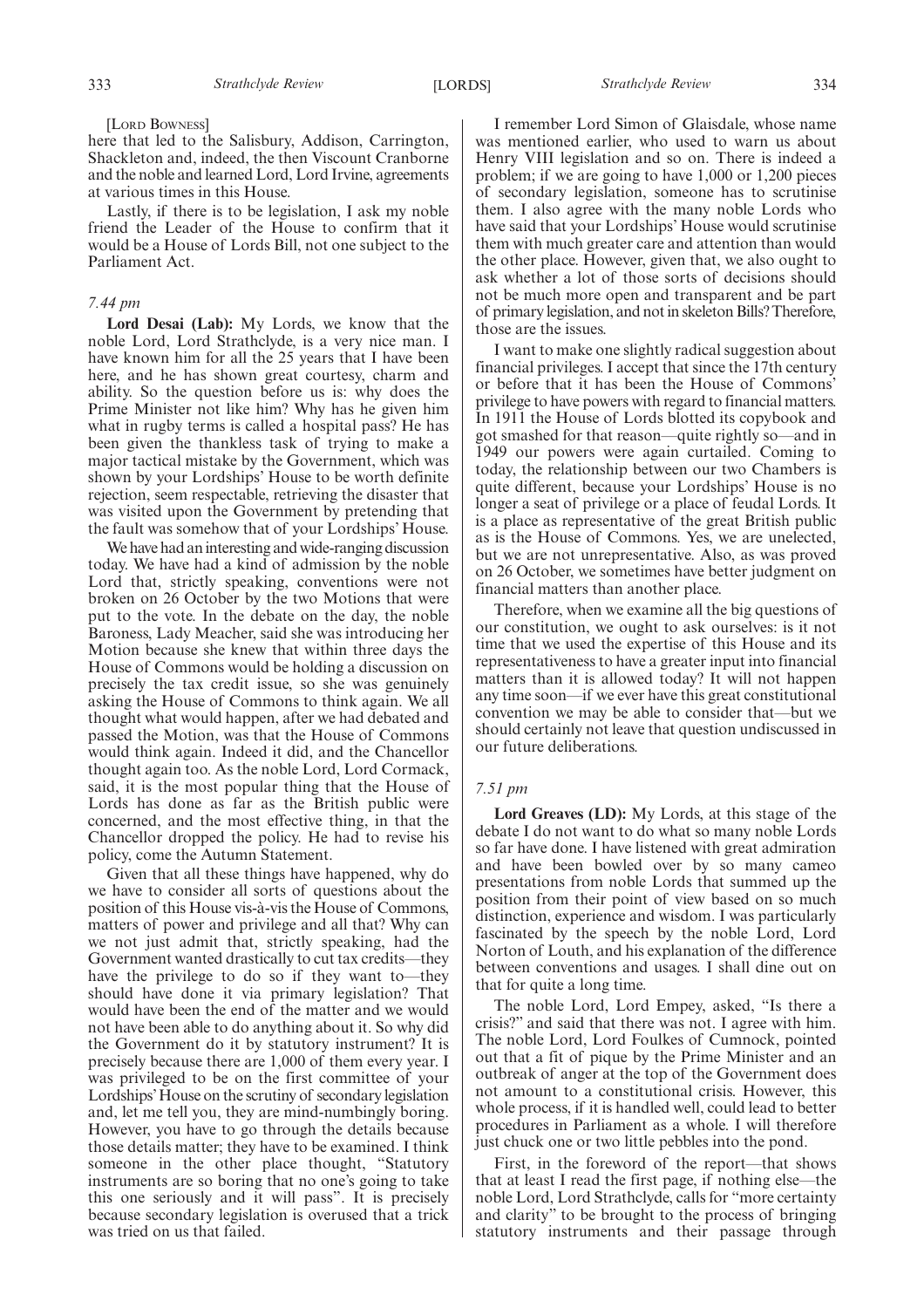335 *Strathclyde Review Strathclyde Review* [13 JANUARY 2016] 336

Parliament. I thought about this. Yes, we want clarity of process and procedures and quality of scrutiny, which is very important. On certainty, clearly we do not want chaos, where everything is being thrown to the winds all the time, but absolute certainty makes a mockery of proper scrutiny. The Government ought not to be in a position where they are 100% certain to get their statutory instrument through every time, otherwise the ability to make changes when things go wrong is taken away.

My second point leads on from that. This House has very good procedures for dealing with statutory instruments, particularly the Secondary Legislation Scrutiny Committee and others, which, as many noble Lords have pointed out, do better than the House of Commons. However, that all depends on the willingness of the Government to take seriously the concerns and representations that are made. A veto used five times in 60 years is hardly a threat to any Government or to the constitution, but it is important as a backstop. There is a lot of anecdotal evidence one can cite of civil servants writing statutory instruments and Ministers putting them forward, having to think hard and to rewrite drafts and so on because they know that that power is ultimately there and that scrutiny will take place to find out if the legislation is necessary. If that veto goes, there could be far more objections by noble Lords, as has been suggested by various Members in the debate. It will be easier to reject because it will not be fatal, and that could diminish the process; the process that we have could have less effect than it does at the moment. The noble Baroness, Lady Andrews, said that it could lead to greater abuse, and I agree with her. That is one of the unintended consequences.

My third pebble is that we must be very careful to ensure that this process does not lead to unintended consequences. One could be that when we are discussing primary legislation, there is greater pressure to refuse to accept a ministerial power to make orders and regulations in the Bill because the process of scrutinising those when they are made may be less useful, which could cause more unnecessary and irrelevant debate at the Bill-making stage. The Government ought to be careful about what they wish for.

The noble Lord, Lord Strathclyde, also said that his third proposal gives us what we do not have now—an ability for a conversation between the two Houses. It does not; all it provides is the ability for this House to reject and for the House of Commons perhaps to reject the rejection within days—certainly it would not come back and there would not be ping-pong. However, if we look at ping-pong on Bills, very little conversation takes place between the Houses. Conversation takes place informally, outside the formal structures, among politicians within the Government and between the parties, but there is very little conversation between the Houses. I suggest that the exchange of brief, inadequate messages is not a conversation. If we need conversation between the Houses, let us think hard about that issue and think of ways to set up some kind of mediation committee or negotiating system between the Houses to do a much better job than coming here occasionally in our pyjamas at 4 o'clock in the morning and traipsing through the Division Lobbies on the fifth ping-pong on some Bill.

The noble Baroness, Lady Smith of Basildon, in a superb introductory speech from her side, pointed out that at the moment statutory instruments are in a direct relationship between the Government—in the form of their Ministers—and each House of Parliament. That is the formal system; I accept that political discussions also take place informally. However, if we want to introduce a new formal system in which there is a relationship between the two Houses on statutory instruments as there is on Bills, we need to think of better ways of doing it than ping-pong, as I have just said. That at least is a constitutional issue that needs thinking about carefully and not just rushing through because the Prime Minister was piqued.

My final pebble is this: everybody thinks that House of Lords procedures have been here for 700 or 300 years, or whatever it is, and that they are historic and traditional, but of course it is completely untrue. They evolve all the time in a sensible, pragmatic way so that this self-regulating House can do what it wants to do. Therefore, let us not do anything which stops us doing what we might want to do on some occasion in the future. Let us do it in a careful, evolutionary way, and when we do that, three weeks later everybody will think that it has been here since 1215, probably.

#### *7.59 pm*

**Lord Cromwell (CB):** I join those thanking the noble Lord, Lord Strathclyde, for his very thoughtful and thought-provoking review, not least because of the quality of the debate that it has provoked here today, which has brought forth two such excellent and educational maiden speeches. I was a little more nervous to hear about the dreams that the noble and learned Lord, Lord Judge, has of beheading Cromwells, even if they are not my kinsmen, but I hope he sleeps rather better tonight after the very powerful speech he gave us earlier on.

When I first read the review, I found a great deal to like in it. Option 1 is, I suspect, a straw man, while option 2 is almost the status quo. Option 3, to which we are therefore ineluctably led, has an appeal. All the options in the report are designed with one purpose, which is to reduce the ability of this House to thwart the will of the other place. That is, of course, as it should be. Noble Lords may cite examples of where that thwarting has saved the Commons from itself, and we may even have reflected the popular mood on an issue better than the other place on occasion, but that is not our job. The role of this revising Chamber, which it does brilliantly, is, first, to assist the other place in avoiding the unintended consequences of the Government's legislative programme and, secondly, to provoke thought rather than confrontation. This is achieved through a combination of the wealth of experience in our House and our role in painstaking examination of proposed legislation. However, in the end, the elected Chamber must have its way. That includes the right to pursue policies and legislation that are unpopular, including with some Members of this House, and taking the electoral consequences.

The second thing that appealed to me about option 3 was that it stresses the need for clarity and simplicity. We have talked very inwardly tonight, but out there beyond the Westminster village there is a great need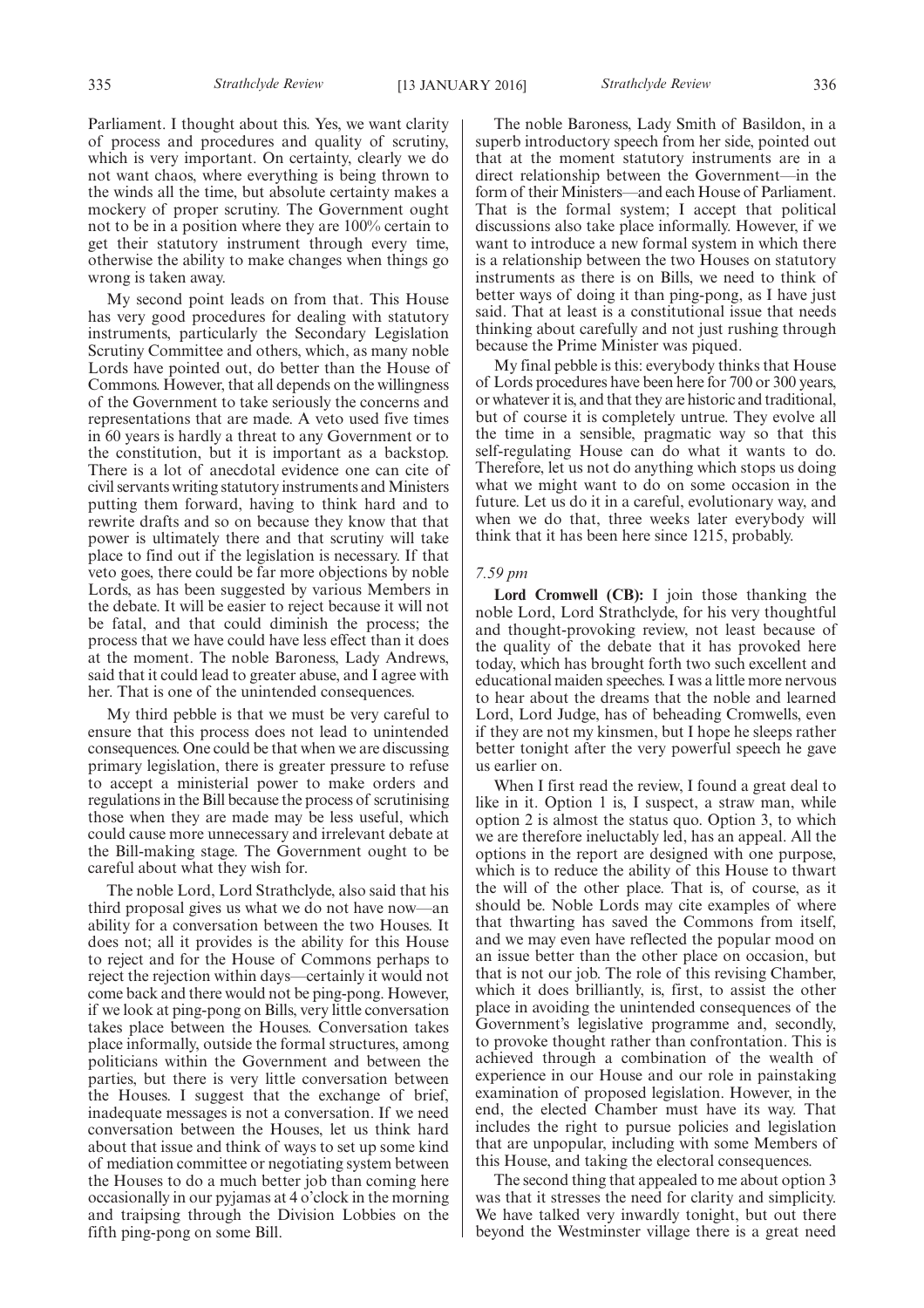#### [LORD CROMWELL]

for that clarity of understanding. Many citizens lamentably few of whom know what this House does or contributes—need a clear understanding of the valuable role of this House, the areas where it excels and where its authority starts and finishes. Option 3 goes a long way to making clear and giving practical effect to the primacy of the House of Commons in interaction between the two Houses. I believe that is what the people of this country would expect.

However, there are difficulties, as ever, in the details of the report, particularly with option 3. First, as a number of noble Lords have said—notably the noble Lord, Lord Empey, and the noble and learned Lord, Lord Hope of Craighead—what is to prevent the House of Lords overusing the ability conveyed in option 3? There is a real risk of option 3 enabling political skirmishing between the Houses. That would be regrettable and I hope that the closing speeches we will hear tonight will tell us how that will be avoided. Conversely, on the other side of that coin, what is to prevent the Commons—a number of speakers have touched on this—simply adding a tick-box process to dismiss the communications from this House and paying little heed to their content? This is a real concern, widely mentioned this evening. A number of commentators have raised worries about the quality of scrutiny in the Commons anyway: both before statutory instruments even come to us and how they would be scrutinised and debated in the Commons if this House sent them back. The review suggests that a requirement for a Written Ministerial Statement might be used, but is that really going to be enough? Again, I hope that we shall get more clarity on this in the closing part of the debate.

The review ends with two further recommendations. The first is a review of when Commons-only procedures should apply. That makes sense if it avoids the abuse of the system to smuggle through aspects of policy and legislation that deserve proper debate and scrutiny. It would be helpful to know if or when this review has actually been scheduled. Secondly, there is not so much a recommendation as an appeal to the Commons to provide Bills and instruments that are more fully written—or, to use the language of tonight, less skeletal. This is something which has often been expressed in this House and is devoutly to be wished for. However, we may wonder whether it is more of a hope than an expectation. Were any signs of progress in this area detected during the course of the review?

Finally, I see the merits of option 3 as a one-off updating of the conventions of this House. But—and again it is a substantial but—it is of course risky to adjust, as this review does, one part of the machine in isolation from other, wider changes in this House and, crucially, in the other place. But that is probably a debate for another day, or perhaps even a Joint Committee.

#### *8.05 pm*

**Lord Elton (Con):** My Lords, a few moments ago, the noble Lord, Lord Greaves, suggested that anything we did now would be thought by everybody outside this Chamber to have been going since 1215. One of the things I find quite incredible about this country, and particularly the political class in it, is the ignorance about what did happen in 1215, which was the creation of a desperately needed organisation to control the Executive—not one to facilitate them. The Executive were not permitted to enter it until the reign of George I, who did not speak enough English to deliver the King's Speech and had to have a Prime Minister in here to do it for him. Now we have more than 100 of his kin, as it were, in the two Houses.

That makes it increasingly important that we guard the power not just of this House but of Parliament to control the Executive. On occasion, the Government—the Executive—get control of the other place to the extent that it loses its ability to control the Government. I refer to the occasion when the Labour Party wanted to introduce 90-day detention without habeas corpus or any access to lawyers. That was only stopped because this House sat from 2.30 pm on a Thursday until 7.31 pm on a Friday evening. Your Lordships may think this is a long session, but it is nothing to what we did then. That actually stopped it. That was such a close demonstration of how difficult it is when we are really needed to restrain the excesses of an Executive that I, for one, am certainly not tempted by options 1 or 2. Option 3 is defective in two respects, to which I will return.

The other thing that amazes me about people in Parliament since 1973, when I joined it, is that I see endless processions of Oppositions clamouring for more restraint of government and coming on to the Front Bench, both here and in the other House, promising to do something about it. Within months—my noble friend Lord Higgins made this point rather well—they are saying it is not convenient or timely and actually find they like things as they are and that it makes business easier. The departments tell them that they should not build obstructions to the policies the department wants to put in, and the result is that nothing much happens in the right direction after the first six months or so in power. Incidentally, it was in her first six months that Lord St John of Fawsley got Margaret Thatcher to accept departmental Select Committees in the House of Commons, which has been tremendously important but is something she would never have done in the following years.

I come from the wrong camp: I am a Conservative, but a parliamentarian, and my view is that we should hang on to all the powers we have. The fat underbelly of legislation, as it was described a moment ago, exists in the huge amounts of legislation that go through in statutory instruments. How do we ever stop the excessive powers put into statutory instruments? If the Henry VIII clause has gone through, if the Minister has the power and if the department wants the legislation, how do we stop excessive powers and excessive expenditure things that should not happen without proper and full parliamentary scrutiny—if we cannot say no? We can send them back for the House of Commons to think again, but if the Commons just nods them through, the same faults will be repeated.

There is much in option 3 that is desirable. I think it is necessary to have a specific time limit within which the House of Commons should make up its mind. There should be machinery to see that legislation is actually debated. My noble friend said that you could not do that because debate might go on—or there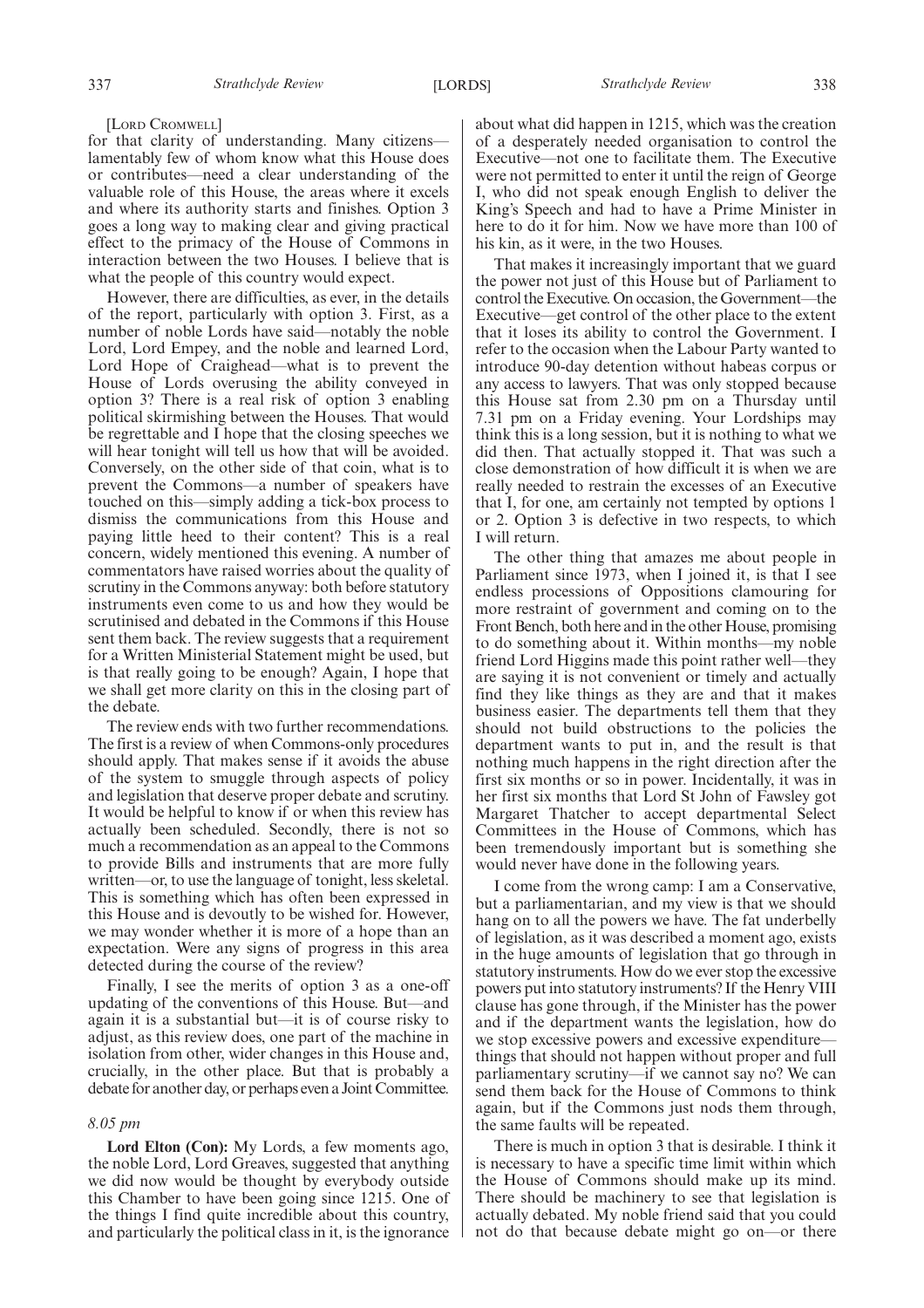might be no debate—before the statutory instrument fell due to be implemented. The answer to that is to have a timetable for the tabling of statutory instruments by departments such that there is time for them to be scrutinised and discussed by both Houses in an interchange before the implementation date. Departments are sometimes pretty slack in getting these things out. What is now needed is a review of the whole SI process from drafting through to the instrument's scope and the powers it confers, followed by the tabling and the procedures in Parliament. If those matters can be matched into a discussion of the wider question of the arrangements between the two Houses, all well and good. However, we need to get on with something.

If the commissioning of this report was a reaction to what was thought to be an unpopular exhibition, with the House of Lords being out of date and unpopular with the country, my response is that I think that in the country as a whole it was thought that we did rather a good job. If we want to do something to show that we, the House of Lords, wish to make ourselves more effective, easier to run and less expensive, we should address the question of the numbers in this House. I have a Private Member's Bill on the stocks and am working on a Standing Order which, between them, would achieve that reduction without changing the balance between the parties.

I hope that your Lordships hang on to your powers for as long as you can.

#### *8.12 pm*

**Lord Haughey (Lab):** My Lords, I begin by congratulating my noble friend Lord Darling on a first-class maiden speech. I am sure he will be a fine addition to this noble House. I also congratulate the noble Baroness, Lady Bowles, on a wonderful maiden speech.

Much has been said today about the rights and wrongs of the vote taken in this House on 26 October last year and I have no intention of repeating what your Lordships have already heard. I would like to dwell on what happened because of that vote and may take a different slant, as my noble friend Lord Foulkes did in his speech. My speech will, I hope, be short and to the point. I should have mentioned earlier that I was giving the noble Baroness, Lady Hollis, three minutes of my allotted time.

At the end of October last year, this House was asked to scrutinise the tax credit regulations. After much debate it became apparent that there were various degrees of opposition from all sides of the House. The subsequent vote demonstrated that the majority of this House felt that the regulations should not be passed.

The uproar from the Government that followed that decision was absolutely astonishing. The knee-jerk reaction created headlines once again calling into question the legitimacy of this House. This led to the Prime Minister instructing the noble Lord, Lord Strathclyde, to carry out a review of the House of Lords. There followed media reports outlining how the decision was unprecedented and broke with convention. Some even suggested that this House had overstepped the mark. None of that is true. What we did in the tax credit regulations vote was exactly what this House was set up to do. The combined wisdom of this House prevented truly unjust financial misery being heaped upon nearly 2 million people. The banner headlines were all about opposition victory and government defeat. There was no victory and no defeat. After serious debate, common sense prevailed. We were asking the Government to think again.

Over the next few weeks, as the dust settled, the Government began to realise the ramifications of the regulations—that they were maybe a step too far. The Chancellor had the opportunity to lighten their burden. Even some Tory MPs on the Back Benches welcomed the opportunity to revisit them. The Chancellor, to most people's delightful surprise, took the decision to do a major U-turn. This was met with great cheers from most Members of all parties in the other place, and the Chancellor actually made it look like a victory speech. Some commentators believed that it had greatly enhanced his chances of promotion.

In recent times, never has a decision been made in your Lordships' House that has so overwhelmingly been proven to be the correct one. Over the past five years, this House has attracted numerous unsavoury and unwanted headlines—unfortunately, most of them warranted. Our legitimacy and very existence has been called into question. We could not have afforded to pay the PR bill for the positive response that this House got after that vote. There is no greater example of the worth of this Chamber and of the reason that it should exist than the outcome of the tax credit regulations vote. Suddenly millions of people throughout the UK realised that we had a major role to play.

The noble Lord, Lord Strathclyde, has now concluded his review and I imagine that most noble Lords will have read it. The noble Lord's favoured option is option 3. Like most Members of this House, I absolutely welcome a review of the structure of this great institution. However, it is a sad day when a decision made in this Chamber, which is now accepted by all parties to be the correct one, creates a situation where we are now discussing constitutional change. This is absolutely absurd and wrong.

Looking at the structure is one thing; changing the parameters or the remit of this House because of one vote is highly dangerous. If this is allowed to happen, where will it end? I personally believe that if option 3 were adopted it would be a sad day for this House. If this option had been in place when we had the vote in October, 1.8 million people would be suffering horrendous financial hardship, because a measure that is now widely accepted as being wrong could be in place.

I thank the noble Lord, Lord Strathclyde, for all his efforts in the review, but I honestly believe that adopting option 3 would diminish the worth of this House. The review smacks of an instrument that would deliver the Government's desired outcome, no matter what. This "scope creep" by the other place is not healthy and should be resisted vigorously. As has already been stated by the noble Lord, Lord Cormack, in relation to public response the outcome of the vote on 26 October last year was certainly the most popular that this House has delivered in many decades. People on the outside looking in must be bemused by the fact that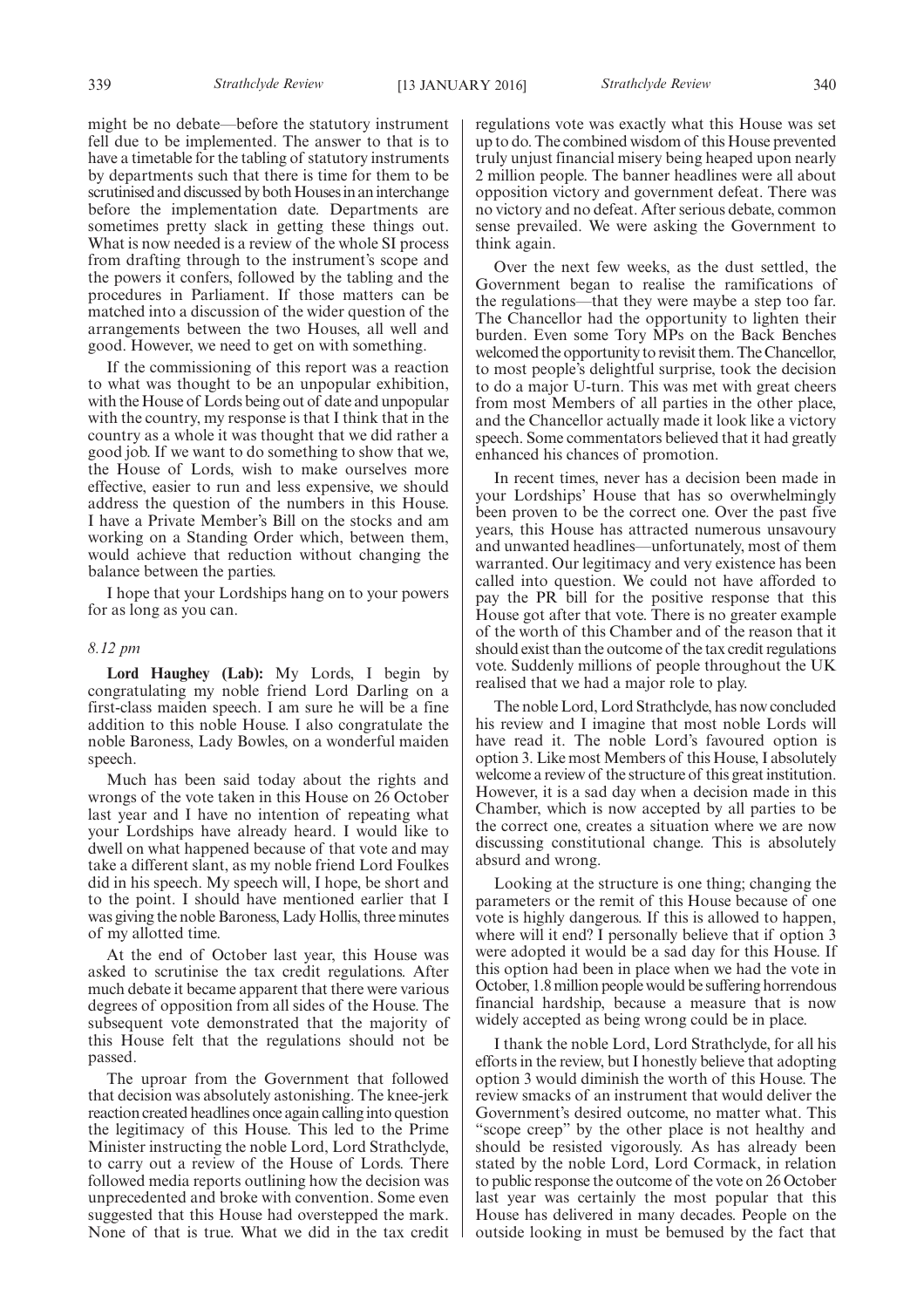[LORD HAUGHEY]

this has resulted in a debate around constitutional change. We must always remember whom we are here to serve.

#### *8.18 pm*

**Lord Craig of Radley (CB):** My Lords, I venture to speak in this debate because, when it comes to tabling and then moving an annulment Motion to an affirmative instrument, I have form. I tabled an annulment Motion to the Transfer of Tribunal Functions Order 2008, an affirmative instrument. One long-standing tribunal, the Armed Forces Pensions Appeal Tribunal (England and Wales), dating back to 1919, was to be scrapped. Its work was to be taken on by a widely drawn social entitlement chamber. The Royal British Legion, COBSEO and senior members of the existing tribunal all told the Government that this did not make sense, well before the order reached your Lordships House.

It was clear that the order had had little consideration in the other place, and it was being taken for granted by the Government that your Lordships would also nod it through. So I tabled my annulment Motion just before the 2008 Summer Recess. I was of course made aware of the convention about such an amendment, but I felt that the issue was of such importance to Armed Forces veterans that I should proceed in the hope that the Government might think again. Indeed, during the Recess, the Government took greater heed of the expert advice that they had received. They decided to set up a separate Armed Forces chamber. The Lord Chancellor, then Jack Straw, and the Senior President of Tribunals signed a joint undertaking that no later attempt would be made to unpick this arrangement unless first approved by Parliament. This was subsequently incorporated into a Written Ministerial Statement on 16 October by the Lord Chancellor, and repeated by the noble Lord, Lord Bach, for this House. When the House came to debate the order on 23 October, I moved my annulment Motion but had already agreed with the Government that, in the light of the changes they had made and the Written Ministerial Statement, a key undertaking, I would not divide the House on my amendment.

In keeping with his terms of reference, the review by the noble Lord, Lord Strathclyde, offers three options for consideration to replace the present arrangements on the debatable ground that the Government have an explicit, invariable right to carry all their proposed legislation—a position where, to quote from the review, "the veto is left unused".

None of these three options seems to be a widely favoured runner, being either too extreme or having to rely on achieving a legally binding or codified consensus across both Houses.

My proposal, for what it is worth, based on my experience in 2008, is not to seek to change the current "convention"—it should by now be in quotation marks. The House should not readily surrender its very longstanding power to move a veto in exceptional cases. The historical record of the rarity of annulment defeats, going back to the 1950s, is well known. Since my Motion in 2008, there have been only nine attempts in over seven years to reject, as opposed to regret, an affirmative SI. In only one were the Government actually defeated before the recent case and the heavyweight, OTT reaction to it. In the same period, more than 1,500 affirmative SIs were passed by this House; a success rate for the Government verging on 99.5% of their business—surely close enough to the "certainty" that the Strathclyde review envisages.

Given such figures, it seems statistically most premature to be doing more than considering a possible way forward—contingency planning, as it were—in the event that the examples relating to tax credits and electoral issues prove to be the harbinger of frequent and successful attempts in this Parliament to thwart government SI business. Although the recent experience was a greater setback for the Government than my case in 2008, the principle of expecting the Government to think again, ahead of a debate, a vote or on an annulment Motion, is sound. It is a fine example of holding the Government to account and gives them the opportunity to reconsider, modify their original intention and seek a better consensus and more widely acceptable outcome. It would be wrong to give the Government a freedom from expert scrutiny, which this House demonstrates, time after time, in the course of its work. Government should welcome that scrutiny and not seek in narrow party interest to weaken, let alone bypass, that input to legislation.

With the benefit of hindsight, I see that it was a mistake for the Government to have relied so much on the supply argument in the tax credit SI. In casting my vote, I supported this, but I did so with a heavy heart because I felt that the arguments so forcefully put for the other side during the debate needed far greater consideration. Indeed, the outcome indicates that the Government have, in part, acknowledged the strength of the counterarguments.

To conclude, I do not favour any of the three options. I would prefer to remain, for the moment, with the current "convention". It is the least objectionable of the possibilities before us. Indeed, I shall not hold my breath in expectation that any of the options put forward by the noble Lord, Lord Strathclyde, will be adopted. Perhaps if a wider look were to be taken at the complex constitutional issues involved, a better solution than the present one might evolve. Again, however, I do not propose to hold my breath.

#### *8.25 pm*

**Lord Crickhowell (Con):** My Lords, in the course of my remarks I will say something about what was said in this House on  $17$  December about the proposals made by my noble friend Lord Strathclyde—and, just as important, what was said in the Commons on the same day. My noble friend recommended his third option, but it is clear from what was said in the other place that the first option,

"to remove the House of Lords from statutory instrument procedure altogether",

remains a powerful runner, despite the fact that, to quote the Hansard Society, it would risk,

"turning a deeply flawed process into a farce".

The noble Baroness, Lady Smith of Basildon, and indeed my former pair, the noble Lord, Lord Cunningham of Felling, appear to believe that they are engaged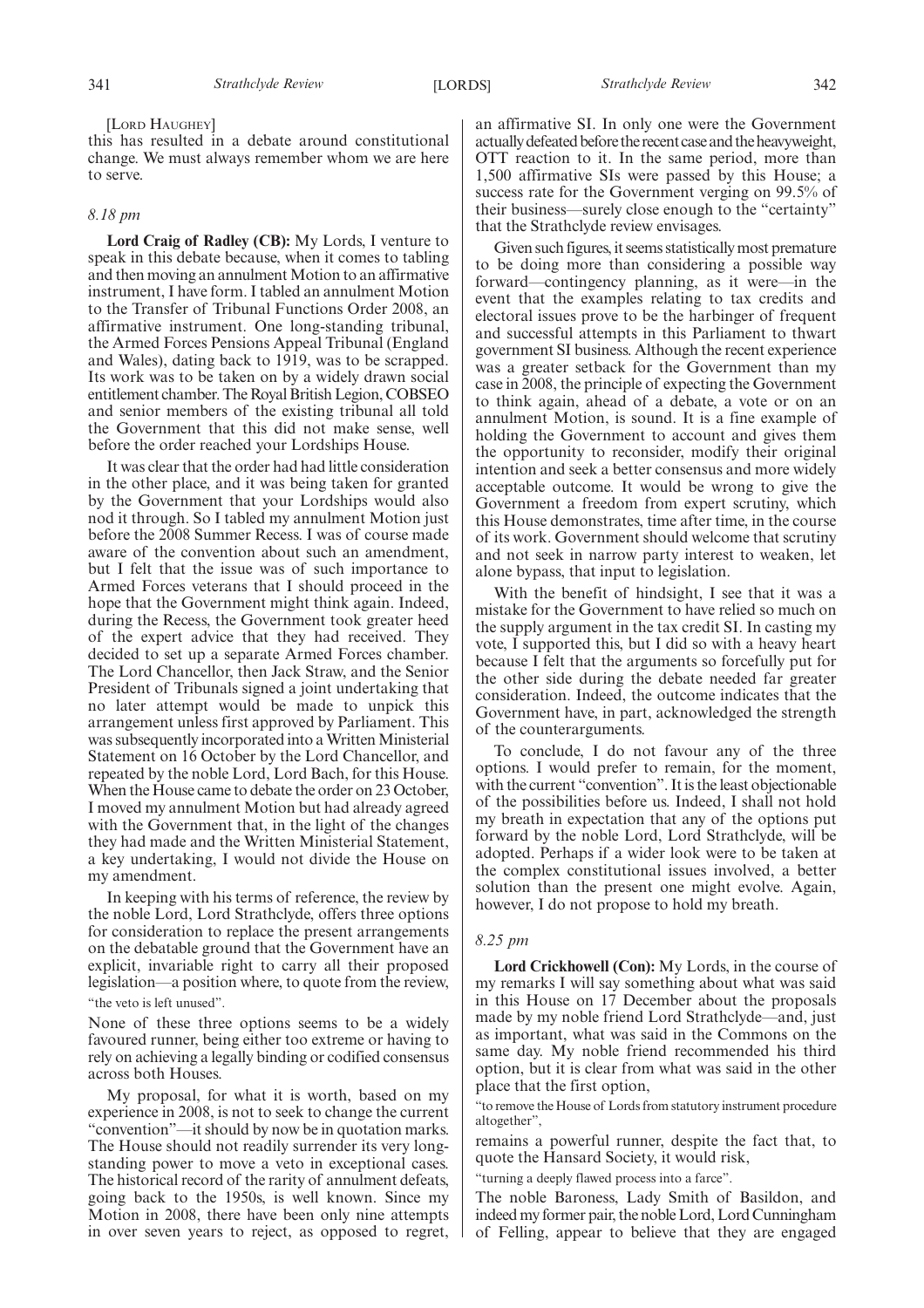entirely in a battle with the Executive so that Parliament can hold the Executive to account. The reality, as I will show, is that if we are engaged in a battle, it may be as much with Members of the House of Commons as it is with government Ministers.

Several noble Lords have said that this is not the way to effect constitutional change and that there would be no proper scrutiny of what is proposed. The noble Lord, Lord McNally, and the Liberal Democrats have argued that the House of Lords must have the right to say no and that without retaining that right, used sparingly, carefully and rarely, we become a mere debating society. The noble and learned Lord, Lord Wallace, supplemented his hostility to what is proposed with a procedure to allow SIs to be amended.

In the face of such strongly expressed objections to the conclusions of my noble friend Lord Strathclyde, a very powerful contrary view was expressed by the noble Lord, Lord Butler of Brockwell, as was referred to today by the noble and learned Lord, Lord Hope of Craighead. The noble Lord, Lord Butler, spoke in December of the dissatisfaction in all parts of the House with the binary choice that is open to us to either accept or reject statutory instruments. He pointed out that my noble friend Lord Strathclyde's recommendations were very similar to those recommended by the royal commission chaired by my noble friend Lord Wakeham, who then intervened to confirm that the royal commission had made its recommendations because it wanted a better way for the House to discuss statutory legislation, and to suggest that there was a great deal of support in this House for the proposal.

He reinforced that judgment today, and I share that view. It was significant that, later, the noble Lord, Lord Richard, said:

"There is a good case for this House giving up its veto".—[*Official Report*, 17/12/15; col. 2200.]

It is also significant that the noble Baroness, Lady Meacher, said that my noble friend Lord Strathclyde's third proposal could be a useful way forward.

In arriving at a conclusion, we need to take account of what was said in the other place. I fear that it may not be as helpful a coming together as that advocated by the noble Lord, Lord Maclennan. Those who argued here that this was being pushed through without the opportunity for proper debate, and those who pointed to the shortcomings in Commons procedures for handling statutory instruments, appear to overlook the fact that it is to be dealt with by primary legislation. Mr Bernard Jenkin, who chairs the Public Administration and Constitutional Affairs Committee, said that his committee will wish to look at this, just as the Procedure Committee will. He posed a number of key questions and finished by saying:

"I assure my right honourable Friend that we will be looking at these matters in great detail".—[*Official Report*, Commons, 17/12/15; col. 1743.]

I am sure that both Houses will do the same. It may be that that is one of the opportunities that will arise for dealing with the important constitutional point raised by the noble Lord, Lord Kakkar.

We would be incredibly foolish if, in reaching our own conclusion, we ignored the opinions expressed in the other place about this House and its role. Even if we unwisely discount the unanimous opinion of the four Scottish nationalist Members who spoke on 17 December, who believe that the second Chamber should be abolished as quickly as possible, it would be folly to ignore the strongly expressed views of the seven Conservative Members who also spoke, who I am sure reflect opinions very widely held in the other place. Two of them favoured the first option; only one welcomed option 3. He urged action to deal with some of the things that make this House, as he believes, almost a laughing stock. One referred to the archaic features of our constitutional arrangements; two pressed for an elected House; and one, the new Member for Yeovil, thought we were a completely ridiculous anachronism.

With views of that kind being expressed so forcefully in the Commons and with a great many in this House wanting the sensible compromise suggested by my noble friend Lord Strathclyde, to delay everything for a Joint Committee would be a mistake. There is a need for a Joint Committee for the powerful reasons that have been put to us today. As a former member of the Constitution Committee, which has frequently criticised the manner in which SIs are used and the far too frequent use of Henry VIII clauses—I enjoyed the contribution of the noble and learned Lord, Lord Judge, on that subject—I would also like to see a major independent review of the whole legislative process, as advocated by the Hansard Society. But that would take years, and its implementation even longer.

If I am even half-right about the strength of feeling in the other place, there has to be a compromise now, even if it is only an interim step. We need to get on with things, just as we need urgently to get on with our own reform of the membership and conduct of the House of Lords.

#### *8.31 pm*

**Lord Williams of Elvel (Lab):** My Lords, I follow the noble Lord, Lord Crickhowell, in two senses: first, we must listen to what happens in another place; and, secondly, we must not resile from our duty to be a revising Chamber.

In passing, I endorse the view of the noble and learned Lord, Lord Hope of Craighead, that option 1 will not fly. I also endorse the view of the noble Lord, Lord Norton of Louth, that conventions are not really substantial. I remember sitting on the Opposition Front Bench, as the noble Lord, Lord Strathclyde, will remember, for 10 years in opposition. Every time an SI came up, we consulted: "Shall we try to jump them on this or not?". The argument generally was no, we should not, because they will do it to us if we come into government. So it is realpolitik; there was no convention in it.

I was most impressed by the noble Lord, Lord Kakkar, and the noble and learned Lord, Lord Judge, because I think that there is a distinction in statutory instruments between those which are the normal run of business and those which seek to amend primary legislation. I shall follow up that argument. Since 2010, 34 Acts have been passed by Parliament with Henry VIII powers. Before us at present there are five Bills with Henry VIII powers. In case your Lordships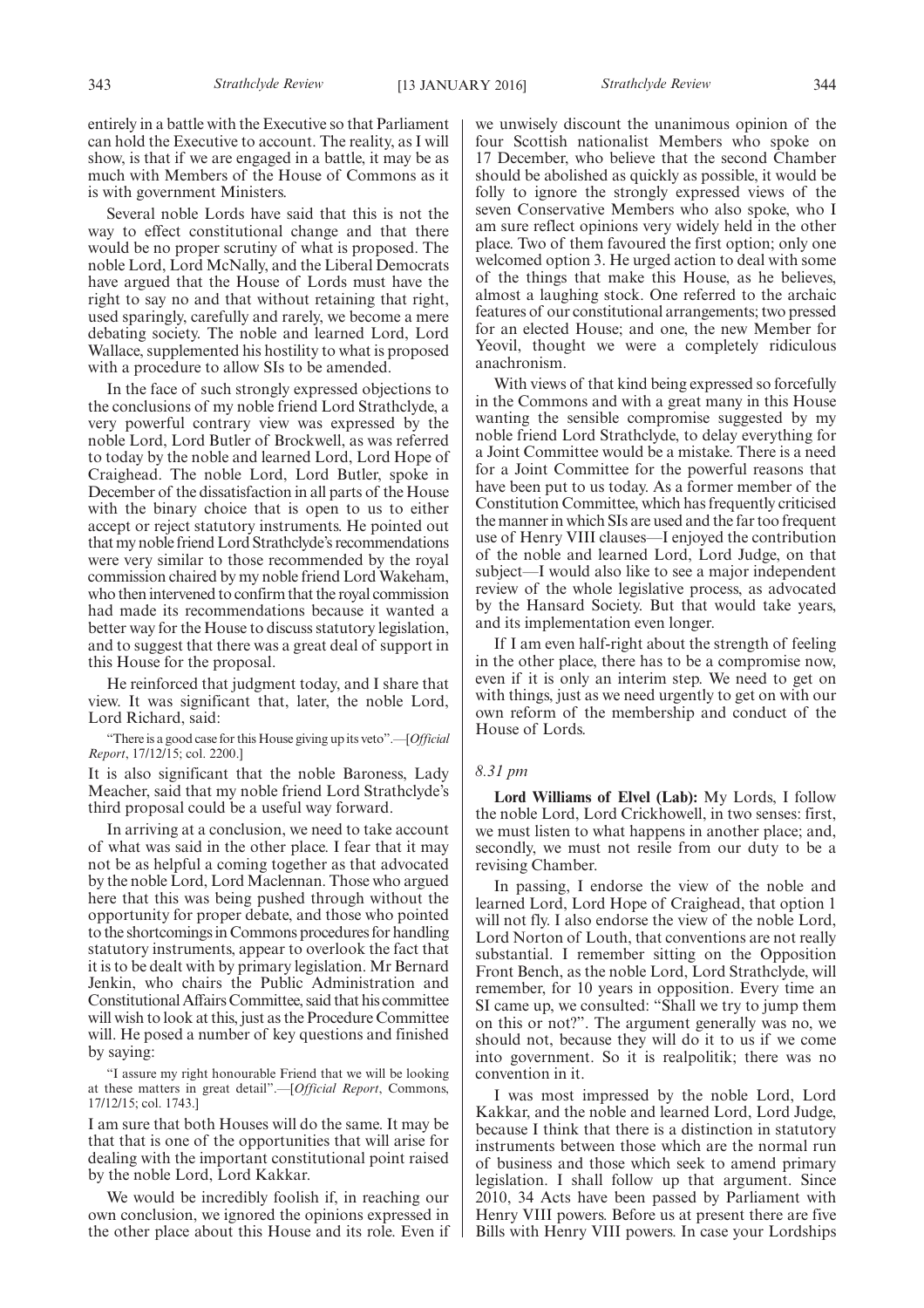[LORD WILLIAMS OF ELVEL]

are not familiar with Henry VIII powers, I should like to read from Clause 68 of the Scotland Bill, which states:

"The Secretary of State may by regulations make … such consequential provision in connection with any provision of Part 1, 3, 4, 5 or 6, or ... such transitional or saving provision in connection with the coming into force of any provision of Part 1, 3, 4, 5 or 6 … Regulations under this section may amend, repeal, revoke or otherwise modify any of the following (whenever passed or made)"—

and so it goes on. In other words, if your Lordships think that you have passed a Bill, you have not—because the Secretary of State can amend it by statutory instrument.

If we are considering the passage of SIs in this House, we ought to distinguish between those SIs, as the noble Lord, Lord Kakkar, pointed out, which try to amend primary legislation and those which do not. If they try to amend primary legislation, I would argue that we in this House should adopt procedures, such as Third Reading procedures, where we could discuss the primary legislation which is to be amended and, indeed, amend it and send it back to the Commons for consideration. If we resile from that possibility, I am afraid that we are giving up our primary function, which is to revise primary legislation when it comes before us and send it back to the Commons if we do not agree. I would like the Government to consider that when they follow up the report of the noble Lord, Lord Strathclyde.

My second point is whether option 3—which is the only one seriously on the table—should be introduced through primary legislation or Standing Orders. The noble Baroness, Lady Fookes, made a very powerful case when she said that we have got to sort out what would be the result of option 3. I would support primary legislation for option 3 if there is a general agreement between us and the House of Commons about what should be the general thesis of how both Houses approach statutory instruments. I cannot understand any idea that this House's approach to statutory instruments should be decided unilaterally by the House of Commons. In other words, if there is to be a unilateral decision I would prefer it to be by Standing Orders.

The noble Lord, Lord Strathclyde, quite rightly points out that Standing Orders can be suspended. That is true, but the *Companion* states quite clearly that for Standing Orders to be suspended, there has to be agreement within the House; in other words, between the usual channels. So any idea that Standing Orders can be suspended in order to try to pass a contentious statutory instrument does not really fly.

With those two caveats, I basically welcome what the noble Lord, Lord Strathclyde, is putting forward in option 3. It is about time we had an idea of how both Houses should deal with statutory instruments generally. We lack a definition of how the House of Commons can establish its financial privilege and how we should obey it in this House, with the primacy of the House of Commons. So I give the proposal half a fair wind—but I hope that the noble Lord, with all his experience, will recognise that half a fair wind coming from me is not bad.

#### *8.37 pm*

**Lord Clement-Jones (LD):** My Lords, we have had some hugely interesting and expert contributions to today's debate. I am not a constitutional or procedural expert, and no doubt the noble Lord, Lord Crickhowell, will find me boringly predictable in agreeing with my colleagues that we should retain the veto, but essentially I want to draw some conclusions from my experience in March 2007 in persuading the House to reject by three votes an order which proposed the location of the first super-casino in east Manchester. I am glad to say that the angels, in the form of the then most reverend Primate the Archbishop of Canterbury, were on our side for a change, and of course the noble Lord, Lord Strathclyde, referred to that occasion earlier.

I take very little credit for the outcome of that debate because the arguments had been made in advance. Of huge importance was the fact that the Merits of Statutory Instruments Committee, now known as the Secondary Legislation Scrutiny Committee, had in no uncertain terms drawn special attention, first, to the change in the remit of the Casino Advisory Panel from the one originally announced by Ministers, and secondly, to the problems in the way that the panel interpreted and carried out that remit in producing its recommendation to site the super-casino in east Manchester; and that therefore, in the time-honoured phrase, the SI might "imperfectly achieve its objective". I probably do not need to remind many noble Lords that the committee was chaired by the noble Lord, Lord Filkin, who at the time sat on the same Benches as the then Government.

During that debate, we had some procedural discussion as to whether it was proper to vote down a statutory instrument of that nature. I pointed out Lord Simon of Glaisdale's 1994 Motion, which many noble Lords have cited today, about our unfettered freedom to vote on subordinate legislation, which of course is contained in the *Companion*. It was also referred to particularly by my noble and learned friend Lord Wallace of Tankerness.

But as it happened, a few months before that debate, the Joint Committee on Conventions chaired by the noble Lord, Lord Cunningham of Felling—who I was very glad to hear speak today—had published its report. I also quoted paragraph 216 of that report in the chapter relating to secondary legislation, which again referred back to the merits committee:

"The Lords SI Merits Committee considers that powers and conventions in this area are adequately codified in each SI's parent Act and in the *Companion*, and that nothing further is called for. Parliamentary scrutiny of SIs is a growth area; the power to reject SIs gives Parliament 'leverage', and should if anything be exercised more, not less".

The report went on to broadly agree, apart from that final sentiment, that the power should not be exercised frequently but that there was no constitutional convention against doing so, and that indeed it was legitimate to threaten defeat in a number of specific circumstances, one of which relates to special attention being drawn by the Secondary Legislation Scrutiny Committee. That particular occasion fell foursquare within the terms set out by the Cunningham committee. At the time the House, as it does, listened carefully and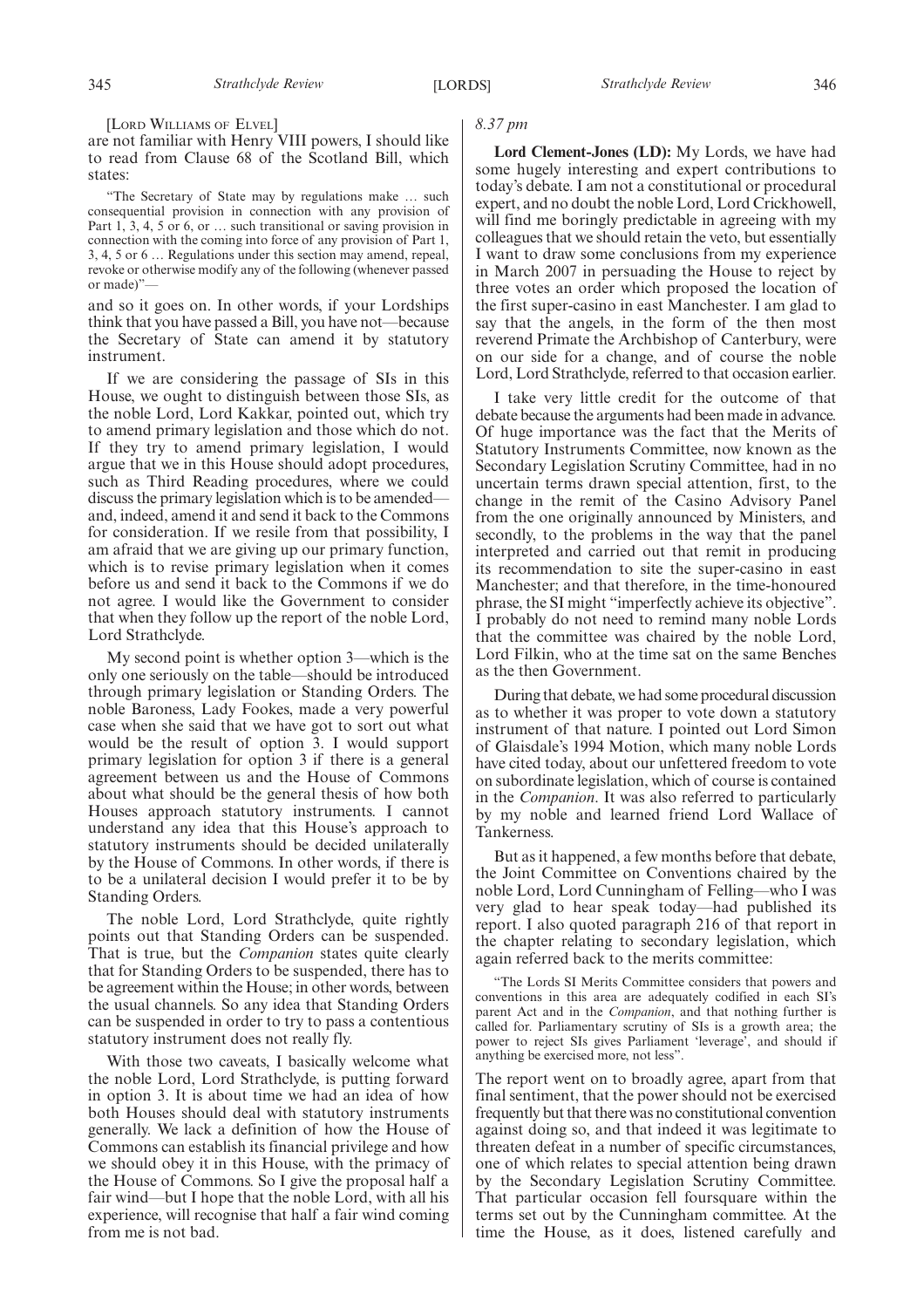accepted that the Cunningham report was essentially correct, and I believe that the vote reflected that, by a narrow margin.

I believe that the report still makes good sense, and that is why I was delighted to hear from the noble Lord, Lord Cunningham, today. It is given weight by the fact that the committee chaired by the noble Lord, Lord Goodlad, with a Government and a chair of a different party stripe, subsequently took a not dissimilar view and made sensible suggestions about returning SIs which had been rejected and were coming back to this House.

A number of noble Lords, including the noble Lord, Lord Strathclyde, himself have mentioned the fact that back in 1999 or 2000, the noble Lord seemed to agree with those on this side of the argument. He referred to his statement about declaring the convention dead, and all credit to the noble Lord, Lord Grocott, for digging out further compromising statements by the noble Lord, Lord Strathclyde. After that, however, the noble Lord seems to have done a complete about-face both in his evidence to the Goodlad committee and now in this report. His views seem to have changed, and the shadow Leader of the House referred elegantly to the fact that when Ministers are in government they take a somewhat different view. The noble Lord, Lord Cormack, took a rather more crude approach, if I may say, but used a none the less vigorous expression in terms of the "Corporal Jones rule" that we must now refer to, and I entirely agree. But to be quite fair, the noble Lord, Lord Davies of Oldham, made exactly the same points when the casino order was up for debate, and I believe that life was ever thus.

By contrast, we in this House should remain consistent in the absence of wider reform of the Lords. We should stand on the very firm ground established by the reports of the noble Lord, Lord Cunningham, and of the noble Lord, Lord Goodlad, and not on the shaky arguments set forth by the report of the noble Lord, Lord Strathclyde. Governments often huff and puff, but they benefit from reconsidering a measure when it is defeated in this House. In the case of the casinos order, the Government of the time, under Gordon Brown, could have brought back a new order or rerun the process of selection. But they did not. That speaks volumes, as does this Government's acceptance of the vote on tax credits.

To give credit where it is due, the report of the noble Lord, Lord Strathclyde, has stimulated debate. But I urge all sides to consider some of the ideas suggested to do far more effective scrutiny of legislation and to have far more effective primary legislation in terms of the way in which powers are delegated, perhaps through another Joint Committee such as that established previously. However, I urge this House to take the Strathclyde report no further.

#### *8.45 pm*

**Lord Balfe (Con):** My Lords, I begin by welcoming the maiden speeches of our two new Members. I have not been privileged to know the noble Lord, Lord Darling, who was in a different establishment from me. But I served in the same Parliament as the noble Baroness, Lady Bowles, who was a very widely respected United Kingdom chair of one of its committees. In the

First, it is no use having a House of Lords if it cannot defeat the Government. Secondly, I did not contribute to the debate on 26 October but I sat through it. I have to say to noble Lords on this side that not only did we lose the vote, we also lost the argument. The noble Baroness, Lady Hollis, deployed her arguments extremely effectively and legitimately. Paragraph 2.4 of the report of the noble Lord, Lord Strathclyde, states that the 2006 committee,

"concluded that 'the House of Lords should not regularly reject Statutory Instruments, but that in exceptional circumstances it might be appropriate for it to do so' … A number of specific circumstances were identified, for example, when the provisions of an SI were of the sort more normally found in primary legislation or in the case of certain specific orders".

There are three areas in that where this vote was justified. First, the House does not regularly reject; it does that very seldom. Secondly, there were exceptional circumstances and the fact that the whole issue was withdrawn by the Chancellor is a pretty clear indication of that. Finally, surely expenditure of this level should be in primary legislation.

There has been a mission creep in SIs over the years. They are seen as a very convenient way for the Minister to get something put through the Commons where, as someone has said, the first reaction of any MP to being put on the SI committee is, "Why me?" and the second is, "How long do I have to stay here?". The SI procedure needs looking at. It is not the reference as to how we deal with it in this House; it is the whole procedure and the way in which this mission creep has allowed SIs to get a place in the British constitution and law making that they were never intended to have.

I am reluctantly in favour of option 3 as a starting point. Above all, if we are to change the regulations, we have to have consensus. Having been in both major parties, I am always conscious that one day the positions will be reversed. We have to make the democracy of this House work. In other words, we cannot say, "We have a majority today and we are going to run away with it". Whatever way option 3 is developed, we have to have a consensus broadly across the House.

Going back to what I said as regards the Lords having to be able to defeat the Commons, for 10 years in the European Parliament I was fortunate to have a job which took me around the Community on behalf of the Parliament. I can claim to have been in every Chamber of every Parliament in the original 15 member states, before the big enlargement of 2004. Whatever our defects may be, there is great admiration for the fact that the House of Lords is seen as an independent and an intellectually credible Chamber. I do not want to get into trouble with too many embassies, but if noble Lords look at a number of other Chambers, the Irish Chamber is completely tribal, to the point where, if the elections for the second Chamber produce the wrong result, the Prime Minister can top up the second Chamber to give the Government a majority.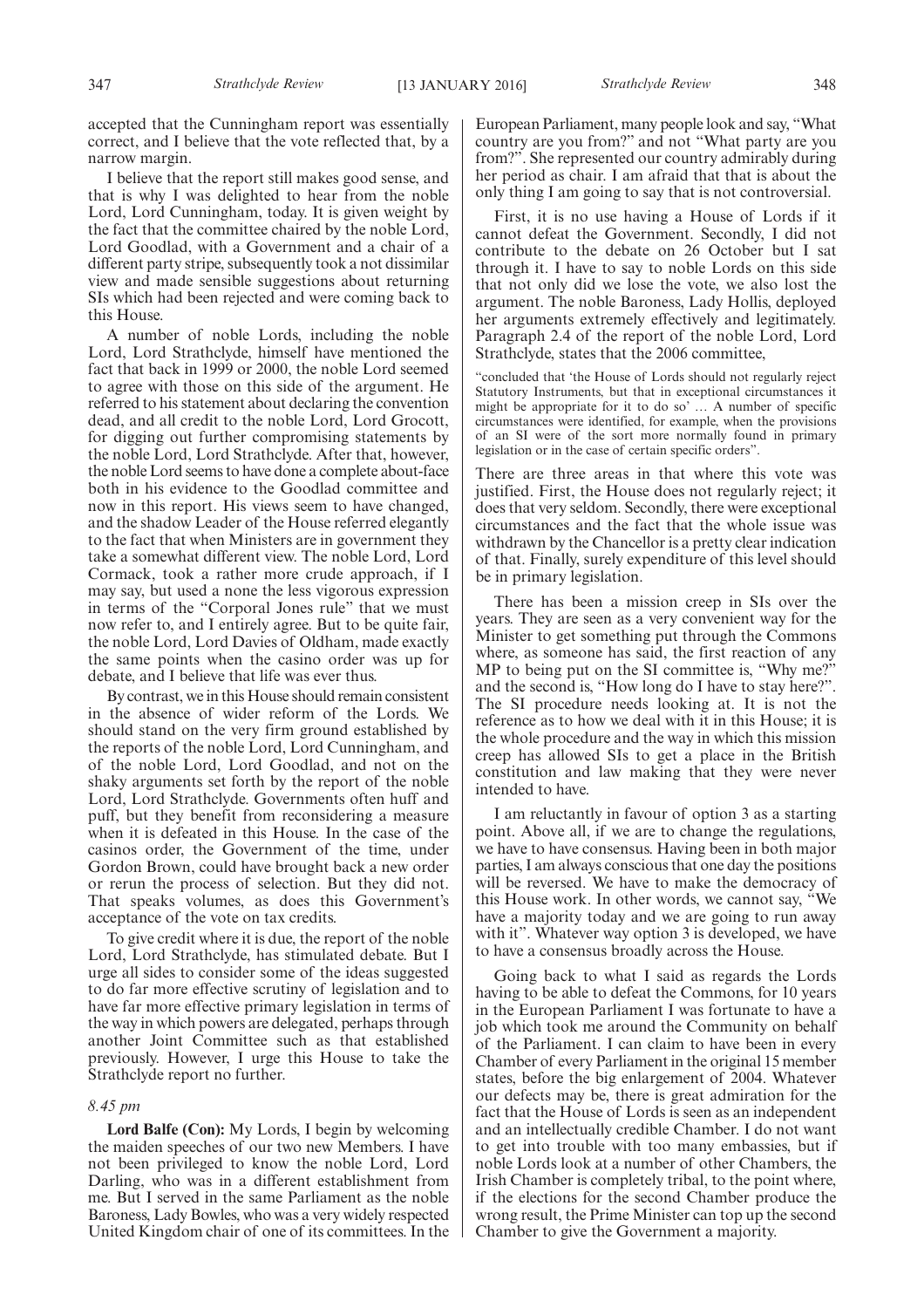#### **Noble Lords:** Oh!

**Lord Balfe:** That would be a nice thing, would it not? The German upper House has very circumscribed powers. It basically looks after the Länder. It divides its powers with the lower House. It has very little say in the way the federal republic is run, other than within its circumscribed limits. The French upper House is a body of people who are largely delegates from their regional authorities.We all know how that happens: "Pierre is the leader and Françoise, she's the number two, and we must give the committee on education to so-and-so". Then they get to the end of the list and say, "Christ, we've got to send someone to Paris. Oh, I know: Jean-Marie has been a really good servant of this House and he does like travel, you know".

There is no perfect way to construct a second Chamber, but we have one. It is a valuable second Chamber. We have to safeguard our rights, one of which is to say to the people down the corridor, "You've got it wrong". If we ever said it at the right time, it was on 26 October, when we said to them, "You've got it wrong", and what did they do? They agreed with us and actually withdrew it. Let us not lose sight of the fact that the vote was followed by decisive government action that basically accepted that this Chamber was right, even though I was, as ever, in the wrong Lobby.

#### *8.51 pm*

**Lord Gordon of Strathblane (Lab):** My Lords, the fact that the report by the noble Lord, Lord Strathclyde, was commissioned as part of a somewhat hysterical overreaction to the defeat that the noble Lord, Lord Balfe, just referred to should not blind us to the fact that it is none the less a very good report. I congratulate him on the speed with which it was produced, its brevity and the contribution of his expert advisers.

The report is a very good start to a debate that needs to commence very quickly because of abuse of SIs not by this Chamber, but by successive Governments dating back over a number of years. The quotation that we heard from the forthcoming Scotland Bill is simply one indication of what the noble Lord, Lord Cormack, earlier referred to as a Christmas tree on which to hang baubles all over the place. The way legislation moves through is a joke. When I came here there was a statutory instrument in a field to which I was vaguely related that required a small amendment. The Chief Whip told me, "Sorry, we don't do that. We can either vote to veto it or not at all". That is ludicrous. If statutory instruments are part of the legislative process, they should be subject to the same rules. We must move in that direction. I am quite happy to lose vetoes. Vetoes do not matter. They are, in fact, equivalent to a nuclear option: they are an inhibiting factor rather than an encouragement to proper dissent.

On page 6 of the report, the noble Lord, Lord Strathclyde, states that,

"I believe it would be appropriate for the Government to take steps to ensure that Bills contain an appropriate level of detail and that too much is not left for implementation by statutory instrument".

That is a very polite way of agreeing with what the Hansard Society says today: that the distinction between the two has long since been abused by successive Governments and we need to start doing something about it.

Option 1 cannot really be a serious option; it is a bit of a joke.Meg Russell very kindly said that it is probably there to make the other two options look attractive. That is perhaps a legitimate objective. Option 2 is essentially staying the way we are, which I do not think works. I would go for option 3, with some amendments, which would be as follows. First, we should be capable of amending secondary legislation, because in many cases it simply needs a tweak, not a rejection. Secondly, we should have a specific time limit for the Government to respond. Thirdly, this should be decided not by statute but by a further Joint Committee on Conventions.

The statutory option worries me more than somewhat. If Option 3 is delivered by statute, what a temptation there is for a future Government to say, "Look, this worked for this statutory instrument stuff, why don't we stop them doing that with primary legislation as well?", and we will end up with legislation preventing us offering more than token opposition to anything the House of Commons puts through. I disagree with the noble Lord, Lord Crickhowell: the enemy here is not the House of Commons but the Government—the Executive. The Hansard Society pointed that out in its document published this morning. The noble Lord quoted the reference in that document to a "flawed process" becoming a total farce. The next sentence in that document stated that such a process would neuter the House of Lords. The enemy is not the House of Commons but the Government. They are the only people who would benefit from our being neutered in this manner.

I come to my final point. I am trying to save time to allow those noble Lords who are still trying to get something to eat to do so. It was not our vote that changed the stance on the tax credits issue; it was the fact that it struck a chord within the Conservative Party, some of whose members realised that this was a ghastly mistake and they had better get out of it very quickly. They at least had the sense to change their minds. As has already been pointed out, had the Government wanted to introduce such a measure, there are thousands of ways in which they could have done it. In fact, they dropped the whole idea altogether despite all their claims that it was an election pledge and we could not possibly vote against it because they believed in it so firmly. Nevertheless, they ditched it very quickly in the Budget.

The important thing that we do is focus attention on something and MPs then ask themselves, "My God, I didn't vote for that, did I?". Then they realise the mistake they have made and they change their minds. It is the fact that they change their minds that matters and it is that power that we need to retain. Vetoes are unnecessary. I am quite happy to have time limits reduced from a year to six months; it does not worry me at all provided that you give MPs enough pause to have a chance to think again.

#### *8.56 pm*

**Lord Wigley (PC):** My Lords, I enter this debate from a somewhat different angle in that I am only here—that is, here in this Chamber—because of statutory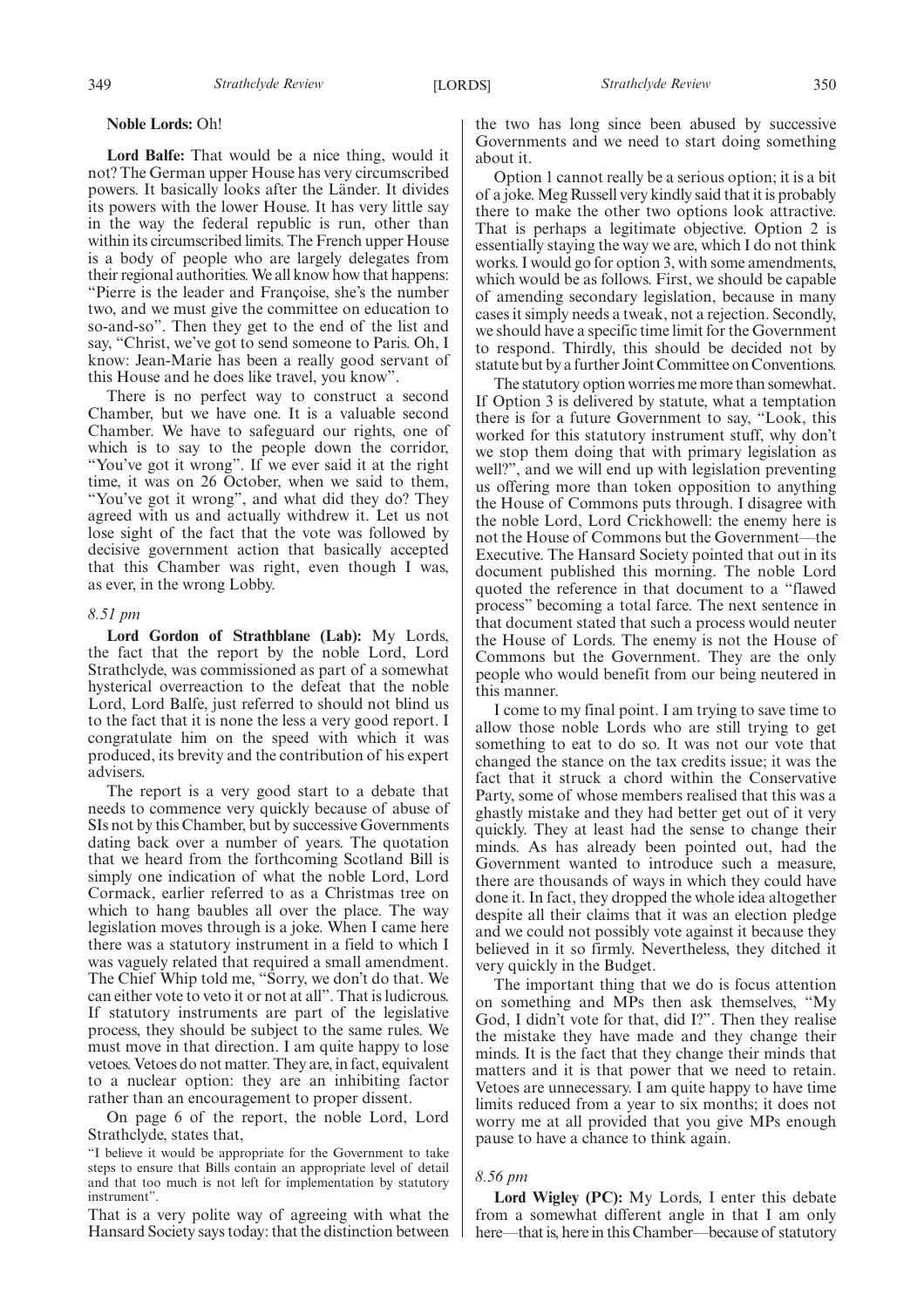instruments. The reason Plaid Cymru changed its policy in 2007 and decided to accept an invitation to put forward three names for this House was specifically related to the provisions of the Government of Wales Act 2006, which were then coming into force. That Act allowed the National Assembly for Wales to legislate on devolved matters, but only if orders were passed by both Houses of Parliament in each specific instance in which the Welsh Government wished to legislate. In practice, that meant that the unelected House of Lords could block the wishes of the elected Government of Wales. If the wishes of Wales could be frustrated in such a manner, we felt that we should avail ourselves of the three places on offer and make the case for Wales in this Chamber. We were warned, incidentally, by our friends in the SNP not to believe promises made to us, and I am afraid that events rather proved the SNP right.

It was not until January 2011 that I took my place in this Chamber. Within two months, there was a referendum in Wales through which primary legislative powers were accorded to our National Assembly, and the need to get orders for that purpose through this Chamber ended. Sadly, the use of such orders to constrain the powers of the Assembly will arise again in the context of the forthcoming Government of Wales Bill—a proposal that is currently highly controversial in Wales.

In my five years here I have had opportunities to debate numerous orders. One thinks of the pneumoconiosis orders, for example, so relevant to industrial dust sufferers inWales and elsewhere. Statutory instruments are an essential part of the legislative process. To the extent that this Chamber has a legitimate role in the process of formulating and amending legislation, that process must include secondary legislation as much as primary legislation.

In the context of the Strathclyde review—I congratulate the noble Lord, Lord Strathclyde, on his brevity and focus—a number of detailed issues need clarification, and previous speakers have alluded to some of them. The noble and learned Lord, Lord Judge, in his excellent speech highlighted Henry VIII powers. Incidentally, as the noble Lord, Lord Williams of Elvel, mentioned a moment ago, those powers are today being used in a draconian manner. Clause 42 of the Immigration Bill gives Westminster Ministers powers by regulation to amend, repeal or revoke any enactment of the National Assembly for Wales or the Scottish Parliament in the context of the children's measure in which that provision is located.

There is one detailed implication that I should like to highlight tonight, which is the acceptability of legislation that has been passed over the years on the basis of details being fleshed out by statutory instruments or updated by such a process, with the underlying assumption that those instruments will be adequately scrutinised. If there had been any question at the time of the passing of the original Acts that the orders would not be scrutinised, or might be subject to a much weaker form of scrutiny, those primary Acts might not have been passed, or at least not in their eventual form. MPs and Peers might have insisted on greater detail in the Bills. That begs a far-reaching question: does changing the way we deal with orders

trigger a question as to whether the original Acts, under which those orders are made, lose some of their legitimacy?

I first entered the House of Commons in 1974, when there were some 2,000 statutory instruments each year. Since that time there has been an ever-increasing dependence on statutory instruments to fill in the detail that has been omitted from primary legislation, so that, in 2001, when I left the Commons, there were more than 4,000 statutory instruments. This is unsatisfactory for two reasons. First, orders cannot be amended and so the two Chambers are left with draconian choices of voting them down or approving what they know to be deficient. Secondly, the House of Commons just does not seem to have the time, capacity, or interest in giving secondary legislation the scrutiny it needs.

If ever there is a justification for having a second, revising Chamber—and I believe that in the UK context there is such a need—then it is to do the detailed revising work that the first Chamber has been unable to undertake adequately. If that role is taken away from this Chamber, or our powers are eroded to the extent now being considered, this begs the question of the very purpose of this Chamber. Let us remember that, once the principle of restricting the powers of this Chamber to intervene in secondary legislation has been accepted, it is only a short step thereafter to curtail its powers to amend primary legislation arguments about which will no doubt be made by Governments who want their programmes bulldozed on to the statute book.

That brings me to the nub of the argument as I see things. It is perfectly reasonable for people outside this Chamber to argue that an unelected House should have no right to amend primary legislation or to block secondary legislation. After all, in any democracy, it is the elected representatives of the people who should legislate on their behalf. It is my view that, until we have an elected second Chamber at Westminster, the role of this Chamber will always be limited and, to a large extent, unclear. We can argue the details of any electoral process necessary to give this Chamber legitimacy but, eventually, we will have to face that reality.

The noble Lord, Lord Foulkes of Cumnock, was absolutely right in saying that these matters, therefore, must be viewed in the overall context of the future of Parliament itself. It is my view that the Strathclyde proposals bring that day of a democratically elected second Chamber very much nearer. I believe that they will have two direct consequences, if they are implemented. First, far more legislative detail, currently consigned to statutory instruments, will have to appear in primary legislation with all that that means in terms of ensuring adequate scrutiny, as indeed the noble Lord, Lord Strathclyde, has himself recognised. Secondly, to legitimise that necessary scrutiny, the second Chamber—to give it an undisputed role in formulating legislation—will have to become a directly elected Chamber. The Strathclyde review has far-reaching consequences and, in going down that path, we should do so with our eyes open and a willingness to embrace those consequences.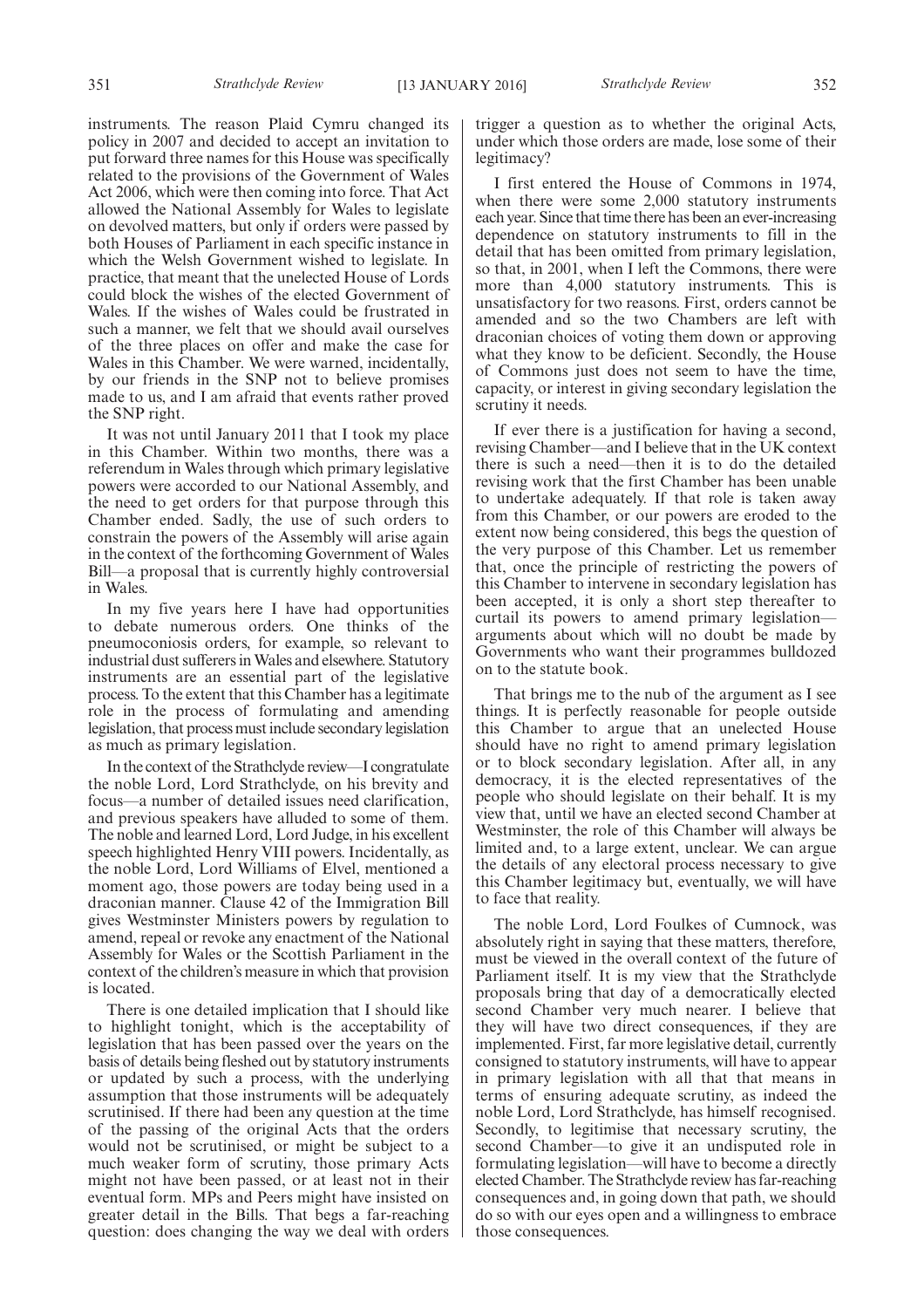*9.03 pm*

**Lord Cope of Berkeley (Con):** My Lords, those of your Lordships who have been Members of this House for a few years may remember that I was the Opposition Chief Whip for some years duringMr Blair'sGovernment. That Labour Government did not have a majority in this House and nor did we. Sometimes, when we had support from other parts of the House, we could and did use the Lords' full powers, as has already been referred to on various occasions, but we did so sparingly. I am grateful for that word, which was suggested by the noble Lord, Lord McNally, as the correct way to refer to our use of those powers—and, for that matter, other parties' use of them. That was of course because we respected the role of the elected House and recognised our unelected status here, but also because we did not wish to build up the case for the abolition of the House; in passing, I do not agree with the noble Lord, Lord Wigley, in what he just said, but he will not be surprised by that at all. Both those considerations are still entirely valid.

Rightly or wrongly, the whole issue of statutory instruments and their use—it goes far wider than my noble friend Lord Strathclyde's report—has now been put on the table. That is as a result of the ingenuity of the noble Baronesses, Lady Hollis and Lady Meacher. My noble friend's report is the best course immediately in dealing with the situation that has arisen. I am in favour of option 3, but it needs a little further thought before we implement it. Of course it is right that this House should not be in a position to entirely overrule the elected Chamber. At the same time, we should place secondary legislation on a basis more nearly the same as that of primary legislation. If my noble friend's proposal has logic, it implies—it does not actually say it—that affirmative instruments should always be debated first by the House of Commons and secondarily by this House. That is usually but not always the case, and it would need to be.

Another aspect has drawn a lot of attention in this debate: when there is to be a second Commons consideration, it should always include an opportunity for debate. That is easy to say, but we should recognise that it involves alterations to the Standing Orders of the House of Commons and is not within our gift. However, it should be part of what you might call the deal. The opportunity for debate is more important, and actually a better approach, than the idea of a particular time lapsing after a defeat in this Chamber.

As I said, this debate has gone a lot wider than just the immediate considerations that my noble friend dealt with. The table in appendix C of his report suggests that the number of statutory instruments has remained broadly static since 1997, but a longer view shows that they have considerably increased in both number and importance over the years—certainly in the time that I have been in one or other House. Particularly after the speeches of the noble and learned Lord, Lord Judge, and the noble Lord, Lord Williams of Elvel, I subscribe to the view that the number of statutory instruments has increased, is increasing and ought to be diminished. I am also a supporter of the Hansard Society's call in its note on the Strathclyde

proposals that there should be a new and wider review on the preparation of legislation, on the lines of the excellent 1975 report by my late friend Lord Renton. It is regrettable that David Renton's report was only partially implemented at that time, and of course it went a lot wider than this issue. It called for an overall look at the process of drafting legislation in the first place, and therefore what goes into a statutory instrument, for example, and the way in which legislation is debated once it gets into the two Houses of Parliament.

I also support the suggestion in my noble friend Lord Strathclyde's report that further thought needs to be given to the precise definition and effect of Commons financial privilege. We are all aware of the general idea, and of some of the ways in which it impinges on primary legislation, but it needs further thought as to how it should work in respect of secondary legislation.

#### *9.10 pm*

**Lord Morris of Aberavon (Lab):** My Lords, I, too, express my thanks to the noble Lord, Lord Strathclyde, and to his advisers for the speed with which he has produced his report. My contribution today will draw on my written submission to the noble Lord and is much wider than his terms of reference. My noble friend Lord Darling, whose most excellent speech I welcome, said that he was concerned about piecemeal changes. It is my long-standing belief that piecemeal reform will not do.

I played a small part in encouraging my friends to set up the Kilbrandon commission on the constitution. It was effective as a catalyst for devolution and major legislation. I believe that there should be another constitutional convention to consider, deliberate on and opine on a wide range of options and, having done so, with a hope for a more permanent and comprehensive settlement for Parliament as a whole.

In my time, I have seen many attempts at House of Lords reform. Drawing a veil over the Clegg-inspired reforms, my mind goes back to the joint attack of Michael Foot and Enoch Powell on the reform attempt in the 1960s. When the plug was pulled on that Bill, Michael Foot uttered memorable words regarding the efforts of the two junior Ministers who were left in charge of it. They were the future Lord Merlyn-Rees and the noble Lord, Lord Elystan-Morgan, whose speedy return to this House we wish for. Mr Foot said that never had so much bravery been shown,

"since the boy stood on the burning deck".—[*Official Report*, Commons, 14/4/69; col. 885.]

And that was the night the plug was pulled on the Bill.

I confess that I did not vote in the tax credit Divisions last October. As many noble Lords have said, the Government should not have used the statutory instrument procedure, with its inadequate discussion in the Commons, to deprive a large number of the poorest people like those whom I had the privilege of representing in the Commons for more than 41 years. But I do not buy the argument that a convention was broken. In the words of my noble friend Lord Richard, primary legislation should have been used. Nevertheless, it was not right to deny the Commons its right to change taxation, despite the machinery adopted.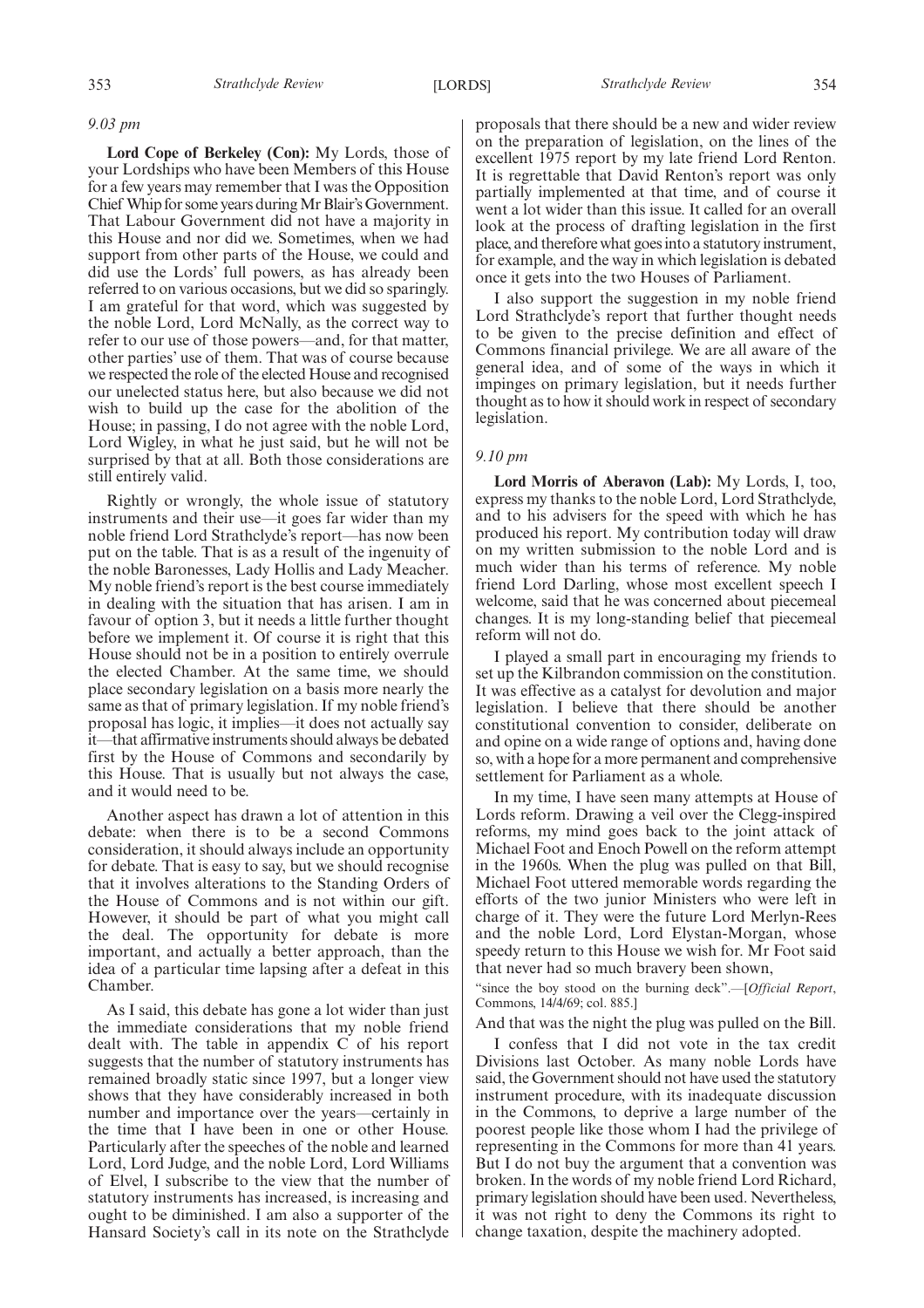I believe in the paramountcy of the elected House and that there is a way to put that beyond peradventure for almost all occasions and, at the same time, to spell out a role for our own non-elected House for the future. I surmise that my radical solution—the one that I would propose—will not appeal to most of your Lordships. I believe that the way forward is to revisit the Parliament Acts of 1911 and 1949 together, to learn from the simple mechanism that they adopted. Incidentally, we forget the rather plaintive words of the 1911 Act's preamble as to the substitution of a hereditary House with a popularly based House. It said that,

"such substitution cannot be immediately brought into operation". Rather than pursuing that aim more than 100 years later, my suggestion is that we should copy and adopt that machinery for this House's power to delay legislation which shortened the period in the 1911 Act to the 1949 Act by what amounts to one year. I propose removing this House's powers to delay legislation altogether—hence, I am sure, it is too radical for most of your Lordships. The shearing away of this House's power to delay would result in this House having power only to consider Commons legislation—in short, to review it and scrutinise it. This would apply to both primary and secondary legislation, with which the noble Lord, Lord Strathclyde, has been wrestling.

This House could of course then debate amendments, and any amendments made would be returned to the Commons. They would have the benefit of our discussions. If, then, the Commons disapproved of our amendments, that would be the end of the matter. The Commons, unless directed to the contrary, would present the Bill for Her Majesty's approval and it would become an Act of Parliament on Royal Assent being signified thereto, notwithstanding that the Lords had not consented.

It would be essential to include a maximum period for your Lordships to consider any particular Commons Bill, so that consideration did not become delay by another name. When I said earlier that I was dealing with almost all occasions, of course the present exclusion as amended of the Parliament Acts as regards extending the maximum period of the length of the Parliament would remain. That would be fundamental.

My simple amendment would end the argument about the overuse of statutory instruments and reaffirm the primacy of the Commons in all respects. There would then be no danger of gridlock between Commons and Lords. I was a witness to gridlock between the Senate and Congress in Washington on that fateful weekend in July 2011. It is my belief that the result would be a substantial weakening of any case for an elected House, and it would be a matter for another time to consider the fettering of the Prime Minister's power to top up, in the words of the noble Lord, Lord Balfe, the membership of this House. The noble Lord's words regarding the Irish Senate were perhaps too close for comfort.

#### *9.17 pm*

**Lord Beith (LD):** My Lords, if I were to explain why I profoundly disagree with the noble and learned Lord, Lord Morris, I would lose the time I need to say what a wealth of experience came from the two maiden speeches that we heard today—experience of both the Treasury and the European Parliament. My noble friend Lady Bowles's speech would repay careful reading in *Hansard* by anybody who wants to take these issues any further.

I am a new boy in this House; my experience is of the ineffectiveness of the House of Commons in dealing with delegated legislation. In her Statement, the Leader of the House said that,

"as a revising Chamber … we complement the work of the other place".—[*Official Report*, 17/12/15; col. 2189.]

I have to say that there is an awful lot of complementing to be done. There is complete reliance on the extensive work carried out in this House on statutory instruments. That should remind us of the danger of weakening the ability of this House to question and challenge the Executive and require them to think again. The very rare instance of an order being defeated by your Lordships underpins the ability of this House to question and challenge ill-thought-out delegated legislation, particularly when it deals with matters of principle or policy, which should be dealt with by primary, amendable legislation.

I should add that my experience in the Commons includes the one occasion when a statutory instrument was overturned by the House of Commons. It related to paraffin oil price control, and it was a mistake. We shouted "Aye" in support of the annulment Motion, the Prayer, and the Government Whip forgot to shout "No", as a result of which one of his colleagues had to go along to the Palace and come back in his tailcoat with his white wand of office and bring back a Message that the Queen was happy to comply with our Prayer. As I said, that was not intended to happen.

Indeed, in the previous Parliament, the average amount of time spent in the House of Commons Chamber debating delegated legislation was just over five minutes per day. You might say that it is all done in committees. One of the means by which late-night sittings were largely abandoned in the Commons in pursuit of family-friendly hours was by consigning almost all statutory instruments, which we used to have to debate between 10 pm and 1 am, to committees, but the situation in the committees is not much better than in the Chamber. The noble Baroness, Lady Smith, has referred to the press-ganged MPs who want to know whether it will be over in 10 minutes or whether they have to be there for 20. If there is a negative-procedure instrument, no meaningful vote can take place. Even if the committee votes that it has not considered the instrument, that vote is not reported to the House and no other procedure ensues or follows from it.

This is much more than a minor procedural issue. Governments of all kinds use delegated legislation to enact new policies and principles to change the impact of the criminal law, and amend the very legislation on which the instrument is based, as a number of noble Lords have mentioned. Committees of your Lordships' House have produced egregious examples of this, such as the Childcare Bill 2015-16, which was described by the delegated legislation committee as little more than a mission statement. Yet even the mildest of the alternative proposals in the report of the noble Lord, Lord Strathclyde, rests on the utterly implausible hope that Governments will,

"take steps to ensure that Bills contain an appropriate level of detail and that too much is not left for implementation by statutory instrument".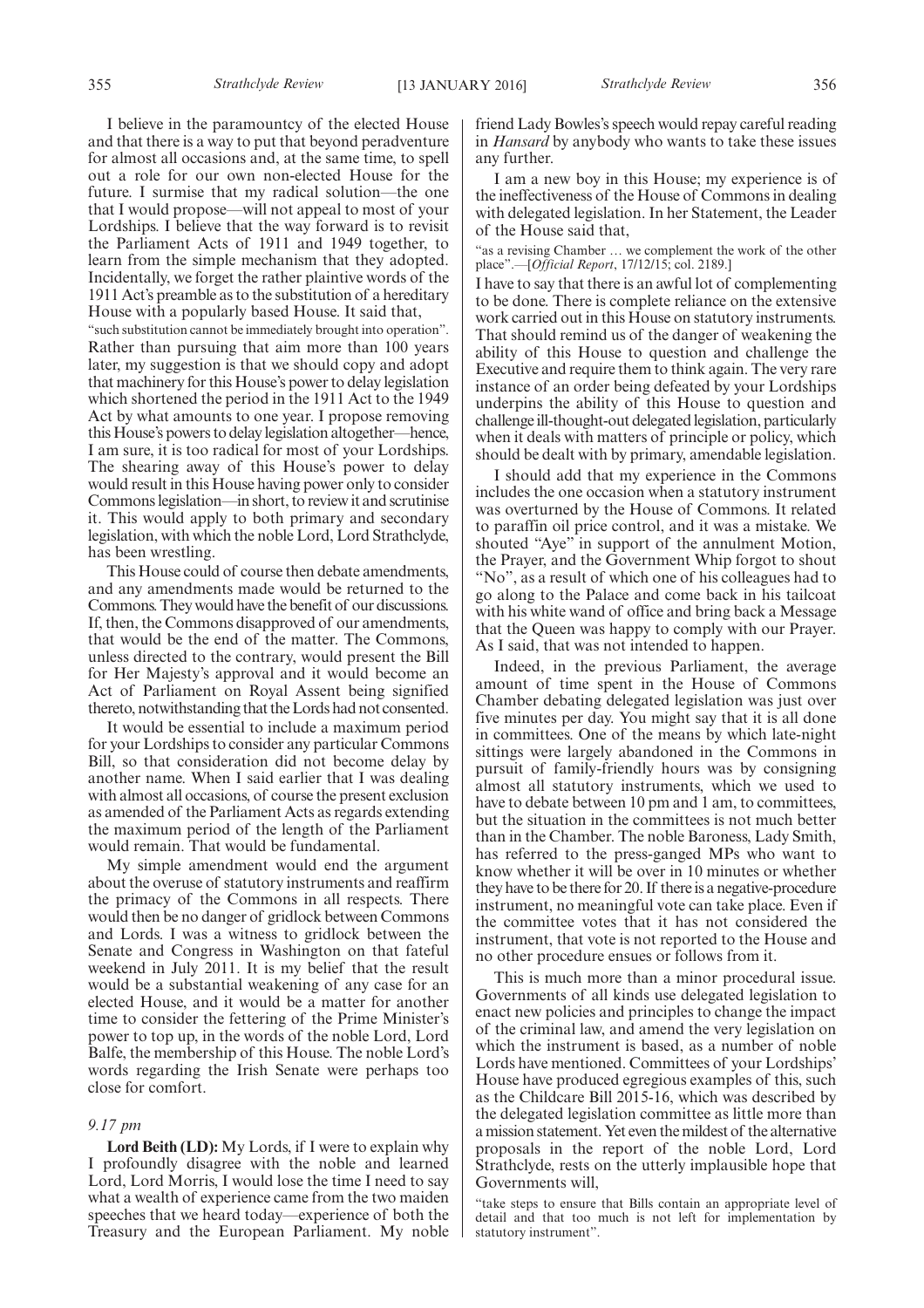That will never happen. It would be like relying on an alcoholic promising to drink only moderately in future. It is just not realistic.

Why is that? There are several reasons. Often a Bill is introduced before enough work has been done on it. Departments like the freedom to rewrite and extend the legislation as they go along. Frequently the reason is that entirely new provisions are introduced into a Bill at a late stage without time to include key aspects in it. Opposition parties and campaign groups often feel obliged to accept this defective way of legislating, because it is a means of implementing a concession that they have sought and won from Ministers. How often have I heard it said from the Dispatch Box that the amendments are defective, but the Government will accept the principle and implement it by regulations? The phraseology gives it away. It is a matter of principle and importance, but it will be done by regulations and everyone says that that is fine. It is a victory, but one that undermines the effective scrutiny of legislation.

My conclusion is that we have to plan for the real world as we know it to be. The integrity of the legislative process and its ability to protect the rights of the citizen will always be threatened not just by the Executive's fondness for power but also by the short cuts taken very often to promote quite good intentions. It will always be like that. We should therefore continue to develop the scrutiny role to which many of your Lordships devote a great deal of time and effort, and do nothing that could weaken the underlying authority for that role. There is lot wrong with House of Commons scrutiny of delegated legislation, and I believe that improvements could be secured and discussion between the Houses could well be profitable. However, the basis on which the House of Lords gives or very rarely withholds its consent for statutory instruments is basically sound. It is not broken and we should not risk weakening the work of this House by trying hastily to fix it.

#### *9.23 pm*

**Lord Forsyth of Drumlean (Con):** My Lords, at this hour even I can think of very few original things to say, but I congratulate my noble friend Lord Strathclyde on an excellent report, which provides a basis for going forward. I suggest to the Prime Minister that he invites him to take over from Sir John Chilcot, in order to finish Sir John's report. I apologise that I had to leave the Chamber for a meeting and missed the maiden speech by the noble Lord, Lord Darling. I look forward to reading it. We all owe him a great debt, especially now that oil prices are down to \$32 a barrel in Scotland, and I look forward to seeing his contributions.

Let us be frank about this: it is unfortunate that we are having to discuss this in the context of the tax credits regulations of 26 October. That was not the Government's finest hour—let us be fair about that. I tried on several occasions through Ministers to get information on the impact of the regulations on families, who would lose and how much would they lose, and in the end I had to rely on the Institute for Fiscal Studies. The consequences, had those regulations been implemented, would have been disastrous for many vulnerable families up and down the country, and I certainly did not come into politics to do that, and nor, I believe, did the Chancellor or many of the MPs who voted for them. The facts of the matter were that the stushie in this place drew people's attention to how savage and immediate the impact would be and to the consequences for the poorest families and for the Conservative Party and the Government because the political consequences would have been very severe. I therefore say to the noble Baronesses, Lady Manzoor, Lady Meacher and Lady Hollis, thank you so much for what you have done to help the Conservative Party in the country.

I would have supported the Motion moved by the right reverend Prelate the Bishop of Southwark. Indeed, my noble friend the Leader of the House almost invited us to do so, if you look at column 979 of *Hansard* for 26 October. That would not have been a fatal Motion, but nor were other Motions, other than that moved by the Liberal party, fatal Motions.

My noble friend the Leader advised us that if we voted for those Motions,

"It would have the practical effect of preventing the implementation of a policy that will deliver £4.4 billion of savings to the Exchequer next year—a central plank of the Government's fiscal policy as well as its welfare policy. It is a step that would challenge the primacy of the other place on financial matters".—[*Official Report*, 26/10/15; col. 979.]

Actually, the impact was to make the Government think again. No one in this House suggested that the policy should not be implemented. The argument was that it should be phased in over a period of time, but the Chancellor chose to abandon it altogether.

I am not sure whether I am grateful to the noble Baroness, Lady Smith, for starting to quote things that I have said in her speeches, but I did indeed say that if the Motion moved by the noble Baroness, Lady Hollis, had not been passed by the House, the tax credit changes would immediately have become law and the Government would not have had an opportunity to think again and make the necessary changes. Indeed, the key point is that if the Chancellor really felt that the primacy of the House of Commons had been challenged, it was up to him to table exactly the same Motion again the following day. He could have done that. He chose not to do so because, as my noble friend pointed out, she had been to see him and had told him of the feelings in the party and in the House and he had undertaken to think about it again. That is what I thought we all came here to do. I thought that is why we are all here at this hour of the night—to try to encourage the Government to think again if they have got it wrong.

The response from those around the Prime Minister and from the Prime Minister himself was a tad ungrateful. It was as if the captain of a ship which had been driven on to the rocks by the first mate after being safely rescued responded by inviting his crew to begin scuttling the lifeboat. That was the effect. It may have been unwise to vote for the Motion moved by the noble Baroness, Lady Hollis, which was not fatal, but it was certainly not out of order. As has been pointed out by a number of people in the course of this debate, the report of the Joint Committee on Conventions, which was approved by both Houses of Parliament, makes the position crystal clear.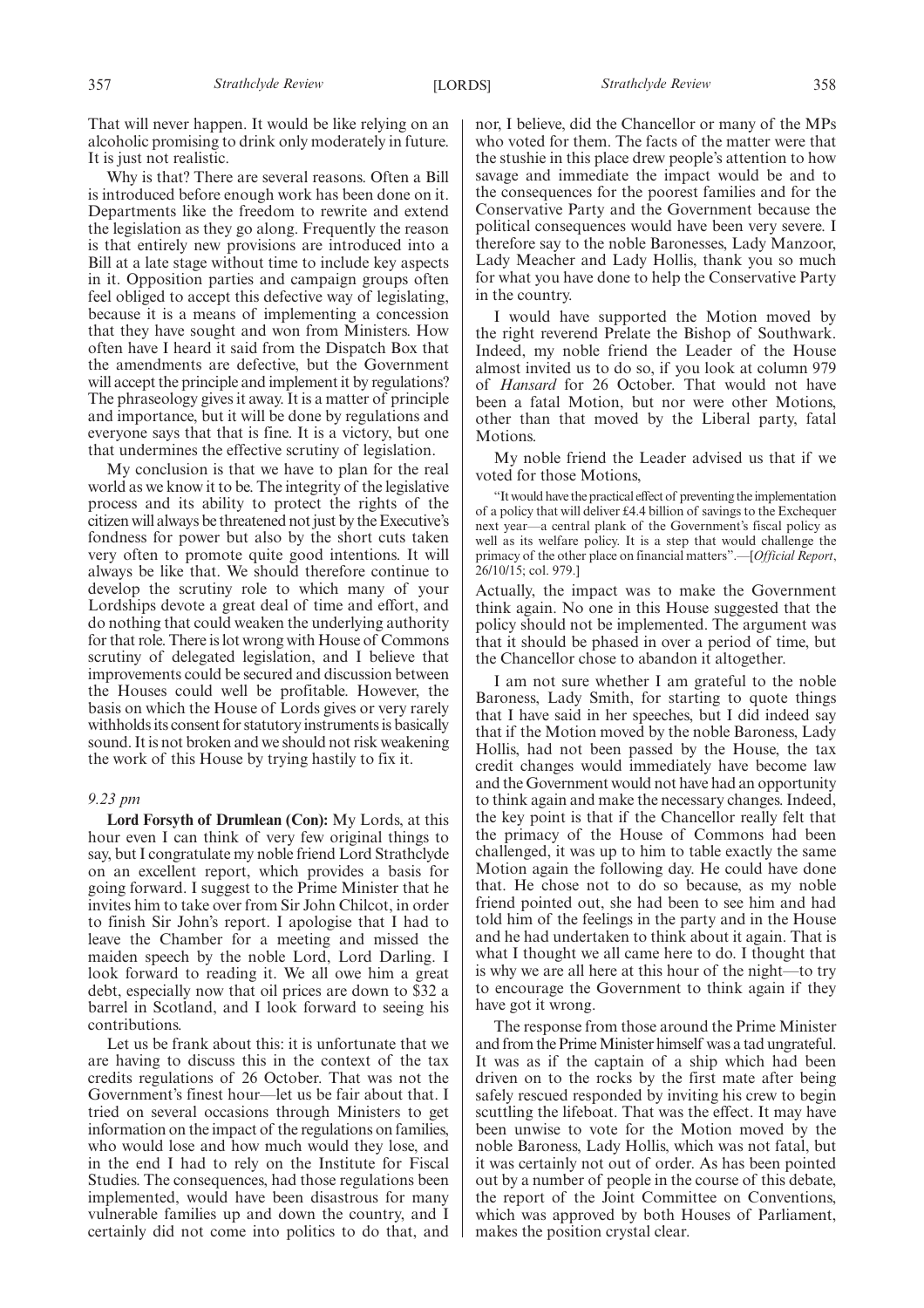The effect of our intervention was to give the Commons time to see the impact of their proposals, and I do not believe—perhaps the noble Baroness, Lady Hollis, can help me—that had the Chancellor of the Exchequer brought the proposal back a second time this House would have rejected it for a second time.

So what is the problem that we are trying to solve here? In his report, my noble friend Lord Strathclyde points out that there were two Motions on SIs on consecutive days. Just because two buses come along at once does not mean to say that you have to change the entire bus route. The second Motion was defeated; it failed because your Lordships chose to vote accordingly. It is true that on very rare occasions the House has voted against SI Motions but, according to my noble friend's own report, there have been 55 occasions when the House has refused to vote through Motions of that kind, so those five have to be seen in that context.

I accept of course, that something has to be done about the use of statutory instruments and secondary legislation, and option 3 probably has within it the means of a way forward. What I do not accept is that this should be done by primary legislation. The conduct of Parliament is a matter for Parliament, not the Executive. The Executive is accountable to Parliament, not the other way round. I believe that we need to have a Joint Committee to review those procedures and agree them. The joy of my noble friend's report is that it illustrates how wide the context is in which this needs to be looked at in terms of the Standing Orders of both Houses.

I say to my noble friend the Leader of the House that despite Mr Corbyn's best efforts, we will be in opposition one day. My noble friend Lord Strathclyde says in his foreword that the Lords must,

"complement the work of the Commons and not … block its will—too often".

We have never blocked the will of the House of Commons. He says:

"It would be regrettable if the Lords simply became a highly politicised 'House of Opposition'".

Quite so, but it would be equally regrettable if the Executive were to drift towards treating Parliament as an irritating inconvenience and limited its ability to ask the Government to think again.

#### *9.31 pm*

**Lord Howarth of Newport (Lab):** My Lords, we do not have a constitutional crisis on our hands. We are dealing with two problems, both of which are much more mundane: the problem of Ministers feeling frustrated and sore, and the problem of a system of scrutiny of statutory instruments that we all agree does not work well.

As to statutory instruments, the vote on tax credits and the complaints about that, it is clear that it was not your Lordships who breached any convention governing relations between the two Houses. As we have noted, the report of the Joint Committee on Conventions, agreed unanimously by both Houses, made it clear that the House of Lords is entitled to go so far as to vote down a statutory instrument in exceptional circumstances, and the circumstances attending the tax credits SI were exceptional. It is entirely outside the conventions of Parliament, as is made clear in *Erskine May*, that the Chancellor should have tried to sneak through Parliament in an SI radical and massively contentious legislation on tax credits. He was not candid about the impact of his measure, so that the House of Commons voted it through in ignorance of what it would mean for millions of people on low incomes. It was this House that ensured that the appalling damage the SI would have done to so many of our fellow citizens was correctly understood by Parliament. The Government duly thought again and withdrew the measure.

Wise Ministers recognise that effective opposition benefits the quality of government. Indeed, it has long been one of the most valuable roles of this House performed sparingly; for sure, only on rare occasions—to rescue a Government from themselves. The pattern in these events is that a Government take it into their head to do something ill-considered and unacceptable; the House of Commons wakes up to what is amiss too slowly; the House of Lords obliges the Government to pause and think again; the public are delighted; government Back-Benchers are relieved; and Ministers go into a sulk and get all huffy about the constitution, but the misguided element of policy is dropped, tempers die down and life then returns to normal.

This Government have behaved true to the pattern so far. First, there was an absurd briefing that the House of Lords was to be suspended. Then there was the threat of the mass creation of new Tory Peers on top of what we have already had. Then the heavy artillery was rolled out: the noble Lord, Lord Strathclyde, was commissioned to carry out a review. As the noble Baroness, Lady Williams, noted, the noble Lord does not bark, but on behalf of the Prime Minister he growled in his foreword that,

"the patience of the Commons is not unlimited".

Then, on page 18, he resorted to the assertion that this House had acted in defiance of the Government's "electoral mandate". But the Conservative Party never told voters that it intended to make massive cuts to in-work benefits, and it won a House of Commons majority of only 12 seats on the votes of just 24% of the total electorate, so the claim that the Lords defied an electoral mandate is tosh.

In his menu of recommendations the noble Lord set out an outrageous option 1, to remove the House of Lords altogether from consideration of SIs. Almost as threatening to the principle of bicameral government and effective accountability, he also proposed that the House of Commons should consider annexing a greater range of SIs, not just on financial matters, to Commonsonly procedures. He made this proposal, notwithstanding that scrutiny by the House of Commons of SIs is perfunctory in the extreme. In committees on SIs, all too many MPs scrutinise their Christmas cards more thoroughly than the legislation before them. If the House of Commons persistently fails to scrutinise legislation adequately, of course more responsibility falls on the Lords, and we should not shirk it. Finally, the noble Lord proposed, as a so-called compromise, statutory regulation of the relationship between the two Houses.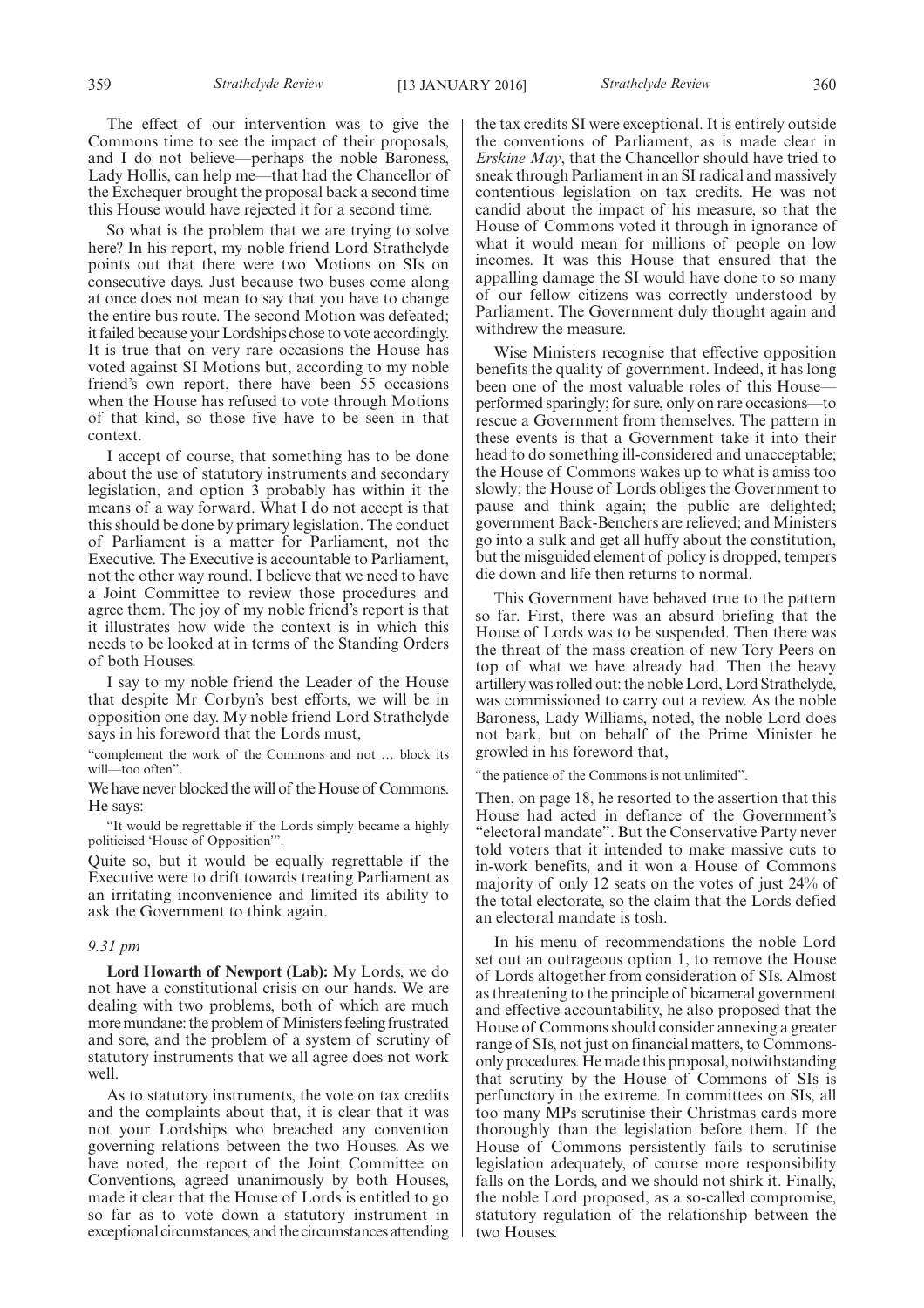I dread to think what the process of legislation that the noble Lord has advocated would be like. Consideration of such a Bill would be prolonged and expansive. The House of Lords would not—surely it should not willingly give up its present power to strike down SIs. At the very least, agreement would need to be secured on three points. The first—relatively easy to deal with, but insufficiently guaranteed in the prescription of the noble Lord, Lord Strathclyde—would be that Commons reconsideration must be genuine, with adequate time given to debate and proper explanation of the Government's position. The second agreement that would be needed is more complex still. It would have to be agreed that statutory instruments were not to substitute for primary legislation. I agree with those noble Lords who have said that we need a Joint Committee of both Houses to review and clarify the appropriate use of SIs and the appropriate means of scrutiny of them in both Houses of Parliament.

The third, and much more difficult condition, but which is essential for the health of Parliament, would be that a limit must be placed on the Prime Minister's power to pack the government Benches in the Lords and thus disable this House by another means. Surely we will make better progress if we apply ourselves to a renewal of the conventions rather than attempt such legislation.

It is healthy if Governments are nervous of what it is in the power of Oppositions to do. That is a strong argument for our not renouncing fatal Motions. However, it is not an argument against the development, within the conventions, of an additional power that is less devastating than a fatal Motion but less futile than a regret Motion. The precedent has now indeed been set for use by this House, on an important issue, of a delaying power where an SI is concerned. A series of reports, the latest being the report of the noble Lord, Lord Strathclyde, have proposed the formalisation of a new delaying power on SIs exercisable by the Lords. I hope Ministers will now be willing to accept that. I do not see, however, that such a power would need to be created by statute, and I see good reasons why it should not.

The kind of mature relationship that the two Houses need cannot be legislated for. As Professor Dawn Oliver says in her excellent pamphlet, *Constitutional Guardians: The House of Lords*, what is required in dealings between the Houses is emotional intelligence. The noble Lord, Lord Strathclyde, knows this really. He opens his report by saying, rightly:

"Conventions in parliament are a cornerstone of our Constitution".

But he then wrings his hands and despairs of conventions any longer being able to work.

My advice to the Government, if I may be so bold, is to lighten up, and certainly to stop trying to bully this House. It is time now to restore to working relations between the Houses, and within this House, an atmosphere of tact, forbearance, proportion, mutual respect, courtesy and good sense.

#### *9.39 pm*

**Lord Goodlad (Con):** My Lords, I join other noble Lords in congratulating my noble friend Lord Strathclyde on his report. Its recommendations on secondary legislation are in line with those of the royal commission, chaired by my noble friend Lord Wakeham, and those of the report of the Leader's Group on Working Practices, which I chaired—option 3 in my noble friend's report—to create a new procedure. I think that is the way forward. Although I entirely agree with the noble Lords, Lord Howarth and Lord Cunningham, that that convention must be maintained, the time has come for something more to be done.

I strongly support the report's suggestion that future Governments should ensure that Bills contain more detail. I agree with my noble friend Lord Jopling and the noble and learned Lord, Lord Judge, that less is contained in primary legislation, with implementation by statutory instruments, and that Henry VIII clauses should be discontinued as far as possible.

In my experience, your Lordships' House plays an extremely effective role in scrutinising secondary legislation. When I chaired the Secondary Legislation Scrutiny Committee, which is now chaired by my noble friend Lord Trefgarne, its work—not mine I hasten to say—led not only to well-informed debates in your Lordships' House but to essential revisions to ill-prepared statutory instruments before they ever came to this House. The work of the clerks in this process was, in my observation, beyond praise. I do not see how the other place could in practice do the same job.

The primacy of the House of Commons has been accepted for well over a century. We heard from the noble Lord, Lord McNally, about an elective dictatorship, but I have to say that when I was Chief Whip in the other place for the Government about 20-odd years ago, it did not feel like an elective dictatorship. I see a number of heads nodding on the other side, including those of the noble Lords, Lord Grocott, Lord Howarth and Lord Beith. I do not think that is a danger. What is needed now is a redefinition of the roles of the two **Houses** 

During recent decades, the world has changed radically—technologically, socially, economically and in every other way. It will continue to do so in the future with ever-increasing velocity, which will lead to the continuation of the torrent of legislation coming before us, and the distinctive roles of the two Houses of Parliament will be ever more important. In the absence of a written constitution, we must proceed, as we usually have, by negotiation, compromise and agreement. There are many details to be addressed in option 3 of my noble friend's report. We can make progress only by agreement, which would be best achieved by discussing his excellent report, as my noble friend has suggested, in a Joint Committee of both Houses, despite the fact that we do not know which way it will go off.

#### *9.43 pm*

**Lord Lisvane (CB):** My Lords, it is a great pleasure to follow the noble Lord, Lord Goodlad, whose 2011 report—particularly at about paragraph 154 in the context of today's debate—is a source of great wisdom. The report of the noble Lord, Lord Strathclyde, is technically an excellent piece of work. I say this not merely because he has been kind enough to refer in it to two works in which I myself had a hand. I cannot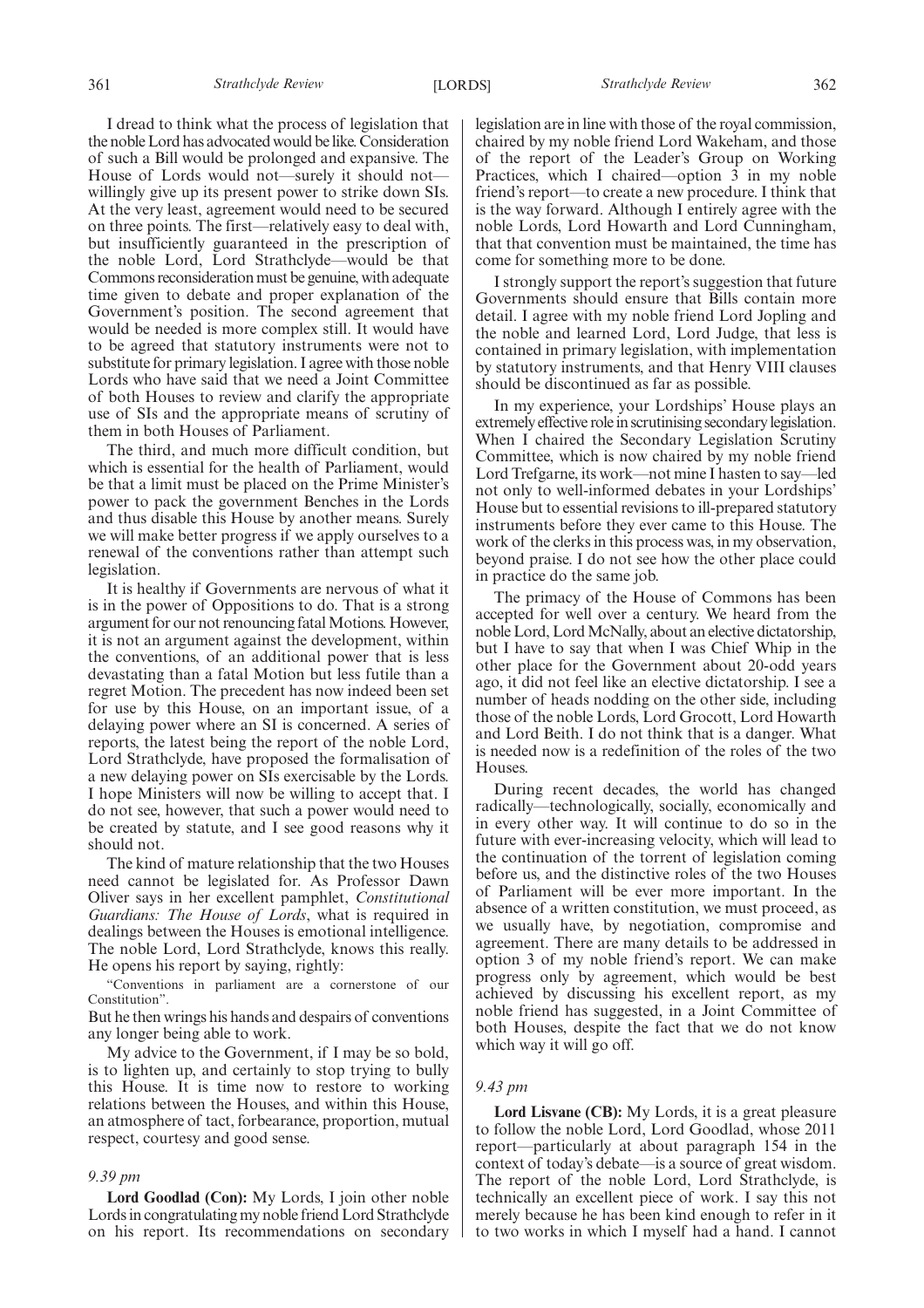fault his description of the constitutional background and the procedural arrangements. He has been very well served by his team of expert advisers, all of whom I know well and have worked with, and for whom I have the very greatest respect.

I do not want to be unduly churlish to the Government Front Bench, because I suspect that it was not master of its fate, but what happened on 26 October was at least in part a failure of business management. If defeat was likely or possible—and that must have been apparent—then several options were of course open to the Government. They could have delayed and sought some sort of accommodation; they could have achieved what they wanted by inserting new clauses in the Welfare Reform and Work Bill, which was conveniently to hand; or they could have made the required changes in a free-standing Bill, which as the noble Lord observes and I respectfully agree—would most probably have been certified under the Parliament Acts and would therefore not have touched the sides, so to speak, in your Lordships' House.

Of course, in the event of defeat on an SI, the option is always there of withdrawing and re-laying. The substitute instrument has to be slightly different to avoid breaching the rule about deciding the same question twice in the same Session, but it does not have to be very different, and that simple pragmatism is always at the disposal of Governments who suffer defeats on SIs in either House.

So what about the three options that the noble Lord has put before us? They need to be seen against the asymmetry of consideration of delegated legislation in the two Houses. This is not in itself a problem, because one of the strengths of Parliament is that the two Houses are complementary and not competing. But that is also a powerful argument against diminishing the role of your Lordships' House, as the House of Commons is not in a position to take up the slack.

In the latest edition of *How Parliament Works*—I am not seeking to advertise here but it was written before I left my previous post—I described Commons scrutiny of delegated legislation as a "legislative black hole". The noble Lord, Lord Beith, has drawn attention to the average time—averaged out per day over a Session—taken in considering SIs in the Commons Chamber.

I hope that option 1, simply excluding this House from the consideration of statutory instruments, will be rejected out of hand. Indeed, I think that the noble Lord is very nearly counsel for the prosecution in terms of the significant disadvantages of this option that he identifies in his report. If it were decided to go down that extremely ill-considered route, I think that the legislation would have to be Parliament-Acted, with all the collateral damage for a considerable period to the Government's legislative programme.

Option 3, the recommended outcome, has some attractions, although of course it does not guarantee a proper debate at the Commons second stage—a point raised by a number of noble Lords. And it is not without hazard. In the context of Article 9 of the Bill of Rights, I have an instinctive dislike of legislating for proceedings in Parliament. There is a more immediate hazard—and here I take the timely warnings of the noble Lord, Lord Crickhowell—because the scope of a Bill, and the relevance of amendments to it, is determined not by the Long Title but by what is actually in the Bill. I do not think anybody can guarantee that there could not be in the Commons more wideranging amendment of the noble Lord's apparently simple proposition—and then where should we be?

Then there is option 2, a non-statutory resolution of both Houses. The noble Lord expresses scepticism about this route and whether it can be achieved because, "a wide range of different views has been expressed about what the convention is".

That seems to me an excellent argument for redefining the convention—or, with a nod towards the noble Lord, Lord Norton, the doctrine—probably using a Joint Committee to achieve a cross-party and inter-House agreement rather than rushing to legislation, although I accept that legislation will be there as a potential penalty, should that route fail. If there were to be such a Joint Committee, I agree with many noble Lords that it could be a forum for a much more comprehensive examination of how Parliament as a whole deals with delegated legislation.

Briefly, I have two other observations. The noble Lord suggests that the Government should review, with the help of the Commons Procedure Committee but not with the help of a committee of this House, when SIs should be subject to Commons-only procedures. However, there is a quid pro quo to this. If SIs receive less scrutiny in the Commons than in your Lordships' House, it must be clearly understood, and delivered, that Commons-only SIs must contain only matter which engages Commons financial privilege and must not be freighted with non-financial matters simply because of the attraction of an easier ride.

My last point is also the noble Lord's last point. In the review it is almost a throw-away line, but it is the real reason that we are in this fix. The threshold between primary and secondary legislation has been steadily rising, no doubt because SIs are more convenient for Governments, and SIs are being used for matters of policy and principle which should find their place in primary legislation. Both the Constitution Committee and the Delegated Powers Committee have consistently pointed this out, and the searing indictment of my noble and learned friend Lord Judge is still ringing in our ears.

I could wish that we were not in this fix but, now that we are, that is the real mischief that needs dealing with. I think it is reasonable to say that we should expect a striking and sustained change of culture before your Lordships give up any powers over delegated legislation.

#### *9.50 pm*

**Lord Young of Cookham (Con):** My Lords, as the last Back-Bench speaker in this debate—I wonder whether there is some alphabetical bias in the selection of the order of speakers—I join others in commending my noble friend Lord Strathclyde for his report and for his speech introducing the debate. His report is a "best buy" in terms of value for money. Indeed, such good value is his report that the Command Paper publishing it does not even have a price on the back.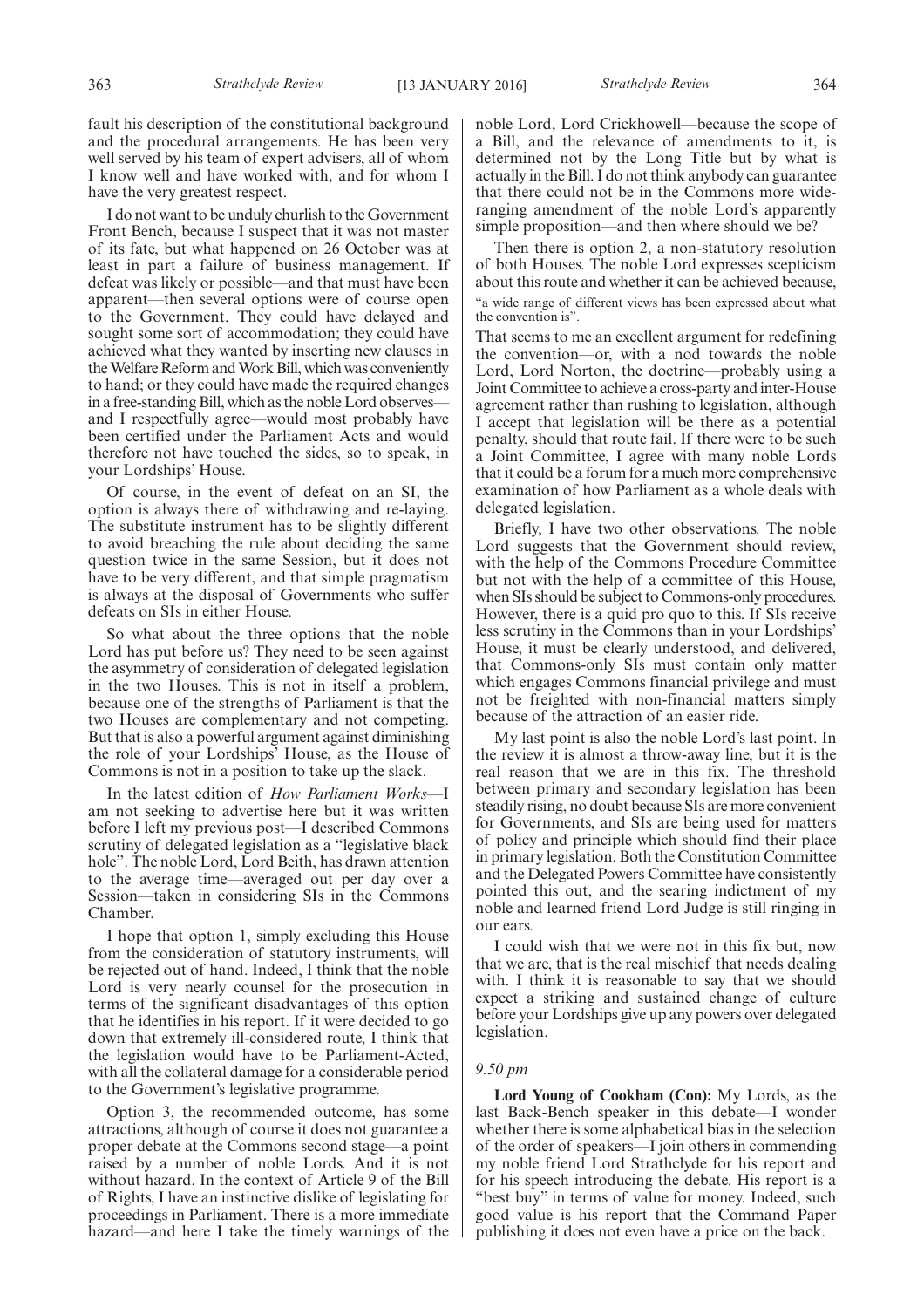Picking up a point made by my noble friend Lord Forsyth, I wonder whether there are some broader lessons to be learned from this type of inquiry, as the law of diminishing returns sets in quite quickly as the size and length of inquiries develop. With the Chilcots, the Levesons and the Scotts at one end, and the Strathclydes at the other, should we not have fewer of the former and more of the latter? Without being dogmatic, we need more sprints round the greyhound track with a small field, and fewer London marathons, where some entrants find it difficult to finish.

Turning to the report itself, I believe it offers the basis for a settlement. I have been encouraged by the number of noble Lords who have spoken in this debate who have been quite careful not to close the door on further discussions building on what is proposed. There are real advantages for both Houses. I am a recent refugee from the other place after 41 years there and, in my capacity as a former Leader of the Commons, I see real advantages for it, in that the will of the Commons will prevail in secondary legislation as it now does in primary. Indeed, it seems somewhat perverse—a point made by my noble friend Lord Jopling—that the will of the elected House can prevail with Bills but not with the statutory instruments that derive from them.

I would make a number of clarifications. For example, if we were to reject an SI, it must be debated in the other place and not simply approved on a deferred Division without substantive discussion; it should be treated like a Lords amendment. As far as this House is concerned, I think that we get a new weapon that is more appropriate to our role as a revising Chamber. In his report, my noble friend Lord Wakeham said:

"At the cost of weakening the formal power of the second chamber … we believe it would actually strengthen its influence and its ability to cause the Government and the House of Commons to take its concerns seriously".

It is worth reflecting on what might have happened in October had option 3 been available. This House could, of course, have rejected the SI. I suspect that it would have done so by an even bigger majority, because many noble Peers felt inhibited against voting it down for constitutional reasons, and those would have been dealt with under option 3. It would have gone back to the House of Commons with a bigger majority and the House of Commons would have then had to consider what to do with it. We will never know the answer, but my guess is that it would have done exactly what it did in November. The key difference would have been that the House of Commons would have had the last word on the SI and not this House. That is why I think there are real merits in the proposal.

We read on page 18 of the report that the preferred option requires legislation. My noble friend must have come to that decision on the basis of the professional advice that he got from his team. There may be some in my party who will want to legislate straightaway, using the Parliament Act if necessary, but I hope we do not proceed too hastily, precipitating a wholly unnecessary constitutional crisis. There should now be discussions between the parties, and it may be that issues not addressed by the Strathclyde report—for example, the SI procedure in the other place—need to be put on the table, together with other issues such as the time lag between rejection by this House and consideration by the other.

The Government could set the tone for constructive discussions by indicating that they are sympathetic to the recommendation referred to by the noble Lord, Lord Lisvane: that about not using SIs where primary legislation is more appropriate. This is not a pain-free decision for the Government, in that it inevitably squeezes out other legislation from their programme if what would have been an SI now becomes primary legislation. However, if the Government were to indicate that they are sympathetic to that proposition, I hope that that would encourage other parties to come to the table to see whether we could then reach all-party agreement on the way forward. If it is then indeed necessary to legislate to introduce option 3, that can be done on the basis of mature consideration and not the hasty, shooting from the hip exercise that may be advocated by some.

#### *9.55 pm*

**Lord Tyler (LD):**My Lords, this has been a fascinating and thoughtful debate. The contributions and the expertise that have been displayed in the past few minutes have been particularly helpful to your Lordships' House.

I will refer briefly to two remarkable maiden speeches. My noble friend Lady Bowles brings not only professional expertise and experience to this House but particularly interesting experience from the European Parliament. The direction of travel there is to have more democratic control over secondary legislation while in this House this evening it looks as though we might be going in the opposite direction. That is a useful lesson for us. I suspect that the parliamentary experience and touch in the Treasury would never have let the noble Lord, Lord Darling, ride into this House and fall into the elephant trap that the present Chancellor fell into on 26 October. His expertise and experience will be welcome in this House, too.

If there has been a theme during the debate today, it is that this is not a new problem. It is complex, it is not simple—and to that extent we are all indebted to the noble Lord, Lord Strathclyde for trying to simplify it—but it is not new. Therefore, it is up to us to realise that there is no novel, simple one act that could suddenly transform the situation.

As a non-expert, I have at least enough humility to listen carefully to previous wisdom. With the noble Lord, Lord Higgins, and my noble friend Lord McNally, I served on the Joint Committee that the noble Lord, Lord Cunningham, so brilliantly steered in 2006 which produced the report on conventions at the UK Parliament. I read again last night some of the excellent evidence that was put before us on 20 June 2006, when we heard from three distinguished witnesses. This was their first key statement:

"The only inference to be drawn from these proposals is that the Government intends further restriction of the freedoms and powers of the House of Lords. We would start from precisely the opposite premise—the freedoms of both Houses should be upheld and, where possible, extended. We further disagree with the government's view that 'codification' is necessary as a prelude to the reform of the House of Lords. Even if true, which it is not, it could never justify further weakening of Parliament".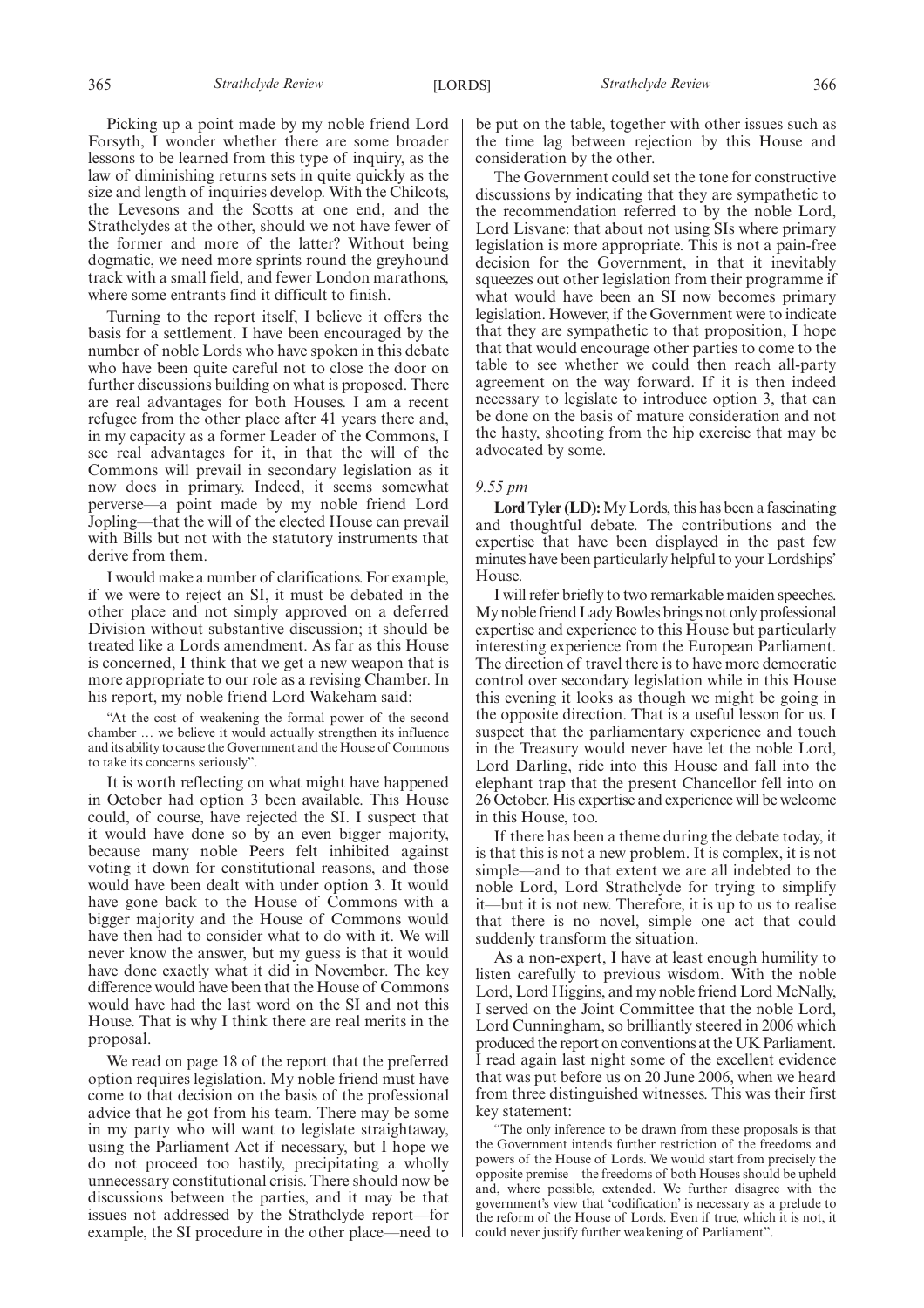The delegation that produced that evidence included Mrs Theresa May MP, then shadow Leader of the Commons and the noble Lord, Lord Cope, then Opposition Chief Whip here. It was led by none other than the noble Lord, Lord Strathclyde. Members of your Lordships' House may have guessed that the evidence they gave was given on behalf of the Conservative Opposition. Colleagues may also recall that the Joint Committee was set up by the previous Labour Government because Mr Jack Straw wanted to clip the wings of your Lordships' House—is that not, too, familiar?—as my noble friend Lord McNally reminded us today.

The evidence of the noble Lord, Lord Strathclyde, continued powerfully:

"'Codification' could cause more problems than it solves … We therefore agree with the Government that it would be undesirable to legislate on the conventions and other relations between the two Houses. That would lead to judicial intervention in and resolution of parliamentary and political difficulties".

I agreed then and I agree now, because there is a real danger that we could drift into justiciable decision-making, which would put us in a very awkward position.

This has been referred to during the debate today by a number of colleagues on all sides of the House, including the noble Lords, Lord Cunningham and Lord Higgins, from the committee, my noble friend Lady Thomas, the noble Lord, Lord Forsyth, who spoke forcefully a few minutes ago, the noble Lord, Lord Howarth, and, most recently, the noble Lord, Lord Lisvane. That is a dangerous route for us to go down without thinking it through very carefully indeed and I will come to how I think we should do that.

Those witnesses then turned to the specific subject with which we are engaged today. They said:

"The conventions on secondary legislation are equally well understood. We propose no alteration. We uphold the right of the Lords to reject secondary legislation, while considering its use should be exceptional in the extreme. However, there is an important balancing convention to this, namely that governments should not use their majority in the Commons to introduce skeleton Bills as a basis for introducing unamendable secondary legislation".

There is nothing new under the sun. It has been said again today several times that we have skeleton Bills which have become more and more skeletal.

A reference was made earlier by, I think, the noble and learned Lord, Lord Judge, to the Childcare Bill. I draw the attention of the House to the work done on that Bill by the Delegated Powers and Regulatory Reform Committee, chaired by the noble Baroness, Lady Fookes, and on which I serve. It pointed out admirably that the Childcare Bill was not sufficiently well thought through to put before either House of Parliament. It was indeed so skeletal as not to be worth consideration by either House. Some time ago in the debate the noble Baroness, Lady Hayman, referred to this issue, as did my noble and learned friend Lord Wallace. We believe that that is a major problem so far as the House's consideration is concerned.

Having previously argued that the convention on secondary legislation was "dead", the noble Lord, Lord Strathclyde, came before the Joint Committee with a slightly modified view. He said:

"However, on many, many occasions the House of Lords has asserted its unfettered right to maintain its power to throw out secondary legislation; I think the custom and practice that has built up, in combination with the long-stop power in the House of Lords, works extremely well".

He has changed his mind since then.

There was a good deal of support from other witnesses and in the Joint Committee for that approach. I shall quote from the committee's report. The noble Lord, Lord Norton of Louth, who has also spoken today,

"likewise argues against codifying a convention that the Lords do not reject SIs. He observes that:

(a) It is not agreed that there is any such convention;

(b) SIs do not normally involve 'great issues of principle', and any argument in Parliament is usually only about fitness for purpose;

(c) A rejected order can be re-laid;

(d) The power to reject supports the work of the SI Merits Committee;

(e) Power to reject orders under the Legislative and Regulatory Reform Bill will be even more important than power to reject mainstream SIs".

The work of the Delegated Powers and Regulatory Reform Committee of your Lordships' House makes his case even more powerful; it is a critical part of our job and it is very effective in undertaking that responsibility.

As has already been quoted once or twice in the debate, the eventual recommendations of the Joint Committee are unequivocal and bear repetition. The committee states that,

"we conclude that the House of Lords should not regularly reject Statutory Instruments, but that in exceptional circumstances it may be appropriate for it to do so. This is consistent with past practice, and represents a convention recognised by the opposition parties. The Government appear to consider that any defeat of an SI by the Lords is a breach of convention. We disagree ... The Government's argument that 'it is for the Commons as a source of Ministers' authority to withhold or grant their endorsement of Ministers' actions' is an argument against having a second chamber at all, and we reject it".

That, like every other recommendation of the Cunningham committee, was not only debated in both Houses but unanimously and enthusiastically approved by both Houses.

It was also welcomed enthusiastically—unsurprisingly, since we had accepted so much of his evidence—by the noble Lord, Lord Strathclyde. I find it difficult, as my noble friend Lord Clement-Jones hinted earlier, to understand what precisely has happened to that noble Lord, Lord Strathclyde. The contrast between the evidence to the Joint Committee, written and oral, and what we have heard today and read in his report is so remarkable that it makes one slightly suspicious.

**Lord Strathclyde:** My Lords, perhaps I may clarify that to the noble Lord, because he has made quite a meal of it. I stand by every word I said until 25 October of last year. On 26 October, it all changed. That was when I got my review. As a result of that, I conducted my review and produced it for the debate today. The noble Lord can poke as much fun as he would like about what I said, but, as I have just said, I stand by every word of it.

**Lord Tyler:** I do not think that the House fully understands that, and I think that it has taken a more measured view of these issues. Perhaps I may say that it has been all across the House. It has been remarkable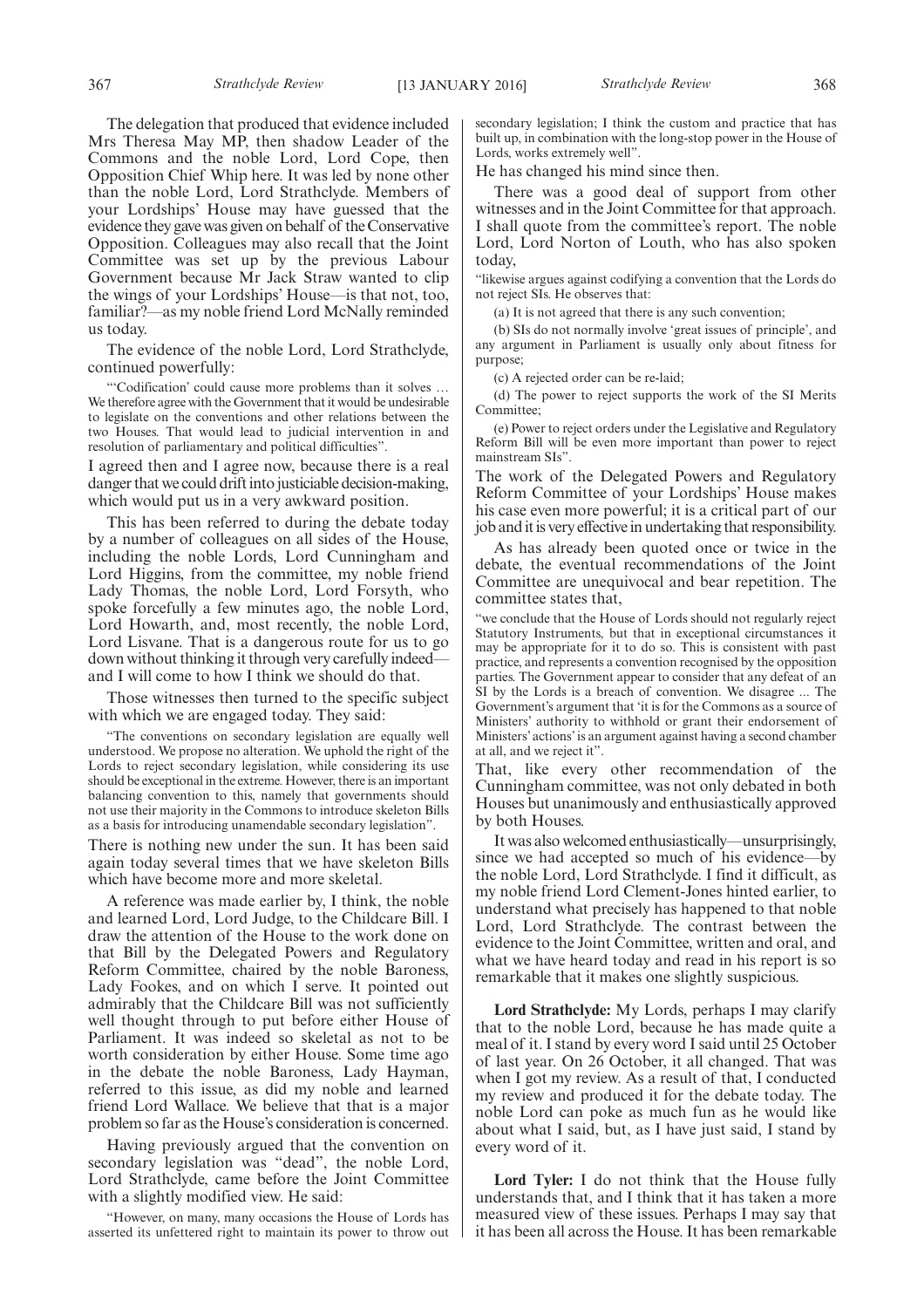The memorandum from the Hansard Society sent to Members today makes a very powerful case on this point. The society suggests an independent inquiry. But I have been arguing for some weeks that an evidence-taking, properly constituted and properly advised Joint Select Committee of Peers and MPs would carry even more authority. During this debate, I have lost count of how many Members, from all sides of the House, have supported the idea of a new Joint Select Committee. It would meet the requirements of so many Members who have contributed today. The noble Lords, Lord Cormack and Lord Cunningham, and a number of other Members have said that that is the appropriate way for Parliament together to think through these issues. This is not us against the House of Commons. It is both Houses of Parliament having to think together about how we best operate in undertaking our responsibilities to hold the Executive to account. That is the proper, effective constitutional role of the two Houses.

If we pursue option 3—a powerful case was made for option 2—there would be all sorts of difficulties. Every Member who said that they are in favour of option 3 also said that there were difficulties. Where are we going to elucidate how we can deal with those difficulties? The only appropriate way to do so is of course in a Joint Committee. If there is to be any revision at all of the way in which the two Houses interrelate, modifying the agreed position set out in the 2006 Joint Committee report, there must be a new Joint Committee to take evidence to make new recommendations.

I hope that the Leader of the House, in responding to this debate, will specifically answer that point. All sides of the House have said that that is the appropriate way forward and it is the one thing on which there is clearly a consensus across the House. I trust that when evidence is given to that committee by, I hope, a "Strathclyde mark 2", he will be as forthright and as protective of the proper role of your Lordships' House as he was when he was "Strathclyde mark 1".

#### *10.07 pm*

**Lord Hunt of Kings Heath (Lab):** My Lords, this has been an excellent debate. I warmly welcome the noble Baroness, Lady Bowles, and, of course, my noble friend Lord Darling, to the House. I congratulate them both on excellent maiden speeches. Right at the start, at about 3.35 pm, the noble Lord, Lord Strathclyde, said that this debate goes to the heart of the work of the Lords as a revising Chamber. Of course, that is true.

Interestingly, as we have developed during today, what has become clear is that, whatever view one has about the conventions, financial privilege and what happened in October, this debate is really about the role of Parliament and the fears that many Lords have expressed about the encroaching approach of the Executive seeking to gain more control over the legislature. That is why we have to be wary, at the very least, of giving up our veto on the strength of what, in the noble Lord's report, are essentially vague possibilities that the Government will reduce their use of statutory instruments or even that the other place might take statutory instruments rather more seriously in the future.

We are, of course, highly indebted to the noble Lord, Lord Strathclyde, for his report and for opening the debate. Clearly, he has a new role ahead as chairman of numerous public inquiries. But he will know that, like my noble friend Lord Grocott, we cannot accept his arguments. We did not break a convention; we did not challenge the primacy of the Commons; there is no constitutional crisis. In October we overwhelmingly declined to support a fatal Motion. Instead, we asked the Government to reconsider and bring forward changes. As the noble Lord, Lord Lisvane, pointed out, the Government had many options for doing that, either through primary or secondary legislation. They chose not to do so. The Chancellor accepted the logic of the Lords position, as the noble Lord, Lord Forsyth, pointed out. As my noble friend Lord Haughey said, there was no victory or defeat, common sense just prevailed.

My noble friend Lady Hollis remarked that it was not our vote on tax credits that strained the conventions, but the Government deploying a statutory instrument in the first place to introduce by the back door highly controversial measures affecting millions of people and, essentially, to avoid proper debate in the other place. My noble friend Lord Cunningham put it so well. The resulting fit of pique by the Government is not the basis on which to make far-reaching changes without a careful examination of the long-term consequences.

So we come to the detail of the report by the noble Lord, Lord Strathclyde. For me, the most important part of that report is the last paragraph, on page 23, concerning the appropriate use of statutory instruments as opposed to primary legislation. Many noble Lords expressed worries about the increased use of statutory instruments, in particular the growing use of what are now being called skeletal Bills, backed up by a host of statutory instruments including Henry VIII powers. The noble and learned Lord, Lord Judge, made a most telling contribution. My noble friend Lord Williams spelled this out: 34 Acts since 2010 contained such Henry VIII powers. Let us be frank: the Government of which I was a member was also guilty of that.

In that paragraph, the noble Lord, Lord Strathclyde, said that,

"in order to mitigate against excessive use of the new process",

which he proposes under option 3, he believed that,

"it would be appropriate for the Government to take steps to ensure that Bills contain an appropriate level of detail and that too much is not left for implementation by statutory instrument".

It is the most important point he makes in the report. The question I put to the Leader of the House is this: how is that to happen? What guarantees are there for this House were it to give up its veto on secondary legislation? I hear what the noble Lord, Lord Young, said, but in this case warm words are simply not enough.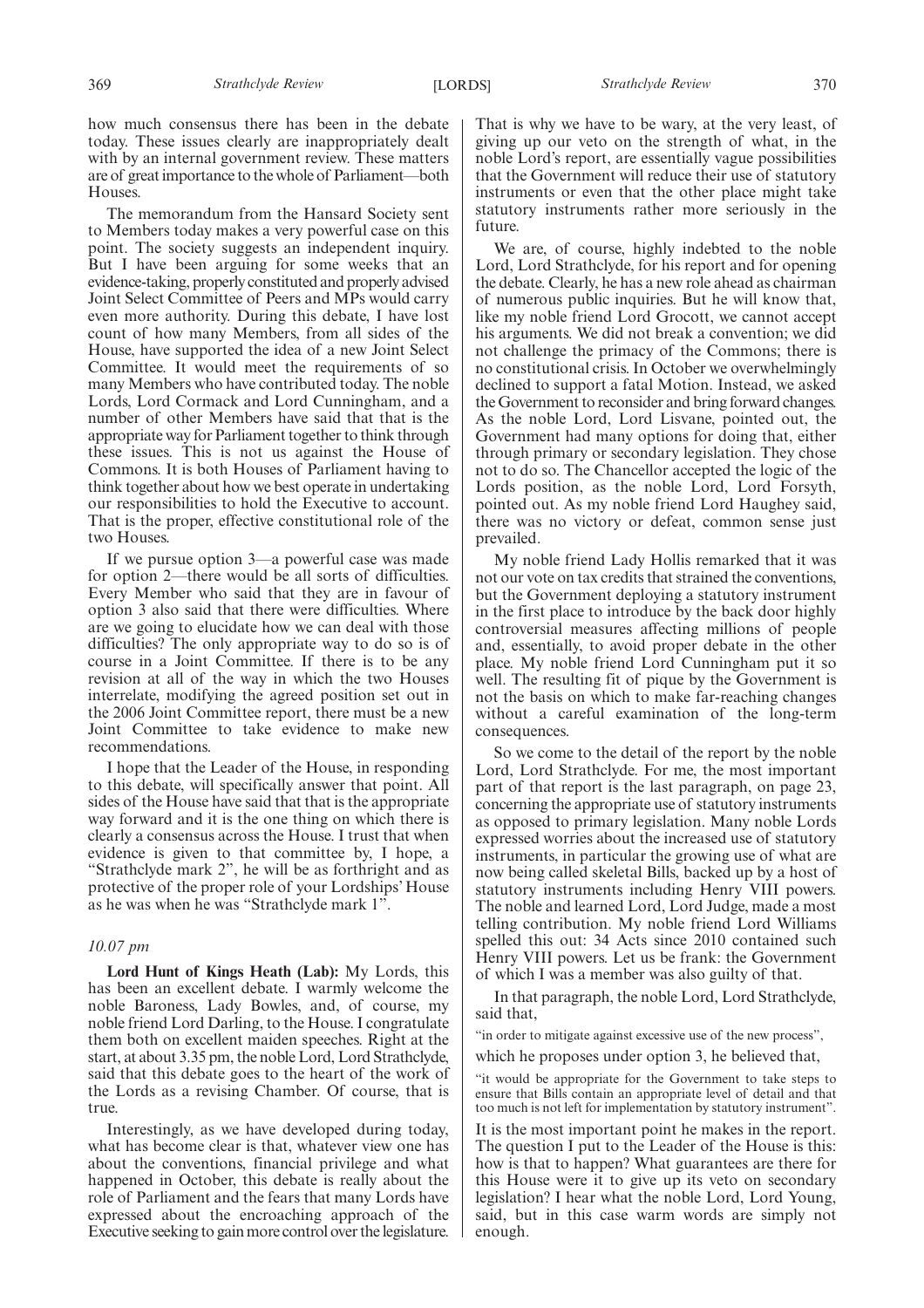We then come to the question of the role of the Commons in dealing with statutory instruments. It has been confirmed by many Members of your Lordships' House who have come from the other place that the way the Commons deals with statutory instruments is frankly nothing short of disgraceful, with minimal interest, discussion and scrutiny. The Lords would be asked to take an awful lot of things on trust were it to accept the recommendations of the noble Lord, Lord Strathclyde. Will the noble Baroness tell us what guarantees we have that the House of Commons is seriously going to change its ways in dealing with statutory instruments?

I want also to ask her about the details of the noble Lord's report, in particular his option 3. There have been a number of detailed questions and criticisms of some aspects of that recommendation. My noble friend Lady Hollis raised the importance of a set period of delay. Without such a set period, what on earth would make a Government take notice of anything the Lords said on such an instrument? There are other questions: how will the Executive engage with noble Peers on statutory instruments? How will the view of the Lords be conveyed effectively to the House of Commons? Will the resolution be preceded by debate on the Floor of the House of Commons? How much time would be allowed for it? Would it be more than the five minutes a day on average that currently occurs? Will the matter be subject to deferred Division in the Commons, as is the case with many statutory instruments now? Will statutory instruments continue to be started from both Houses, because it certainly has an impact on whether the House can ask the Commons to think again if the Commons has not thought about something in the first case? Will amendments be allowed? This is a very important question about amendments in relation to statutory instruments. The noble Baroness, Lady Fookes, made an excellent contribution and put forward many excellent ideas in relation to how we might take the scrutiny of statutory instruments forward.

In listening to the debate I sense that most noble Lords on all sides of the House are not opposed to a careful examination of how we might improve the way we scrutinise secondary legislation and of how the relationship between the two Houses might be more carefully effected in the future, alongside a review of what most appropriately constitutes primary legislation as opposed to secondary legislation. However, the House does not wish to give a blank cheque to the Executive or to proceed without fully understanding the long-term implications. It is here that we look to the Leader of the House. She is, of course, a government Minister and is Leader of the Conservative group of Peers in your Lordships' House. However, as Leader, she has a wider responsibility to guard the House's interest and to ensure that its role is cherished and enhanced.

Many noble Lords have quoted the Hansard Society paper that we received this morning, and a very good paper it is, too. However, it concluded:

The complexity of the delegated legislation process, the lack of understanding amongst parliamentarians … all point to a system that is no longer fit for purpose".

As noble Lords have said, the Hansard Society argues for an "independent expert inquiry" and certainly adds weight to the case for a constitutional convention. My noble friend Lord Darling made a persuasive case for that in describing the problems arising from a piecemeal approach to constitutional change.

We are not elected. We are the second Chamber. We accept without question the primacy of the other place. However, we are the only part of Parliament that takes secondary legislation scrutiny seriously. Therefore, in the light of our debate, I hope that the noble Baroness the Leader will tell us what she is now going to do. However rarely it is used, we currently have an unfettered right to veto secondary legislation. I believe that is a safeguard for both Parliament and the public. Does the Leader want to be the person to remove that right and hand yet more power to the Executive? I hope not. I certainly hope that she will listen very carefully to what noble Lords have said before she takes any such precipitous action.

Many noble Lords have suggested that we appoint a Joint Select Committee of both Houses to look at this issue in the round. The work of my noble friend Lord Cunningham is an excellent example of how that might be done. It would also enable us to embrace the very interesting point made by the noble Lord, Lord Crickhowell, about the need to reflect and understand the views of Members of Parliament.

I say to the noble Baroness that this has been a rather remarkable debate. Different views have been expressed, but I think that there is an urge in the House to try to find sensible consensus on the way forward. She would find huge support on all sides of the House if she said tonight that she would agree to the appointment of such a Joint Select Committee of both Houses. Having heard this debate, I am convinced that is the right way forward.

#### *10.19 pm*

**Baroness Stowell of Beeston:** My Lords, I offer sincere thanks to all noble Lords who have taken part in this debate. It is an important part of the process of the Government considering my noble friend's report. I scheduled this debate today because I wanted to hear from noble Lords. I know that it is a big investment of time to contribute to a debate that starts mid-afternoon and goes on until now, so I am very grateful to everybody who has contributed. I must congratulate the two maiden speakers: the noble Baroness, Lady Bowles of Berkhamsted—I welcome her to your Lordships' House—and the noble Lord, Lord Darling. I hope he will not misunderstand if I say that I will just call him "Darling" as I do not think that I can pronounce the place in his title where he is from, but he is warmly welcomed. We are very pleased to have both the noble Baroness and the noble Lord among our number.

I am grateful for all the contributions today. They have been interesting, constructive and helpful to me in my consideration of my noble friend Lord Strathclyde's report. I want to thank my noble friend for doing his review, outlining a clear set of options and, today, setting out very clearly, when he introduced the debate, the route to how we got to where we are and why it is that the Government asked him to carry out that review.

There have, understandably, been a range of views expressed, but one thing that I found pleasing was that we are all united in our desire to uphold this House's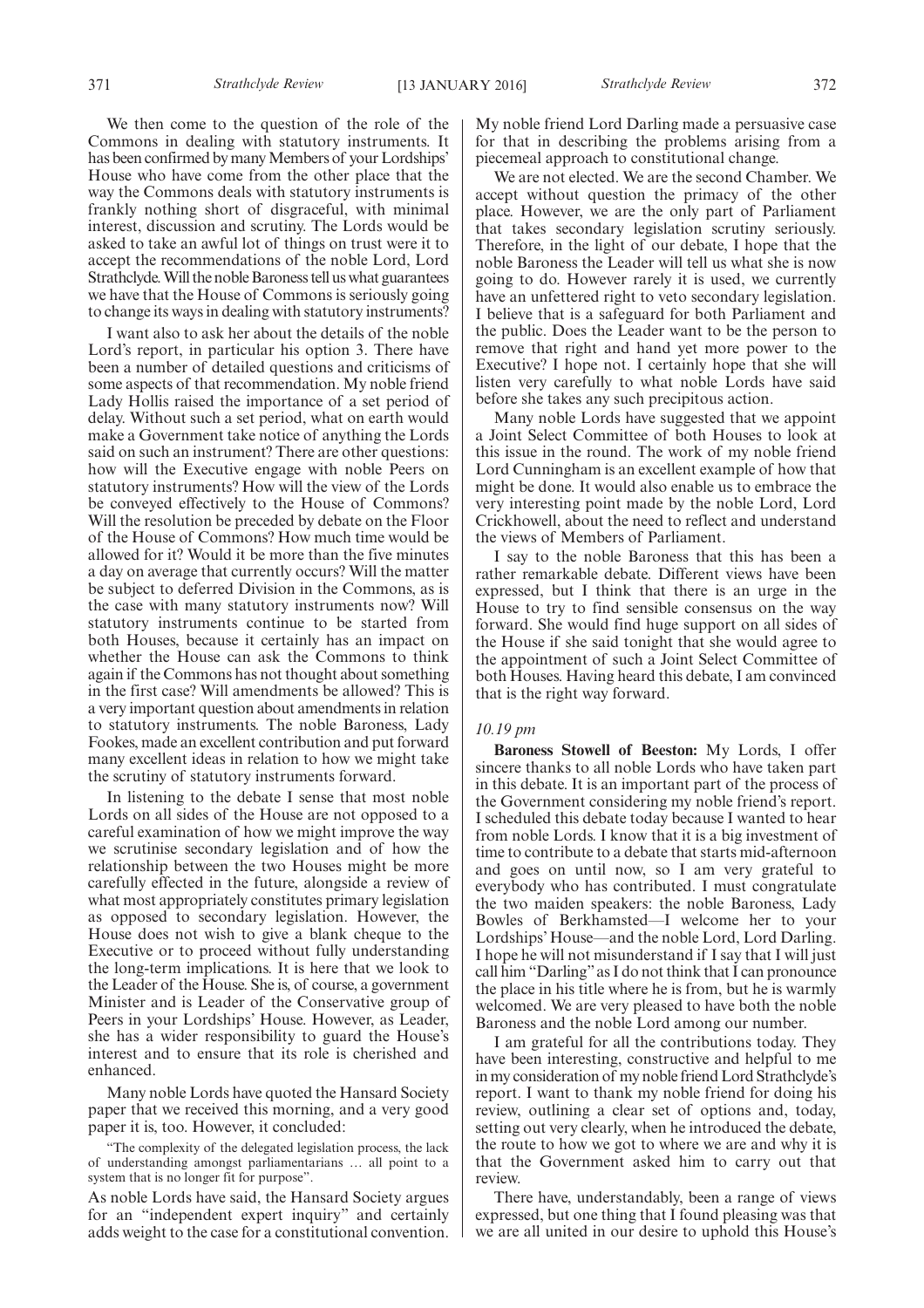very important role as a revising Chamber. What has also been acknowledged in the debate today is that our relationship with the other place is at the heart of how we fulfil that important role. Also, as has been mentioned already, we have acknowledged an understanding that we are here to complement and not compete with the elected House of Commons. The noble Lord, Lord Empey, was right to highlight the risks when we do not properly respect and understand that relationship.

For us to work together effectively with the House of Commons, it is important that there is clarity on how we work together. When it comes to primary legislation, we are clear on how that relationship works; there is a dialogue between the two Houses and a mechanism, through ping-pong, for us to ask the House of Commons to think again, but there is also a way for the will of the elected House to prevail, with the ultimate back-stop of the Parliament Acts when all else fails.

With secondary legislation, the relationship between the two Houses is not structured as clearly. We cannot enter into a dialogue; we may only give or withhold our approval to a statutory instrument. If we choose to withhold approval, there is no mechanism to allow the will of the other place to prevail. That is what gives us this absolute power of veto. Given how significant that power is, it is essential that we have a shared understanding within your Lordships' House about how it should be used. Yet, right now, we do not. That is a very important point to stress, because several noble Lords have said today that, in October, we asked the House of Commons to think again. We did not do that, because we cannot do that. We do not have that facility. What we did was to overrule the House of Commons, because it had already decided.

#### **Noble Lords:** Oh!

**Baroness Stowell of Beeston:** It had already decided what its view was on the statutory instrument and we do not have that mechanism for a dialogue.

The role of this House and its powers on SIs is not a new issue; this is something that we have heard from many noble Lords speaking today. My noble friend Lord Wakeham, through his royal commission, and other noble Lords have grappled with this issue in the past. Over the past few months, and indeed through today's debate, what has crystallised, for me, is the fact that there is no clear agreement among us about how we exercise our powers. We are still debating and still disagreeing today about whether the Motions that were tabled in October were fatal or non-fatal. I feel that, for us to be effective, we cannot sustain that lack of agreement between us about how we use our powers.

The noble Lord, Lord Grocott, was the first person that I noted down who said, "It's not broke so let's not fix it", but he was not the only one who made that point; in fact, the noble Lord, Lord Hunt of Kings Heath, said the same. But, as my noble friend Lord Strathclyde and others argued, conventions work only when both sides agree on what they mean in practice. The noble Lord, Lord Grocott, looked back on the submissions made by my noble friend when we were in opposition. I also looked at the submissions made to the Joint Committee on Conventions by the noble

Lord's Government when they were in power. Back then, the then Labour Government said in their submission:

"A contested convention is not a convention at all".

I agree. That is the problem we have at the moment—we are contesting.

For us to fulfil our role effectively, we need clarity, simplicity and certainty—what my noble friend outlined as principles in his report—and we need to ensure that the other place has the decisive say on secondary legislation, just as is the case when we consider Bills. My noble friend's report gives us the opportunity to consider how we could do things differently and tackle the long-standing questions raised.

Before I talk about some of the options that my noble friend outlined and the responses to some of those that he put forward, I should be clear that the Government are still listening. Tonight I will not offer any government response to what he put forward in his report—the options and the recommendation. In terms of considering the way forward, the Government will take account of this debate, which is why it has been such a valuable exercise. The noble Lord, Lord Foulkes, asked earlier that we should consider, and I am considering what has been argued—I am taking it on board. I have listened carefully to the debate tonight.

**Lord Foulkes of Cumnock:** I respect what the noble Baroness says, but in her remarks so far she gives no evidence whatever of having taken account of any of the comments made right around the House. Could she make it clear how all the points made—the very good suggestions from every quarter of the House—will be brought together, considered by the Government and dealt with? Will they look at setting up a Joint Committee?

**Baroness Stowell of Beeston:**I am conscious of time; everybody is tired. I am going to come on to that; I have just said that that is what I am going to come on to, and I will.

Some noble Lords thought that it would be best to proceed without legislation and instead to codify the convention; certainly there is an argument to be made in respect of that, but that approach would require us to restore a shared understanding about the convention underpinning our power of veto. Most noble Lords focused their comments on the third option put forward by my noble friend, the one that he recommends—as he described it, the ping without a pong. He suggests that that would replace this House's power of veto with a new power to ask the other place to think again, with the House of Commons having the final say.

What he is recommending there is what noble Lords are arguing for. However, some thought that it would be necessary to retain the veto available to us now. I stress again that all these things are under consideration, but it is important for me to point out that we do not have an absolute veto when it comes to primary legislation. The new power that my noble friend suggests would be more in keeping with the role of this House, and the desire it has to ask the other House to think again.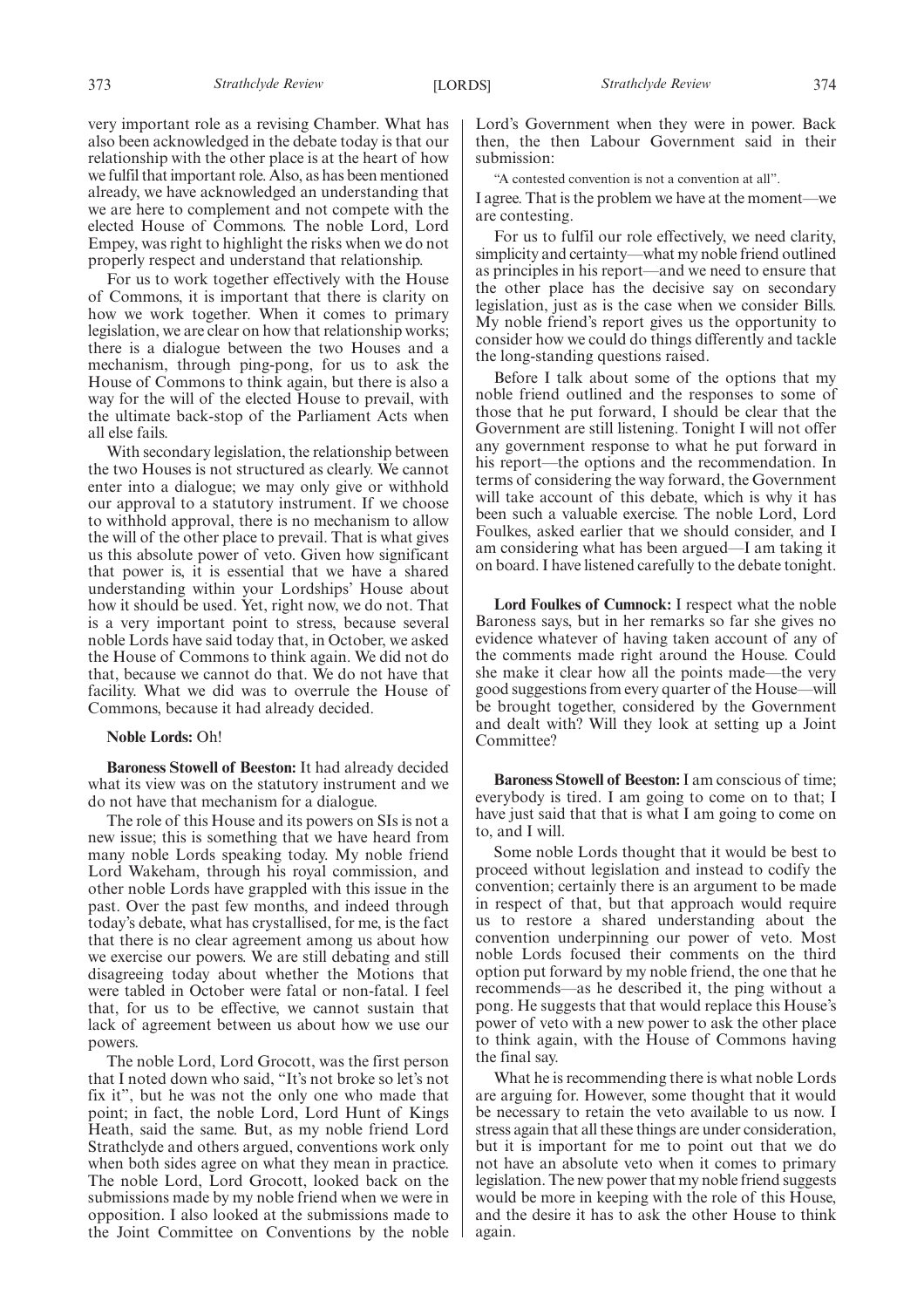The noble Baronesses, Lady Taylor and Lady Smith, and the noble Lord, Lord Hunt, and others asked me from the Labour side of the House to consider what was possible that would have some longevity and was not about just advancement for any particular party in government. Again, I found it very helpful to revisit what the Labour Party said to the Joint Committee on Conventions about the veto when they were in power. Forgive me for singling out the noble Lord, Lord Grocott, again but it was he who made this point to the Joint Committee. He said that,

"the House of Lords can veto secondary legislation … the very legitimate question arises … whether it would be sensible to consider the proposition that the Lords in respect of secondary legislation should do what it does with primary legislation, and see its function as being a delaying, revising chamber but not a vetoing chamber. That is really the question that is being put".

**Lord Grocott:** My Lords, the noble Baroness will acknowledge that a lot of evidence went to the Joint Committee, which was set up by the Labour Government precisely to look at all these issues. That all-party Joint Committee, although a committee with a Labour majority on it, looked at it and the conclusions that it reached were agreed unanimously and adopted by both Houses. That is the way the process worked and it is the way any new process should work.

**Baroness Stowell of Beeston:** I say to the noble Lord that the Joint Committee on Conventions of 2006 was clearly highly respected. It was a very significant committee, and its findings and work have really stood the test of time. The problem we have is that the convention that was set out there and reinforced by the Joint Committee—I am afraid that this is the problem, because we disagree and this is what we are having to address—is no longer operating in the way that it was agreed it should operate.

**Lord Cunningham of Felling:** I am grateful to the noble Baroness, and I apologise again for the state of my voice, but what she says is not correct. The committee was absolutely unanimous in endorsing the conventions. Both she and her noble friend Lord Strathclyde have introduced into the argument just today that somehow one of these conventions is contested. That is just not true. The conventions have been upheld and adhered to, and on 26 October no convention was broken.

**Baroness Stowell of Beeston:** I am going to move on, to make some progress. I do not disagree with what the noble Lord says about his committee of 2006. I do not want to dwell so much on October—I want us to look forward—but I am saying this about the events of October. It is all very well for the noble Baroness opposite to groan but, by agreeing to those Motions last October, this House said that it would decline to consider something until a set of demands had been met by the Government. That is what it voted for, and that had never happened before. That is why I assert that that kind of arrangement means that the convention as it exists, for this part of the agreement, is now difficult. That is the problem. Let me move on.

**Baroness Hayman:** I really do not understand the noble Baroness's logic. Is she saying that if the House had accepted the amendment of the noble Baroness, Lady Manzoor, it would not have broken the convention but that because it found a way of doing something lesser, which did not destroy the SI, we did breach the convention? That seems to be the logic of her argument.

**Baroness Stowell of Beeston:** My precise point, which my noble friend made when he introduced today's debate, is that, in practice, this House voted for something that had a fatal effect, and it is therefore no longer possible for us to say that our understanding of how that convention works continues. I shall give way one further time to the noble Lord and then I really would like to move on.

**Lord Cunningham of Felling:** I am grateful to the noble Baroness for giving way again, but she just again said something that is simply not correct. She said, in respect of the Division on 26 October, that something like that had not happened before. That is simply not correct. Between 1968 and 2005, there were five such Motions, three against a Labour Government, which were carried in this House, so it has happened before.

**Baroness Stowell of Beeston:** Okay, I am just going to make one simple point and then I really will move on.We are disagreeing because what happened previously were fatal Motions that we all understood to be fatal. On the Motions tabled in October, one side of this House is arguing that they were not fatal, the other side is arguing that they were. I am afraid that that disagreement is what has led us to have to ask my noble friend Lord Strathclyde to look at this issue and come forward with his report. He is trying to bring forward something which addresses the need of this House that has been outlined since 2000, when my noble friend Lord Wakeham first looked at this matter.

This House is influential when we act in a constructive and nonpartisan way. We do not need vetoes. The impact and effect that we have on legislation is very powerful, and we continue to have a very important role in our effect on the decisions that the Government make in legislation.

Many noble Lords said that this House should give up a veto only if there was some kind of trade-off for the Government to review how they use secondary legislation. This is a very important point. The speeches from the noble and learned Lord, Lord Judge, and my noble friend Lady Fookes were very powerful and they make a really important point. I said the same to the noble Lord, Lord Richard, when I delivered the Statement before Christmas. I am grateful to the noble and learned Lord and the noble Lord, Lord Hunt, for acknowledging that any criticism that Parliament may have of Governments for the use of secondary legislation is not new.

I also say to the House that I do not think that things are quite as bad as the House suggests in terms of our approach to secondary legislation—I do not just mean the Government, I mean the House as a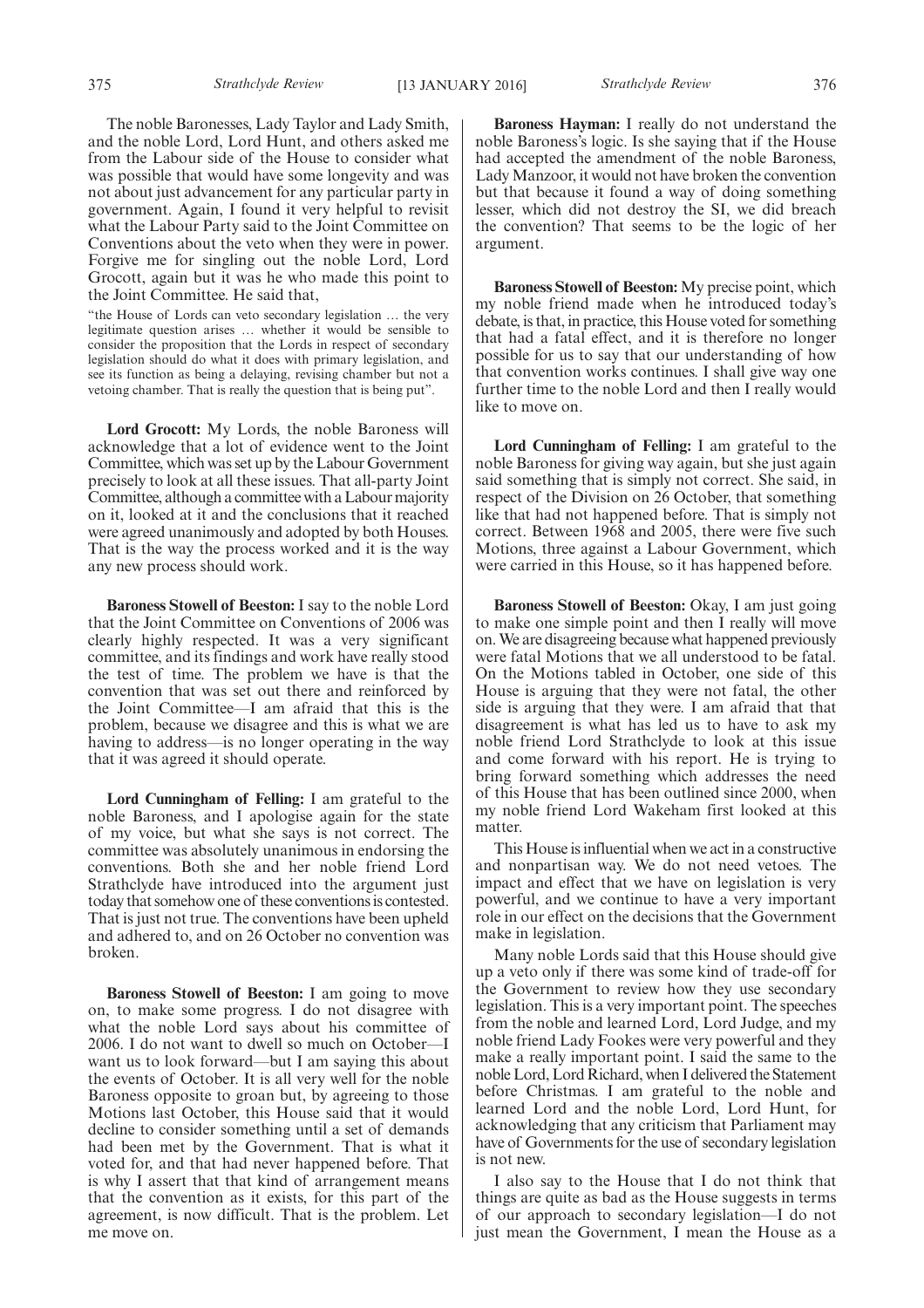whole. There is always room for improvement, but the number of SIs over the past 20 years has been pretty steady.

The committees of this House are very powerful and respected. The committee chaired by my noble friend Lady Fookes does a very good job of scrutinising delegated powers in primary legislation. Very often, the Government respond constructively to its recommendations. In the work that this House does on primary legislation, a lot of the changes that it makes are around the powers. My noble friend Lady Fookes has put forward some good arguments and ideas about how we can improve within government, and I will certainly take those away.

We should not forget that when SIs come into Parliament they are scrutinised by a Joint Committee of both Houses, as well as by the Secondary Legislation Scrutiny Committee chaired by my noble friend Lord Trefgarne. The tax credit SIs went through that JCSI, which is chaired by a Labour Member of the other place. In its report, the JCSI did not raise any questions or concerns about that tax credit SI.

Some have argued for a period of delay. Some have argued that it would be essential for us to ensure that we would introduce debates for the House of Commons when it considers secondary legislation. What is important, interesting and helpful to me is that, although there are different views being expressed today about how to operate without a veto, there are many noble Lords at least discussing the idea of not having a veto but having a new power instead of the veto. I am grateful to noble Lords for that response.

As I draw to a close, noble Lords have raised questions about a Joint Committee. I have already said that the work of the Joint Committee in 2006 was incredibly powerful, but I do not believe that right now we need another Joint Committee. We need to look at the options that have been put forward by my noble friend, but I know that my noble friend Lord Trefgarne and his committee have committed to looking at what has been proposed, and I am grateful to him.

As for the Commons looking at this, it is clearly for the other place to decide how it should scrutinise secondary legislation. However, as my noble friend Lord Crickhowell hasidentified, the Public Administration and Constitutional Affairs Select Committee in the other place has committed to look at what has been put forward by my noble friend Lord Strathclyde. It has a hearing next week at which he is giving evidence, so the Commons is also getting on with its consideration of this arrangement.

**Lord Tyler:** If the Leader of the House is dismissing out of hand the idea of a Joint Committee, how can she guarantee that the two Houses will think about this problem together? Members on all sides of the House have said how essential this is. How will she ensure that that happens?

**Baroness Stowell of Beeston:** The point is to make sure that the House of Commons has the final say on secondary legislation. It has set out how it wishes to consider what has been put forward by my noble friend. He has put forward his options after extensive consultation with Members of the other place, as well as with Members of your Lordships' House.

There is clearly much for me to reflect on from this debate. I will do so with my colleagues in government. I am sincere when I say that the contributions have been very valuable. We have not come to any conclusions in government.

**Lord Foulkes of Cumnock:** The noble Baroness has said that she has not come to any conclusion, yet she has said that she is not going forward with a Joint Committee. How are the Government going forward? A lot of good suggestions have been made in this House. If we are not to waste the whole day that we have spent on this, she must indicate to the House how the Government will take this forward.

**Baroness Stowell of Beeston:** I have said what we are doing. We will reflect on the very important points that have been made today. My noble friend Lord Trefgarne and his committee will be looking at what has been put forward. There may be other committees of your Lordships' House that wish to do so as well. We will be considering this in the period ahead; at an appropriate point we will consider which is the best way forward, and I will return to your Lordships' House.

My noble friend has done a comprehensive piece of work. As my noble friend Lord Wakeham said, what is in my noble friend's report is very similar to what was in the report of his commission 16 years ago. Many noble Lords have pointed to that as a way forward. I am not reaching any conclusion tonight on the right way forward, but my noble friend Lord Wakeham's point is very important and it is worth us all dwelling on it.

#### *10.45 pm*

**Lord Strathclyde:** My Lords, what is so refreshing about the debate we have had today is that we have been discussing what we are here to do, what we are for and what the House of Lords is for. What a contrast that is with the years we spent discussing how to get here. At last we are discussing what we have to do in practice.

I shall make two short points. First, for me the most significant and interesting contribution was from the noble and learned Lord, Lord Judge, which showed what a good thing it is to have properly qualified senior former members of the judiciary here—with due deference also to the noble and learned Lord, Lord Hope of Craighead—and how wrong we were to throw out the Law Lords all those years ago.

Secondly, and perhaps more substantively, there has been an enormously wide range of views expressed in the debate. I wish the Government the best of luck in trying to bring all this together and come out with a coherent response. It will be difficult.

My noble friend Lord Young of Cookham heard something that I also heard. Although there were numerous disagreements, if we are going to change the way we debate this, the key area of disagreement is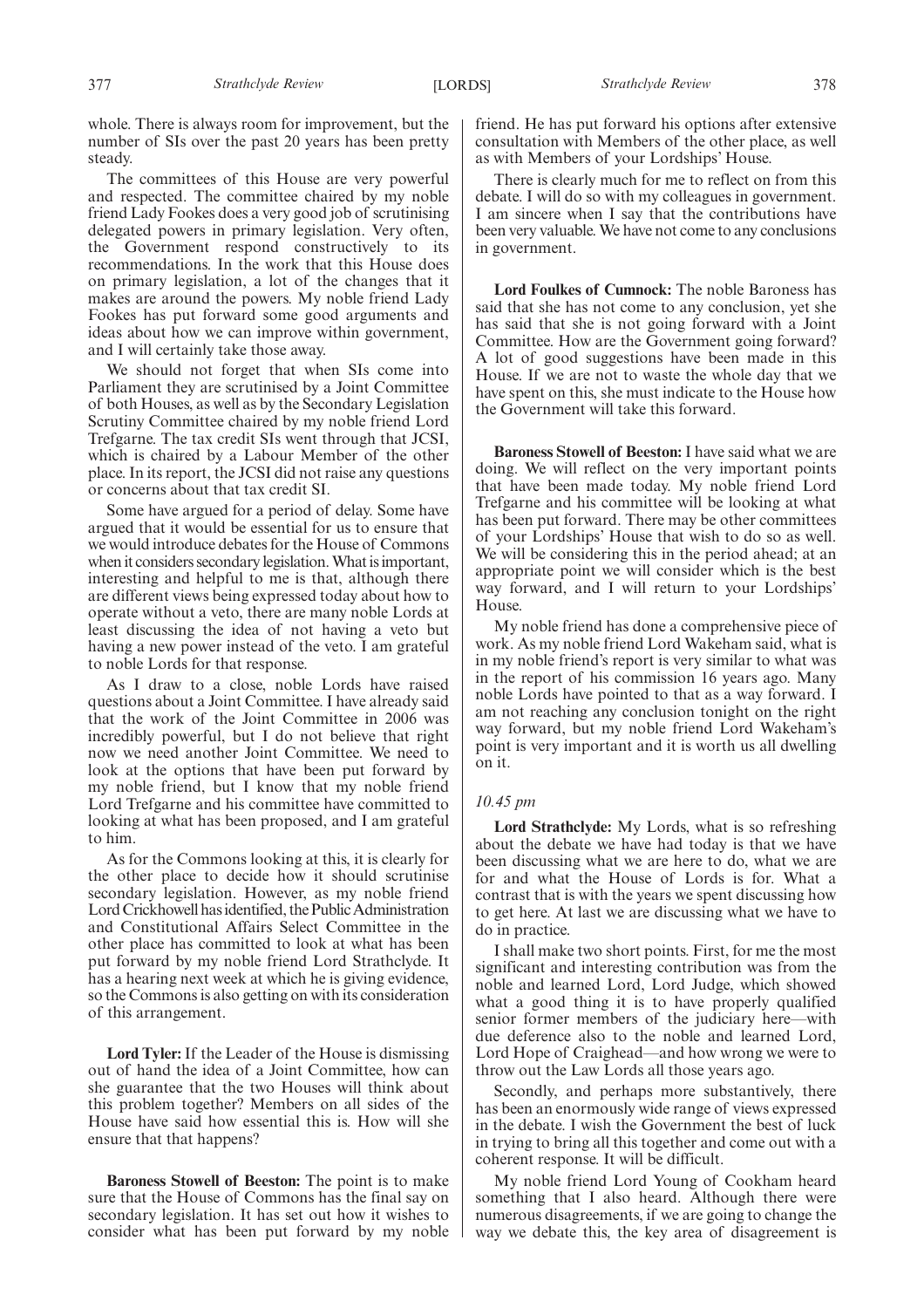whether it should be by legislation or by agreement. I urge all those who are in favour of doing it by agreement to work within the House and with the Opposition and the Government to see if that agreement would work.

The noble Lord, Lord Cunningham, misunderstood what I wrote in my report—it is my fault because it was not clear. In my foreword, I talked about conventions, but conventions cannot be imposed by me, by the Government or by the Opposition. They can be reached only by agreement, by good will, by compromise and by joint objective. If that is the result we end up with, I will be the first to cheer.

*Motion agreed.*

*House adjourned at 10.47 pm.*